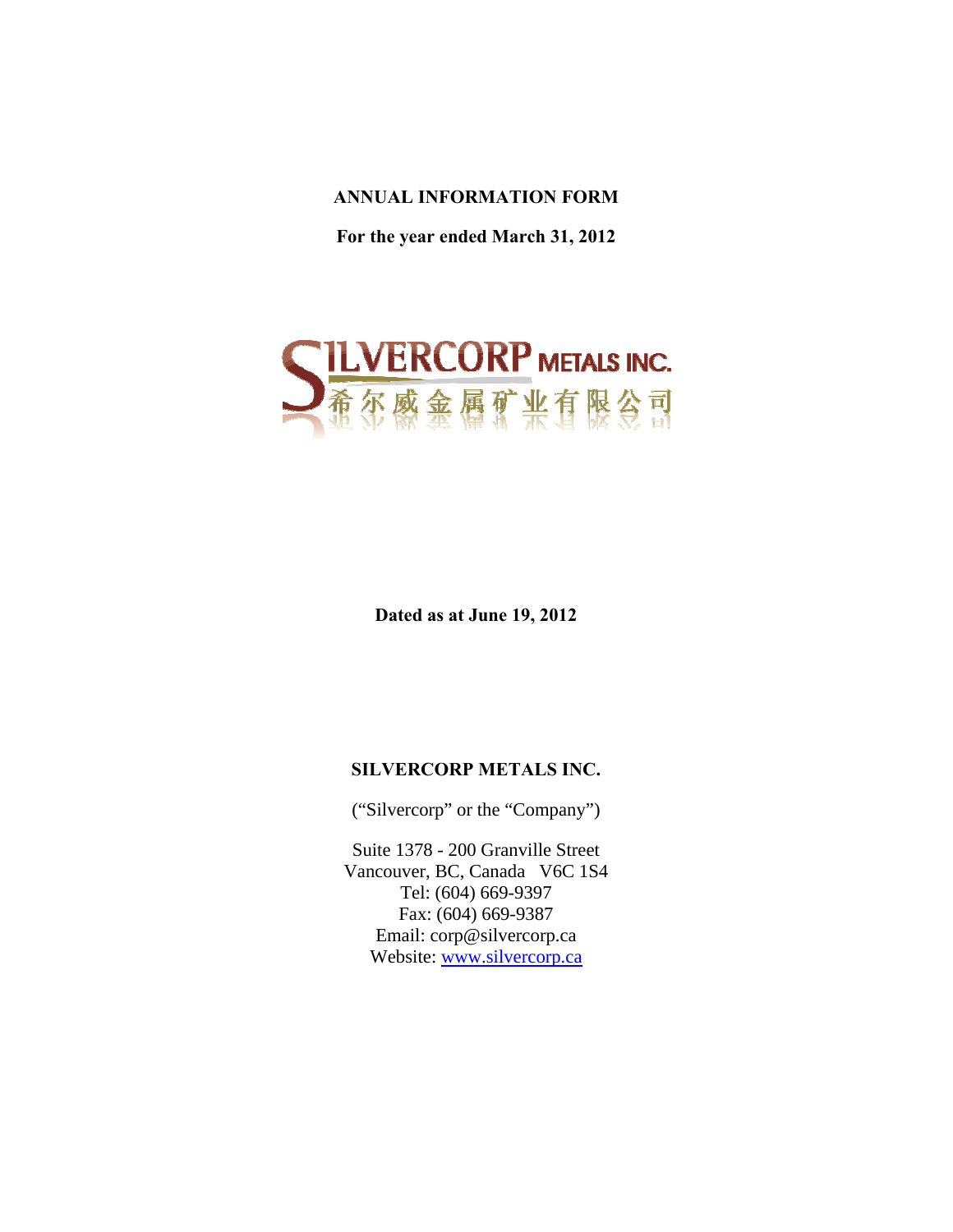| <b>ITEM1</b>   |                                                      |  |
|----------------|------------------------------------------------------|--|
| 1.1            |                                                      |  |
| 1.2            |                                                      |  |
| 1.3            |                                                      |  |
| <b>ITEM2</b>   |                                                      |  |
| 2.1            |                                                      |  |
| 2.2            |                                                      |  |
| <b>ITEM3</b>   |                                                      |  |
| 3.1            |                                                      |  |
| 3.2            |                                                      |  |
| 3.3            |                                                      |  |
| 3.4            |                                                      |  |
| <b>ITEM4</b>   |                                                      |  |
| 4.1            |                                                      |  |
| 4.2            |                                                      |  |
| 4.3            |                                                      |  |
| <b>ITEM5</b>   |                                                      |  |
| 5.1            |                                                      |  |
| 5.2            |                                                      |  |
| <b>ITEM 6</b>  |                                                      |  |
| <b>ITEM7</b>   |                                                      |  |
| <b>ITEM 8</b>  |                                                      |  |
| <b>ITEM9</b>   |                                                      |  |
| <b>ITEM 10</b> |                                                      |  |
| <b>ITEM 11</b> |                                                      |  |
| <b>ITEM 12</b> |                                                      |  |
| <b>ITEM 13</b> |                                                      |  |
| <b>ITEM 14</b> | <b>INTEREST OF MANAGEMENT AND OTHERS IN MATERIAL</b> |  |
| <b>ITEM 15</b> |                                                      |  |
| <b>ITEM 16</b> |                                                      |  |
| <b>ITEM 17</b> |                                                      |  |
| <b>ITEM 18</b> |                                                      |  |
| <b>ITEM 19</b> |                                                      |  |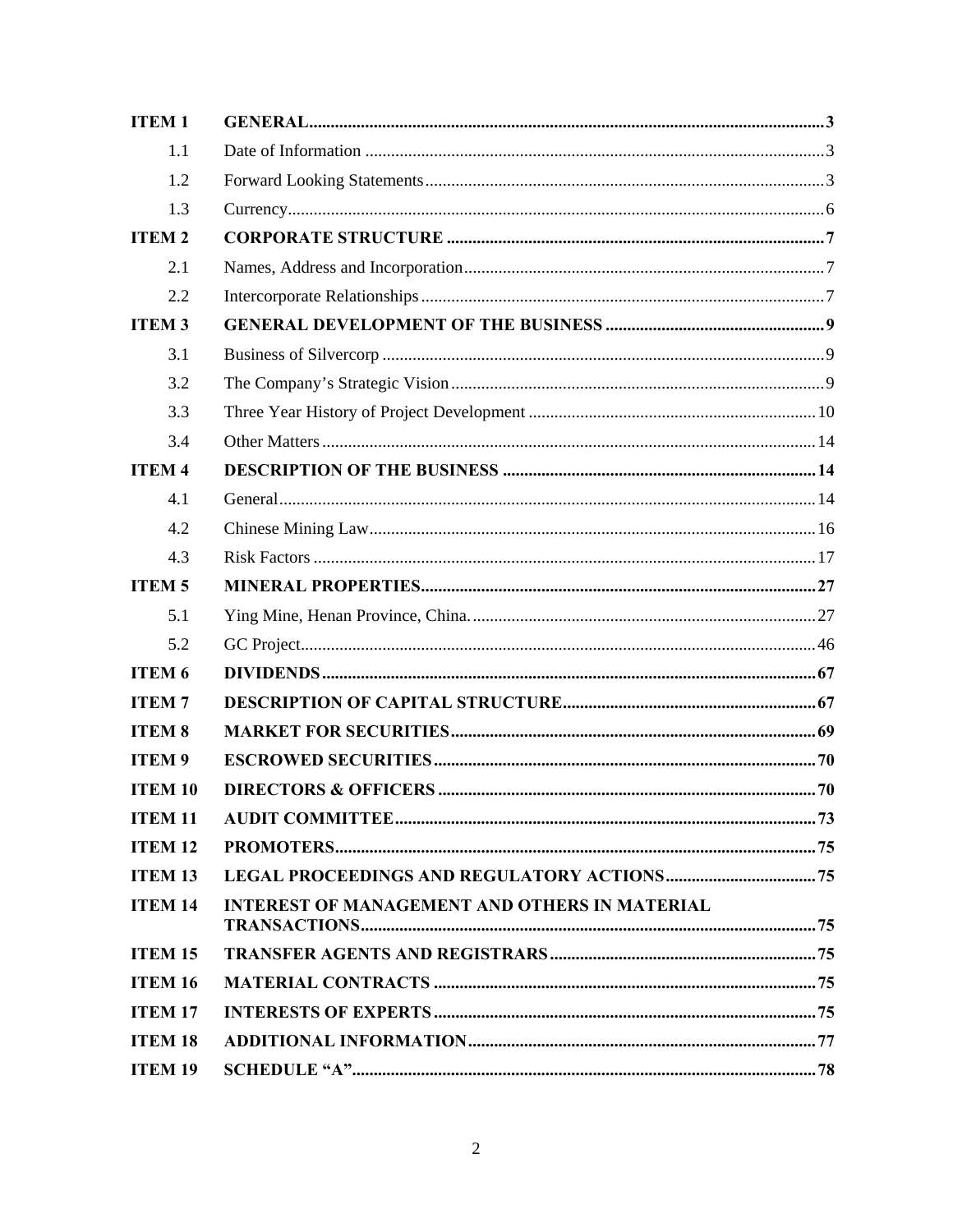## **ITEM 1 GENERAL**

## **1.1 Date of Information**

All information in this Annual Information Form is as of March 31, 2012, unless otherwise indicated.

## **1.2 Forward Looking Statements**

Certain of the statements and information in this Annual Information Form ("**AIF**") for Silvercorp Metals Inc. ("**Silvercorp**" or the "**Company**") constitute "forward-looking statements" within the meaning of the United States *Private Securities Litigation Reform Act* of 1995 and "forward-looking information" within the meaning of applicable Canadian provincial securities laws. All statements and information concerning mineral resource and mineral reserve estimates may also be deemed to constitute "forwardlooking statements" to the extent that they involve estimates of the mineralization that will be encountered if the property is developed. Any statements or information that express or involve discussions with respect to predictions, expectations, beliefs, plans, projections, objectives, assumptions or future events or performance (often, but not always, using words or phrases such as "expects", "is expected", "anticipates", "believes", "plans", "projects", "estimates", "assumes", "intends", "strategies", "targets", "goals", "forecasts", "objectives", "budgets", "schedules", "potential" or variations thereof or stating that certain actions, events or results "may", "could", "would", "might" or "will" be taken, occur or be achieved, or the negative of any of these terms and similar expressions) are not statements of historical fact and may be forward-looking statements or information. Forward-looking statements or information relate to, among other things:

- the price of silver and other metals;
- the accuracy of mineral resource and mineral reserve estimates at the Company's material properties;
- estimated production from the Company's mines in the Ying Mining District (defined herein);
- timing of receipt of regulatory approvals;
- availability of funds from production to finance the Company's operations; and
- access to and availability of funding for future construction and development of the Company's properties.

Forward-looking statements or information are subject to a variety of known and unknown risks, uncertainties and other factors that could cause actual events or results to differ from those reflected in the forward-looking statements or information, including, without limitation, risks relating to:

- fluctuating commodity prices;
- estimation of mineral resources, reserves and mineralization and precious and base metal recovery;
- interpretations and assumptions of mineral resource and mineral reserve estimates;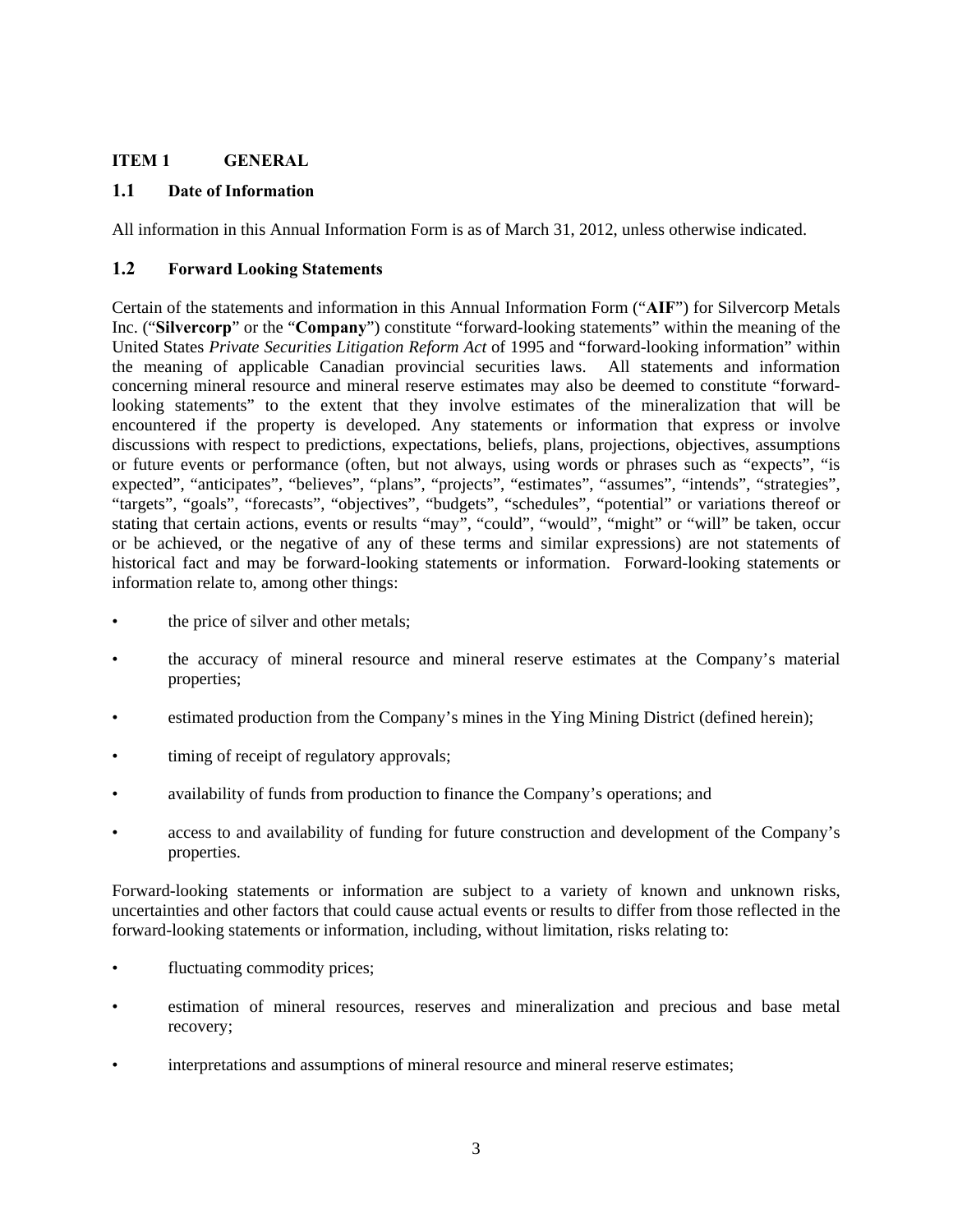- exploration and development programs;
- feasibility and engineering reports;
- permits and licences;
- title to properties;
- First Nations title claims and rights;
- property interests;
- joint venture partners;
- acquisition of commercially mineable mineral rights;
- financing;
- recent market events and conditions;
- economic factors affecting the Company;
- timing, estimated amount, capital and operating expenditures and economic returns of future production;
- integration of future acquisitions into the Company's existing operations;
- competition;
- operations and political conditions;
- regulatory environment in China and Canada;
- environmental risks:
- foreign exchange rate fluctuations;
- insurance;
- risks and hazards of mining operations;
- dependence on management and key personnel;
- conflicts of interest;
- internal control over financial reporting as per the requirements of the *Sarbanes-Oxley Act*; and
- bringing actions and enforcing judgments under U.S. securities laws.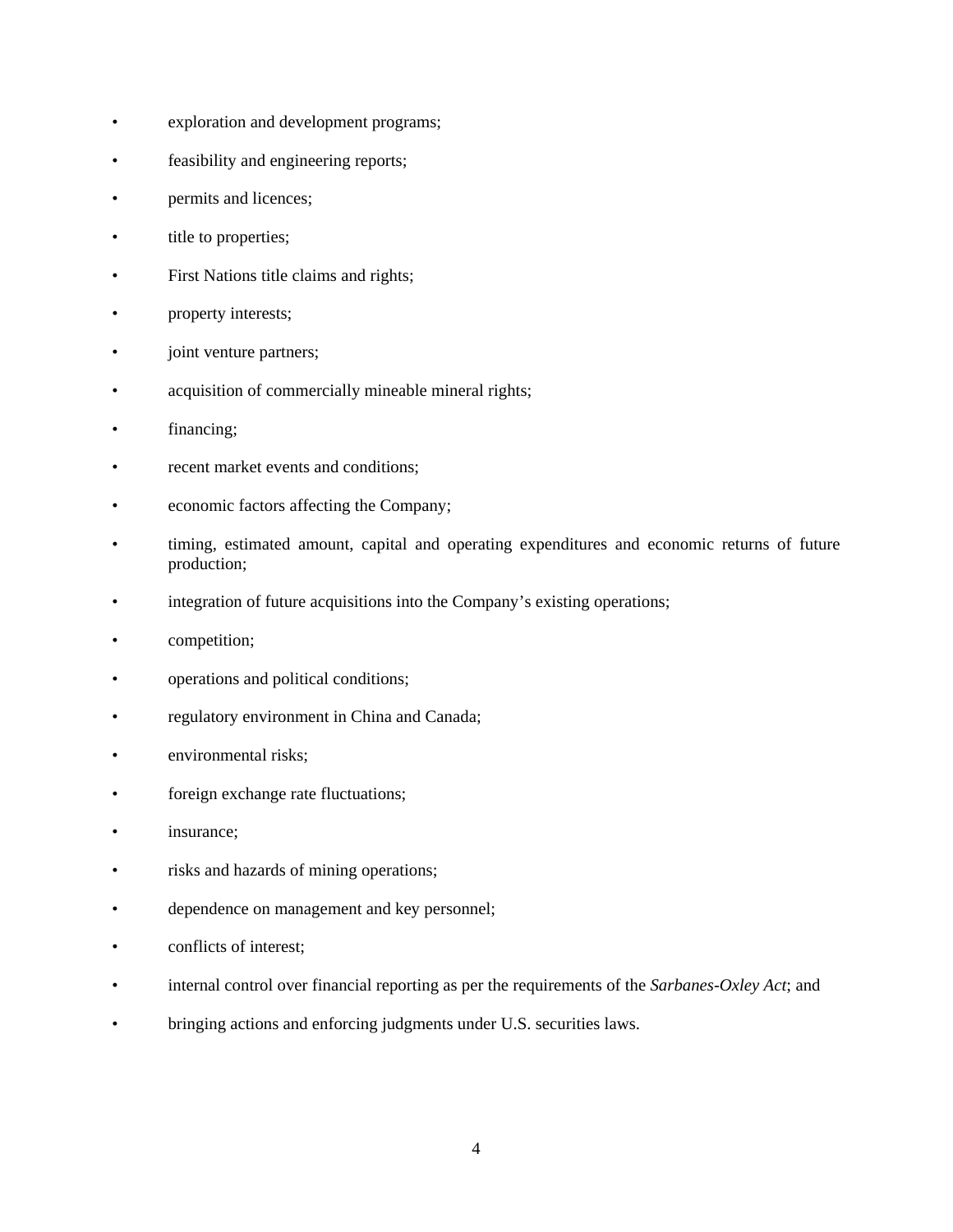This list is not exhaustive of the factors that may affect any of the Company's forward-looking statements or information. Forward-looking statements or information are statements about the future and are inherently uncertain, and actual achievements of the Company or other future events or conditions may differ materially from those reflected in the forward-looking statements or information due to a variety of risks, uncertainties and other factors, including, without limitation, those referred to in this AIF under the heading "Risk Factors" and elsewhere. Although the Company has attempted to identify important factors that could cause actual results to differ materially, there may be other factors that cause results not to be as anticipated, estimated, described or intended. Accordingly, readers should not place undue reliance on forward-looking statements or information.

The Company's forward-looking statements and information are based on the assumptions, beliefs, expectations and opinions of management as of the date of this AIF, and other than as required by applicable securities laws, the Company does not assume any obligation to update forward-looking statements and information if circumstances or management's assumptions, beliefs, expectations or opinions should change, or changes in any other events affecting such statements or information. For the reasons set forth above, investors should not place undue reliance on forward-looking statements and information.

## **Cautionary Note to U.S. Investors – Information Concerning Preparation of Mineral Resource and Mineral Reserve Estimates**

This AIF has been prepared in accordance with the requirements of the securities laws in effect in Canada, which differ from the requirements of U.S. securities laws. Unless otherwise indicated, all mineral resource and mineral reserve estimates included in this AIF have been prepared in accordance with National Instrument 43-101 *Standards of Disclosure for Mineral Projects* ("**NI 43-101**") and the Canadian Institute of Mining Metallurgy and Petroleum's "*CIM Standards on Mineral Resources and Mineral Reserves*" (the "**CIM Guidelines**"). NI 43-101 is a rule developed by the Canadian Securities Administrators which establishes standards for all public disclosure an issuer makes of scientific and technical information concerning mineral projects.

Canadian standards, including NI 43-101, differ significantly from the requirements of the United States Securities and Exchange Commission ("**SEC**"), and mineral resource and mineral reserve information contained herein may not be comparable to similar information disclosed by U.S. companies. In particular, and without limiting the generality of the foregoing, the term "resource" does not equate to the term "reserves". Under U.S. standards, mineralization may not be classified as a "reserve" unless the determination has been made that the mineralization could be economically and legally produced or extracted at the time the reserve determination is made. The SEC's disclosure standards normally do not permit the inclusion of information concerning "measured mineral resources", "indicated mineral resources" or "inferred mineral resources" or other descriptions of the amount of mineralization in mineral deposits that do not constitute "reserves" by U.S. standards in documents filed with the SEC. U.S. investors should also understand that "inferred mineral resources" have a great amount of uncertainty as to their existence and great uncertainty as to their economic and legal feasibility. It cannot be assumed that all or any part of an "inferred mineral resource" will ever be upgraded to a higher category. Under Canadian rules, estimated "inferred mineral resources" may not form the basis of feasibility or prefeasibility studies except in rare cases. Investors are cautioned not to assume that all or any part of an "inferred mineral resource" exists or is economically or legally mineable.

Disclosure of "contained metal" in a resource is permitted disclosure under Canadian regulations; however, the SEC normally only permits issuers to report mineralization that does not constitute "reserves" by SEC standards as in-place tonnage and grade without reference to unit measures. The requirements of NI 43-101 for identification of "reserves" are also not the same as those of the SEC, and reserves reported by the Company in compliance with NI 43-101 may not qualify as "reserves" under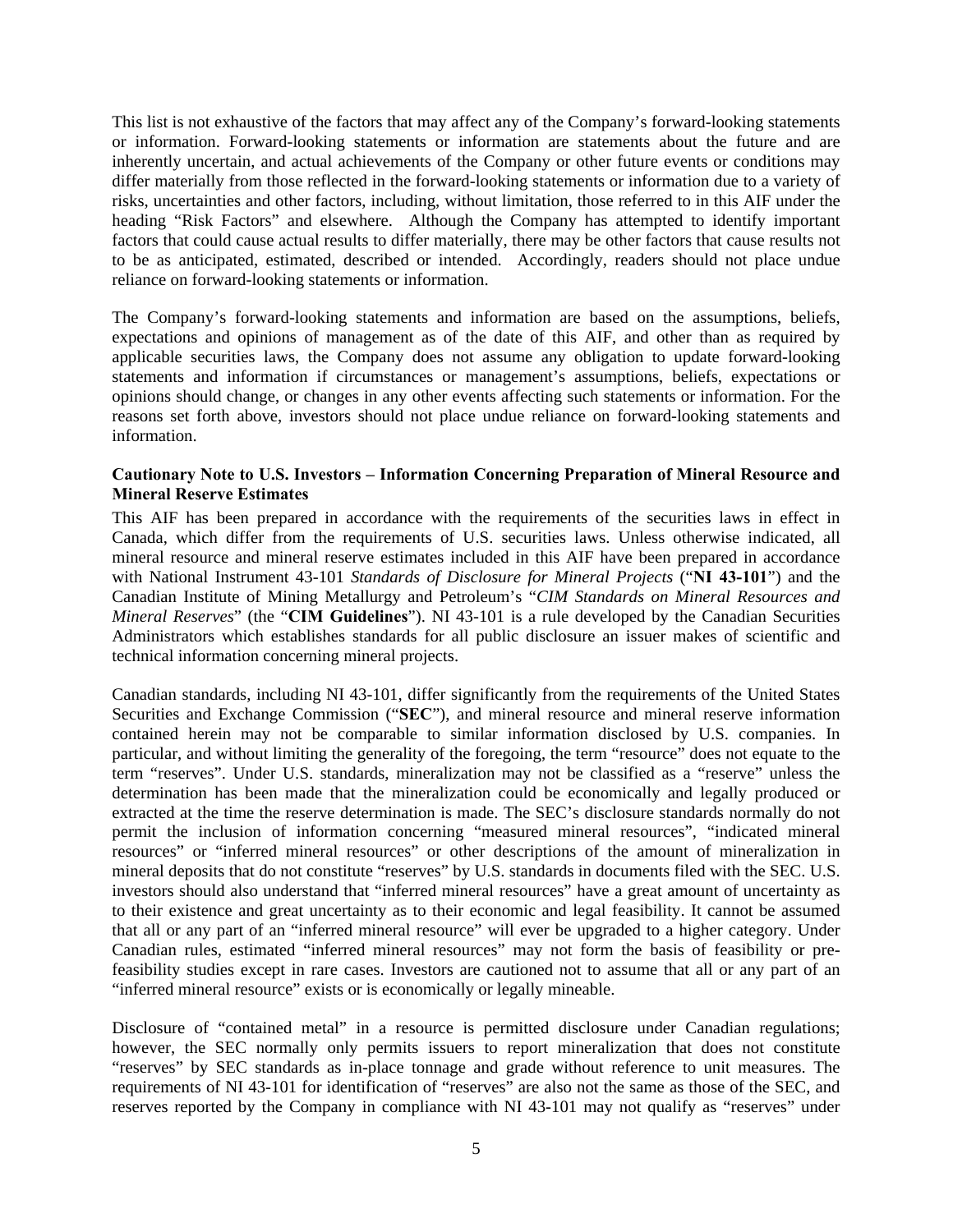SEC standards. Accordingly, information concerning mineral deposits set forth herein may not be comparable with information made public by companies that report in accordance with U.S. standards.

## **1.3 Currency**

All sums of money which are referred to herein are expressed in lawful money of the United States, unless otherwise specified. The symbol "C\$" denotes lawful money of Canada and "RMB" denotes lawful money of the People's Republic of China.

The following table sets forth, for each of the periods indicated, the year-end exchange rate, the average noon rate and the high and low noon exchange rates for one Canadian dollar expressed in U.S. dollars, as quoted by the Bank of Canada:

|            |        | Year Ended March 31, |        |  |
|------------|--------|----------------------|--------|--|
|            | 2012   | 2011                 | 2010   |  |
| High       | 1.0583 | 1.0324               | 0.9775 |  |
| Low        | 0.9430 | 0.9278               | 0.8170 |  |
| Average    | 1.0070 | 0.9840               | 0.9171 |  |
| Period End | 1.0009 | 1.0290               | 0.9775 |  |

The exchange rate for one Canadian dollar expressed in U.S. dollars based upon the noon buying rate on June 19, 2012 provided by the Bank of Canada was \$0.9825.

The following table sets forth, for each of the periods indicated, the year-end exchange rate, the average noon rate and the high and low noon exchange rates for one Canadian dollar expressed in Chinese Renminbi, as quoted by the Bank of Canada:

|            | Year Ended March 31, |        |        |  |  |  |  |
|------------|----------------------|--------|--------|--|--|--|--|
|            | 2012                 | 2011   | 2010   |  |  |  |  |
| High       | 6.8681               | 6.8540 | 6.6723 |  |  |  |  |
| Low        | 6.0132               | 6.3371 | 5.5808 |  |  |  |  |
| Average    | 6.4390               | 6.6004 | 6.2625 |  |  |  |  |
| Period End | 6.3052               | 6.7340 | 6.6723 |  |  |  |  |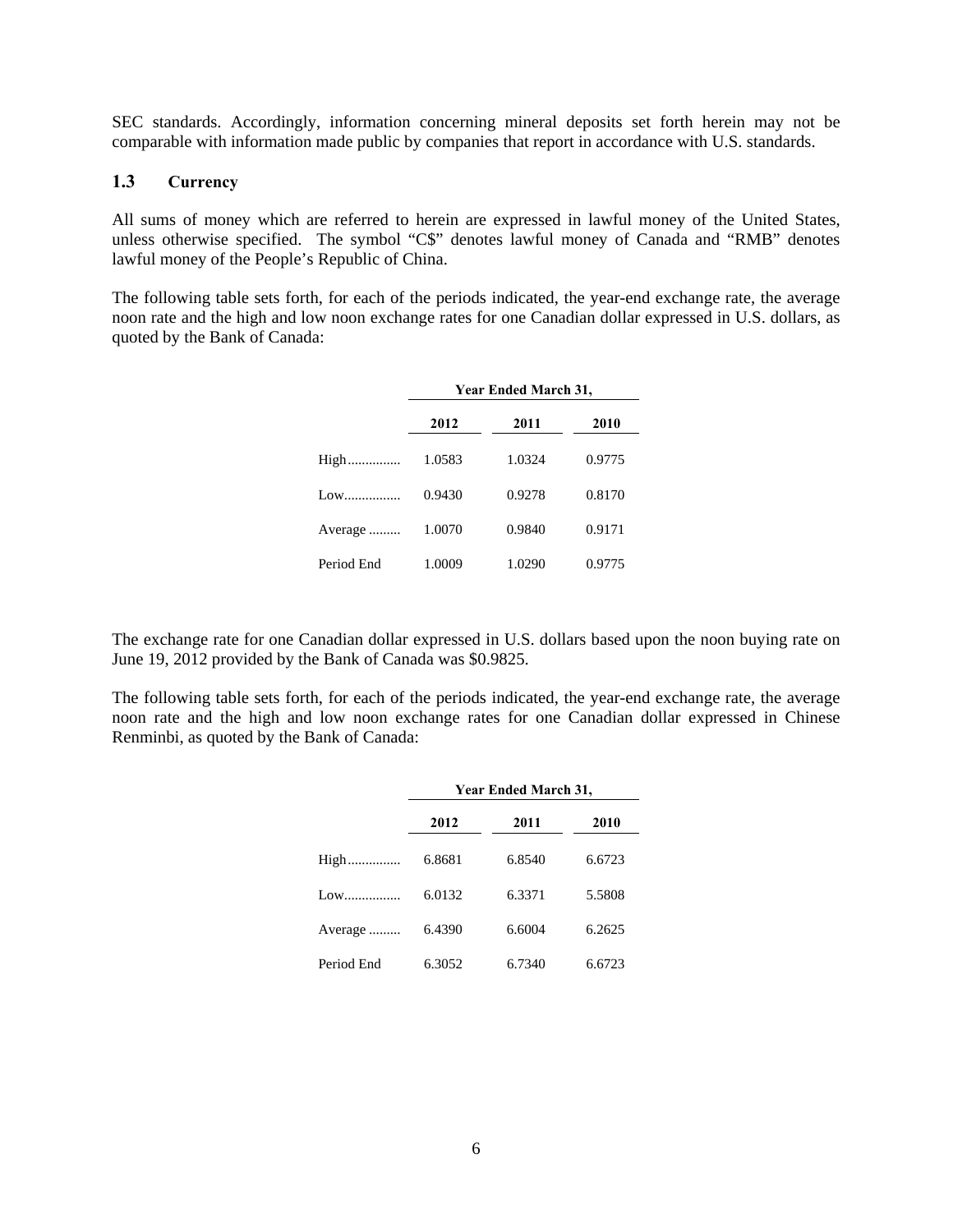The exchange rate for one Canadian dollar expressed in Chinese Renminbi based upon the noon buying rate on June 19, 2012 provided by the Bank of Canada was RMB 6.2422.

# **ITEM 2 CORPORATE STRUCTURE**

## **2.1 Names, Address and Incorporation**

Silvercorp was formed as Spokane Resources Ltd. pursuant to an amalgamation of Julia Resources Corporation and MacNeill International Industries Inc. under the *Company Act* (British Columbia) on October 31, 1991. By a special resolution dated October 5, 2000, Spokane Resources Ltd. consolidated its share capital on a ten for one basis and altered its Memorandum and Articles of Incorporation by changing its name to "SKN Resources Ltd." At the Company's Annual and Special General Meeting held October 20, 2004, the shareholders (a) approved an increase to the Company's authorized capital to an unlimited number of common shares and adopted new Articles consistent with the transition to the *Business Corporations Act* (British Columbia); and (b) passed a special resolution to change the Company's name. On May 2, 2005, the Company filed a Notice of Alteration with the British Columbia Registrar of Companies changing its name from "SKN Resources Ltd." to "Silvercorp Metals Inc."

The head office, principal address and registered and records office of the Company is located at 1378- 200 Granville Street, Vancouver, British Columbia, V6C 1S4. The Company's shares are listed for trading on the Toronto Stock Exchange (the "**TSX**") and on the New York Stock Exchange (the "**NYSE**"), each under the symbol "SVM", and the Company is a reporting issuer in British Columbia, Alberta, Saskatchewan, Manitoba, Ontario, Quebec, Nova Scotia and New Brunswick.

## **2.2 Intercorporate Relationships**

The corporate structure of the Company and its subsidiaries as at the date of this AIF is as follows: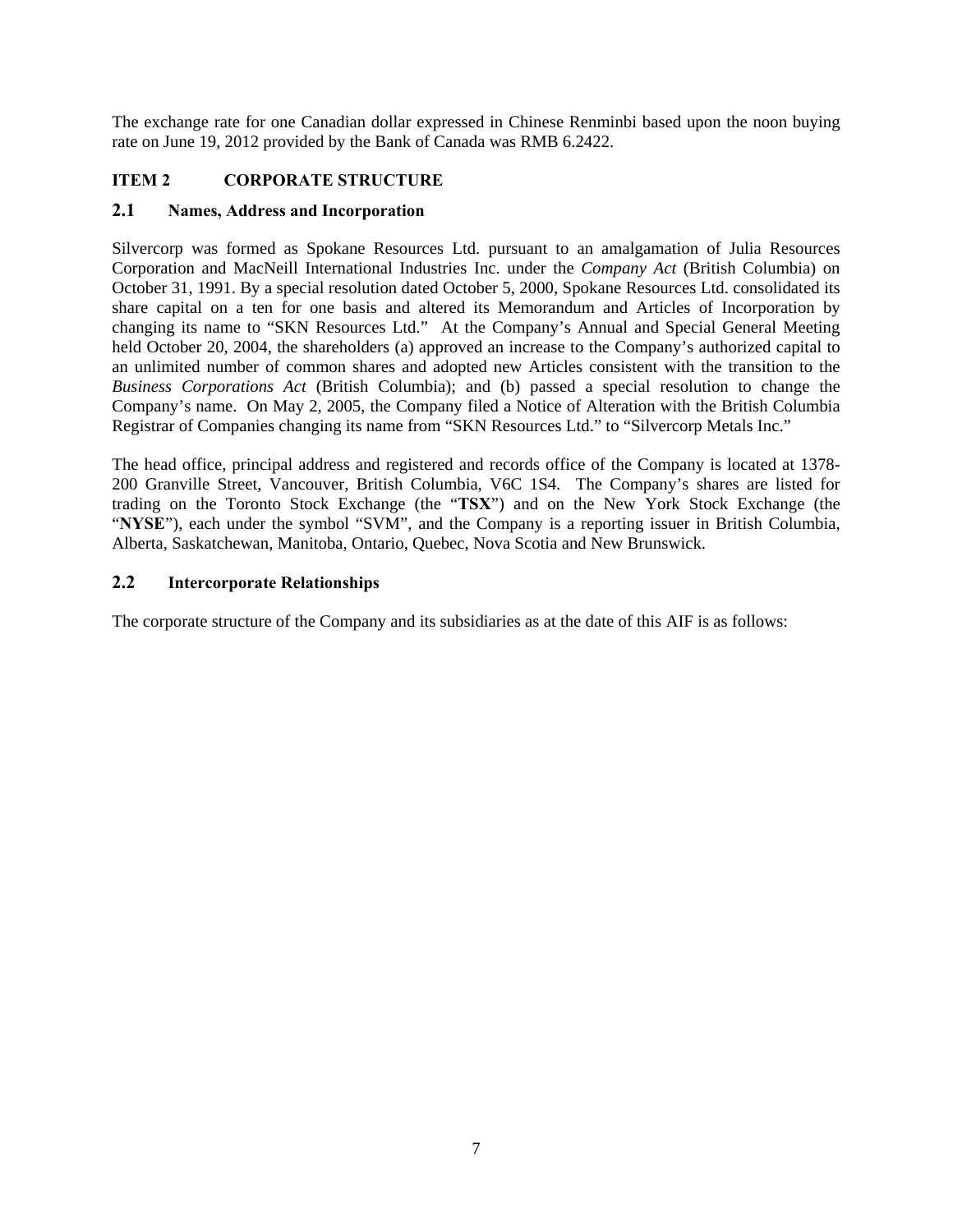

The Company has acquired a number of mineral property interests in China and one property in British Columbia during the past several years.

The Company is the sole shareholder of Fortune Mining Limited ("**Fortune**"), which was incorporated on August 23, 2002, to be the holding company of several other subsidiaries which are parties to agreements relating to mineral properties in China. Fortune beneficially owns 100% of the following material subsidiary companies:

a) Victor Mining Ltd. ("**Victor Mining**") was incorporated on October 23, 2003, under the laws of the BVI and continued into Barbados on August 27, 2009. Victor Mining is a party to a cooperative agreement under which it has earned a 77.5% interest in Henan Found Mining Co. Ltd. ("**Henan Found**"), the Chinese company holding, among other assets: (i) the Ying silver, lead and zinc project (the "**Ying Mine**"); and (ii) the silver and lead project in Tieluping (the "**TLP Mine**") and (iii) the XHP and XBG mines (the "**X Mines**").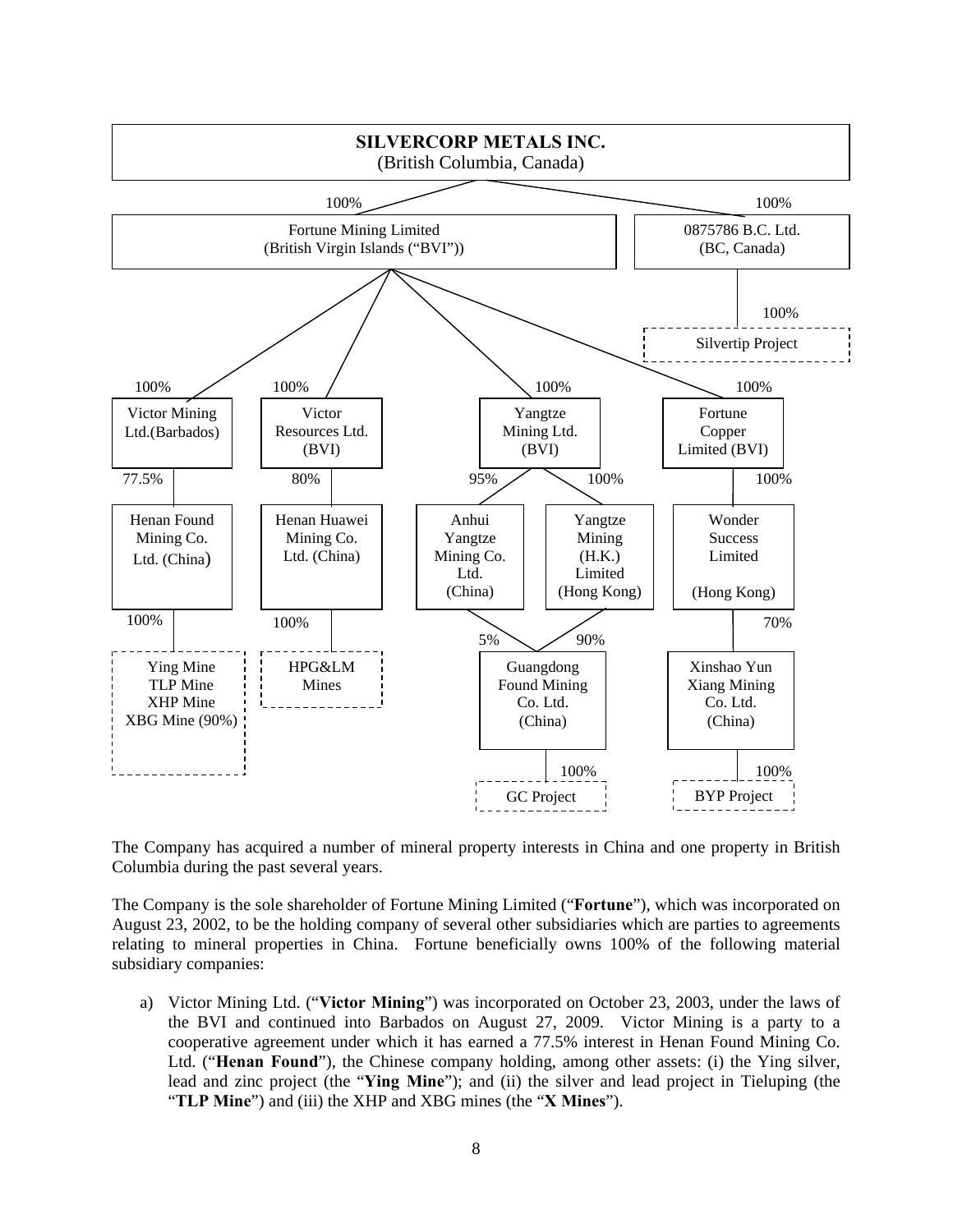- b) Victor Resources Ltd. ("**Victor Resources**") was incorporated on May 30, 2003, under the laws of the BVI and is a party to a cooperative agreement under which it earned a 70% interest in Henan Huawei Mining Co. Ltd. ("**Henan Huawei**"), the Chinese company holding the project in Houpinggou and the project in Longmeng (collectively, the "**HPG&LM Mines**") in the Henan Province. In May 2010, Victor Resources acquired shares from the minority shareholder of Henan Huawei and increased its ownership interest to 80%.
- c) Yangtze Mining Ltd. ("**Yangtze Mining**") was incorporated on February 11, 2002. It holds a 100% interest in Yangtze Mining (H.K.) Ltd. and a 95% interest in Anhui Yangtze Mining Co. Ltd. ("**Anhui Yangtze**"), the Chinese company that held the silver, lead and zinc exploration permits on the project in Gaocheng (the "**GC Project**") in the Guangdong Province.
- d) Fortune Copper Limited was incorporated on August 23, 2002. It holds a 100% interest in Wonder Success Limited, a Hong Kong Company which has a 70% equity interest in Xinshao Yun Xiang Mining Co. Ltd. ("**Yunxiang**"), which owns the BYP Project in Hunan Province.
- e) Guangdong Found Mining Company Limited ("**Guangdong Found**") was incorporated in December 2008 as the designated joint venture operating company of the GC Project. Anhui Yangtze owns 5% of Guangdong Found and Yangtze HK owns 90% of Guangdong Found, respectively. Guangdong Found has a 100% beneficial interest in the GC Project.

The Company's operations in China are largely conducted through equity joint ventures, over which the Company has control. See "Item 4 General Description of Business, 4.2 Chinese Mining Law".

The Company is also the sole shareholder of 0875786 B.C. Ltd. which was incorporated on March 10, 2010, and holds a 100% interest in the Silvertip Project in British Columbia, Canada.

## **ITEM 3 GENERAL DEVELOPMENT OF THE BUSINESS**

## **3.1 Business of Silvercorp**

Silvercorp operates, develops, acquires and explores for silver mineral properties in China and Canada. Silvercorp is China's largest primary silver producer. Currently, the Company is operating and developing four silver, lead and zinc mines in an area encompassing the Ying Mine, the TLP Mine, and the HPG and LM Mines (collectively, the "**Ying Mining District**"). The Company's other material property is the GC Project (defined herein) in Guangdong Province, at which the Company is constructing a 1,600 tonne per day operation, with initial production expected to commence in Fiscal 2013. In February, 2010, Silvercorp acquired the advanced exploration-stage Silvertip silver, lead and zinc project in northern British Columbia, Canada. In January, 2011 Silvercorp acquired the BYP gold – lead zinc mine in Hunan Province, China. In August and December, 2011 Silvercorp, through Henan Found, acquired a 90% interest in the XBG Mine, and 100% interest in the XHP mine (collectively, the "**X Mines**"). Both mines are located approximately a three hour drive from the Ying Mining District.

# **3.2 The Company's Strategic Vision**

Silvercorp has built a record of success by formulating and executing a distinct long-term strategy characterized by three key steps. First, Silvercorp focuses on the acquisition and selective exploration of projects with significant resource and cash flow potential. It seeks out higher grade, underground, precious metals projects that may be too small for large companies and too large for juniors. Second, Silvercorp focuses on quickly developing high-margin operations with reasonable development capital profiles to generate cash flow before the project's full resource potential is fully drilled. Third, the cash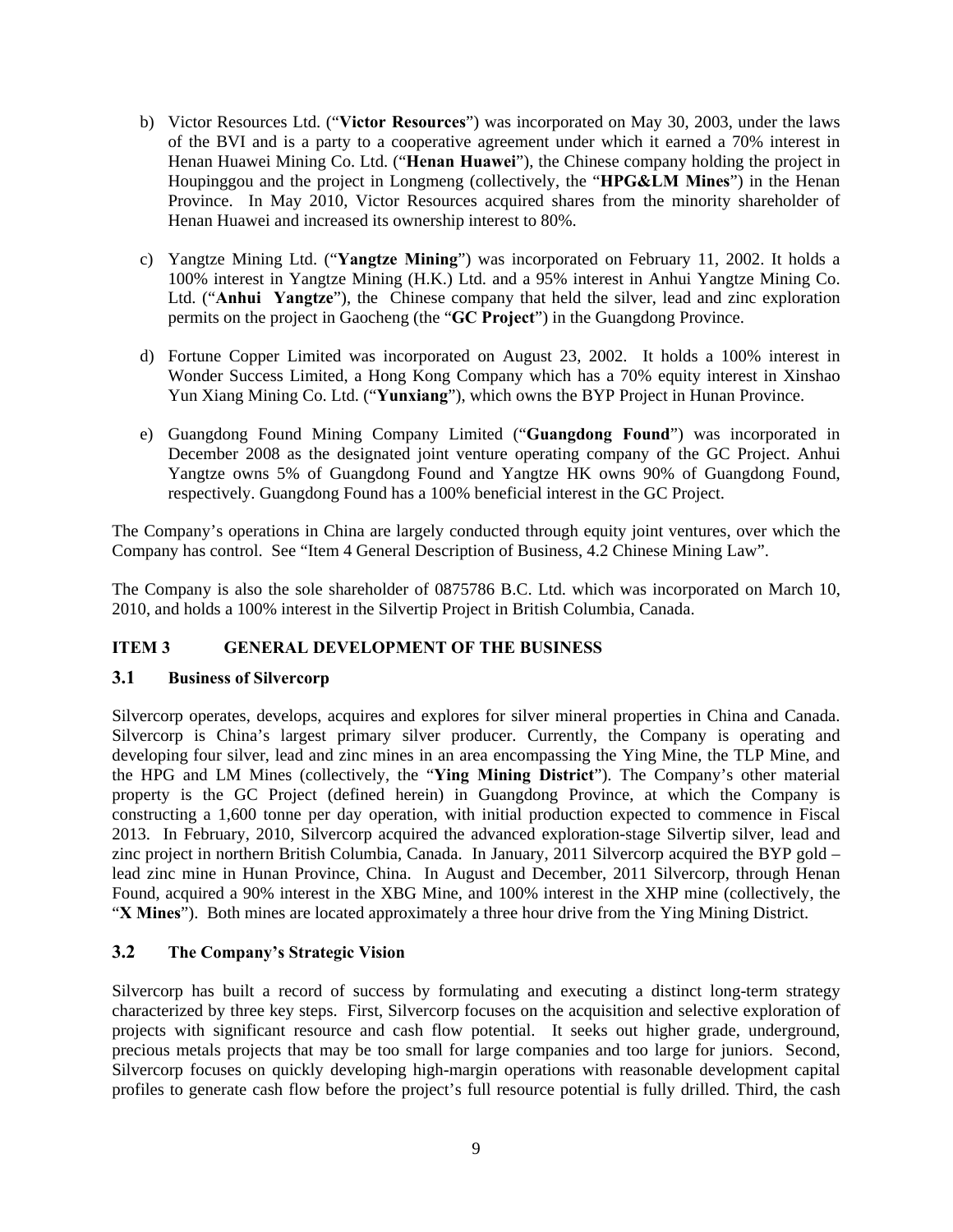flow Silvercorp generates from its early operations are used to fund further exploration, resource expansion and production growth.

This strategy, with its focus on early production, provides earlier benefits to: (i) local communities through increased employment opportunities, (ii) local governments through payment of taxes, (iii) local joint venture partners through profit sharing, and (iv) Company shareholders through less dilution. The early benefits help build a base of strong stakeholder support necessary for further project growth.

## **3.3 Three Year History of Project Development**

Since 2003, when the Company changed its focus to mineral exploration in China, Silvercorp has been actively acquiring mineral properties in China and more recently, has pursued growth opportunities in other jurisdictions. Production at the Ying Mine commenced on April 1, 2006, and since that time, three of the Company's other properties in Henan Province, China have commenced production.

The year ended March 31, 2012, was Silvercorp's sixth consecutive year of production growth with annual production of 5.6 million ounces of silver. The Company also produced 72.8 million pounds of lead and 13.7 million pounds of zinc during the same period.

|                       | <b>Years Ended March 31,</b> |        |        |  |  |  |  |  |
|-----------------------|------------------------------|--------|--------|--|--|--|--|--|
|                       | 2012                         | 2011   | 2010   |  |  |  |  |  |
| Silver ('000s ounces) | 5,618                        | 5,300  | 4,624  |  |  |  |  |  |
| Gold ('000s ounces)   | 8.8                          | 3.2    | 1.6    |  |  |  |  |  |
| Lead $(000s$ pounds)  | 72,804                       | 69,011 | 62,374 |  |  |  |  |  |
| Zinc $('000s pounds)$ | 13,749                       | 16,343 | 14,740 |  |  |  |  |  |

The following table summarizes the total metal production in each period under review.

# **Henan Found**

## *Ying Mine*

In fiscal 2012, the total ore mined was 293,367 tonnes, of which 12,365 tonnes were direct smelting ore, a decrease of 7% compared to total ore production of 316,522 tonnes in fiscal 2011. The decrease was due to labour shortages which impacted our mining contractors at the Ying mine from July 2011 to November 2011. The Company has worked with its mining contractors to introduce new measures to maintain a stable mining labour force and it is also in the process of establishing its own mining crews to carry out mining operations at the Ying mine. As a result, the labour shortages were mostly resolved by the end of 2011, and the average daily mining production at the Ying mine was back to normal thereafter.

In fiscal 2012, silver head grade at the Ying mine was 440 g/t, compared to 470 g/t in fiscal 2011. Head grades for lead and zinc were 8.3% and 2.4%, respectively, comparable to head grades for lead and zinc of 8.1% and 2.8%, respectively, in fiscal 2011. Head grades were changing along with the mining sequence.

In fiscal 2012, the Ying mine produced 3.94 million ounces of silver, 52.2 million pounds of lead and 10.8 million pounds of zinc, a decrease of 7%, 1% and 19%, respectively, compared to 4.2 million ounces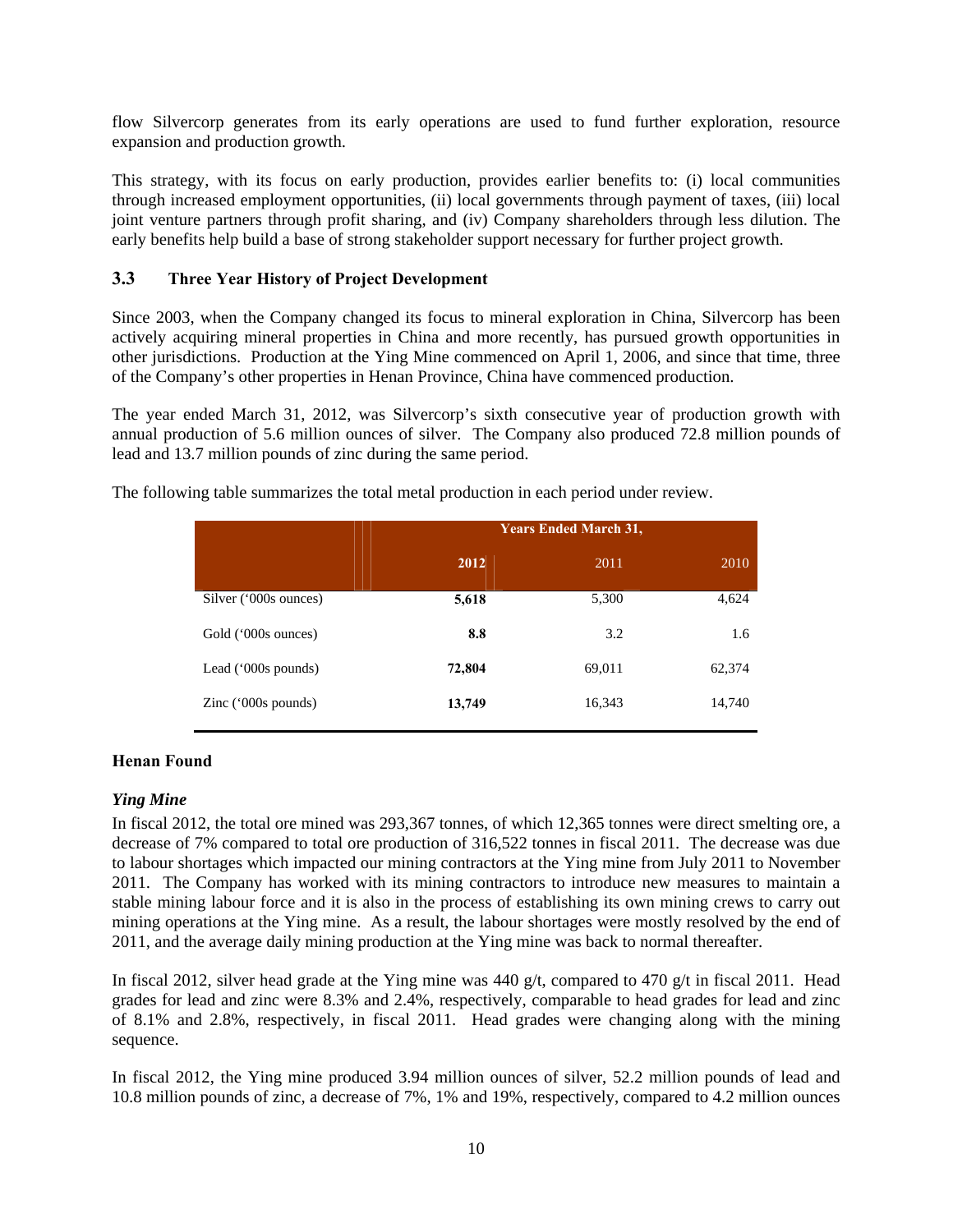of silver, 52.9 million pounds of lead and 13.4 million pounds of zinc produced in fiscal 2011. The decrease was a result of lower ore production and lower head grades.

In fiscal 2012, total mining costs per tonne and cash mining costs per tonne were \$69.50 (FY 2011 - \$59.14) and \$50.52 (FY 2011 - \$46.05), respectively. The increase of cash mining costs was mainly due to (i) higher mining contractor costs as the mine paid approximately \$1.80 per tonne more as compensation for increases in miners' salary and benefits, (ii) higher labour costs of approximately \$1.00 per tonne due to the Company's own employees' pay raises, and (iii) the impact of the US dollar deprecation versus the Chinese RMB of \$2.40 per tonne, which was offset by a \$1.10 per tonne decrease in mining preparation costs. The increase of non-cash mining costs was a result of higher assets base subject to depletion.

Including by-product credits, in fiscal 2012, Ying mine's total and cash cost per ounce of silver were negative \$6.61 and negative \$8.27, respectively, compared to negative \$7.20 and negative \$8.30 in fiscal 2011. The increase in cost was mainly due to lower by-product credits from lower production and a higher production costs noted above.

In fiscal 2012, the Company completed 464 m of the development of a 5,200 m access ramp at the Ying mine, with dimensions of 4 m by 4.5 m, starting from the 580 m elevation and going down to zero metre elevation. The access ramp will provide access to the S7-1 vein in which resources were expanded by recent drilling, and provide access to future expected mining operations below zero metre elevation. The access ramp is expected to be completed in two and half years. Inclusive of this development work, in fiscal 2012, the Ying mine incurred \$15.5 million in exploration and development expenditures (FY 2011 – \$11.3 million).

# *TLP Mine*

The TLP Mine is located in Henan Province, China. Silvercorp acquired the TLP Mine in 2007.

In fiscal 2012, the TLP mine produced 1.03 million ounces of silver, 13.1 million pounds of lead and 2.1 million pounds of zinc, an increase of 57%, 34% and a decrease of 15%, respectively compared to 660,000 ounces of silver, 9.8 million pounds of lead and 2.4 million pounds of zinc produced in fiscal 2011.

The increases are attributable to increased production as more ore was mined while mine development progressed. In fiscal 2012, the total ore mined was 275,739 tonnes, of which 52 tonnes were direct smelting ore, an increase of 36% compared to total ore production of 202,417 tonnes in fiscal 2011. In fiscal 2012, silver head grade improved to 147 g/t from 122 g/t a year ago.

In fiscal 2012, total mining costs per tonne and cash mining costs per tonne were \$55.82 (FY 2011 - \$39.89) and \$48.62 (FY 2011 - \$35.68), respectively. The increase was mainly due to (i) higher mining contractor costs as the mine paid \$4.00 per tonne more for increases in miners' salaries and benefits, (ii) higher labour costs of approximately \$3.70 per tonne due to an increased number of employees and employee pay raises, and (iii) the impact of US dollar depreciation versus the Chinese RMB of \$2.30 per tonne. The increase of non-cash mining costs was a result of a higher asset base subject to depletion.

In fiscal 2012, the Company incurred \$4.7 million (FY 2011 - \$3.9 million) in exploration and development expenditures.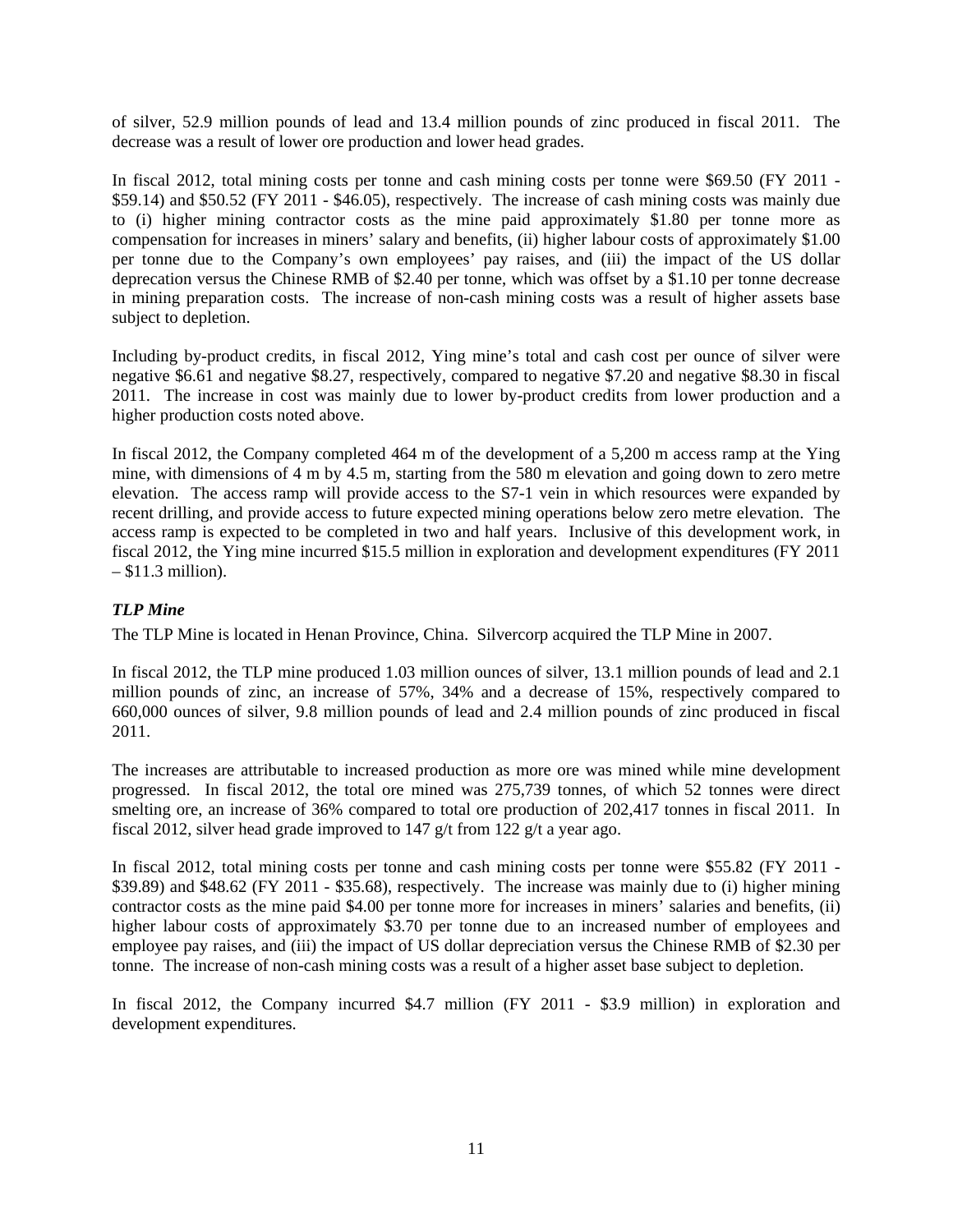## *X Mines*

Since acquisition of the X Mines in fiscal 2012, the Company has mined 3,890 tonnes of ore and processed 11,667 tonnes of existing stockpile ore to yield 5,800 ounces of silver, 100 ounces of gold, and 444,000 pounds of lead.

The Company plans to commence a comprehensive exploration program that includes surface and underground mapping and sampling, and surface and underground diamond drilling to explore the existing veins and discover additional new veins, with a goal of defining a NI 43-101 compliant mineral resource.

In fiscal 2012, the X Mines incurred approximately \$2.1 million in exploration and mine development.

## **Henan Huawei**

## *HPG and LM Mines*

The HPG and LM mines are located in Henan Province, China. Silvercorp acquired the HPG and LM mines in 2007.

In fiscal 2012, the total ore mined was 93,466 tonnes, of which 182 tonnes were direct smelting ore, an increase of 27% compared to total ore production of 73,390 tonnes in fiscal 2011.

In fiscal 2012, HPG and LM mines produced 635,000 ounces of silver, 7.0 million pounds of lead and 591,000 pounds of zinc, an increase of 62%, 12% and 9%, respectively, compared to 391,000 ounces of silver, 6.2 million pounds of lead and 544,000 pounds of zinc produced in fiscal 2011.

The increases are attributable to higher grades and higher ore production. In fiscal 2012, silver head grade increased to 227 g/t from 185 g/t a year ago. In addition, in fiscal 2012, ore processed increased by 25% to 93,396 tonnes from 74,478 tonnes a year ago.

In fiscal 2012, total mining costs per tonne and cash mining costs per tonne were \$75.81 (FY 2011 - \$63.98) and \$63.77 (FY 2011 - \$55.67), respectively. The increase of cash mining costs was mainly due to (i) higher mining contractor costs as the mine paid approximately \$4.20 per tonne more for raises in miners' salary and benefits, (ii) higher labour costs of approximately \$3.50 per tonne due to the increased number of employees and employee pay raises, and (iii) the impact of US dollar depreciation versus the Chinese RMB of \$3.00 per tonne. The increase of non-cash mining costs was a result of a higher asset base subject to depletion.

In fiscal 2012, the Company completed 339 m of a 4,800 m access ramp with dimensions of 4 m by 4.5 m at the southwest corner of the TLP Mining Permit, adjacent to the LM Mining Permit, from about 980 m elevation to 500 m elevation. The access ramp will provide access to newly-discovered mineralized veins at the LM mine. Currently, the Company is producing approximately 60,000 tonnes per year from the LM mine. Once the access ramp is completed in two and half years, the mining capacity is expected to increase to approximately 200,000 tonnes per year.

In fiscal 2012, HPG and LM mines incurred \$8.5 million (FY 2011 – \$4.4 million) in exploration and development expenditures.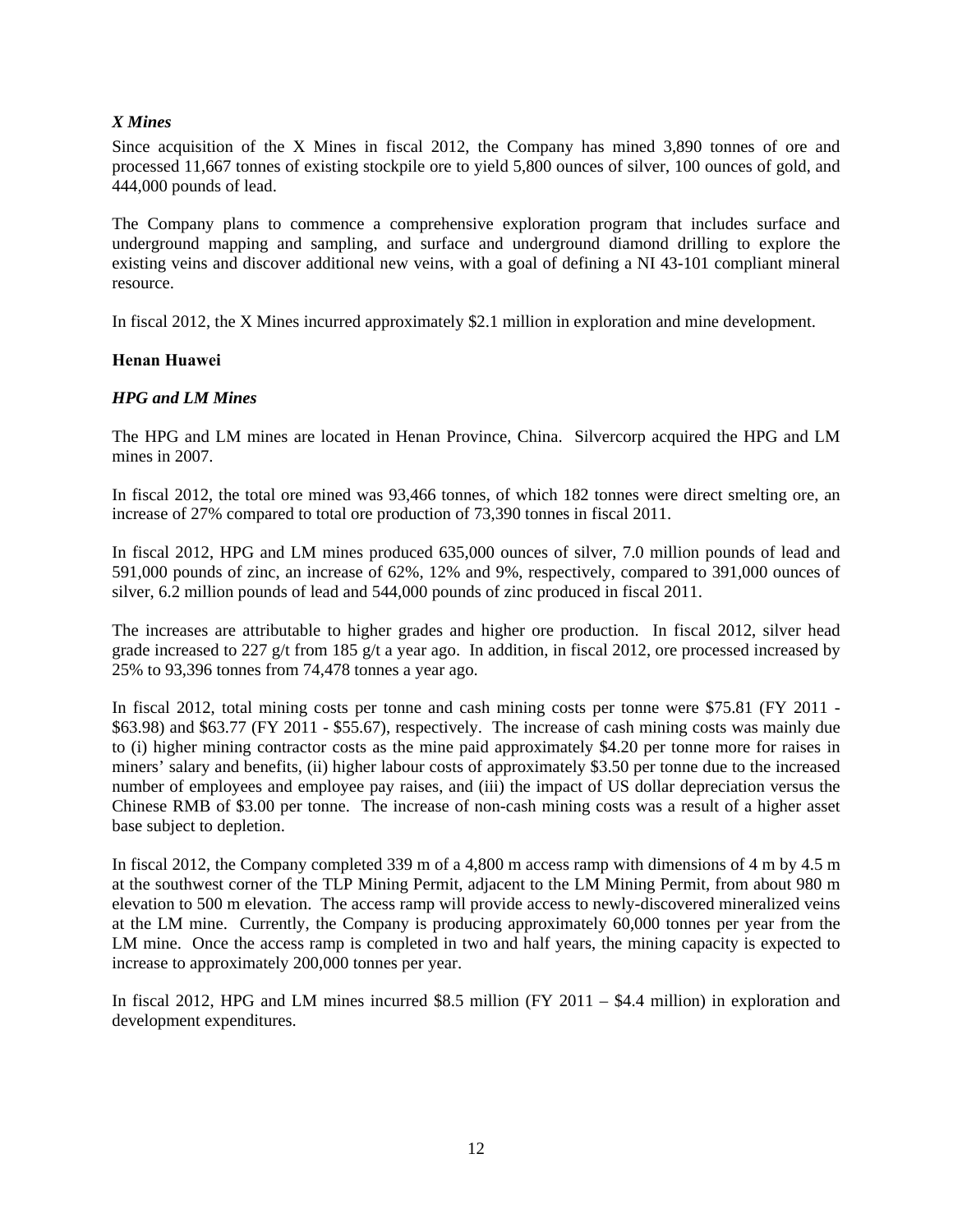## **Guangdong Found**

## *GC Project*

The Company acquired the GC Project in 2008. In December 2010, the GC Project received its mining permit. Since then, the Company has been in the project development phase.

As of March 31, 2012, 717 m of the 2,210 m main access ramp, 42 m of the 618 m main shaft and 400 m of a water diversion tunnel were completed. In addition, GC Project also began to develop a new 3.7 m by 4 m, 4,500 m long exploration ramp.

The construction of a 1,600 t/d floatation mill capable of producing silver, lead, zinc, and pyrite floatation concentrates and an optional tin gravity concentrate is underway. Milling equipment was sourced and the final purchase contract was signed. In accordance with plans, the mill should be completed by July 2012 with an estimated cost of approximately RMB 100 million, or US\$17 million. The Company is using the same mill contractor for GC as for the two mills at the Ying Mining District.

In fiscal 2012, the drilling program discovered four new high-grade silver, lead, zinc veins and a number of vein structures and isolated mineralized pockets, increasing the total number of mineralized veins at the GC property to 33 veins. The program also successfully extended the existing veins further to down dip and striking directions.

In fiscal 2012, GC incurred approximately \$5.9 million (FY 2011 - \$0.7 million) in capital expenditures for mine development and exploration.

## **Yunxiang**

## *BYP Project*

In January 2011, the Company completed the acquisition of a 70% equity interest in Xinshao Yunxiang Mining Co., Ltd., which owns a mining permit in the BYP Gold-Lead-Zinc mine in Hunan Province, China.

In fiscal 2012, the BYP mine mined 91,128 tonnes of ore, milled 83,760 tonnes, yielding 5,100 ounces of gold and 249,000 pounds of zinc. Total mining costs per tonne and cash mining costs per tonne were \$38.00 and \$16.79 respectively. Total and cash cost per ounce of gold was \$843.60 and \$473.93, respectively.

The Company will continue to utilize the existing 500 t/d floatation mill to mine and process gold mineralization. Construction of an 800 t/d backfill facility to fill up gold mineralization stopes is underway, which will cost approximately \$1.5 million and will be completed in July 2012. In fiscal 2012, the Company also started to sink a 180 m deep, 3.5 m diameter shaft from 380 m to 200 m elevations. The shaft will mainly be utilized to mine the #3 gold mineralization body. The cost of the shaft is approximately \$1.0 million and is expected to be completed in October 2012.

In fiscal 2012, the BYP mine incurred approximately \$4.0 million in exploration and mine development.

# **0875786 B.C. Ltd.**  *Silvertip Project*

The Silvertip Project was acquired in February 2010. The Company is nearing completion of a Small Mine Permit application which will be submitted to the British Columbia Ministry of Energy and Mines.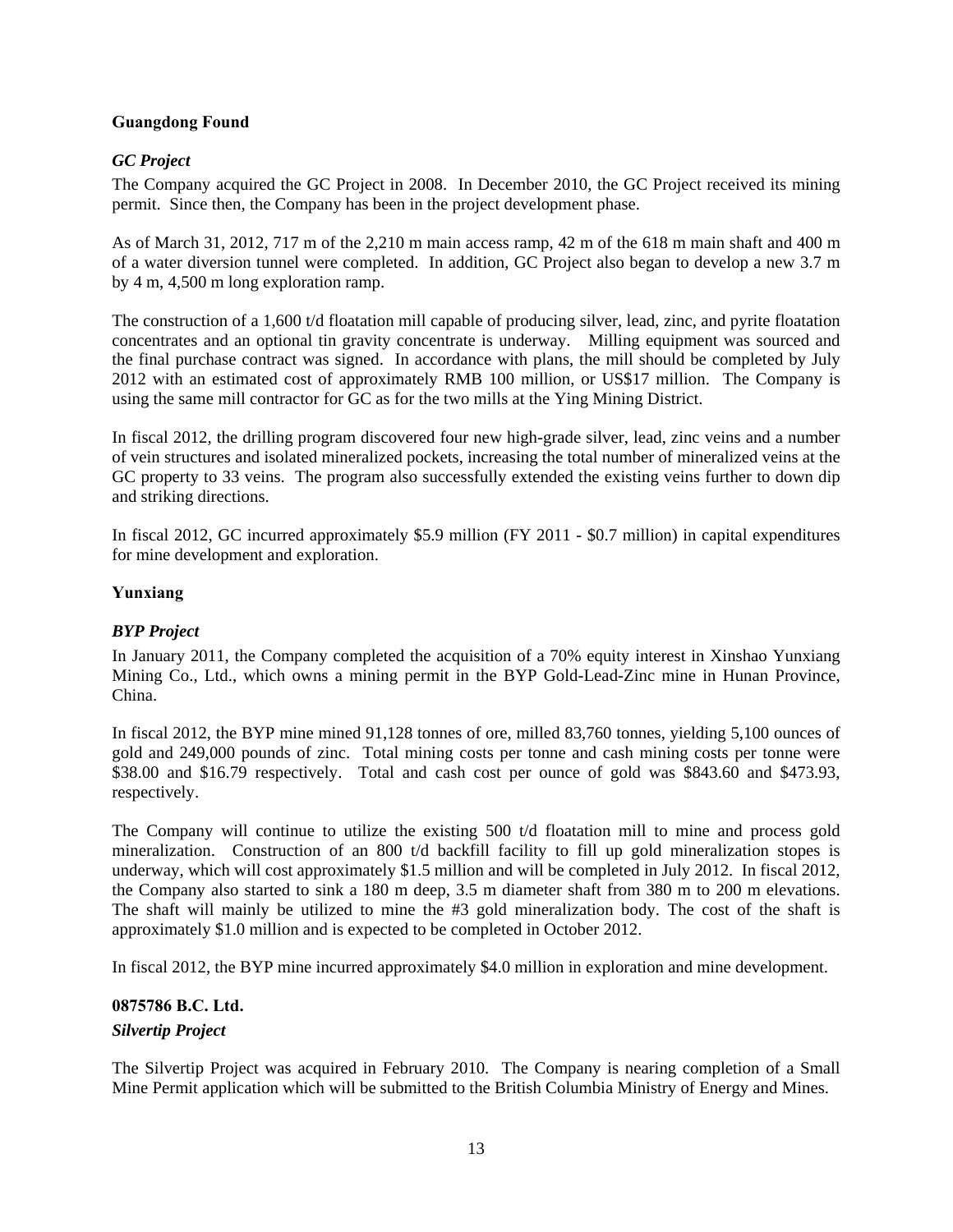In fiscal 2012, the Company conducted a drill program. Drilling intersected high grade lower zone mineralization to the north of the Silver Creek zone and indicates that more detailed work may outline additional resources.

In fiscal 2012, the Silvertip project incurred approximately \$5.2 million in exploration expenditures (FY 2011 - \$7.2 million).

## **3.4 Other Matters**

## **2011 Normal Course Issuer Bid**

On June 17, 2011, the Company commenced a normal course issuer bid (the "**NCIB**") whereby it intended to acquire up to 10,000,000 of its common shares, being approximately 6% of the common shares then outstanding. Up to March 31, 2012 the Company acquired 4,468,012 common shares at an average cost of \$7.90 per share through the combined facilities of the TSX and NYSE. All common shares purchased under the NCIB were cancelled.

### **Financings**

On December 14, 2010, the Company closed a bought deal financing of 9,200,000 common shares at a price of \$12.70 per common share, for gross proceeds of \$116.8 million to a syndicate of underwriters led by CIBC World Markets and BMO Capital Markets.

## **ITEM 4 DESCRIPTION OF THE BUSINESS**

### **4.1 General**

Silvercorp's principal products and source of sales are silver-bearing lead and zinc concentrates and direct smelting ores. In fiscal 2012, the Ying Mine accounted for 70% of Silvercorp's production of silver. At present, Silvercorp sells all its products to local smelters or companies in the mineral products trading business.

For each of the Company's two most recently completed financial years, revenues for each category of products that accounted for 10% or more of total consolidated revenues for the applicable financial year are as follows:

|               | Years ended March 31 |        |  |  |  |
|---------------|----------------------|--------|--|--|--|
| In $000s'USS$ | 2012                 | 2011   |  |  |  |
| Silver (Ag)   | 156,085              | 95,834 |  |  |  |
| Lead (Pb)     | 61.526               | 57,623 |  |  |  |

Additional information is provided in the Company's most recent financial statements and the management's discussion and analysis for its most recently completed fiscal year.

The mining industry is intensely competitive and Silvercorp competes with many companies possessing similar or greater financial and technical resources. Silvercorp's competitive position is largely dependent on its high profitability, arising from its relatively higher grade resource, particularly at the Ying Mine, and its low production costs in China compared to the costs of other producers outside China. Within China, the Company's competitive advantage arises from the high grade nature of its concentrates and its proximity to local smelters.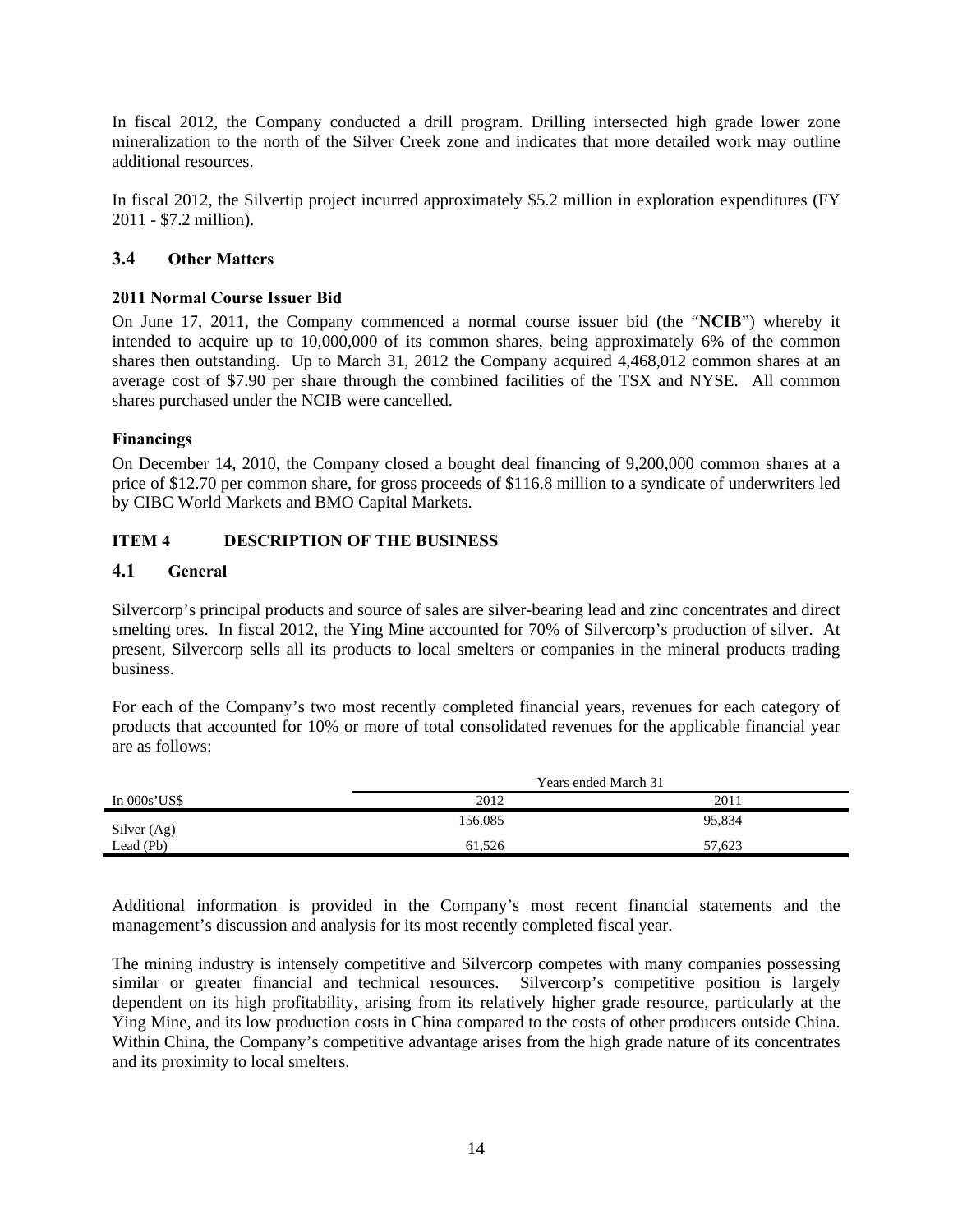During fiscal 2012, the Company revisited the reclamation costs for the existing mines and the timing to settle the reclamation liabilities as a result of new environmental regulations in China and the extension of mine lives due to the revised mining plan and updated reserves and resources at the existing mines. The remaining mine lives range from 8 to 23 years, and the cash outflow is expected to occur each year until the reclamation work is completed instead of at the end of the mine lives as estimated in previous years. Although the ultimate reclamation costs to be incurred for the existing mines are uncertain, the Company has increased the estimated undiscounted future value of these costs to \$5.3 million as at March 31, 2012.

For the year ended March 31, 2012, Silvercorp had on average over 1,400 employees and approximately 2,900 contractors. The majority of the employees and contractors were working in the Ying Mining District.

## **2013 Outlook**

### Production in China

From the four mines at the Ying Mining District, production is expected to increase to 695,000 tonnes of ore at a grade of 295g/t silver, 0.5g/t gold, 5.1% lead and 1.5% zinc, yielding 5.9 million ounces of silver, 3,350 ounces of gold, and 87 million pounds of lead and zinc. The cash and total production costs are expected to be approximately \$68 and \$85 per tonne of ore.

The GC Project in Guangdong Province is expected to commence initial production in fiscal 2013. It is expected to mine 160,000 tonnes and to mill 153,000 tonnes of ore, yielding approximately 630,000 ounces of silver and 12 million pounds of lead and zinc. The cash and total production costs are expected to be approximately \$40 and \$65 per tonne of ore, respectively.

The BYP Project in Hunan Province is expected to mine and mill 175,000 tonnes of ore, yielding approximately 13,590 ounces of gold at cash and total production costs of \$35 and \$60 per tonne of ore, respectively.

At the newly-acquired X Mines, the Company will focus on exploration during fiscal 2013, with only a minimal amount of by-product ore expected to be produced.

Capital Expenditures Budget

The total capital expenditures for fiscal 2013 is estimated at \$79.9 million for mine development, mill construction, and other capital items (e.g. surface infrastructures and facilities, land use rights, reporting and permitting), plus exploration expenditures of \$9.8 million to complete a 206,000 m surface and underground drilling program, for a total of \$89.7 million. The budget estimate is based on contracts on hand, designs by qualified Chinese engineering firms, and the Company's past operating experience in China.

## Ying Mining District

The capital expenditures for the Ying, TLP, LM and HPG mines and central mills for fiscal 2013 are budgeted at \$46.6 million, including 4,900 m ramps (\$4.8 million), 4,500 m vertical shafts, declines, and raises (\$5.7 million), 100,000 m of horizontal tunnels (\$19.3 million), mill equipment, tailing and surface facilities (\$11.2 million), and 144,200 m surface and underground drilling program (\$5.6 million).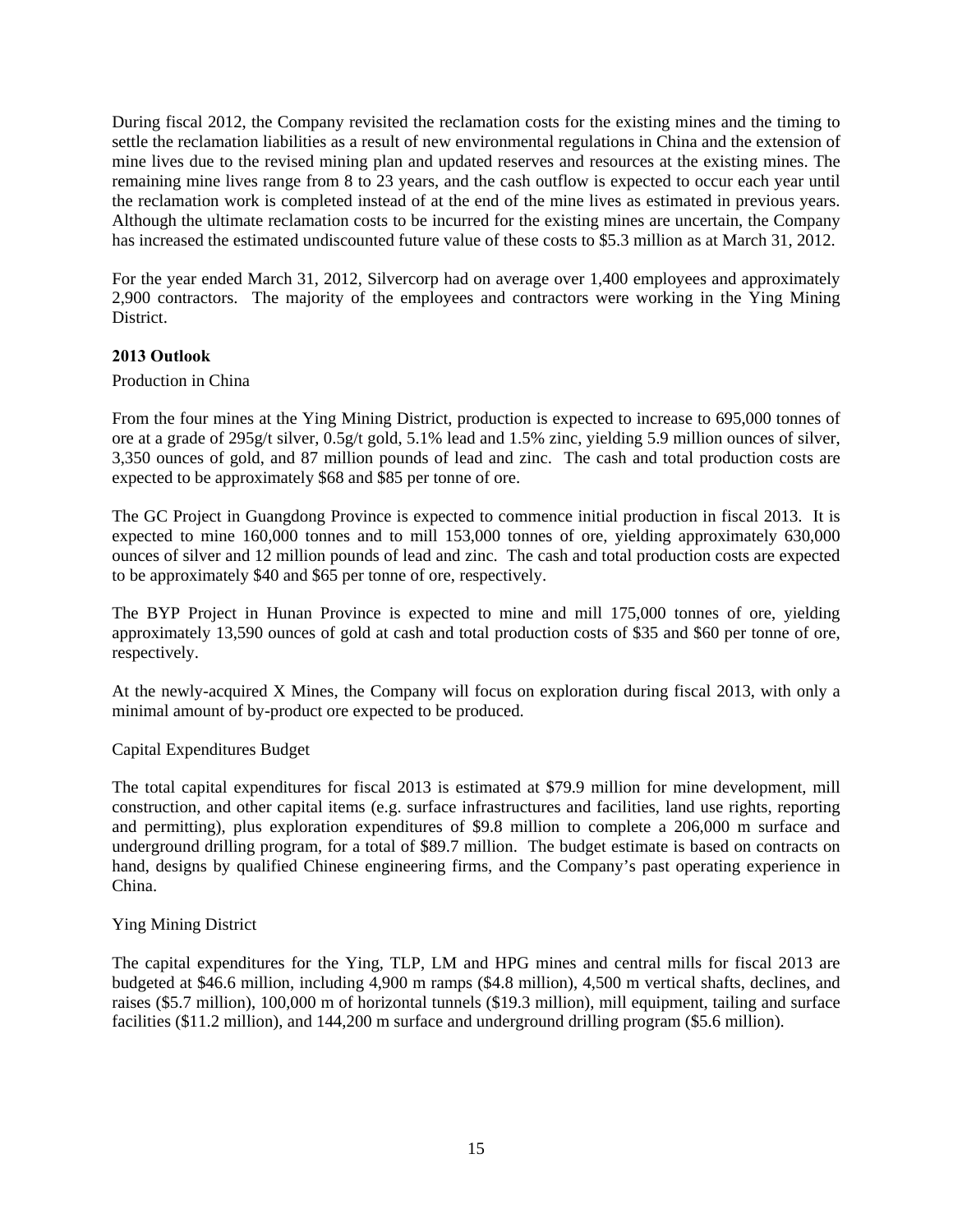## GC Project

The capital expenditures for the GC Project for fiscal 2013 are budgeted at \$32.2 million, of which \$12.8 million is for mine development, \$17.5 million is for mill and infrastructure and \$1.9 million is for a 26,400 m underground drilling program. A substantial portion of GC mine's operation will be built in fiscal 2013, including 1500 m ramp (\$1.7 million), 800 m vertical shafts (\$3.0 million), 9,400 m horizontal tunnels (\$6.3 million), 1,600 t/d mill (\$7.7 million), land use rights (\$3.5 million), and power grid, office, labs and other surface facilities (\$8.1 million).

## BYP Project

The capital expenditures for the BYP Project for fiscal 2013 are budgeted at \$3.4 million, including 180 m shaft (\$0.6 million), 3,400 m horizontal tunnels (\$1.4 million), backfilling facility (\$0.8 million), surface facilities (\$0.4 million), and 1,800 m surface drilling program (\$0.2 million).

## X Mines

During the fiscal 2013, the Company's focus on these two newly-acquired projects will be a 33,600 m surface and underground drilling program, budgeted at approximately \$2.1 million. In addition, \$3.9 million of capital expenditures is budgeted for mine development, exploration tunneling and upgrading existing mills. The Company is also planning to prepare an initial NI 43-101 resource report for the properties during fiscal 2013.

## Silvertip Project

The Company has budgeted \$1.5 million to complete and submit an application for a Small Mine Permit.

In addition to the aggressive exploration program carried out by the Company to grow the resources and reserves in its operating projects, Silvercorp continually seeks acquisition opportunities in China and other jurisdictions.

# Growth by Exploration and Acquisition

Silvercorp continues to pursue future growth opportunities by carrying out aggressive exploration programs within existing exploration and mining permit areas at its projects. In addition, the Company continues to pursue in China and other jurisdictions future growth opportunities by evaluating the acquisition of exploration, development or production assets or the acquisition of or merger with other entities. The Company often engages in discussions with respect to such possible opportunities. At any time, discussions and activities can be in progress on a number of initiatives, each at different stages of development. Although the Company may from time to time be a party to a number of letters of intent in respect to certain opportunities and other acquisitions, the Company currently does not have any binding agreements or binding commitments to enter into any such transactions. There is no assurance that any potential transaction will be successfully completed.

# **4.2 Chinese Mining Law**

Currently, all of the Company's producing properties are located in China. Under the laws of China, mineral resources are owned by the State, and in the past, it has been state-owned enterprises which have been the principal force in the development of mineral resources. A new Mineral Resources Law became effective on January 1, 1997, and three regulations were promulgated on February 12, 1998. The new law provides for equal legal status for domestic enterprises and enterprises with foreign investment, security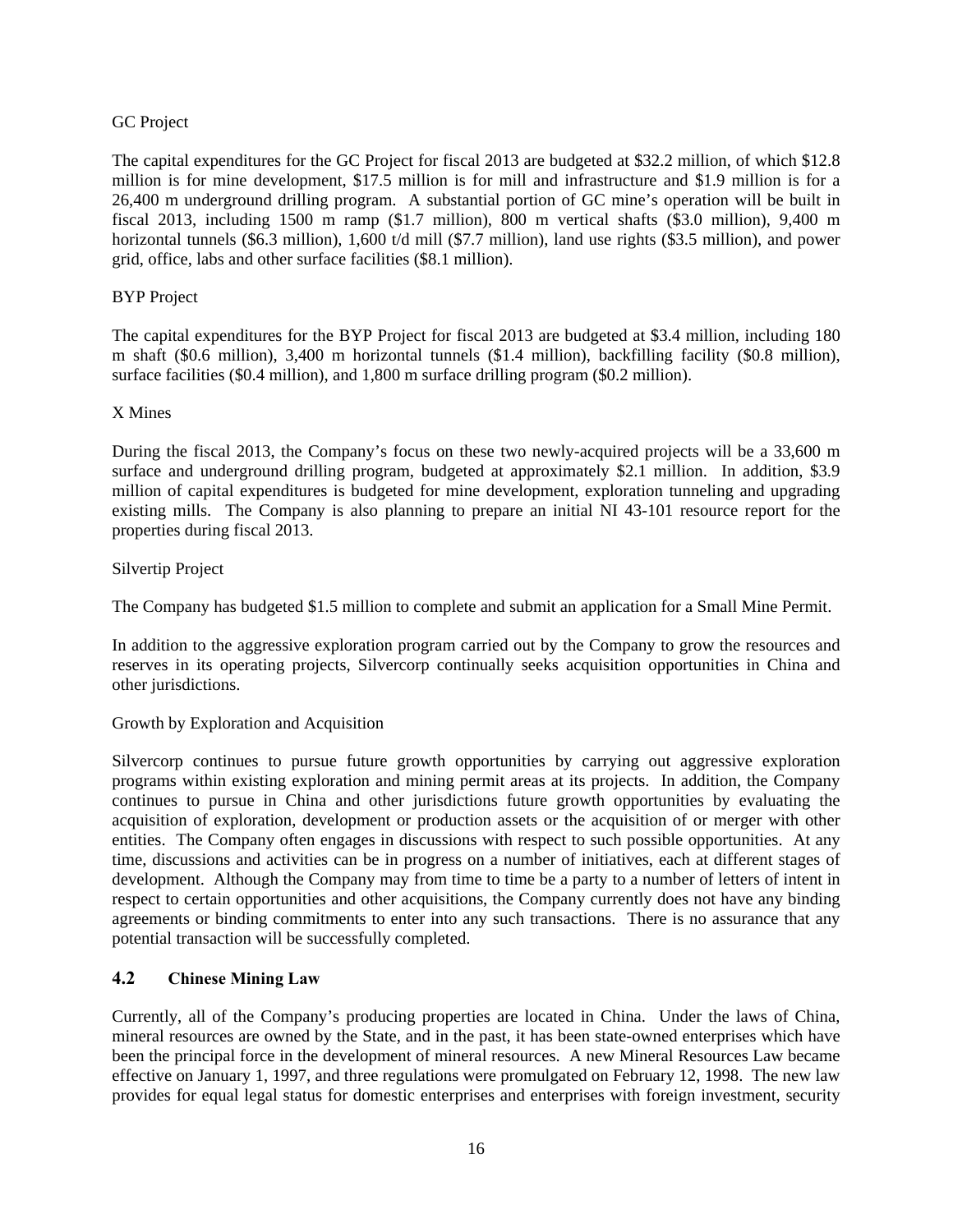and transferability of mineral titles as well as the exclusivity of mining rights. The right to explore and exploit minerals is granted by way of exploration and mining rights. The holder of an exploration right has the privileged priority to obtain the mining right to the mineral resources in the exploration area provided the holder meets the conditions and requirements specified in the law. The Company's interests in mineral properties are held though joint venture companies established under and governed by the laws of China. The Company's joint venture partners in China include state-sector entities and, like other state-sector entities, their actions and priorities may be dictated by government policies instead of purely commercial considerations.

Additionally, companies with a foreign ownership component operating in China may be required to work within a framework which is different from that imposed on domestic Chinese companies. The Chinese government currently allows foreign investment in certain mining projects under central government guidelines.

# **4.3 Risk Factors**

An investment in the common shares of the Company involves a significant degree of risk and ought to be considered a highly speculative investment. The following risk factors, as well as risks not currently known to the Company, could materially adversely affect the Company's future business, operations and financial condition and could cause them to differ materially from the estimates described in the forwardlooking statements and information relating to the Company.

## **Fluctuating commodity prices**

The Company's sales price for lead and zinc pounds is fixed against the Shanghai Metals Exchange as quoted at www.shmet.com, while gold ounces are fixed against the Shanghai Gold Exchange as quoted at www.sge.com.cn and silver ounces are fixed against the Shanghai White Platinum & Silver Exchange as quoted at www.ex-silver.com. These metal prices traditionally move in tandem with and at marginally higher prices than those quoted on the North American and European market places.

The Company's revenues, if any, are expected to be in large part derived from the mining and sale of silver, lead, zinc, and gold contained in metal concentrates. The prices of those commodities has fluctuated widely, particularly in recent years, and are affected by numerous factors beyond the Company's control including international and regional economic and political conditions, expectations of inflation; currency exchange fluctuations; interest rates; global or regional supply and demand for jewellery and industrial products containing silver and other metals; sale of silver and other metals by central banks and other holders, speculators and producers of silver and other metals; availability and costs of metal substitutes; and increased production due to new mine developments and improved mining and production methods. The price of base and precious metals may have a significant influence on the market price of the Company's shares and the value of the properties. The effect of these factors on the price of base and precious metals, and therefore the viability of the Company's exploration projects, cannot be accurately predicted.

If silver and other metals prices were to decline significantly or for an extended period of time, the Company may be unable to continue operations, develop the properties or fulfil obligations under agreements with the Company's joint venture partners or under its permits or licenses.

## **Estimation of mineral resources, reserves and mineralization and metal recovery**

There is a degree of uncertainty attributable to the estimation of mineral resources, reserves and mineralization and corresponding grades being mined or dedicated to future production. Until resources, reserves or mineralization are actually mined and processed, quantity of mineralization and grades must be considered as estimates only. In addition, the quantity of resources, reserves and mineralization may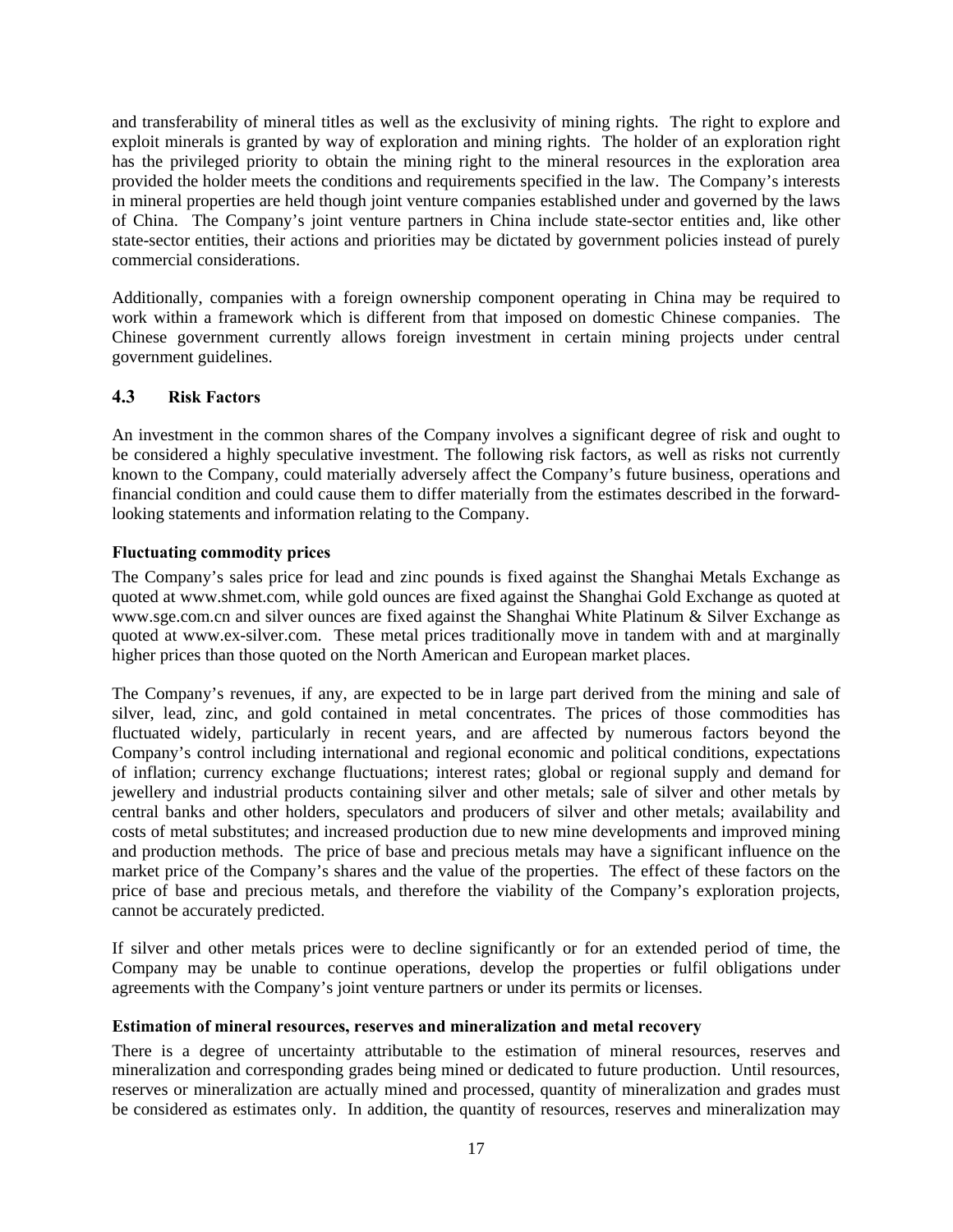vary depending on metal prices. Any material change in quantity of resources, mineralization, or grade may affect the economic viability of the Company's properties. In addition, there can be no assurance that precious or other metal recoveries in small-scale laboratory tests will be duplicated in larger scale tests under on-site conditions or during production.

## **Interpretations and assumptions of mineral resource and mineral reserve estimates**

Unless otherwise indicated, mineral resource and mineral reserve estimates presented in this AIF and in the Company's other filings with securities regulatory authorities, press releases and other public statements that may be made from time to time are based upon estimates made by Company personnel and independent geologists/mining engineers. These estimates are imprecise and depend upon geologic interpretation and statistical inferences drawn from drilling and sampling analysis, which may prove to be unreliable. The mineral resource and mineral reserve estimates contained in this AIF have been determined based on assumed future prices, cut-off grades and operating costs that may prove to be inaccurate. There can be no assurance that:

- these estimates will be accurate;
- mineral reserve, resource or other mineralization figures will be accurate; or
- the mineralization could be mined or processed profitably.

The interpretation of drill results, the geology, grade and continuity of the Company's mineral deposits contains inherent uncertainty. Any material reductions in estimates of mineralization, or of the Company's ability to extract this mineralization, could have a material adverse effect on its results of operations or financial condition.

#### **Exploration and development programs**

The long-term operation of the Company's business and its profitability is dependent, in part, on the cost and success of its exploration and development programs. Mineral exploration and development involve a high degree of risk and few properties that are explored are ultimately developed into producing mines. There can be no assurance that the Company's mineral exploration and development programs will result in any discoveries of bodies of commercial mineralization. There can also be no assurance that even if commercial quantities of mineralization are discovered that a mineral property will be brought into commercial production.

Development of the Company's mineral properties will follow only upon obtaining satisfactory exploration results. Discovery of mineral deposits is dependent upon a number of factors, not the least of which is the technical skill of the exploration personnel involved. The commercial viability of a mineral deposit once discovered is also dependent upon a number of factors, some of which are the particular attributes of the deposit (such as size, grade and proximity to infrastructure), metal prices and government regulations, including regulations relating to royalties, allowable production, importing and exporting of minerals, and environmental protection. Most of the above factors are beyond the control of the Company. As a result, there can be no assurance that the Company's exploration and development programs will yield reserves to replace or expand current resources. Unsuccessful exploration or development programs could have a material adverse impact on the Company's operations and profitability.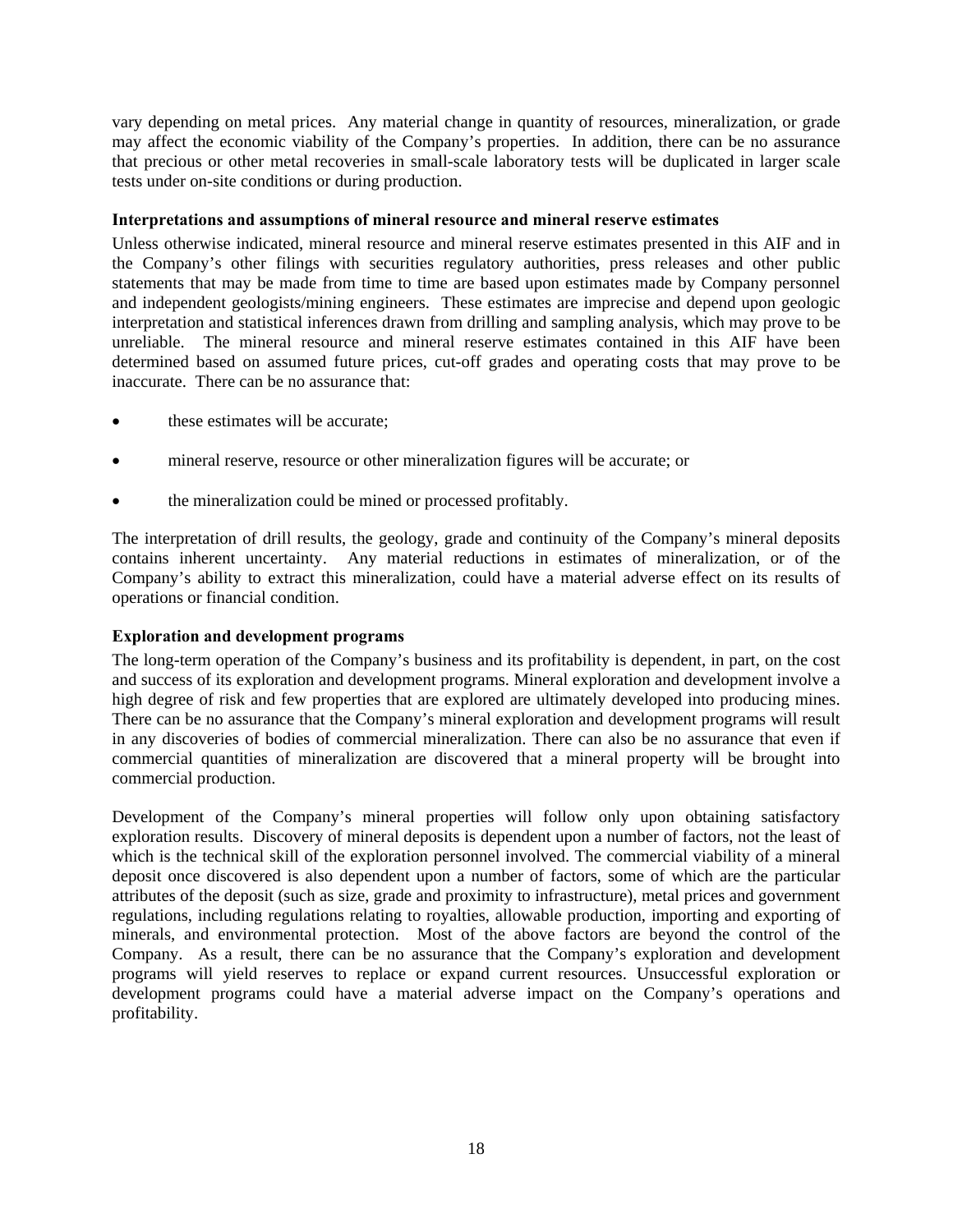### **Feasibility and engineering reports**

There is a potential for delays in exploration or the completion of feasibility studies that may adversely impact the Company. The Company has received mining permits from the Department of Land and Resources of Henan Province and has commenced mining operations in the Ying Mining District in accordance with the mining permits. While the Company is preparing a feasibility study on the GC Project, to date, the Company has not completed a formal feasibility study of any of its material properties in China, which might otherwise be prepared for a mineral property located in North America.

### **Permits and licenses**

All mineral resources and mineral reserves of the Company are owned by their respective governments, and mineral exploration and mining activities may only be conducted by entities that have obtained or renewed exploration or mining permits and licenses in accordance with the relevant mining laws and regulations. No guarantee can be given that the necessary exploration and mining permits and licenses will be issued to the Company or, if they are issued, that they will be renewed or that the Company will be in a position to comply with all conditions that are imposed.

Nearly all mining projects require government approval. There can be no certainty that approvals necessary to develop and operate mines on the Company's properties will be granted to the Company in a timely manner, or at all.

## **Title to properties**

While the Company has investigated title to all of its mineral claims and to the best of its knowledge, title to all of its properties is in good standing, the properties may be subject to prior unregistered agreements or transfers and title may be affected by undetected defects. There may be valid challenges to the title of the Company's properties which, if successful, could impair development and/or operations. The Company cannot give any assurance that title to its properties will not be challenged. Title insurance is generally not available for mineral properties and the Company's ability to ensure that it has obtained secure claim to individual mineral properties or mining concessions may be severely constrained. The Company's mineral properties in China have not been surveyed, and the precise location and extent thereof may be in doubt.

## **First Nations title claims and rights**

Governments in many jurisdictions must consult with multiple First Nations and other aboriginal peoples with respect to grants of mineral rights and the issuance or amendment of project authorizations. Consultation and other rights of aboriginal people may require accommodations, including undertakings regarding employment, contracting, profit sharing, and other matters in impact and benefit agreements. This may affect our ability, the timing and costs of developing the Silvertip Project. The risk of unforeseen First Nations title claims also could affect future operations, development projects and future acquisitions. In particular, there can be no guarantee that the unsettled nature of land claims in British Columbia will not create delays in project approval or unexpected interruptions in project progress, or result in additional costs to advance the Silvertip Project. These requirements may affect our ability to expand or transfer existing operations or to develop existing or new projects.

#### **Property interests**

The agreements pursuant to which the Company holds its rights in certain of the properties provide that the Company must make a series of cash payments over certain time periods or make certain minimum exploration expenditures. If the Company fails to make such payments or expenditures in a timely manner, the Company may lose interest in those projects.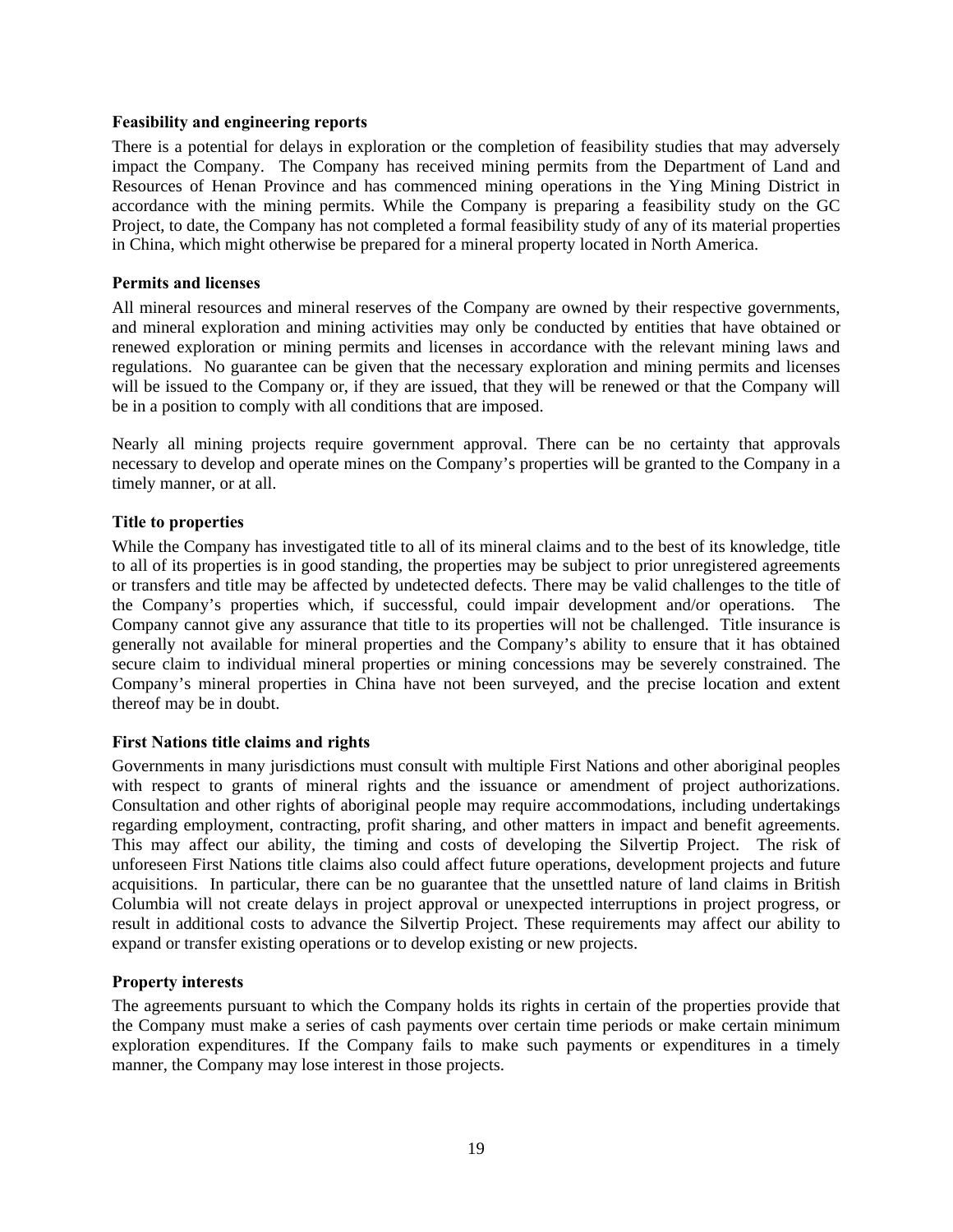#### **Joint venture partners**

The Company's interests in various properties may, in certain circumstances, pursuant to option agreements currently in place, become subject to the risks normally associated with the conduct of joint ventures. The existence or occurrence of one or more of the following circumstances and events could have a material adverse impact on the Company's profitability or the viability of its interests held through joint ventures, which could have a material adverse impact on the Company's business prospects, results of operations and financial conditions: (i) disagreements with joint venture partners on how to conduct exploration; (ii) inability of joint venture partners to meet their obligations to the joint venture or third parties; and (iii) disputes or litigation between joint venture partners regarding budgets, development activities, reporting requirements and other joint venture matters.

## **Acquisition of commercially mineable mineral rights**

Most exploration projects do not result in the discovery of commercially mineable ore deposits and no assurance can be given that any particular level of recovery of mineral reserves will be realized or that any identified mineral deposit will ever qualify as a commercially mineable (or viable) ore body which can be legally and economically exploited.

The Company's future growth and productivity will depend, in part, on its ability to identify and acquire additional mineral rights, and on the costs and results of continued exploration and development programs. Mineral exploration is highly speculative in nature and is frequently non-productive. Substantial expenditures are required to:

- establish mineral reserves through drilling and metallurgical and other testing techniques;
- determine metal content and metallurgical recovery processes to extract metal from the ore; and
- construct, renovate or expand mining and processing facilities.

In addition, if the Company discovers a mineral deposit, it would take several years from the initial phases of exploration until production is possible. During this time, the economic feasibility of production may change.

The Company's success at completing any acquisitions will depend on a number of factors, including, but not limited to:

- identifying acquisitions that fit the Company's business strategy;
- negotiating acceptable terms with the seller of the business or property to be acquired; and
- obtaining approval from regulatory authorities in the jurisdictions of the business or property to be acquired.

As a result of these uncertainties, there can be no assurance that the Company will successfully acquire additional mineral rights.

## **Financing**

The Company has limited financial resources. If the Company's exploration programs are successful in establishing ore of commercial tonnage and grade, additional funds will be required for the development of the ore body and to place it in commercial production. Therefore, the Company's ability to continue its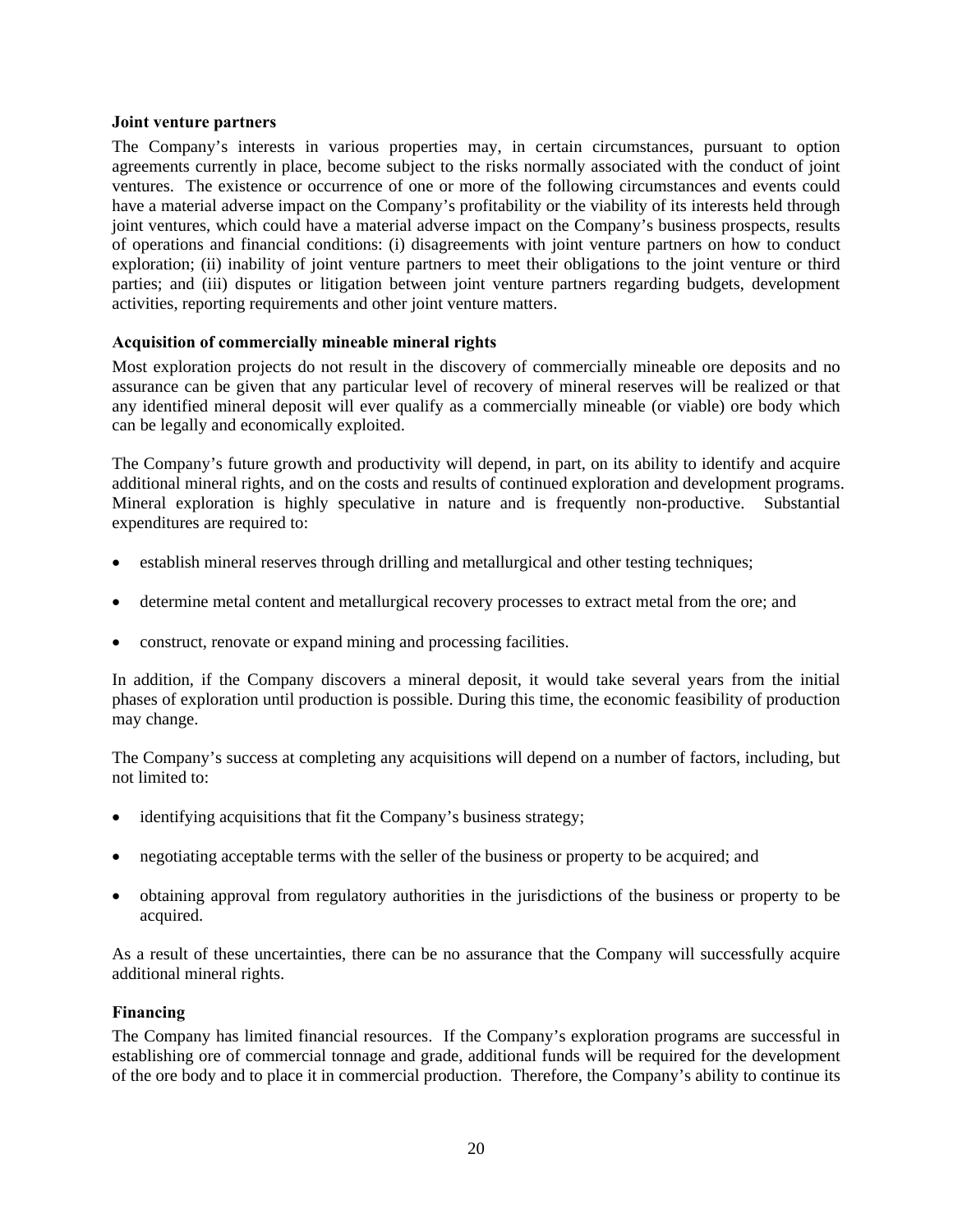exploration and development activities, if any, will depend in part on the Company's ability to obtain suitable financing.

The Company intends to fund its plan of operations from working capital, proceeds of production, external financing, strategic alliances, sale of property interests and other financing alternatives. The sources of external financing that the Company may use for these purposes include project or bank financing, or public or private offerings of equity or debt. One source of future funds presently available to the Company is through the sale of equity capital. There is no assurance this source of financing will continue to be available, as required or at all. If it is available, future equity financings may result in substantial dilution to shareholders. Another alternative for the financing of further exploration would be the offering by the Company of an interest in the properties to be earned by another party or parties carrying out further exploration or development thereof. There can be no assurance the Company will be able to conclude any such agreements, on favourable terms or at all. The failure to obtain financing could have a material adverse effect on the Company's growth strategy and results of operations and financial condition.

### **Recent market events and condition**

Over the past several years market events and conditions, including disruptions in the Canadian, United States and international credit markets and other financial systems, along with the uncertainty of the Canadian, United States and global economic conditions, could, among other things, impede access to capital or increase the cost of capital, which would have an adverse effect on the Company's ability to fund its working capital and other capital requirements.

Over the past several years, worldwide securities markets, particularly those in the United States and Canada, have experienced a high level of price and volume volatility, and the market price of securities of many companies, particularly those considered exploration- or development-stage companies, have experienced unprecedented declines in price which have not necessarily been related to the operating performance, underlying asset values or prospects of such companies. Most significantly, the share prices of natural resource companies have in the past experienced an extraordinary decline in value and in the number of buyers willing to purchase such securities. In addition, significantly higher redemptions by holders of mutual funds has forced many of such funds (including those holding the Company's securities) to sell such securities at any price.

Therefore, there can be no assurance that significant fluctuations in the trading price of the Company's common shares will not occur, or that such fluctuations will not materially adversely impact on the Company's ability to raise equity funding without significant dilution to its existing shareholders, or at all.

## **Economic factors affecting the Company**

The recent unprecedented events in global financial markets have had a profound impact on the global economy. Many industries, including the mining industry, are impacted by these market conditions. Some of the key impacts of the current financial market turmoil include contraction in credit markets resulting in a widening of credit risk, devaluations and high volatility in global equity, commodity, foreign exchange and precious metal markets, and a lack of market liquidity. A continued or worsened slowdown in the financial markets or other economic conditions, including but not limited to, consumer spending, employment rates, business conditions, inflation, fuel and energy costs, consumer debt levels, lack of available credit, the state of the financial markets, interest rates, and tax rates may adversely affect the Company's growth and profitability. Specifically:

 the volatility of silver, lead and zinc prices would impact the Company's revenues, profits, losses and cash flow;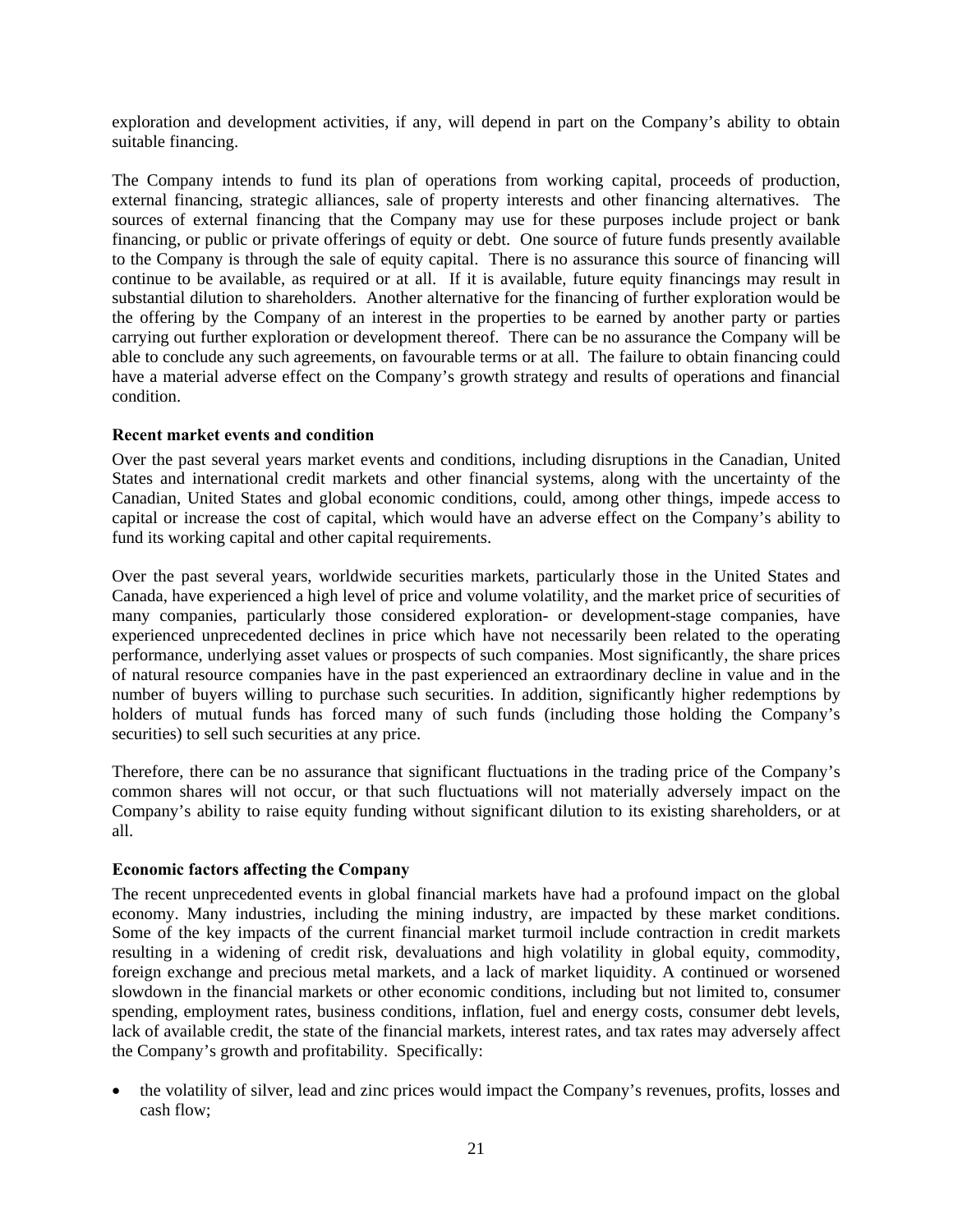- volatile energy prices, commodity and consumables prices and currency exchange rates would impact the Company's production costs; and
- the devaluation and volatility of global stock markets would impact the valuation of the Company's equity and other securities.

These factors could have a material adverse effect on the Company's financial condition and results of operations.

## **Timing, estimated amount, capital and operating expenditures and economic returns of future production**

There are no assurances if and when a particular mineral property of the Company can enter into production. The amount of future production is based on the estimates prepared by or for the Company. The capital and operating costs to take the Company's projects into production may be significantly higher than anticipated. Capital and operating costs of production and economic returns are based on estimates prepared by or for the Company may differ significantly from their actual values. There can be no assurance that the Company's actual capital and operating costs will not be higher than currently anticipated.

In addition, the construction and development of mines and infrastructure are complex. Resources invested in construction and development may yield outcomes that may differ significantly from those anticipated by the Company.

### **Integration of future acquisitions into existing operations**

The Company acquired the XBG and XHP mines in 2012 and may make selected acquisitions in the future. If the Company does make further acquisitions, any positive effect on the Company's results will depend on a variety of factors, including, but not limited to:

- integrating the operations of an acquired business or property in a timely and efficient manner;
- maintaining the Company's financial and strategic focus while integrating the acquired business or property;
- implementing uniform standards, controls, procedures and policies at the acquired business, as appropriate; and
- to the extent that the Company makes an acquisition outside of markets in which it has previously operated, conducting and managing operations in a new operating environment.

Acquiring additional businesses or properties could place pressure on the Company's cash flow if such acquisitions involve cash consideration or existing shareholders may experience dilution if such acquisitions involve share consideration.

The integration of the Company's existing operations with any acquired business will require significant expenditures of time, attention and funds. Achievement of the benefits expected from consolidation would require the Company to incur significant costs in connection with, among other things, implementing financial and planning systems. The Company may not be able to integrate the operations of a recently acquired business or restructure the Company's previously existing business operations without encountering difficulties and delays. In addition, this integration may require significant attention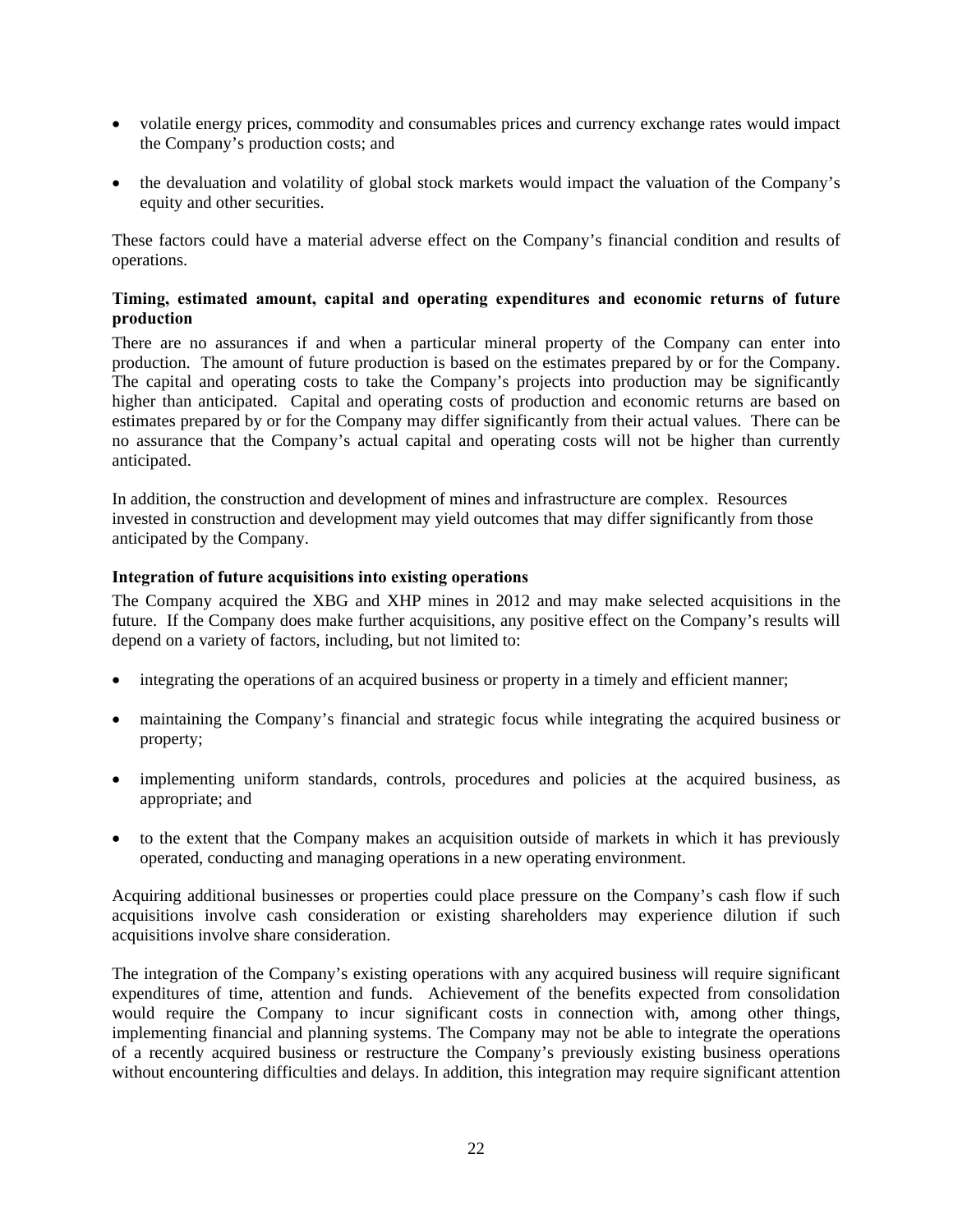from the Company's management team, which may detract attention from the Company's day-to-day operations.

Over the short-term, difficulties associated with integration could have a material adverse effect on the Company's business, operating results, financial condition and the price of the Company's common shares. In addition, the acquisition of mineral properties may subject the Company to unforeseen liabilities, including environmental liabilities, which could have a material adverse effect on the Company. There can be no assurance that any future acquisitions will be successfully integrated into the Company's existing operations.

## **Competition**

The mining industry in general is intensely competitive and there is no assurance that, even if commercial quantities of ore are discovered, a ready market will exist for the sale of such ore, or concentrate, by the Company. Marketability of natural resources which may be discovered by the Company will be affected by numerous factors beyond the control of the Company, such as market fluctuations, the proximity and capacity of natural resource markets and processing equipment, government regulations including regulations relating to prices, royalties, land tenure, land use, importing and exporting of minerals and environmental protection. The exact effect of such factors cannot be predicted but they may result in the Company not receiving an adequate return on its capital.

The Company may be at a competitive disadvantage in acquiring additional mining properties because it must compete with other individuals and companies, many of which have greater financial resources, operational experience and technical capabilities than the Company. The Company may also encounter increasing competition from other mining companies in its efforts to hire experienced mining professionals. Competition for exploration resources at all levels is currently very intense, particularly affecting the availability of manpower and drill rigs. Increased competition could adversely affect the Company's ability to attract necessary capital funding or acquire suitable producing properties or prospects for mineral exploration in the future.

## **Operations and political conditions**

The majority of the properties in which the Company has an interest are located in China, which has different regulatory and legal standards than those in North America. Even if the Company's mineral properties are proven to host economic reserves of metals, factors such as political instability, terrorism, opposition and harassment from local miners, or governmental expropriation or regulation may prevent or restrict mining of any such deposits or repatriation of profits.

The majority of the Company's operations are located in China. These operations are subject to the risks normally associated with conducting business in China. Some of these risks are more prevalent in countries which are less developed or have emerging economies, including uncertain political and economic environments, as well as risks of war and civil disturbances or other risks which may limit or disrupt a project, restrict the movement of funds or result in the deprivation of contract rights or the taking of property by nationalization or expropriation without fair compensation, risk of adverse changes in laws or policies, increases in foreign taxation or royalty obligations, delays in obtaining or the inability to obtain necessary governmental permits, limitations on ownership and repatriation of earnings, and foreign exchange controls and currency devaluations.

In addition, the Company may face import and export regulations, including export restrictions, disadvantages of competing against companies from countries that are not subject to similar laws, restrictions on the ability to pay dividends offshore, and risk of loss due to disease and other potential endemic health issues. Although the Company is not currently experiencing any significant or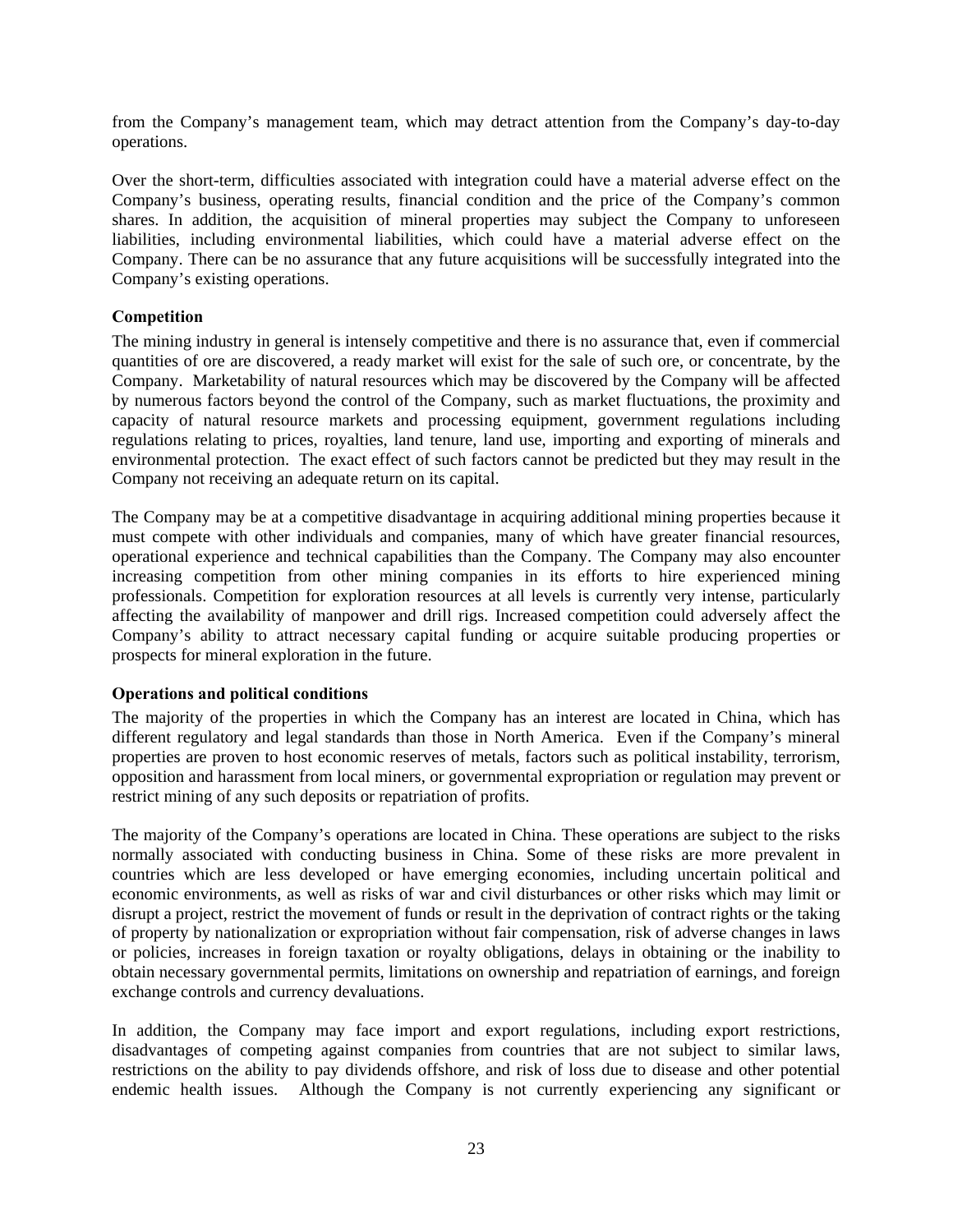extraordinary problems in China arising from such risks, there can be no assurance that such problems will not arise in the future. The Company currently does not carry political risk in insurance coverage.

The Company's interests in its mineral properties are held through joint venture companies established under and governed by the laws of China. The Company's joint venture partners in China include statesector entities and, like other state-sector entities, their actions and priorities may be dictated by government policies instead of purely commercial considerations. Additionally, companies with a foreign ownership component operating in China may be required to work within a framework which is different from that imposed on domestic Chinese companies. The Chinese government currently allows foreign investment in certain mining projects under central government guidelines. There can be no assurance that these guidelines will not change in the future.

### **Regulatory environment in China and Canada**

The Company conducts operations primarily in China and is developing the Silvertip Project in northern British Columbia, Canada. The laws of China differ significantly from those of Canada and all such laws are subject to change. Mining operations, development and exploration activities are subject to extensive laws and regulations governing prospecting, development, production, exports, taxes, labour standards, occupational health, waste disposal, environmental protection, mine safety, consultation with First Nations in Canada and other matters. Mining is subject to potential risks and liabilities associated with pollution of the environment and disposal of waste products occurring as a result of mineral exploration and production.

Failure to comply with applicable laws and regulations may result in enforcement actions there under and may include corrective measures requiring capital expenditures, installation of additional equipment or remedial actions. Parties engaged in mining operations may be required to compensate those suffering loss or damage by reason of mining activities and may have civil or criminal fines or penalties imposed for violations of applicable laws and regulations.

New laws and regulations, amendments to existing laws and regulations, administrative interpretation of existing laws and regulations, or more stringent enforcement of existing laws and regulations could have a material adverse impact on future cash flow, results of operations and the financial condition of the Company.

Further, all phases of the Company's operations are subject to environmental regulations in the various jurisdictions in which it operates. Environmental legislation is evolving in a manner which will require stricter standards and enforcement, increased fines and penalties for non-compliance, more stringent environment assessments of proposed projects and a heightened degree of responsibility for companies and their officers, directors and employees. There is no assurance that future changes in environmental regulations, if any, will not adversely affect the Company's operations.

## **Environmental risks**

The Company's activities are subject to extensive laws and regulations governing environmental protection and employee health and safety, including environmental laws and regulations in China. These laws address emissions into the air, discharges into water, management of waste, management of hazardous substances, protection of natural resources, antiquities and endangered species, and reclamation of lands disturbed by mining operations. There are also laws and regulations prescribing reclamation activities on some mining properties. Environmental legislation in many countries is evolving and the trend has been toward stricter standards and enforcement, increased fines and penalties for noncompliance, more stringent environmental assessments of proposed projects and increasing responsibility for companies and their officers, directors and employees. Compliance with environmental laws and regulations may require significant capital outlays on behalf of the Company and may cause material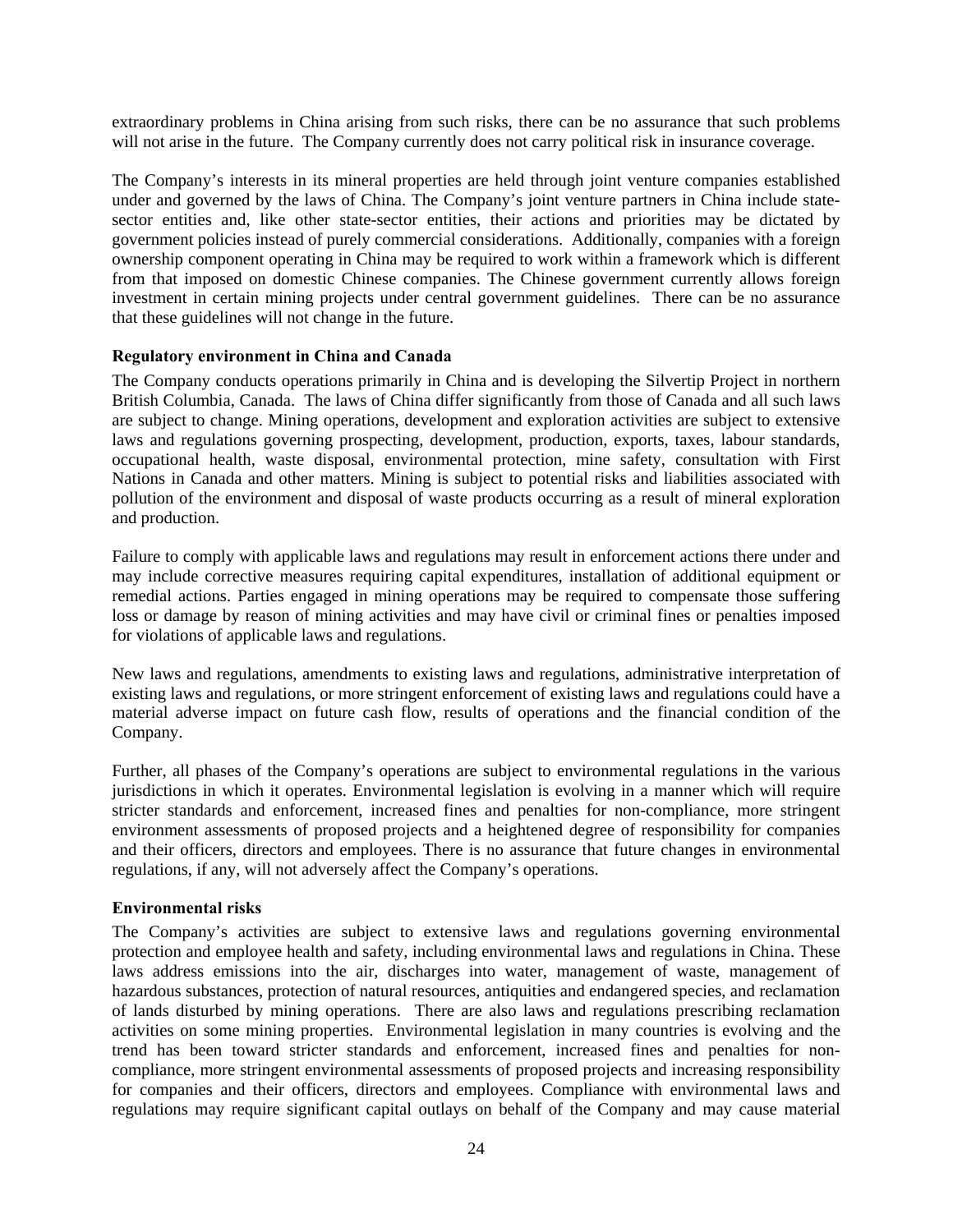changes or delays in the Company's intended activities. There can be no assurance that the Company has been or will be at all times in complete compliance with current and future environmental and health and safety laws and permits will not materially adversely affect the Company's business, results of operations or financial condition. It is possible that future changes in these laws or regulations could have a significant adverse impact on some portion of the Company's business, causing the Company to reevaluate those activities at that time. The Company's compliance with environmental laws and regulations entail uncertain costs.

### **Foreign exchange rate fluctuations**

In the past, the Company has raised its equity and maintained its accounts in Canadian dollars but now reports in US dollars. Going forward, operations carried out in non-US currency, including the Canadian dollar or the Chinese Renminbi, could subject the Company to foreign currency fluctuations that may materially and adversely affect the Company's financial position.

#### **Insurance**

The Company's mining activities are subject to the risks normally inherent in the industry, including, but not limited, to environmental hazards, flooding, fire, periodic or seasonal hazardous climate and weather conditions, unexpected rock formation, industrial accidents and metallurgical and other processing problems. These risks could result in damage to, or destruction of, mineral properties, production facilities or other properties; personal injury; environmental damage; delays in mining; increased production costs; monetary losses; and possible legal liability. The Company may become subject to liability which it cannot insure or against which it may elect not to insure due to high premium costs or other reasons. Where considered practical to do so the Company maintains insurance against risks in the operation of its business in amounts which the Company believes to be reasonable. Such insurance, however, contains exclusions and limitations on coverage. The Company cannot provide any assurance that such insurance will continue to be available, will be available at economically acceptable premiums or will be adequate to cover any resulting liability. In some cases, coverage is not available or considered too expensive relative to the perceived risk.

## **Risks and hazards of mining operations**

Mining is inherently dangerous and the Company's operations are subject to a number of risks and hazards including, without limitation:

- environmental hazards;
- discharge of pollutants or hazardous chemicals;
- industrial accidents;
- failure of processing and mining equipment;
- labour disputes;
- supply problems and delays;
- encountering unusual or unexpected geologic formations or other geological or grade problems;
- encountering unanticipated ground or water conditions;
- cave-ins, pit wall failures, flooding, rock bursts and fire;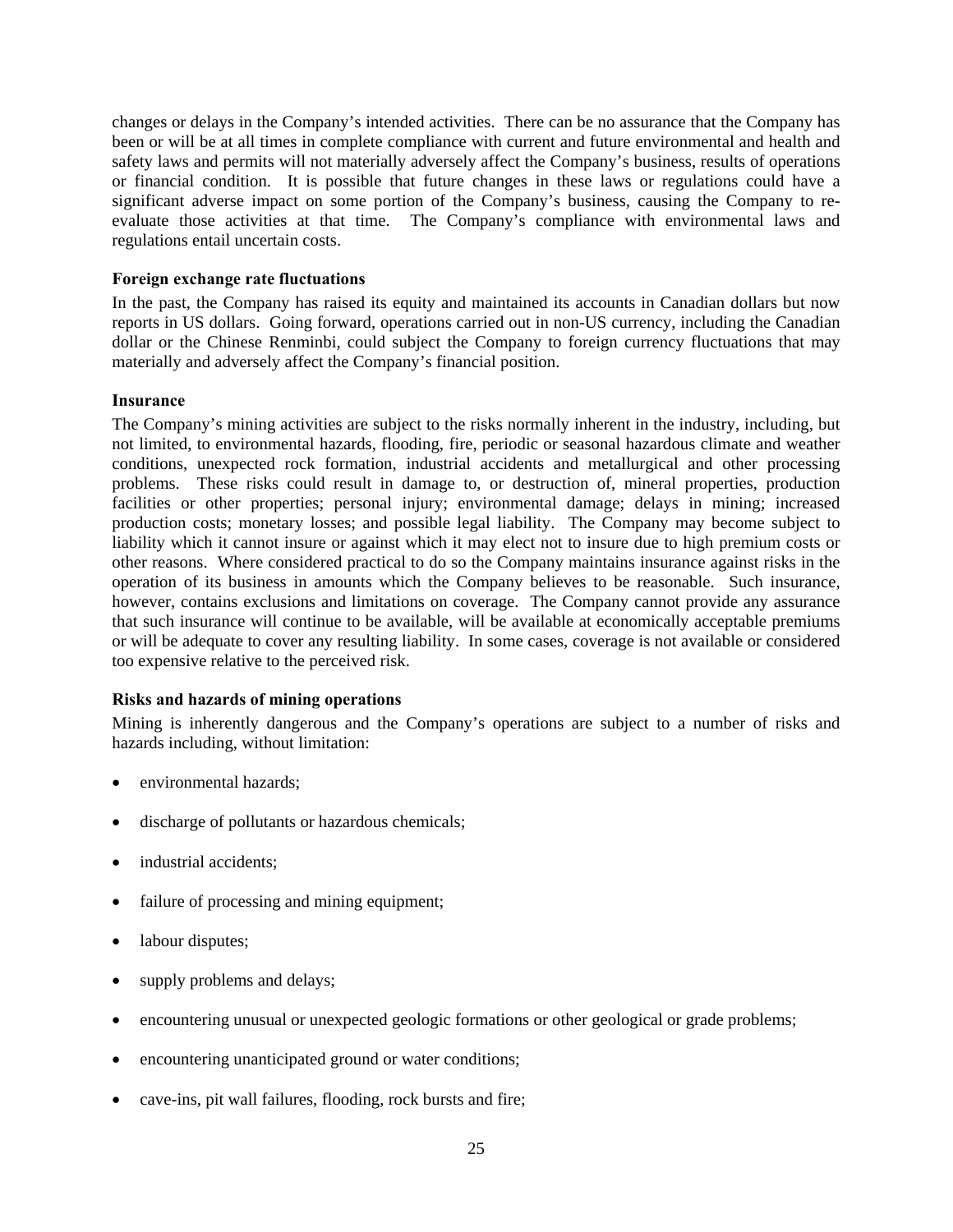- periodic interruptions due to inclement or hazardous weather conditions;
- equipment breakdown;
- other unanticipated difficulties with or interruptions in development, construction or production; and
- other acts of God or unfavourable operating conditions.

Such risks could result in damage to, or destruction of, mineral properties or processing facilities, personal injury or death, loss of key employees, environmental damage, delays in mining, monetary losses and possible legal liability. Satisfying such liabilities may be very costly and could have a material adverse effect on the Company's future cash flow, results of operations and financial condition.

## **Dependence on management and key personnel**

The executive directors and the China operational management team all have extensive experience in the mineral resources industry in China. Most of the non-executive directors also have extensive experience in mining and/or exploration (or as advisors to companies in the field). The Company's success depends to a significant extent upon its ability to retain, attract and train key management personnel, both in Canada and in China.

The Company depends on the services of a number of key personnel, including its directors and executive officers, the loss of any one of whom could have an adverse effect on the Company's operations.

The Company's ability to manage growth effectively will require it to continue to implement and improve management systems and to recruit and train new employees. The Company cannot be assured that it will be successful in attracting and retraining skilled and experienced personnel.

## **Conflicts of interest**

Conflicts of interest may arise as a result of the directors, officers and promoters of the Company also holding positions as directors and/or officers of other companies. Some of those persons who are directors and officers of the Company have and will continue to be engaged in the identification and evaluation of assets and businesses and companies on their own behalf and on behalf of other companies, and situations may arise where the directors and officers may be in direct competition with the Company. Conflicts, if any, will be subject to the procedures and remedies under the *Business Corporations Act* (British Columbia).

#### **Internal control over financial reporting as per the requirements of the Sarbanes-Oxley Act**

Management of the Company is responsible for establishing and maintaining an adequate system of internal control over financial reporting, and used the framework issued by the Committee of Sponsoring Organizations of the Treadway Commission (COSO) to evaluate the effectiveness of internal controls in fiscal year 2012. Based on this evaluation, management concluded that our internal control over financial reporting was effective as at March 31, 2012 and provided a reasonable assurance of the reliability of our financial reporting and preparation of the financial statements.

The Company's consolidated audited financial statements for fiscal 2012 included an unqualified report of its independent auditors that the Company had maintained effective internal control over financial reporting as at March 31, 2012. Nonetheless the Company may in the future fail to achieve and maintain the adequacy of its internal control over financial reporting, as such standards are modified, supplemented or amended from time to time, and the Company may not be able to ensure that it can conclude on an ongoing basis that it has effective internal controls over financial reporting in accordance with Section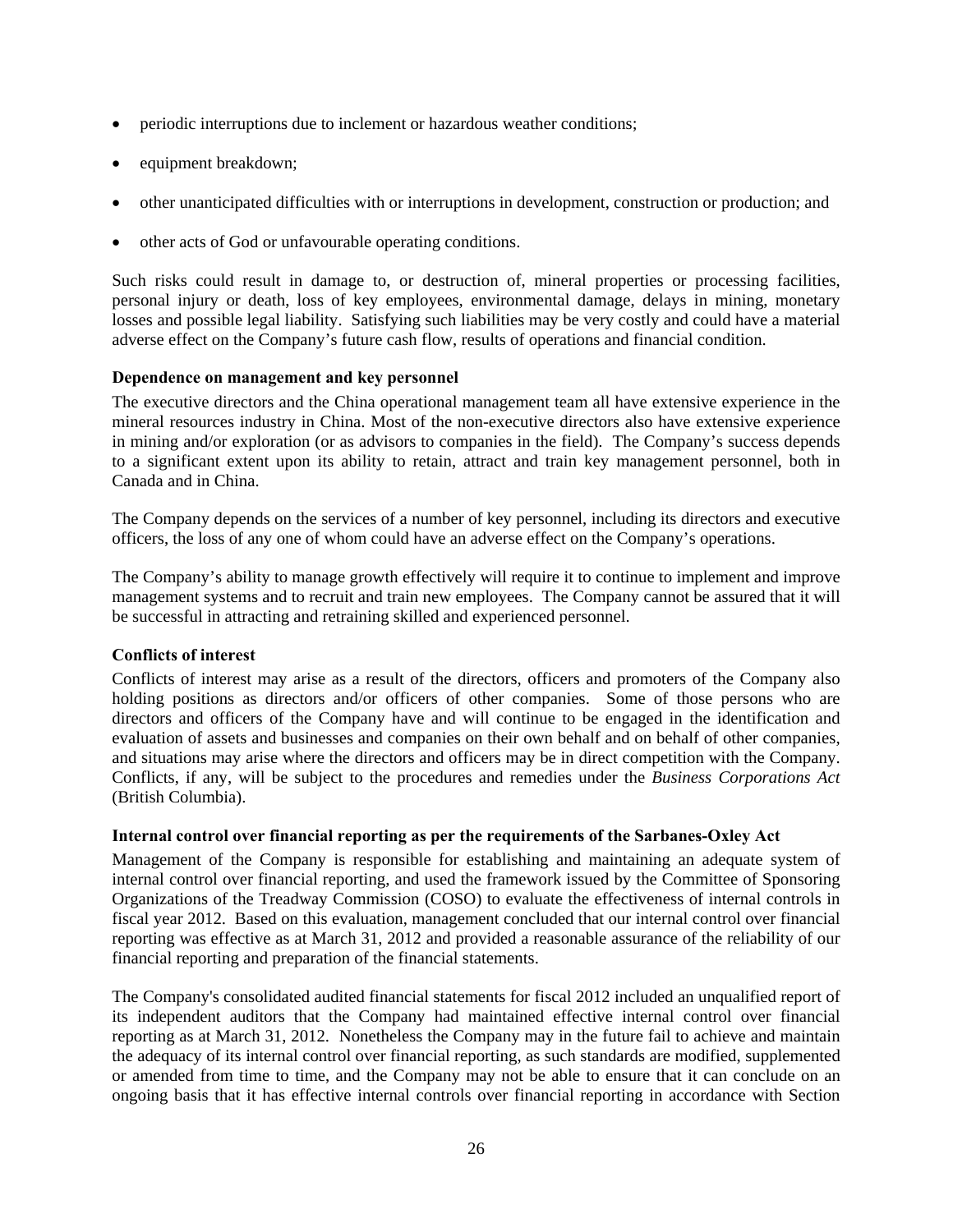404 of Sarbanes-Oxley Act ("**SOX**"). The Company's failure to satisfy the requirements of Section 404 of SOX on an ongoing, timely basis could result in the loss of investor confidence in the reliability of its financial statements, which in turn could harm the Company's business and negatively impact the trading price of its common shares. In addition, any failure to implement required new or improved controls, or difficulties encountered in their implementation, could harm the Company's operating results or cause it to fail to meet its reporting obligations. Future acquisitions of companies may provide the Company with challenges in implementing the required processes, procedures and controls in its acquired operations. Acquired companies may not have disclosure control and procedures or internal control over financial reporting that are as thorough or effective as those required by securities laws currently applicable to the Company.

No evaluation can provide complete assurance that the Company's internal control over financial reporting will detect or uncover all failures of persons within the Company to disclose material information otherwise required to be reported. The effectiveness of the Company's control and procedures could also be limited by simple errors or faulty judgments. In addition, should the Company expand in the future, the challenges involved in implementing appropriate internal controls over financial reporting will increase and will require that the Company continue to improve its internal controls over financial reporting. Although the Company intends to devote substantial time and incur substantial costs, as necessary, to ensure compliance, the Company cannot be certain that it will be successful in complying with Section 404 on an ongoing basis.

## **Bringing actions and enforcing judgments under U.S. securities laws**

Investors in the U.S. or in other jurisdictions outside of Canada may have difficulty bringing actions and enforcing judgments against the Company, its directors, its executive officers and some of the experts named in this AIF based on civil liabilities provisions of the federal securities laws, other laws in the state(s) in the U.S. or the equivalent laws of other jurisdictions of residence.

# **ITEM 5 MINERAL PROPERTIES**

The Company has interests in mineral properties located in China and Canada. As at March 31, 2012, these properties were carried on the Company's balance sheet as assets with a book value of approximately \$258.5 million. The book value consists of acquisition costs plus cumulative expenditures on properties, net of amortization and impairment charges for which the Company has future exploration plans.

For the purposes of NI 43-101, the following properties have been determined to be material to the Company as of March 31, 2012:

- (a) the Ying Mine, Ying Mining District, Henan Province, China; and
- (b) the GC Project, Guangdong Province, China.

# **5.1 Ying Mine, Henan Province, China.**

Except as otherwise stated, the information in this section is based on the technical report titled "Technical Report for Ying Gold-Silver-Lead-Zinc Property, Henan Province, China" (the **"Ying Report"**) dated May 1, 2012, and prepared by P. R. Stephenson, P.Geo, B. J. O'Connor, P.Geo, H. A. Smith, P.Eng, A. Riles, MAIG, and M. Molavi, P.Eng. of AMC Mining Consultants (Canada) Limited ("**AMC**"). Portions of the following information are based on the assumptions, qualifications and procedures which are not fully described herein. References should be made to the full text of the Ying Report which is available for review on SEDAR at www.sedar.com.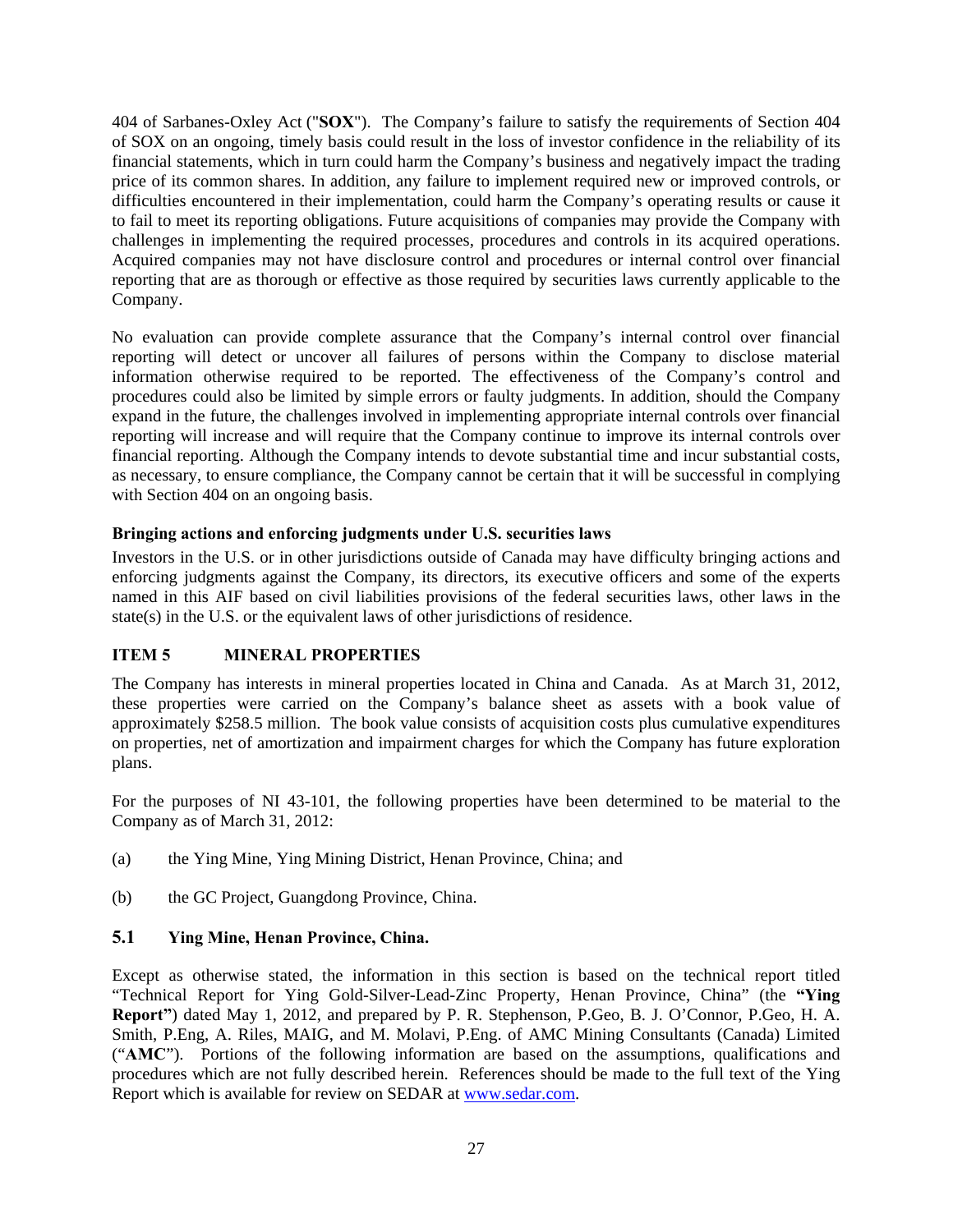#### **Project Description and Location**

The Ying Property is situated in western Henan Province near the town of Luoning in central China. Silvercorp uses the term "Ying District" to describe a 100 sq. km size rectangular area bounded by latitude 34°07'N to 34°12'N and longitude 111°14'E to 111°23'E. Within this district block, Silvercorp has three principal operations comprised of five mining projects. The Ying Mine is covered by exploration and mining permits totalling approximately 58 sq. km.

Silvercorp, through wholly owned subsidiaries, has effective interests of 77.5% in the Ying (SGX) and TLP mines, and 80% in the HPG and LM mines. It has all the exploration and mining permits necessary to cover its mining and exploration activities. There are no known or recognized environmental problems that might preclude or inhibit a mining operation in this area.

Silver-lead-zinc mineralization in the Ying district has been known and intermittently mined for the last several hundred years. Silvercorp acquired an interest in the Ying / SGX mine in 2004, the HPG mine in 2006, and the TLP / LM mines in late 2007. Annual production has ramped up substantially in recent years, reaching 647,000t of ore in 2011.

Silvercorp has all the required permits for its operations on the Ying Property. The existing mining permits cover all the active mining areas and, in conjunction with safety and environmental certificates, give Silvercorp the right to carry out full mining and mineral processing operations. Five safety certificates and five environmental certificates have been issued by the relevant government departments, for each of which there is a related mine development/utilization and soil/water conservation program, and rehabilitation plan.The Ying Project is covered by exploration and mining permits totaling approximately 58 sq. km, as listed in the following Table 1.

| Permit type | Permit No.                                                                          | <b>Expiration Date</b>          | Sq. km |
|-------------|-------------------------------------------------------------------------------------|---------------------------------|--------|
| Mining      | C4100002009093210038549<br>Yuelianggou (SGX)                                        | September 2014 <sup>[1]</sup>   | 19.83  |
| Exploration | T01120090602030965<br>Ximiao-Leileisi Au project                                    | June 6, $2012^{[2]}$            | 12.34  |
| Exploration | T41120080102001028<br>Luoning County Sidaogou -<br>Lushi County Lijiagou Ag project | January 29, 2013 <sup>[3]</sup> | 19.70  |
| Exploration | T41120080802013284<br>Dong Cao Gou Au project                                       | October 1, 2010 <sup>[4]</sup>  | 6.39   |
|             |                                                                                     | Mining Permit total             | 19.83  |
|             |                                                                                     | <b>Exploration Permit total</b> | 38.43  |
|             |                                                                                     | <b>Total</b>                    | 58.26  |

**Table 1 Exploration and Mining Permits, Ying Project** 

Notes:

<sup>1)</sup> Department of Land and Resources of Henan Province approved an application by Henan Found on September 30, 2009 for an integrated mining license to combine three Exploration Permits, namely Exploration Permit No. 4100000740232 (Qiaogoubei Ag Project), Exploration Permit No. 4100000640561 (Qiaogou Ag Project) and Exploration Permit No. 0100000520145 (Shagou Ag Project) with Mining Permit No. 4100000610045 (Yuelianggou Ag Project), to form one larger integrated mining area under one Mining Permit - No. C4100002009093210038549. It allows for mining of 198,000 tonnes/annum (tpa) from 1,060m to 0m.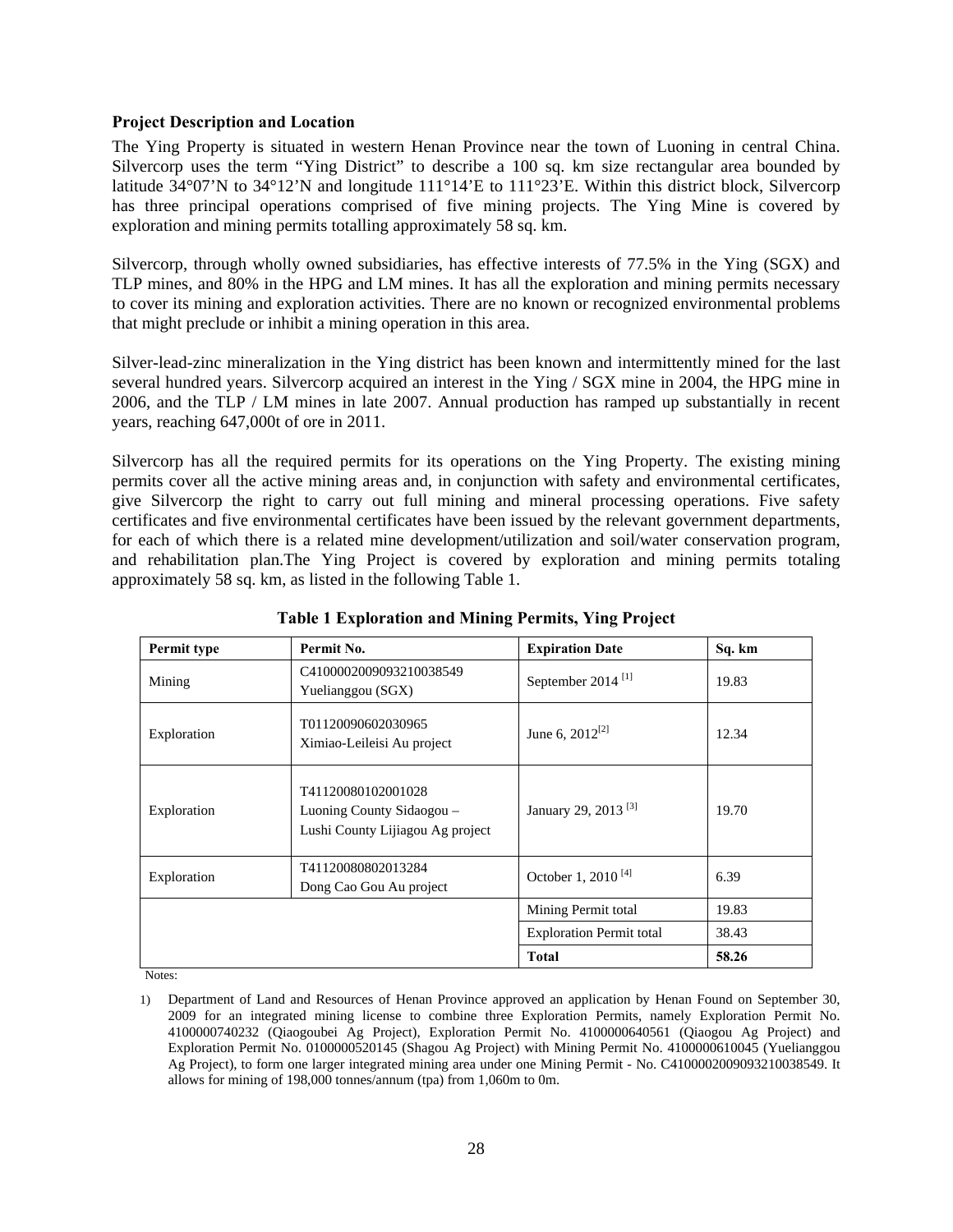- 2) Exploration License was issued to the Licensee by the Department of Land and Resources of Henan Province on January 29, 2011. The Licensee intends to apply for an extension in the Exploration Licence as expiry approaches.
- 3) Exploration License was issued to the Licensee by the Department of Land and Resources of Henan Province on May 18, 2010.
- 4) The Exploration License is currently expired, but the Licensee received a valid approval letter for designating this as a mining area. The reserved term now extends until the end of October 2012. Key information in the approval letter includes mining from 1,020m to 680m and a planning production capacity of 30,000 tpa.

Silvercorp has established an environmental protection department consisting of five full time staff, which is responsible for environment / rehabilitation management work in the mining area. Monitoring plans include air and dust emissions and noise and waste water monitoring, and are undertaken by qualified persons and licensed institutes. Results from 2007 to 2011 indicate that surface water, sanitary / process plant waste water and mining water are in compliance with the required standards.

Silvercorp's production activities are in compliance with Chinese and international labour regulations. In accordance with Chinese national regulatory requirements Silvercorp will complete a site decommissioning plan at least one year before mine closure. Site rehabilitation and closure cost estimates will be made at that time.

China has an established Mining Code which defines the mining rights guaranteed by the government of China. China has a 17% Value Added Tax ("**VAT**") on sales of concentrates and on articles such as materials and supplies. The 17% VAT paid on materials purchased for mining is returned to the company as an incentive to mine in China. There is no VAT on labor or services. According to China's mining law, a 2% resources tax is payable by companies as a royalty to the government. Income tax rate is 25%. In addition the Company pays a VAT surtax which amounts to approximately 1.6% of sales. Other taxes such as Business, City Construction, and school taxes are exempted for foreign invested companies.

## **Accessibility, Climate, Local Resources, Infrastructure and Physiography**

The district lies within rugged, deeply dissected mountainous terrain of the Xionger Mountain Range. Elevations range from 300 m to 1,200 m above sea level. Hill slopes are steep, commonly exceeding 25°, and have good bedrock exposure.

The area is sparsely vegetated, consisting mostly of bushes, shrubs, ferns and small trees. At higher elevations the vegetation is denser and the trees are larger. The local economy is based on agriculture (wheat, corn, tobacco, medicinal herbs) and mining. Agriculture is confined to the bottoms of the larger stream valleys and to the many terraced hillsides.

The Ying Property is about 240 km west-southwest of Zhengzhou (population 7.0 million), the capital city of Henan Province, and 145 km west of Luoyang (population 1.4 million), which is the nearest major city. Zhengzhou, the largest industrial city in the region, offers full service facilities and daily air flights to Beijing, the capital of China, as well as Shanghai and Hong Kong. The nearest small city to the project area is Luoning (population >80,000), about 56 km by paved roads from Silvercorp's Ying mill site which is located centrally to the projects. The mill site is about 15 km by paved road from the Guxian Reservoir. The SGX exploration-development camp is accessed via a 10 minute ferry ride across the Reservoir. The HPG, TLP and LM mines have good road access.

The area has a continental sub-tropical climate with four distinct seasons. Temperature changes are dependent on elevation, with an annual range of -10°C to 38°C and annual average of 15°C. The annual precipitation averages 900 mm, occurring mostly in the July to September rainy season and supplemented by snow and frost occurring from November to March. The projects operate year round.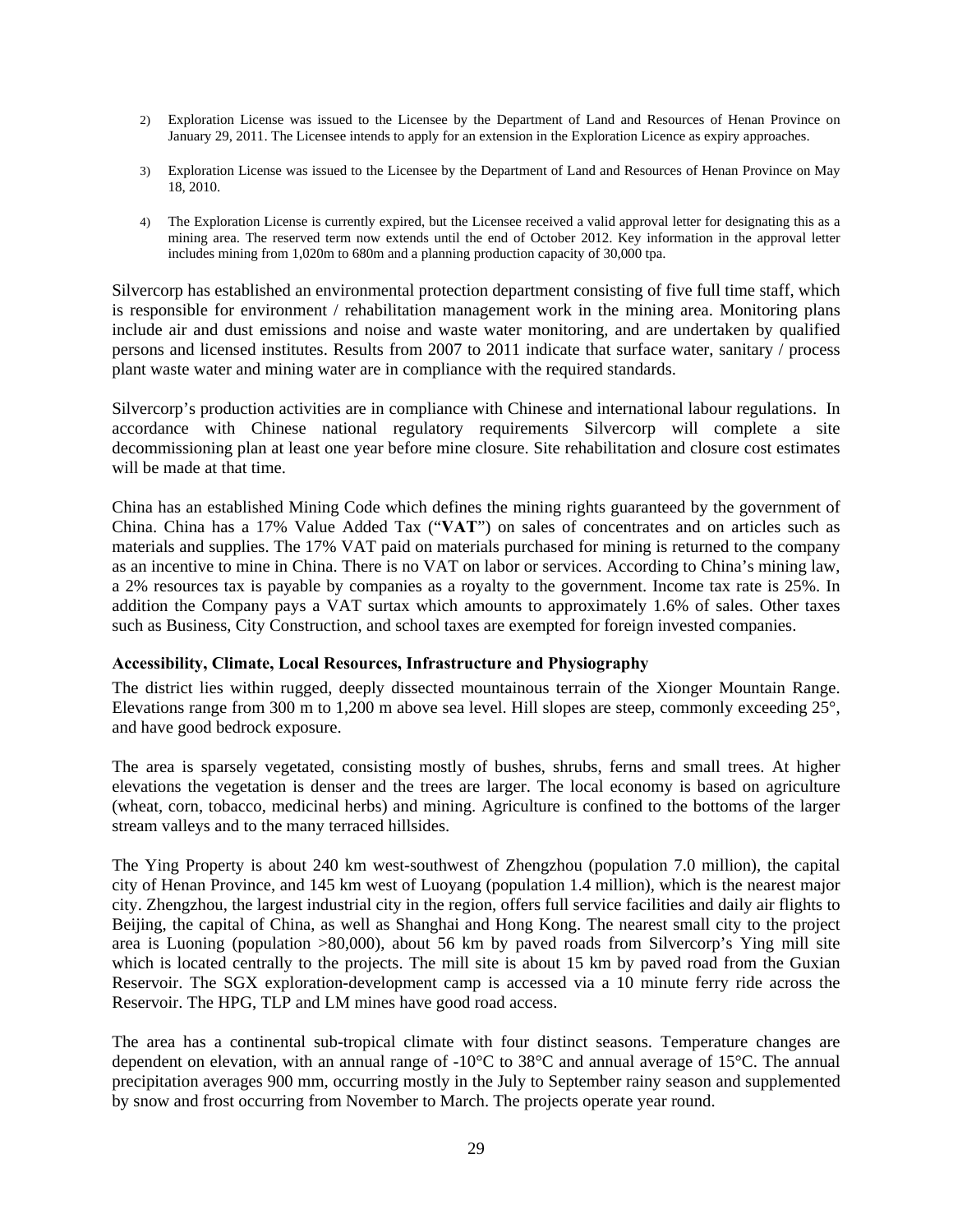Silvercorp has sufficient surface rights to operate the projects. There are major power grids adjacent to the properties, including a power line extending to the SGX Area. Adjacent to the Ying Property is a hydropower generating station at the dam that forms the Guxian Reservoir. This reservoir is on the Luo River, a tributary of the Yellow River. Sufficient manpower is available to serve most exploration or mining operations. The steep valleys form natural reservoirs for mine tailings and waste dumps.

## **History**

Silver-lead-zinc mineralization in the Ying district has been known and intermittently mined for the last several hundred years. The first systematic geological prospecting and exploration was initiated in 1956 by the Chinese government. Detailed summaries of the district's historical activities from 1956 to 2004, when Silvercorp first acquired interests in the area, are described in seven previous NI 43-101 technical reports prepared for Silvercorp (Broili, 2004; Broili, 2005; Broili et al., 2006, 2008; Broili and Klohn, 2007; Xu et al., 2006; Broili, Klohn and Ni, 2010; and Klohn, Ni and Broili, 2011) available on SEDAR at www.sedar.com.

Silvercorp acquired an interest in the Ying / SGX Mine in 2004. Subsequently, Silvercorp acquired the HZG, HPG and LM mines, all of which were previously held and operated by private Chinese companies.

## **Geological Setting**

The Ying Property is situated in the 300 km-long west-northwest trending Qinling orogenic belt, a major structural belt formed by the collision of two large continental tectonic plates in Paleozoic time.

The northern continental plate, the North China Plate, covers all of Henan Province, while the southern plate, the Yangtze Plate, covers the south half of Hubei Province (Henan's southern neighbor). Rocks along the orogenic belt are severely folded and faulted, offering optimal structural conditions for the emplacement of a myriad of mineral deposits. Several operating silver-lead-zinc mines, including those in the Ying Property, occur along this belt.

The Qinling orogenic belt is comprised largely of Proterozoic- to Paleozoic-age rock sequences consisting of mafic to felsic volcanic rocks with variable amounts of interbedded clastic and carbonate sedimentary rocks. The rocks are weakly metamorphosed to lower greenschist facies, with local areas of strongly metamorphosed lower amphibolite facies. The basement of the belt is comprised of highly metamorphosed Archean-age rocks of the North China plate, dominantly felsic to mafic gneisses with minor amphibolites, intrusive gabbros and diabases. The metamorphosed Qinling belt sequence and the underlying Archean basement rocks are intruded by mafic to felsic dikes and stocks of Proterozoic and Mesozoic ages. They are overlain by non-metamorphosed sedimentary rock sequences of Mesozoic- to Cenozoic-age, primarily marls and carbonaceous argillites, which are in turn overlain locally by sandstone-conglomerate sequences.

The dominant structures in the Qinling orogenic belt are west-northwest trending folds and faults generated during the collision of the two major tectonic plates in Paleozoic time. The faults consist of numerous thrusts having a component of oblique movement with sets of conjugate shear structures trending either northwest or northeast. These conjugate shear zones, which display features of brittle fracturing such as fault gouge, brecciation and well-defined slickensides, are associated with all the important mineralization recognized along the 300 km-long orogenic belt.

## **Exploration**

Silvercorp initiated exploration-development activities in the SGX area including HZG (immediately south of SGX), HPG (northeast of SGX) and LJG, an exploration area covered by the SDG-LJG exploration permit between the SGX-HZG mine area and the TLP-LM mine area, in July 2007, and in the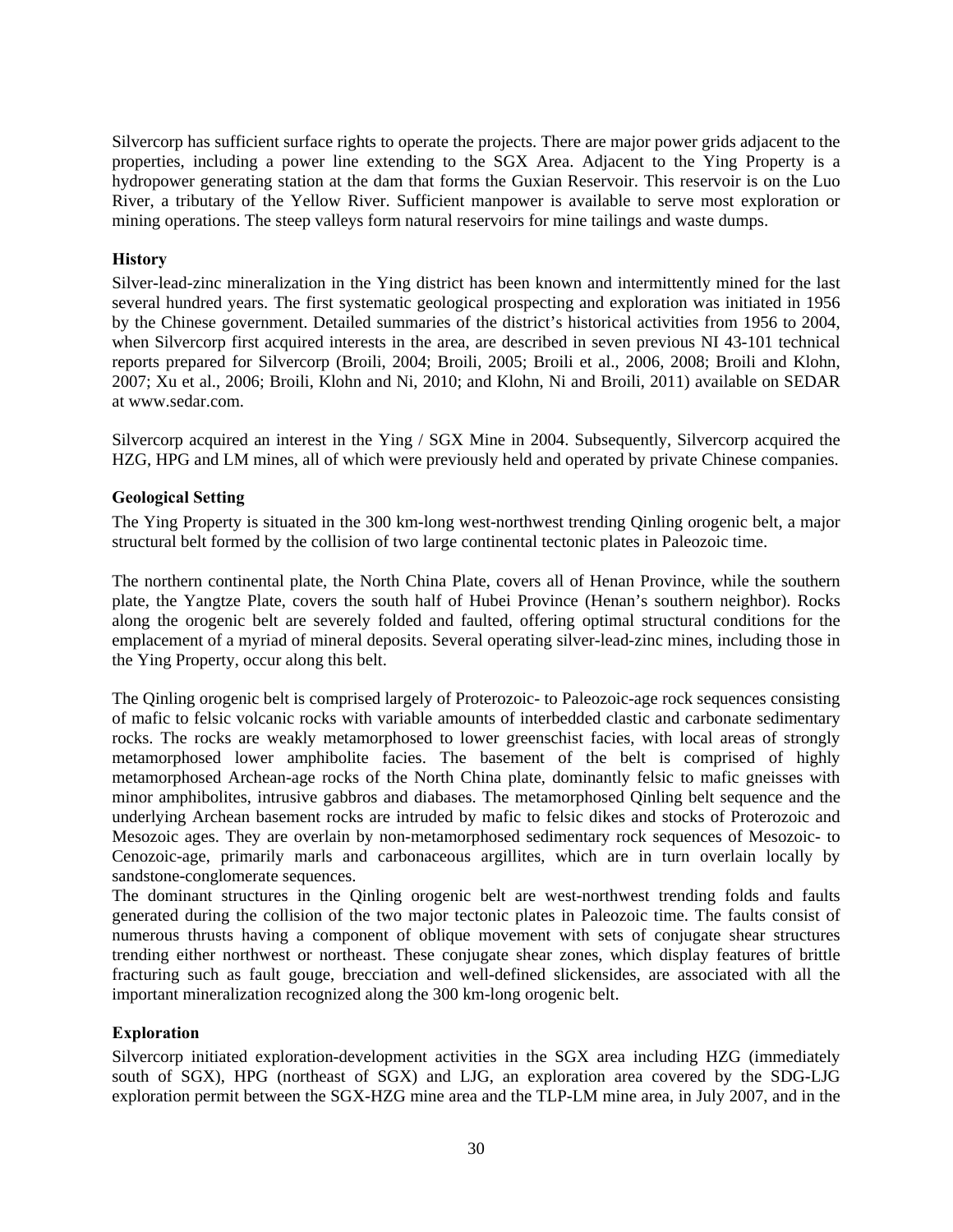TLP-LM mine areas in December 2007. The past exploration activities, including surface activities, have been detailed in previous technical reports prepared for Ying Property projects (Broili et al., 2006; Xu, 2006; Broili et al., 2008; Broili and Klohn, 2007; Broili et al., 2008; Broili et al. 2010; Klohn et al. 2011).

Other than drilling, the projects have been explored primarily from underground workings. The workings follow the vein structures along strike, on levels spaced approximately 40 m apart. Silvercorp has found this method of underground exploration an effective and efficient way to define the geometry of the mineralized structures, in part due to the discontinuous character of the high-grade mineralization but also the relatively inexpensive development costs. Chip samples across the structures are collected at 5 m intervals. Assay results of samples are documented on underground level maps and longitudinal sections.

In 2011, Silvercorp conducted an exploration program with the objective of upgrading confidence in the Indicated and Inferred Resources, to test the down-dip extension of the major mineralized vein structures, and to explore new target areas in the Ying property. The 2011 exploration program comprised 40,827 m tunnelling, including 25,450 m of drifting tunnels driven along mineralized structures. A total of 10,730 channel/chip samples were collected from different mine areas.

## **Mineralization**

The Ying Property contains multiple mesothermal silver-lead-zinc-rich quartz-carbonate veins in steeplydipping fault-fissure zones which cut Precambrian gneiss and greenstone. To date, significant mineralization has been defined or developed in at least 131 discrete vein structures, and many other smaller veins have been found but not as yet well explored.

Structurally, the vein systems throughout the district are all somewhat similar in that they occur as sets of veins of generally similar orientation enclosed by fault-fissure zones which trend most commonly northeast-southwest, less commonly north-south, and rarely northwest-southeast. The structures extend for hundreds to a few thousand meters along strike. They are often filled by altered andesite or diabase dikes together with quartz-carbonate veins or as discrete zones of altered bedrock (mainly gneiss) associated with local selvages of quartz-carbonate veinlets. From one-third to one-half of the structures exposed at the surface are conspicuously mineralized as well as altered.

The vein systems consist of narrow, tabular or splayed veins, often occurring as sets of parallel and offset veins. The veins thin and thicken abruptly along the structures in classic "pinch-and-swell" fashion with widths varying from a few centimeters up to a few meters. "Swells" formed in structural dilatant zones along the veins are often sites of rich pockets of mineralization known as "ore shoots." At the SGX mine, these shoots range from 30 m to more than 60 m in vertical and horizontal dimensions over true vein widths of 0.4 m to 3.0 m. The vertical dimension of the SGX shoots is commonly twice or more the horizontal dimension. Longitudinal sections constructed along the veins indicate that many of the shoots have a steep, non-vertical rake.

The vein systems of the various mine areas in the district are also generally similar in mineralogy, with slight differences between some of the separate mine areas and between the different vein systems within each area. These differences have been attributed to district-scale mineral zonation at different levels of exposure. This subtle zonation is thought to be perhaps analogous to the broad-scale zonation patterns observed in the Coeur d'Alene District (U.S.A.) and characteristic of many other significant mesothermal silver-lead-zinc camps in the world (Broili et al., 2008, Broili et al., 2010).

## **Drilling**

Prior to Silvercorp obtaining the rights to the SGX mine in 2004, there was little drilling work completed on the Ying Property. Drilling programs conducted by previous operators include a 10,736 m surface drilling program in the TLP-LM area by the No. 6 Nonferrous Geological Exploration Team from 1991 to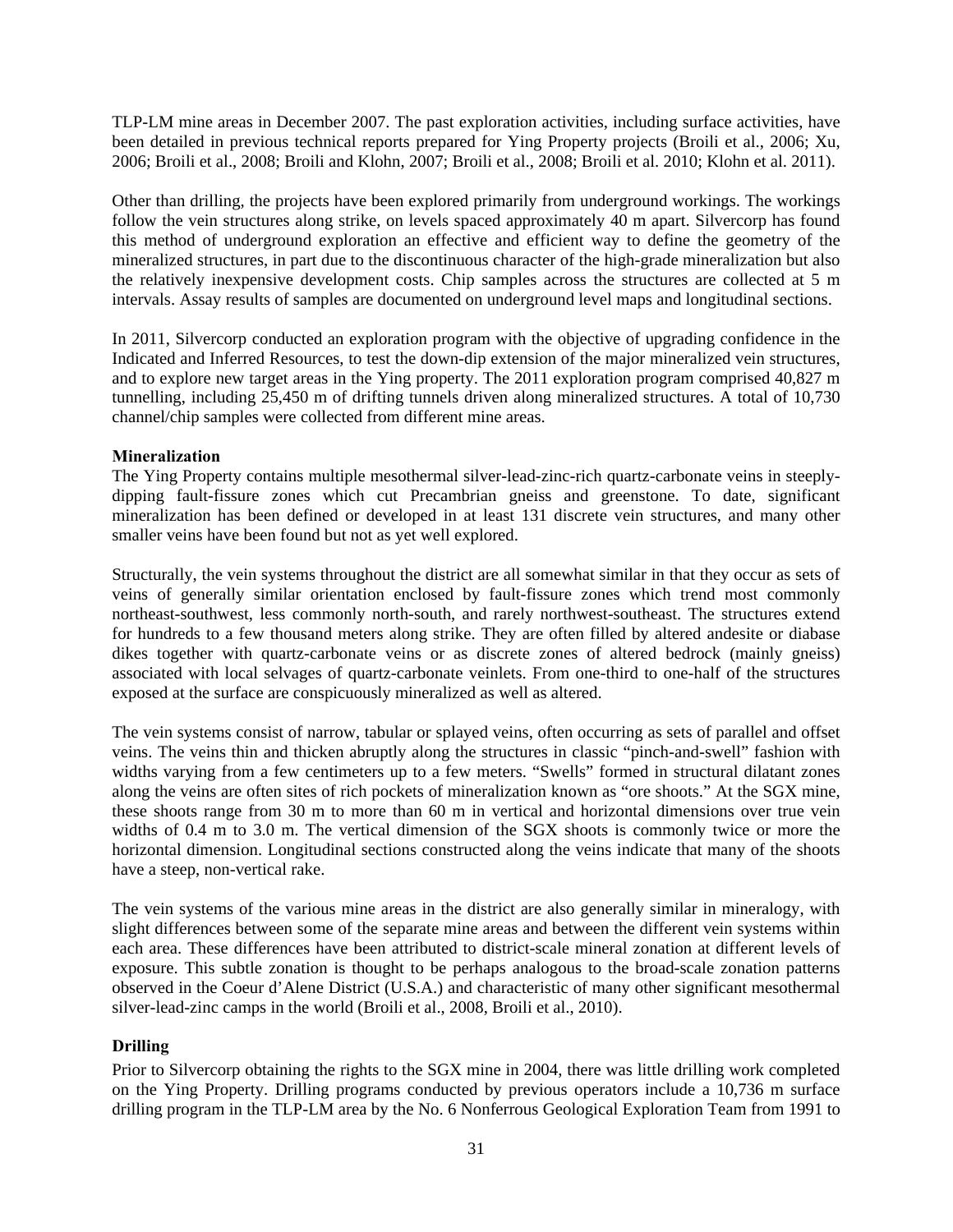1994 and a test drilling program of two holes in the SGX area by the Henan Nonferrous Geological Exploration Bureau in 2003. Since acquiring the projects, Silvercorp has initiated systematic drilling programs to test the strike and down-dip extensions of the major mineralized vein structures.

A major drilling program was conducted across the Ying Property in 2011. Underground drilling was carried out in mining areas to test the down-dip extension of major mineralized vein structures and infill the Inferred Resource blocks defined in previous drilling programs. Surface drilling was implemented in two exploration permit areas to test the deep exploration potential of some mineralized structures recognized at surface. Most of the underground holes were designed as inclined holes to test multiple vein structures. The general purpose of the drill program was to expand and upgrade the available resource in the major mining areas. The result of the underground drill program was the down-dip extension of some major mineralized veins and the discovery of a number of new high-grade veins in the current mine areas.

## **Sampling and Analysis**

The numerous fault-fissure structures that cut the gneissic bedrock of the Ying Property are not continuously mineralized. Veins occur intermittently along these structures, appearing and disappearing along strike and dip. Silvercorp's exploration consists of horizontal tunnelling along the veins, in addition to driving raises or declines to access the veins at other levels. Core drilling is designed to intersect the veins in other locations both laterally and vertically. Continuous chip samples are collected from underground tunnels and other workings, and core samples are collected from altered and mineralized drill cores.

## **Core Samples**

NQ-sized drill cores (48 mm in diameter) are recovered from the mineralized zones. Drill core recoveries are influenced by lithology and average 98-99%. The Archean gneissic wall rocks appear competent.

Drill core is logged initially at the drill sites and the mineralized or favourably altered intervals are moved to the surface core shack where they are logged, photographed and sampled in detail. Samples are prepared by cutting the core in half with a diamond saw. One half of the core is marked with sample number and sample boundary and then returned to the core box for archival storage. The other half is placed in a labeled cotton cloth bag with sample number marked on the bag. The bagged sample is then shipped to the laboratory for assaying.

# **Chip Samples**

Chip samples are collected along sample lines perpendicular to the mineralized vein structure in exploration tunnels. Spacing between sampling lines is typically 5 m along strike. Both the mineralized vein and the altered wall rocks are cut with continuous chisel chipping. Sample length ranges from 0.2 m to more than 1 m, depending on the width of the mineralized vein and the mineralization type.

## **Sample Preparation & Analysis and Security**

Core samples are shipped or couriered in securely sealed bags to one of four reputable commercial labs, the Analytical Lab of Henan Non-Ferrous Metals Geological and Exploitation Institute in Zhengzhou (Zhengzhou Lab), the Analytical Lab of the 6th Nonferrous Geo-exploration Team in Luoyang (Luoyang Lab), the ALS-Chemex Lab in Guangzhou, and the SGS lab in Tianjin. All labs are officially accredited in China.

Zhengzhou Lab and Luoyang Lab: Sample preparation consists of drying, crushing and splitting of the sample to 250 grams (g), and then the sample is pulverized to minus 200 mesh. Two-acid digestion and AAS finish are utilized on a 0.5 g sample for lead and zinc assay. Titration is utilized as a modified process for higher grade materials. Silver is also analyzed using a two-acid digestion on a 0.5 g sample and AAS finish.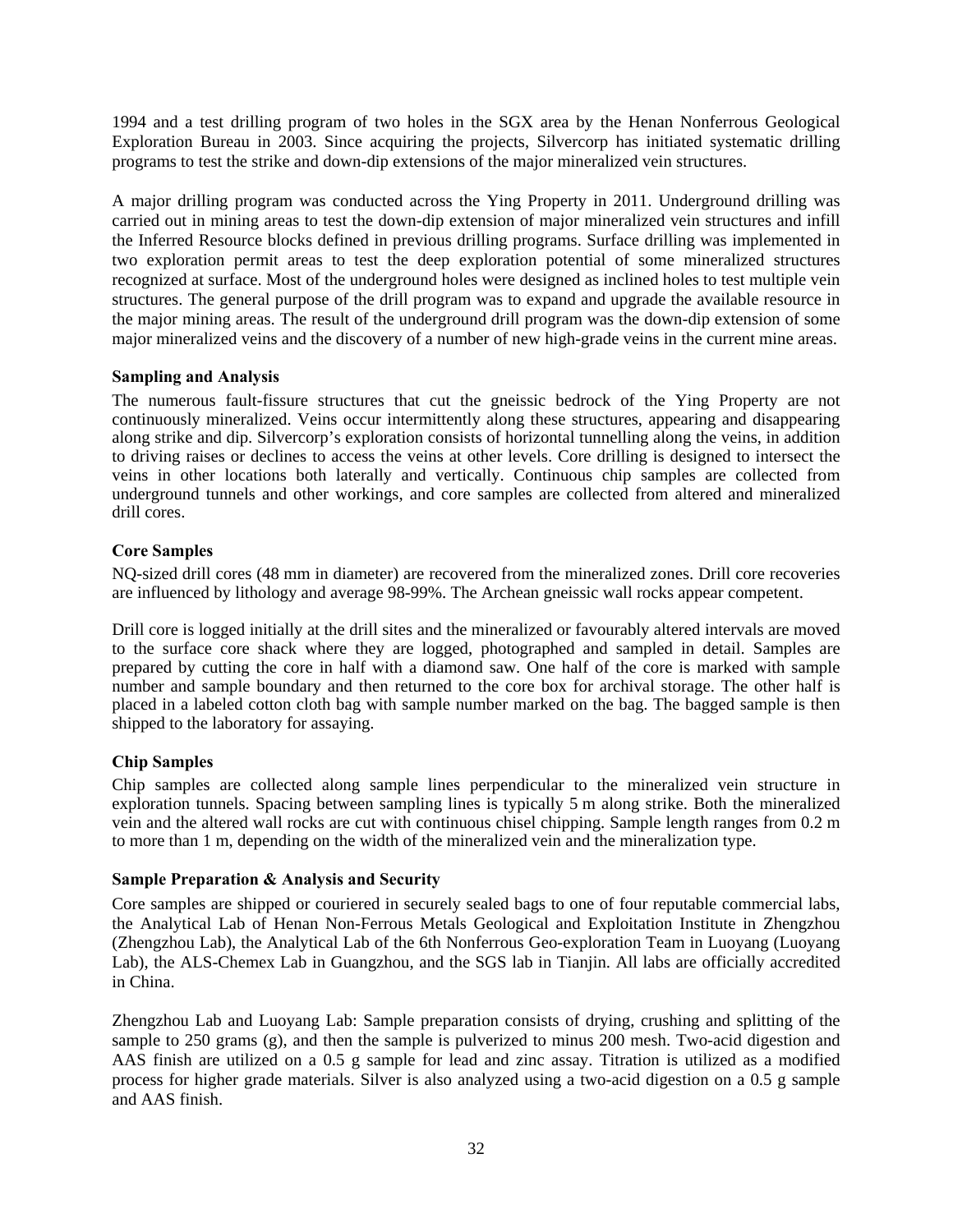ALS Chemex: Samples are dried, crushed and split to a 250 g sub-sample which is further pulverized to 85% passing 200 mesh. Four-acid digestion and ICP-AES finish are utilized on a 1 g sample for analyzing silver, lead, zinc and copper. For samples containing more than 1,500 g/t silver, fire assay and gravimetric finish is utilized. Titration method is utilized as a modified process for samples with more than 10% Pb.

SGS Lab: Samples are dried, crushed and split to a 250 g sub-sample which is further pulverized to 85% passing 200 mesh. Fire assay and AAS finish are utilized for gold assay. Four-acid digestion and ICP-AES finish are used in analyzing silver, lead, zinc and copper.

Chip samples are prepared and assayed with AAS at Silvercorp's mine lab located at the mill complex in Luoning County and referred to in Section 11.3. Samples are dried at 100° to 105° C in an oven and are then crushed and pulverized through three procedures, preliminary crushing, intermediate crushing and final pulverizing. Sample splitting is conducted at each procedure. A 200 g sample of minus 150 mesh (0.1 mm) is prepared for assay. A duplicate sample of minus 1 mm is made and kept at the lab for archives. A 0.5 g pulp sample is treated with two-acid digestion and assayed for silver, lead, zinc and copper with AAS at the lab.

### **Mineral Resource and Mineral Reserve Estimates**

#### **Mineral Resource Estimates**

The mineral resource categories used in the Ying Report are those established by the Canadian Institute of Mining, Metallurgy and Petroleum ("**CIM**") in the CIM Standards on Mineral Resources and Reserves, Definitions and Guidelines (CIM Standards) as adopted by the CIM Council dated December 2005.

The resource estimates reported in the Ying Report were prepared using polygonal estimation techniques by Mr. Housheng Xu, Chief Geologist of Henan Found, and Mr. Ruijin Jiang, P.Geo., Vice President, Exploration of Silvercorp, who is a non-independent Qualified Person, as defined by NI 43-101. B O'Connor of AMC has reviewed Silvercorp's methodologies and data used to prepare the resource estimates and is satisfied that they comply with reasonable industry practice, subject to a qualification with respect to use of the polygonal method. Although this is a common estimation method in China and its use by Silvercorp therefore accords with common industry practice in that country, the technique tends to produce estimates that are higher in grade and lower in tonnage than interpolation methods in common use in Canada, such as kriging or inverse distance weighting.

The mineral resources include material (approximately 27% of Measured and Indicated Resources) that is below the lower limit of Silvercorp's current mining permits. However, because of the nature of Chinese regulations governing applications for new or extended mining permits, and because mineral resources have been shown to extend below the current lower limit, AMC is satisfied that there is no material risk of Silvercorp not being granted approval to extend the lower depth limit of its permits to develop these resources as and when required.

The veins in the Ying District are polymetallic veins that contain several potentially payable metals, specifically silver, gold, lead, zinc and copper, although at the time of writing, copper and gold were not recovered from the SGX and HZG operations. Silvercorp uses "silver-equivalent" (AgEq) values as a convenient way to assess cut-off grades and compare the tenor of these polymetallic veins. The AgEq formula is as follows:

AgEq (g/t) = (Ag g/t \* Ag recovery) + ((Au g/t \* Au price per g \* Au recovery) / Ag price per g)  $+ ((Pb% * Pb price * Pb recovery * 22.0462) / Ag price per g) + ((Zn% * Zn price * Zn recovery$  $*$  22.0462) / Ag price per g)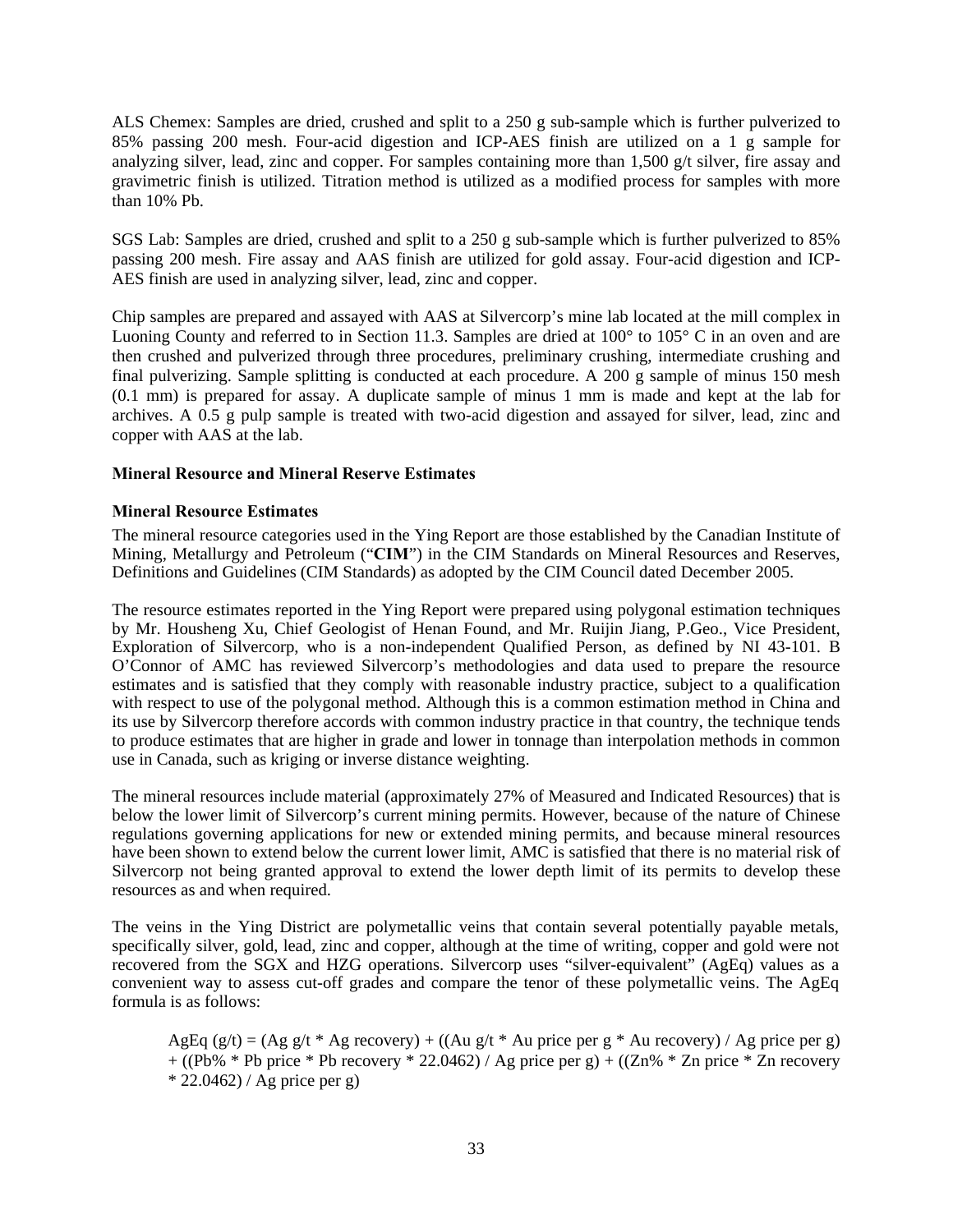In calculating AgEq grades, Silvercorp used long-term prices for Ag, Pb and Zn suggested by AMC and the actual mill recoveries for Ag, Au, Pb and Zn of the company's plants in 2011. Note that copper is not a contributor and gold only contributes when there is a recovery value.

Metal prices used:

Au: US\$1,250/troy ounce = US\$40.19/g

Ag: US\$19.00/troy ounce  $=$  US\$0.61/g

Pb: US\$1.00/pound

Zn: US\$1.00/pound

Standard unit conversions used in the resource estimations and reporting are as follows:

1 troy ounce  $= 31.1035$  grams 1 tonne =  $2204.62$  pounds

The total estimated mineral resources for the SGX, HZG, HPG, TLP and LM mines, reported by category, are summarized in the following Tables 2 and 3. The mineral resource estimates tabled in this section are inclusive of those resources converted to mineral reserves and are exclusive of mine production to December 31, 2011. They are reported to a minimum mining width of 0.3 m and, while they can include dilution to make up to 0.3 m, do not take into account the mining dilution that is discussed in Section 15.4.1 of the Ying Report.

| <b>Resource</b> | <b>Resource</b> |                          |       | <b>Average Grades in Resource</b> |                                     |                          | <b>Metals contained in Resource</b> |       |         |         |                          |
|-----------------|-----------------|--------------------------|-------|-----------------------------------|-------------------------------------|--------------------------|-------------------------------------|-------|---------|---------|--------------------------|
| Category        | (Mt)            | Au                       | Ag    | Pb                                | Zn                                  | Cu                       | Au                                  | Ag    | Pb      | Zn      | Cu                       |
|                 |                 | (g/t)                    | (g/t) | (%)                               | (%)                                 | (%)                      | (oz)                                | (Moz) | (t)     | (t)     | (t)                      |
|                 |                 |                          |       |                                   | SGX, Ag Equiv. Grade≥150 g/t        |                          |                                     |       |         |         |                          |
| Measured        | 1.43            | ٠                        | 430   | 8.26                              | 4.33                                |                          |                                     | 19.81 | 118,400 | 62,100  |                          |
| Indicated       | 2.12            | $\overline{\phantom{a}}$ | 422   | 7.45                              | 3.67                                | ٠                        | $\overline{\phantom{a}}$            | 28.78 | 158,100 | 77,800  |                          |
| <b>Total</b>    | 3.56            | $\blacksquare$           | 425   | 7.78                              | 3.93                                | ٠                        |                                     | 48.59 | 276,500 | 139,900 |                          |
|                 |                 |                          |       |                                   |                                     |                          | HZG (Cu), Ag Equiv. Grade≥100 g/t   |       |         |         |                          |
| Measured        | 0.13            | ٠                        | 473   | 1.25                              | 0.36                                | 0.61                     |                                     | 2.03  | 1,700   | 500     | 800                      |
| Indicated       | 0.28            |                          | 347   | 1.13                              | 0.21                                | 0.38                     | ٠                                   | 3.13  | 3,200   | 600     | 1,100                    |
| <b>Total</b>    | 0.41            | $\blacksquare$           | 388   | 1.17                              | 0.26                                | 0.46                     | $\blacksquare$                      | 5.16  | 4.800   | 1.100   | 1.900                    |
|                 |                 |                          |       |                                   | HPG, Ag Equiv. Grade $\geq 100$ g/t |                          |                                     |       |         |         |                          |
| Measured        | 0.23            | 0.87                     | 110   | 5.98                              | 1.37                                | ٠                        | 6,400                               | 0.81  | 13,600  | 3,100   |                          |
| Indicated       | 0.34            | 1.5                      | 94    | 3.54                              | 2.29                                | $\overline{\phantom{a}}$ | 16.600                              | 1.04  | 12,100  | 7,800   |                          |
| <b>Total</b>    | 0.57            | 1.25                     | 101   | 4.51                              | 1.92                                | $\blacksquare$           | 23,000                              | 1.84  | 25,700  | 11,000  |                          |
|                 |                 |                          |       |                                   | TLP, Ag Equiv. Grade≥100 g/t        |                          |                                     |       |         |         |                          |
| Measured        | 0.45            | $\overline{\phantom{a}}$ | 195   | 4.83                              | 0.31                                |                          |                                     | 2.85  | 22,000  | 1,400   |                          |
| Indicated       | 2.17            |                          | 189   | 3.65                              | 0.29                                |                          |                                     | 13.20 | 79,200  | 6,200   |                          |
| <b>Total</b>    | 2.62            | $\overline{\phantom{a}}$ | 190   | 3.86                              | 0.29                                | $\overline{\phantom{a}}$ | ٠                                   | 16.05 | 101,200 | 7,600   | $\overline{\phantom{0}}$ |
|                 |                 |                          |       |                                   | LM, Ag Equiv. Grade≥100 g/t         |                          |                                     |       |         |         |                          |
| Measured        | 0.17            | ٠                        | 452   | 3.45                              | 0.36                                |                          |                                     | 2.52  | 6,000   | 600     |                          |
| Indicated       | 1.86            | $\overline{a}$           | 363   | 3.17                              | 0.47                                |                          |                                     | 21.71 | 58,900  | 8,700   |                          |

**Table 2 Measured and Indicated Mineral Resources in the Ying Property as of December 31, 2011**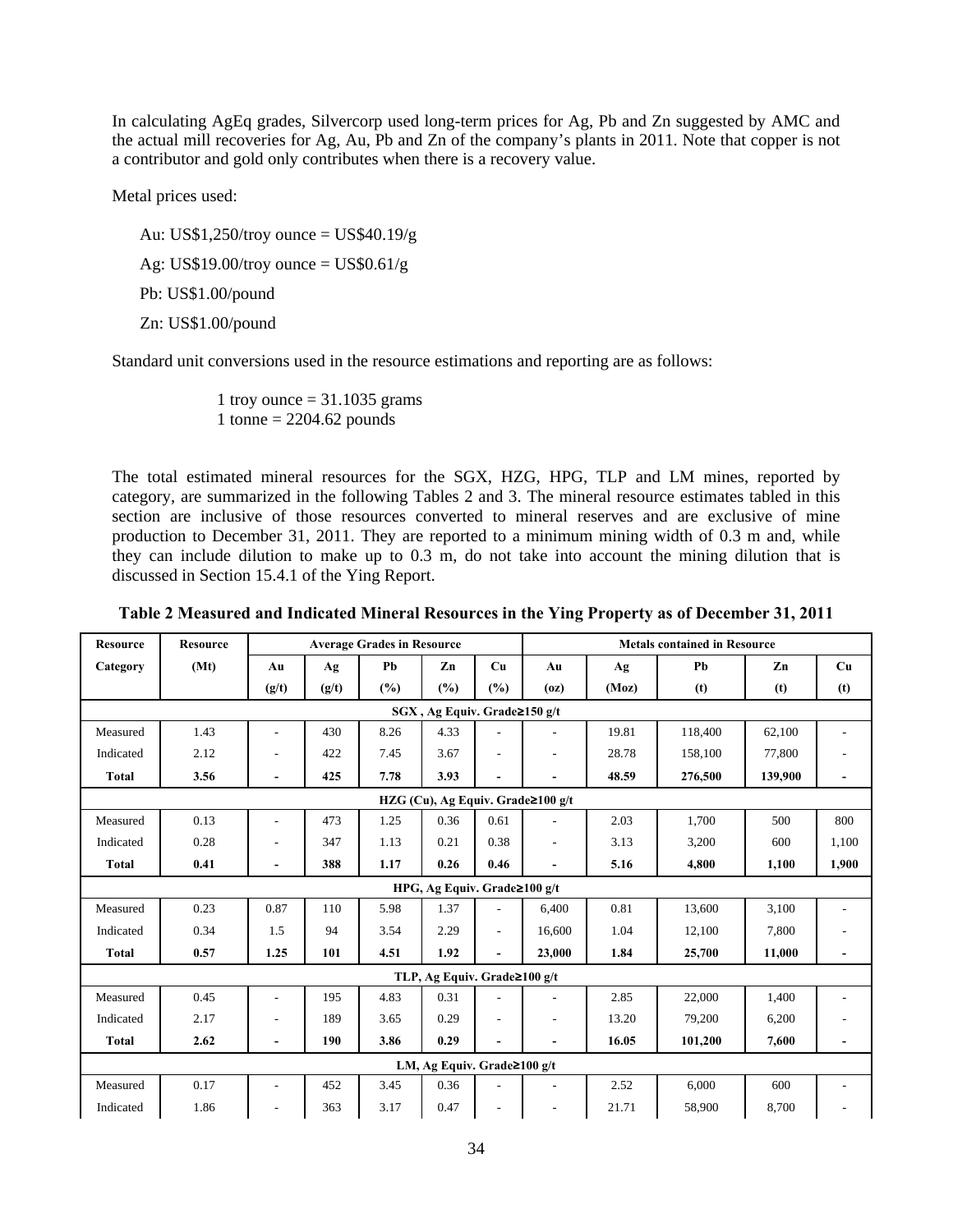| <b>Resource</b> | <b>Resource</b>                            |       | <b>Average Grades in Resource</b> |        |      |                          |        | <b>Metals contained in Resource</b> |         |         |       |  |
|-----------------|--------------------------------------------|-------|-----------------------------------|--------|------|--------------------------|--------|-------------------------------------|---------|---------|-------|--|
| Category        | (Mt)                                       | Au    | Ag                                | Pb     | Zn   | Cu                       | Au     | Ag                                  | Pb      | Zn      | Cu    |  |
|                 |                                            | (g/t) | (g/t)                             | $(\%)$ | (%)  | $(\%)$                   | (oz)   | (Moz)                               | (t)     | (t)     | (t)   |  |
| <b>Total</b>    | 2.03                                       |       | 371                               | 3.19   | 0.46 | $\overline{\phantom{a}}$ |        | 24.23                               | 64,900  | 9,300   |       |  |
|                 | LM $(Au)$ , Ag Equiv. Grade $\geq 100$ g/t |       |                                   |        |      |                          |        |                                     |         |         |       |  |
| Indicated       | 0.02                                       | 48.04 | 27                                | 0.08   | 0.04 | 2.87                     | 23,400 | 0.01                                | < 100   | < 100   | 400   |  |
| Total           | 0.02                                       | 48.04 | 27                                | 0.08   | 0.04 | 2.87                     | 23,400 | 0.01                                | < 100   | < 100   | 400   |  |
|                 |                                            |       |                                   |        |      | <b>TOTALS</b>            |        |                                     |         |         |       |  |
| Measured        | 2.42                                       | 0.08  | 369                               | 6.88   | 3.22 |                          | 6.400  | 28.02                               | 161,600 | 67.700  | 800   |  |
| Indicated       | 6.79                                       | 0.18  | 311                               | 4.59   | 1.49 |                          | 40,000 | 67.88                               | 311,600 | 101,100 | 1,500 |  |
| Total           | 9.21                                       | 0.16  | 324                               | 5.14   | 1.83 |                          | 46,300 | 95.89                               | 473,200 | 168,800 | 2,300 |  |

**Table 3 Inferred Mineral Resource Estimates in the Ying Property** 

| <b>Resource</b> | <b>Resource</b>                   | <b>Average Grades in Resource</b> |       |        |                                |           | <b>Metals contained in Resource</b> |       |         |        |           |  |  |
|-----------------|-----------------------------------|-----------------------------------|-------|--------|--------------------------------|-----------|-------------------------------------|-------|---------|--------|-----------|--|--|
| Category        | (Mt)                              | Au                                | Ag    | Pb     | Zn                             | <b>Cu</b> | Au                                  | Αg    | Рb      | Zn     | <b>Cu</b> |  |  |
|                 |                                   | (g/t)                             | (g/t) | $(\%)$ | $\frac{9}{0}$                  | $(\%)$    | (oz)                                | (Moz) | (t)     | (t)    | (t)       |  |  |
|                 | SGX, Ag Equiv. Grade≥150 g/t      |                                   |       |        |                                |           |                                     |       |         |        |           |  |  |
| Inferred        | 1.51                              |                                   | 328   | 6.76   | 3.78                           |           |                                     | 15.88 | 101,800 | 57,000 |           |  |  |
|                 | HZG (Cu), Ag Equiv. Grade≥100 g/t |                                   |       |        |                                |           |                                     |       |         |        |           |  |  |
| Inferred        | 0.17                              |                                   | 282   | 1.26   | 0.28                           | 0.32      |                                     | 1.57  | 2,200   | 500    | 600       |  |  |
|                 |                                   |                                   |       |        |                                |           | HPG, Ag Equiv. Grade≥100 g/t        |       |         |        |           |  |  |
| Inferred        | 0.14                              | 1.1                               | 105   | 3.79   | 1.15                           |           | 5,100                               | 0.49  | 5,500   | 1,700  |           |  |  |
|                 |                                   |                                   |       |        |                                |           | TLP, Ag Equiv. Grade≥100 g/t        |       |         |        |           |  |  |
| Inferred        | 1.43                              |                                   | 207   | 3.24   | 0.45                           |           |                                     | 9.53  | 46,500  | 6,500  |           |  |  |
|                 | LM, Ag Equiv. Grade≥100 g/t       |                                   |       |        |                                |           |                                     |       |         |        |           |  |  |
| Inferred        | 1.49                              |                                   | 365   | 2.31   | 0.52                           |           |                                     | 17.41 | 34,400  | 7,700  |           |  |  |
|                 |                                   |                                   |       |        | <b>Total for Ying Property</b> |           |                                     |       |         |        |           |  |  |
| <b>Inferred</b> | 4.74                              | 0.11                              | 294   | 4.01   | 1.55                           |           | 5,100                               | 44.88 | 190,300 | 73,300 | 600       |  |  |

Notes to Tables 2 and 3:

1. Metal prices used: gold US1,250/troy oz, silver US\$19.00/troy oz, lead US\$1.00/lb, zinc US\$1.00/lb

2. Inclusive of resources converted to mineral reserves

3. Lower cut-off grade, 150 g/t AgEq for SGX, 100 g/t AgEq for HZG, HPG, LM and TLP

4. Exclusive of mine production to 31 December 2011

5. Rounding of some figures may lead to minor discrepancies in some totals

Table 4 below summarizes reconciliation between mineral resource estimates and mill feed for Ying mines for 2009-2011. Because the dilution tonnages in this table are not calculated from first principles, tonnages of expected mine production and reconciled mine production (mill feed) compare exactly. This is not advisable as it assumes that the difference between predicted and milled tonnages is due only to mine dilution, which may not be the case. AMC recommends that reconciliation in future be based on comparisons between mineral reserve estimates, which by definition include anticipated mine dilution, and mill feed.

|                  | Mine       | <b>Tonnes</b> | Ag(g/t)      | (%)<br>Pb( | Zn(%) |
|------------------|------------|---------------|--------------|------------|-------|
|                  | <b>SGX</b> | 639,312       | 744          | 14.37      | 5.39  |
| Resource $(M+I)$ | <b>HPG</b> | 60,477        | -50<br>1 J 4 | 7.65       | 2.05  |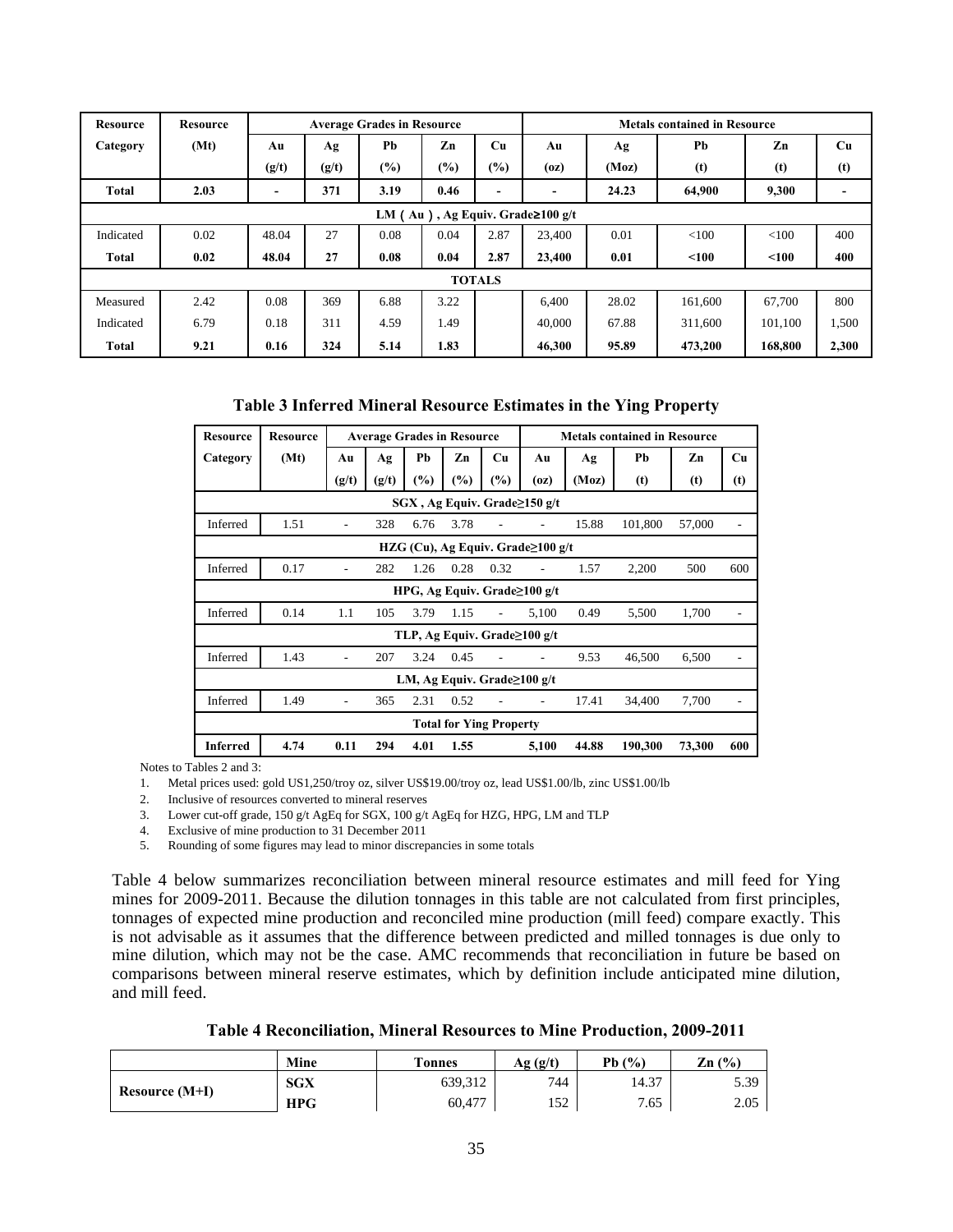|                                    | Mine         | <b>Tonnes</b> | Ag(g/t)      | Pb $(\%)$      | $\text{Zn}$ (%) |
|------------------------------------|--------------|---------------|--------------|----------------|-----------------|
|                                    | LM           | 74,965        | 382          | 2.17           | 0.00            |
|                                    | <b>TLP</b>   | 164,710       | 141          | 3.76           | 0.00            |
|                                    | <b>Total</b> | 939,464       | 571          | 11.10          | 3.80            |
|                                    | SGX          | 438,428       | $\Omega$     | $\Omega$       | $\Omega$        |
|                                    | <b>HPG</b>   | 39,419        | $\theta$     | $\Omega$       | $\Omega$        |
| <b>Dilution</b>                    | LM           | 33,165        | $\mathbf{0}$ | $\Omega$       | $\Omega$        |
|                                    | <b>TLP</b>   | 60,359        | $\theta$     | $\overline{0}$ | $\mathbf{0}$    |
|                                    | <b>Total</b> | 571,371       | $\bf{0}$     | $\bf{0}$       | $\bf{0}$        |
|                                    | <b>SGX</b>   | 1,077,740     | 441          | 8.52           | 3.20            |
|                                    | <b>HPG</b>   | 99,896        | 92           | 4.63           | 1.24            |
| <b>Expected Mine</b><br>Production | LM           | 108,130       | 265          | 1.50           | 0.00            |
|                                    | <b>TLP</b>   | 225,069       | 103          | 2.75           | $0.00\,$        |
|                                    | <b>Total</b> | 1,510,835     | 355          | 6.90           | 2.36            |
|                                    | <b>SGX</b>   | 1,077,740     | 412          | 7.38           | 2.62            |
| <b>Reconciled Mine</b>             | <b>HPG</b>   | 99,896        | 133          | 6.42           | 1.15            |
| Production                         | LM           | 108,130       | 277          | 1.93           | $0.00\,$        |
|                                    | <b>TLP</b>   | 225,069       | 105          | 2.92           | 0.00            |
|                                    | <b>Total</b> | 1,510,835     | 338          | 6.26           | 1.94            |
|                                    | <b>SGX</b>   | 0.00%         | $-6.7$       | $-13.4$        | $-18.1$         |
|                                    | <b>HPG</b>   | 0.00%         | 44.5         | 38.6           | $-7.3$          |
| Difference in %                    | LM           | 0.00%         | 4.6          | 28.3           | 0.0             |
|                                    | <b>TLP</b>   | 0.00%         | 1.8          | 6.1            | 0.0             |
|                                    | <b>Total</b> | $0.00\%$      | $-4.8$       | $-9.3$         | $-17.7$         |

Zinc accounts for only around 6% of total net revenue, so reconciliation results for zinc are not of material concern. On the assumption that mine dilution accounts for all the difference between predicted and milled tonnages and that mine dilution has zero grade, there are substantial overcalls (mill greater than predicted) for silver and lead for HPG and LM (although these are the smallest producers), and undercalls for silver and lead for SGX. With SGX accounting for 74% of total production, there is some concern with the undercall for silver and lead. However, AMC does not consider that the differences represent a material risk to the project.

Possible reasons for the undercall at SGX include:

- A possible tendency for chip sample grades to be biased high
- A possible mill recovery overestimation
- Hand-sorting losing some finely disseminated high grade values to waste
- Top-cutting values possibly being slightly too high

AMC recommends that the reasons for the undercall of silver and lead grades at SGX be more fully investigated.

#### **Mineral Reserve Estimates**

The reserve estimation is based on the assumption that current stoping practices will continue to be predominant at the Ying property, namely cut and fill resuing and shrinkage stoping, using jacklegs and hand-mucking within stopes, and loading to mine cars by rocker-shovel or by hand. The largely subvertical veins, generally competent ground, reasonably regular vein width, and hand-mining techniques using short rounds, allows a significant degree of selectivity and control in the stoping process. Minimum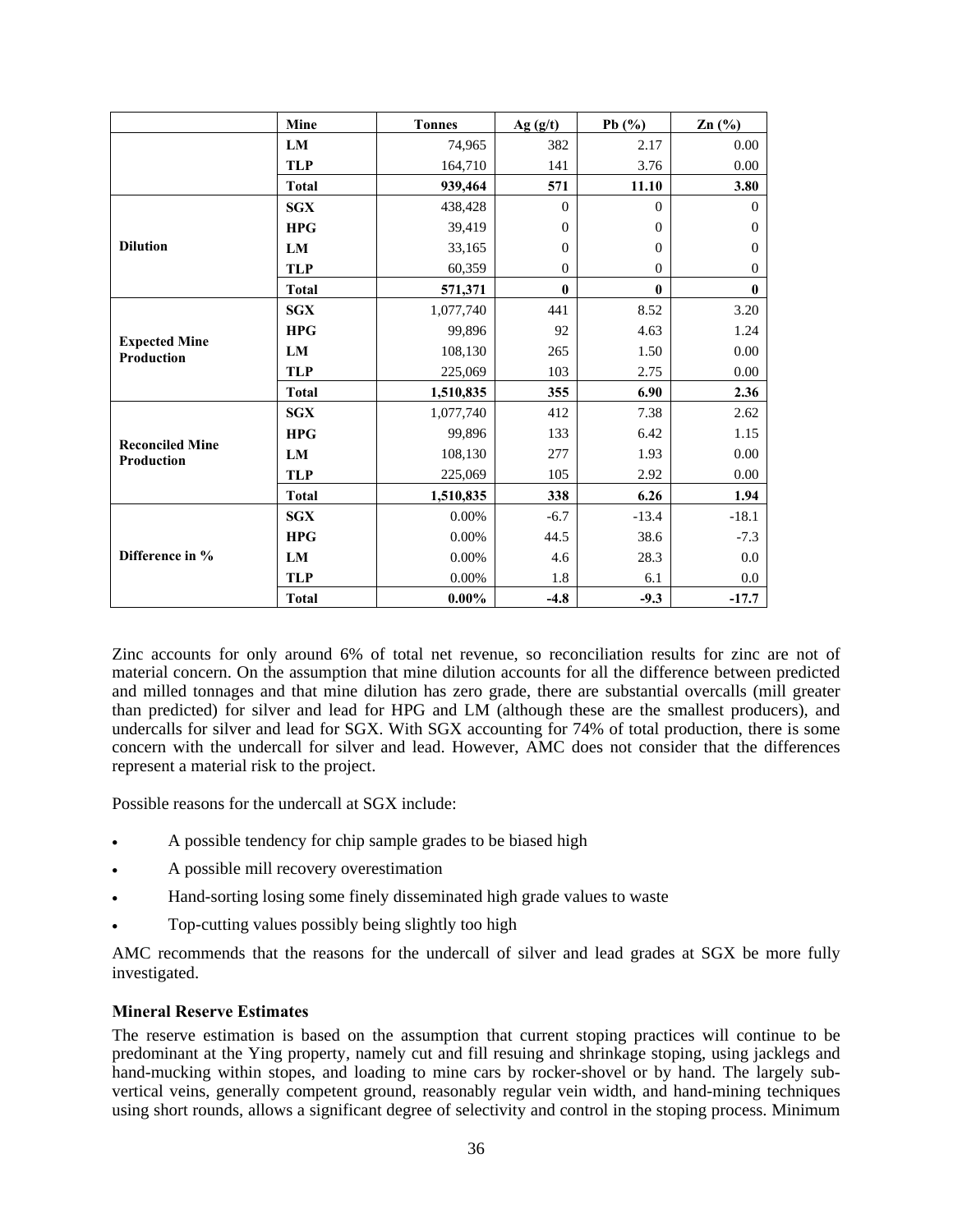extraction widths of 0.3 m for resuing and 0.8 m for shrinkage are assumed, with both methods having a minimum mining width of 0.8 m; again as per current practice at Ying. AMC has observed the mining methods at the Ying property and considers the minimum extraction and mining width assumptions to be reasonable. General dilution assumptions are 0.1 m on each wall of a resuing cut and 0.15 m on each wall of a shrinkage stope.

For the total tonnage estimated as Ying reserves, 41% is associated with resuing and 59% with shrinkage.

### **Cut-off Grades**

Mineral reserves have been estimated by Silvercorp using breakeven cut-off values of 120  $g/t$  AgEq for SGX and 110 g/t for the HZG, HPG, LM and TLP mines. The cut-off grade basis provided by Silvercorp is summarized below and in Table 5.

Cut-off grade AgEq (g/t) = (mining cost + sustaining capital + milling cost + hauling cost + G&A cost + selling  $cost + mineral$  resources tax) / Ag price.

| Item                                         | <b>SGX</b> | <b>HZG</b> | <b>HPG</b> | LM    | <b>TLP</b> |
|----------------------------------------------|------------|------------|------------|-------|------------|
| <b>Foreign Exchange Rate (RMB:US\$)</b>      | 6.35       | 6.35       | 6.35       | 6.35  | 6.35       |
| <b>Operating Costs</b>                       |            |            |            |       |            |
| Sustaining Capital (\$/t)                    | 8.71       | 5.49       | 6.59       | 4.49  | 5.69       |
| Mining Cost $(\frac{f}{f})$                  | 40.68      | 40.67      | 40.50      | 39.88 | 34.75      |
| Hauling cost $(\frac{f}{f})$                 | 3.95       | 4.04       | 4.23       | 3.08  | 3.12       |
| Milling cost $(\frac{5}{t})$                 | 10.68      | 11.20      | 10.67      | 10.59 | 10.56      |
| G&A and Product Selling Cost $(\frac{6}{t})$ | 3.72       | 3.56       | 4.00       | 5.24  | 5.49       |
| Mineral resources tax $(\frac{f}{f})$        | 1.95       | 1.95       | 1.95       | 1.95  | 1.95       |
| <b>Total Operating Costs (US\$/t)</b>        | 69.69      | 66.91      | 67.94      | 65.23 | 61.56      |
| <b>Mill Recoveries</b>                       |            |            |            |       |            |
| Au $(\%)$                                    |            |            |            |       | 86.2       |
| Ag (%)                                       | 92.4       | 94.6       | 90.4       | 93.4  | 87.0       |
| Pb(%)                                        | 96.3       | 92.1       | 91.3       | 93.4  | 93.2       |
| $\text{Zn}(\%)$                              | 75.7       |            |            |       | 57.9       |
|                                              |            |            |            |       |            |
| Cut-off Grades Used (AgEq g/t)               | 120        | 110        | 110        | 110   | 110        |

**Table 5 Mineral Reserve Cut-off Grades and Key Estimation Parameters** 

Metal prices used are Ag - \$19/oz, Au - \$1250/oz, Pb - \$1/lb, Zn - \$1/lb.

No Zn value has been ascribed to ore from the HZG, HPG and LM sites

Operating costs are derived from 2011 results; for HPG, costs have been normalized to 80,000 tpa from 43,000 tpa.

Lower cut-off grade values have been calculated for vein development operations, where the value of the material being mined has only to bear the cost of hauling, milling, G&A, selling and tax. These values are shown in Table 6.

| <b>Vein Development Cut-off</b><br><b>Estimates</b> | SGX   | HZG   | <b>HPG</b> | LM    | TLP   |
|-----------------------------------------------------|-------|-------|------------|-------|-------|
| AgEq Cut-off $g/t$                                  | 45.00 | 50.00 | 55.00      | 50.00 | 50.00 |
| _ _ _ _ _<br>-                                      |       |       |            |       |       |

**Table 6 Vein Development Cut-off Grades** 

Costs and metal prices as per Table 5 above.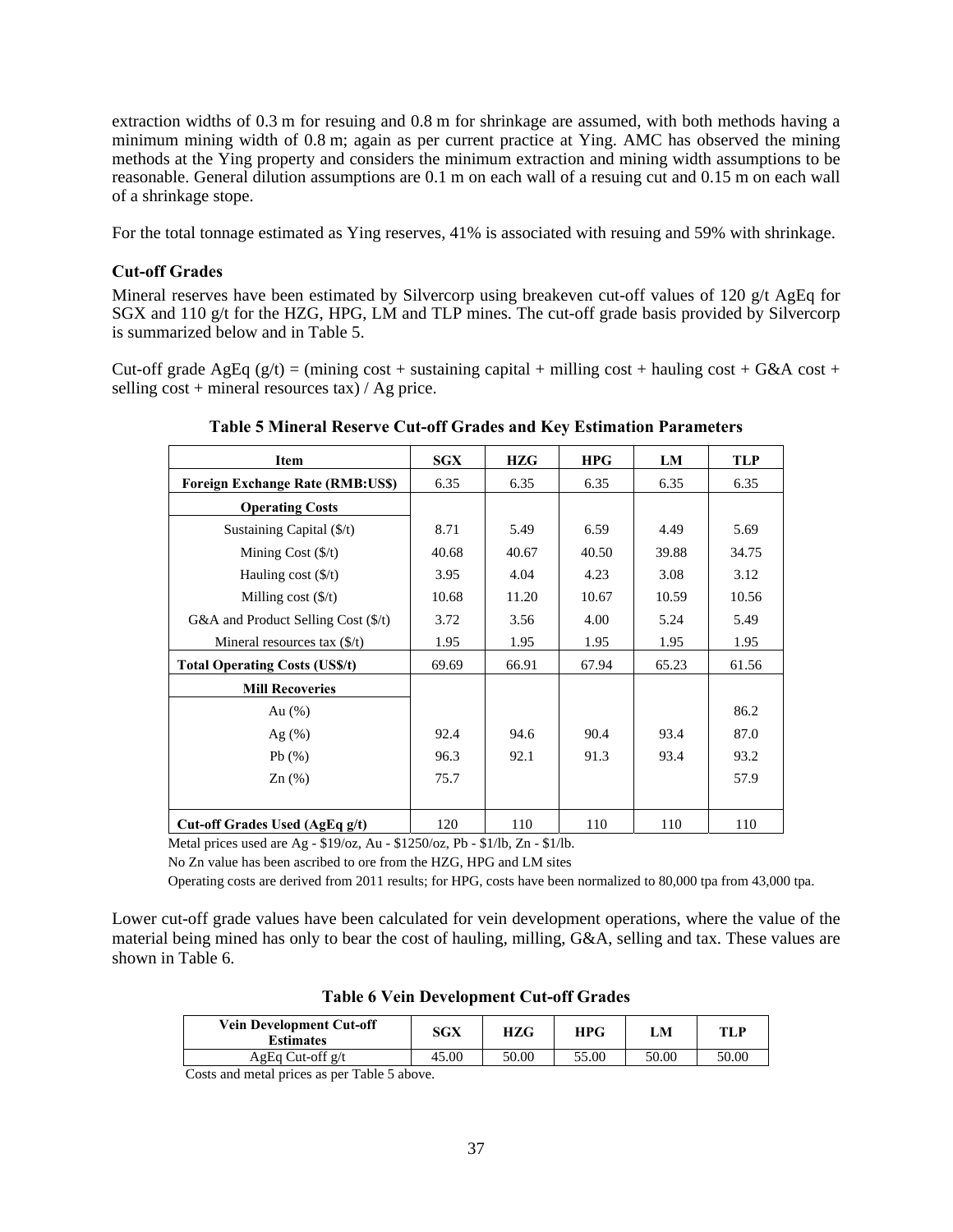#### **Dilution**

Minimum stoping extraction widths are 0.3 m and 0.8 m respectively for resuing and shrinkage; minimum mining widths are 0.8 m for both methods. Unplanned dilution has been applied to the actual extraction width for resuing (resource grades already factored to 0.3 m minimum mining width) and to the greater of 0.8 m or actual mining width for shrinkage.

AMC has calculated unplanned dilution based on 0.1 m of waste break on each wall of a resued vein, and 0.15 m of waste break outside the design mining width of a shrinkage stope. A key strategy used at Ying for minimizing floor dilution is the placement of rubber mats and/or conveyor belting over the waste fill floor in resuing stopes immediately before each resuing blast. This effectively serves as a barrier between ore and waste.

The dilution calculation process used for the reserves assumes that the resulting figures represent the overall tonnes and grade delivery to surface. There is a small degree of waste hand sorting, and therefore upgrading, that occurs underground, depending on the mine and mining method. AMC considers that the resulting impact of this hand-sorting on the delivered product is not significant enough to be material.

Table 7 summarizes dilution factors used in the reserve calculations for each of the Ying mines. The lower percentages for shrinkage stoping are a reflection of mining wider veins.

| Mine              |         | Dilution % |  |  |  |  |  |  |  |
|-------------------|---------|------------|--|--|--|--|--|--|--|
|                   | Resuing | Shrinkage  |  |  |  |  |  |  |  |
| <b>HPG</b>        | 37      | 28         |  |  |  |  |  |  |  |
| HZG               | 33      |            |  |  |  |  |  |  |  |
| LM                | 40      | 23         |  |  |  |  |  |  |  |
| <b>TLP</b>        | 56      | 29         |  |  |  |  |  |  |  |
| SGX               | 43      | 32         |  |  |  |  |  |  |  |
| <b>Total Ying</b> | 41      | 28         |  |  |  |  |  |  |  |

## **Table 7 Average Dilution by Mine and Method**

### **Mining Recovery Factors**

Mining recovery estimates used in the reserve calculations are based on experience at each of the Ying operations and for each mining method. For resuing stopes, 95% total recovery is assumed; for shrinkage stopes, 92% total recovery is assumed. Minimal pillars are anticipated to remain between adjacent mining blocks in the same vein and partial recovery is anticipated in sill pillars. A 70% recovery factor is applied to irregular ore blocks in remnant areas mined by local miners prior to Silvercorp acquiring the Ying properties.

#### **Mineral Reserve Estimate**

To convert mineral resources to mineral reserves, Silvercorp uses the following procedures:

- Selection of Measured and Indicated Resource polygons for which the average AgEq grade is greater than the mine cut-off AgEq grade
- Application of minimum extraction and mining width criteria and calculation of dilution at zero grade
- Estimation of mineral reserve potential by applying relevant mining loss factors
- Confirmation as mining reserve by considering any other significant cost factors such as additional waste development required to gain access to the block in question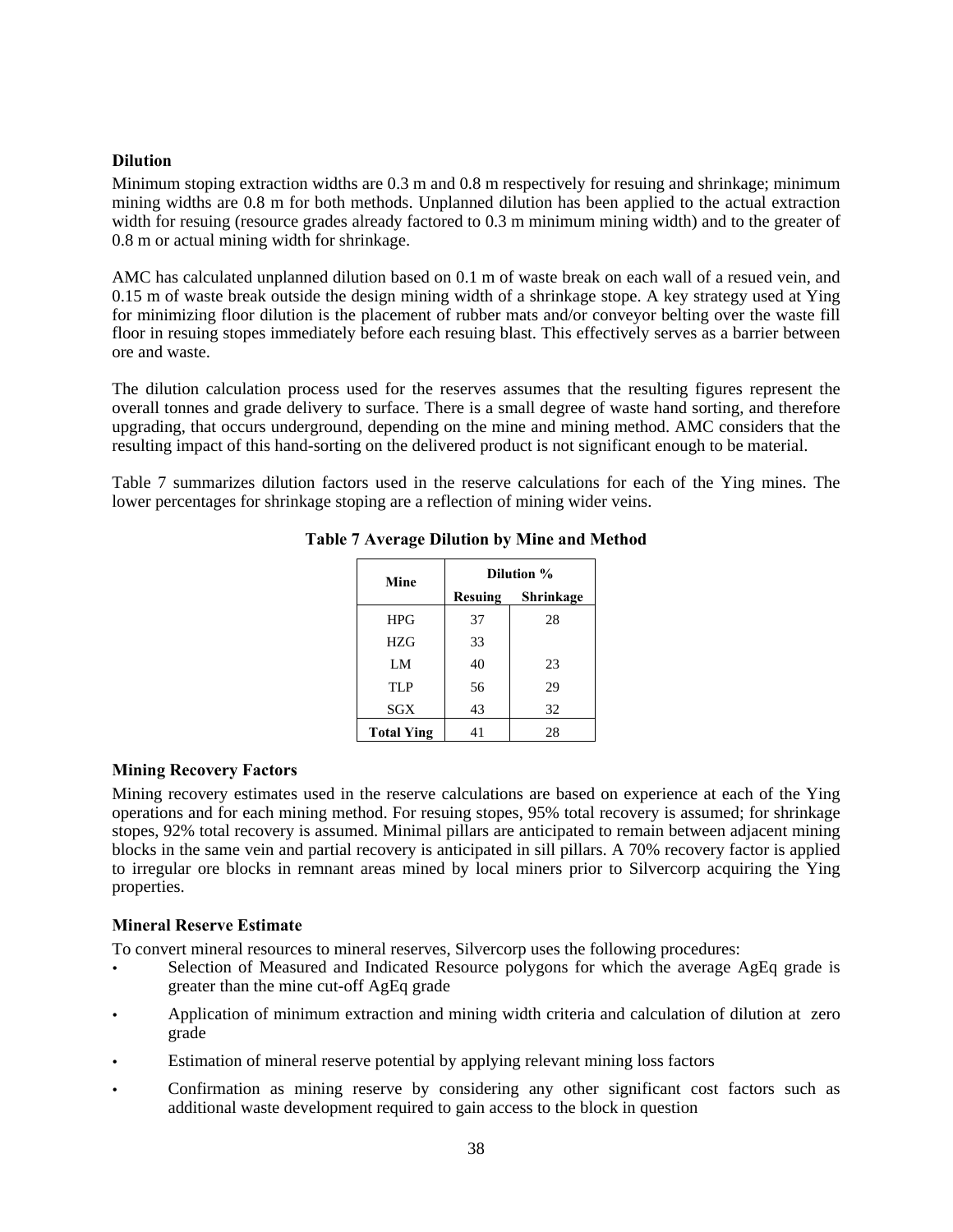Table 8 summarizes the reserve estimates for each Ying mine and for the Ying operation as a whole. Approximately 27% of the mineral reserve estimate tonnage is categorized as Proven and approximately 73% is categorized as Probable.

|                          |                         | <b>Tonnes</b> | Au    | Ag    | Ph     | Zn     |        | <b>Metal Contained in Reserves</b> |         |                   |
|--------------------------|-------------------------|---------------|-------|-------|--------|--------|--------|------------------------------------|---------|-------------------|
| <b>Mines</b>             | <b>Categories</b>       | (Mt)          | (g/t) | (g/t) | $(\%)$ | $(\%)$ | Au     | Ag (Moz)                           | Pb(t)   | $\mathbf{Zn}$ (t) |
|                          | Proven                  | 1.56          |       | 332   | 6.37   | 3.35   |        | 16.67                              | 99,500  | 52,300            |
| <b>SGX</b>               | Probable                | 2.16          |       | 354   | 6.26   | 2.74   |        | 24.60                              | 135,300 | 59,200            |
| Total Proven & Probable  |                         | 3.72          |       | 345   | 6.31   | 3      |        | 41.29                              | 234,900 | 111,700           |
|                          | Proven                  | 0.13          |       | 384   | 0.96   | 0.27   |        | 1.66                               | 1,300   | 400               |
| <b>HZG</b>               | Probable                | 0.25          |       | 297   | 0.95   | 0.19   |        | 2.37                               | 2,400   | 500               |
|                          | Total Proven & Probable | 0.38          |       | 327   | 0.96   | 0.22   |        | 4.02                               | 3,700   | 800               |
|                          | Proven                  | 0.24          | 0.63  | 90    | 5.05   | 1.11   | 4,900  | 0.69                               | 12,100  | 2,700             |
| <b>HPG</b>               | Probable                | 0.39          | 1.14  | 73    | 2.83   | 1.87   | 14,300 | 0.92                               | 11,000  | 7,300             |
|                          | Total Proven & Probable | 0.63          | 0.95  | 79    | 3.67   | 1.58   | 19,200 | 1.60                               | 23,100  | 10,000            |
|                          | Proven                  | 0.45          |       | 135   | 3.48   | 0.23   |        | 1.97                               | 15,800  | 1,000             |
| <b>TLP</b>               | Probable                | 2.10          |       | 124   | 2.87   | 0.25   |        | 8.37                               | 60,300  | 5,300             |
|                          | Total Proven & Probable | 2.55          |       | 126   | 2.98   | 0.25   |        | 10.35                              | 76,100  | 6,400             |
|                          | Proven                  | 0.23          |       | 283   | 1.96   | 0.23   |        | 2.09                               | 4,500   | 500               |
| LM                       | Probable                | 2.27          |       | 268   | 2.39   | 0.35   |        | 19.59                              | 54,300  | 8,000             |
|                          | Total Proven & Probable | 2.50          |       | 269   | 2.35   | 0.34   |        | 21.65                              | 58,800  | 8,500             |
| Ying                     | Proven                  | 2.62          | 0.06  | 274   | 5.08   | 2.17   | 4,900  | 23.08                              | 133,100 | 56,800            |
| Mine                     | Probable                | 7.17          | 0.06  | 242   | 3.67   | 1.12   | 14,300 | 55.81                              | 263,300 | 80,300            |
| <b>Total</b><br>Probable | &<br>Proven             | 9.79          | 0.06  | 251   | 4.05   | 1.40   | 19,200 | 78.89                              | 396,300 | 137,200           |

**Table 8 Ying Mines Mineral Reserve Estimates** 

**Notes to Reserve Statement**:

1. Stope Cut-off grades of 120 g/t AgEq for SGX and 110 g/t for all other mines.

2. Vein development cut-off grades of 45 g/t AgEq for SGX, 50 g/t AgEq for HZG, LM and TLP, and 55 g/t AgEq for HPG

3. Operating costs of \$61/t other than \$56/t for TLP mine

4. Metal prices assumed are Ag - US\$19 troy ounce, Au - US\$1250 per troy ounce, Pb - US\$1 per pound, Zn - \$US1 per pound.

- 5. No value ascribed to Zn at HZG, HPG and LM mines
- 6. Processing recovery factors as in Table 15.1 in the Ying Report
- Exclusive of mine production to 31 December 2011
- 7. Exchange rate assumed is 6.35 RMB : US\$1.00

#### **Reserves Sensitivity to Cut-off Grade**

AMC has examined the sensitivity of the Ying reserves to variation in cut-off grade by comparing the results of estimation at a COG of 100 g/t AgEq against those of estimation at a COG of 150 g/t AgEq for all mines. The approximate estimated percentage differences in contained AgEq ounces for each of the Ying mines and for the property as a whole are shown in Table 9.

|                         | <b>SGX</b> | <b>HZG</b> | HPG  | TLP  | LM   |  |  |  |
|-------------------------|------------|------------|------|------|------|--|--|--|
| Mine reduction          | 0.3%       | 2.2%       | 3.0% | 5.4% | 3.5% |  |  |  |
| Ying Property reduction | 2.0%       |            |      |      |      |  |  |  |

**Table 9 Reduction in Contained AgEq Oz, COG 100 g/t to 150 g/t**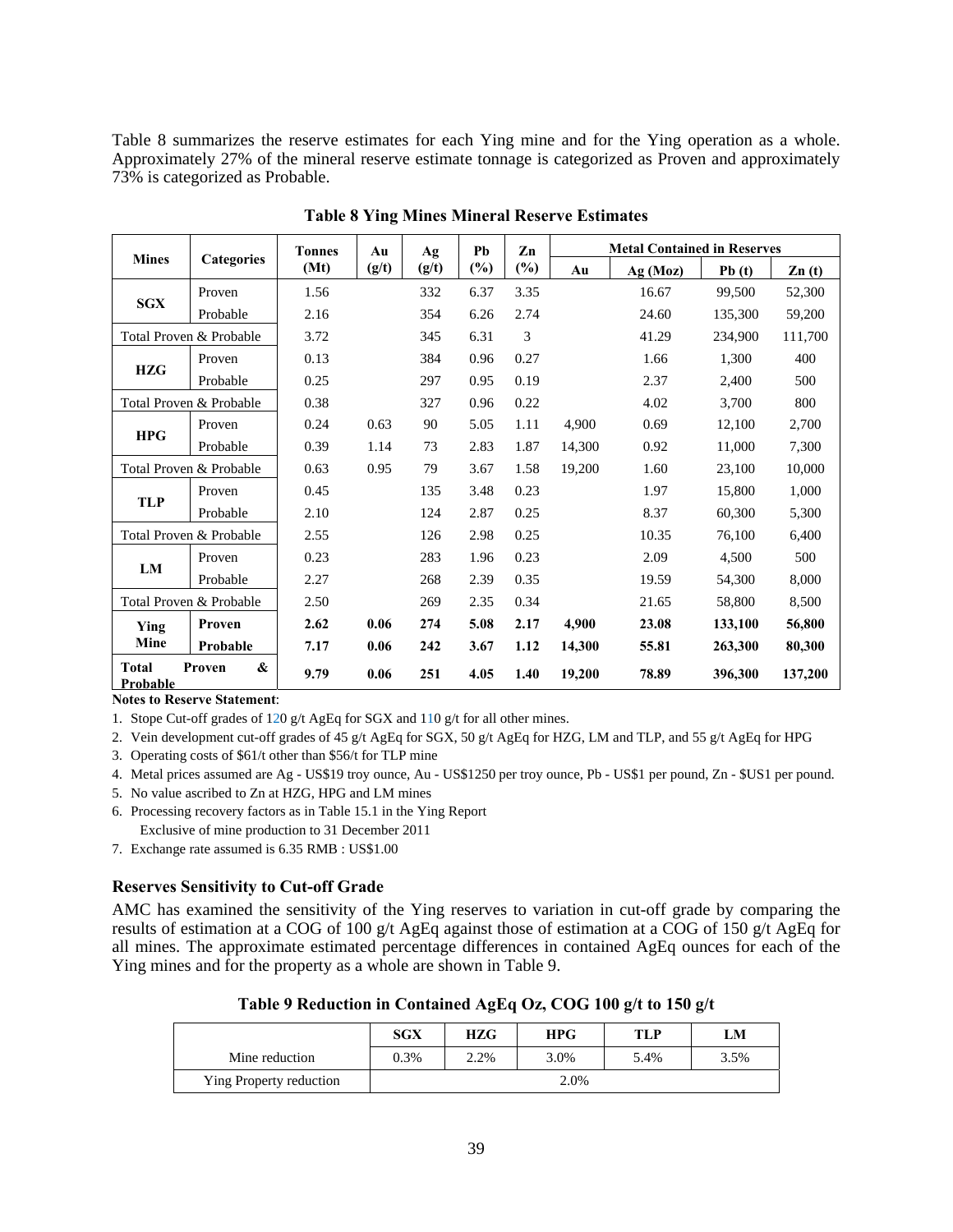The lowest sensitivity is seen at SGX, where there is only a 0.3% difference between contained AgEq ounces for the two cut-off grades examined. The highest differential is noted for TLP at 5.4%. For Ying as a whole, a 2% difference demonstrates very low overall COG sensitivity. AMC also notes that, assuming a breakeven cut-off scenario and a silver price of \$19/oz, cut-off grades of 100 g/t and 150 g/t can be equated to respective operating costs of around \$61/t and \$92/t. A COG of 150 g/t with an operating cost of \$61/t also indicates a breakeven silver price of around \$13.

#### **Conversion of Mineral Resources to Reserves**

Table 10 compares the respective sums of Measured plus Indicated Resources and Proven plus Probable Reserves for each of the Ying mines and the entire Ying operation.

| Mine                     |           | <b>Tonnes</b> | Au   | Ag  | Pb            | Zn            | Au  | Ag     | Pb      | Zn      |
|--------------------------|-----------|---------------|------|-----|---------------|---------------|-----|--------|---------|---------|
|                          |           | t             | g/t  | g/t | $\frac{0}{0}$ | $\frac{0}{0}$ | koz | koz    | t       | t       |
| <b>SGX</b>               | Resource  | 3,555,559     |      | 425 | 7.78          | 3.93          |     | 48,588 | 276,523 | 139,870 |
|                          | Reserve   | 3,722,791     |      | 345 | 6.31          | 3.00          |     | 41,238 | 234,855 | 111,558 |
| Conversion<br>percentage |           | 105           |      | 81  | 81            | 76            |     | 85     | 85      | 80      |
| <b>HZG</b>               | Resource  | 413,982       |      | 388 | 1.17          | 0.26          |     | 5,163  | 4,838   | 1,069   |
|                          | Reserve   | 382,437       |      | 327 | 0.96          | 0.22          |     | 4,026  | 3,657   | 825     |
| Conversion<br>percentage |           | 92            |      | 84  | 82            | 83            |     | 78     | 76      | 77      |
| <b>HPG</b>               | Resource  | 569,978       | 1.3  | 101 | 4.51          | 1.92          | 24  | 1,844  | 25,734  | 10,960  |
|                          | Reserve   | 630,065       | 0.9  | 79  | 3.67          | 1.58          | 19  | 1,609  | 23,155  | 9,957   |
| Conversion<br>percentage |           | 111           | 72   | 79  | 81            | 82            | 80  | 87     | 90      | 91      |
| <b>TLP</b>               | Resource  | 2,622,207     |      | 190 | 3.86          | 0.29          |     | 16,050 | 101,192 | 7,569   |
|                          | Reserve   | 2,554,243     |      | 126 | 2.98          | 0.25          |     | 10,349 | 76,011  | 6,390   |
| Conversion<br>percentage |           | 97            |      | 66  | 77            | 86            |     | 64     | 75      | 84      |
| LM                       | Resource* | 2,033,669     |      | 371 | 3.19          | 0.46          |     | 24,234 | 64,932  | 9,293   |
|                          | Reserve   | 2,503,582     |      | 269 | 2.35          | 0.34          |     | 21,652 | 58,955  | 8,521   |
| Conversion<br>percentage |           | 123           |      | 73  | 74            | 74            |     | 89     | 91      | 92      |
| <b>Total</b>             | Resource  | 9,195,395     | 0.08 | 324 | 5.15          | 1.83          | 24  | 95,874 | 473,263 | 168,713 |
|                          | Reserve   | 9,793,118     | 0.06 | 251 | 4.05          | 1.40          | 19  | 78,873 | 396,633 | 137,251 |
| Conversion<br>percentage |           | 107           | 74   | 77  | 79            | 76            | 80  | 82     | 84      | 81      |

**Table 10 Resources and Reserves Comparison** 

\*Not including LM Indicated Resource of 15,136 t at 48.04 g/t Au, 27 g/t Ag, 0.08% Pb, 0.04% Zn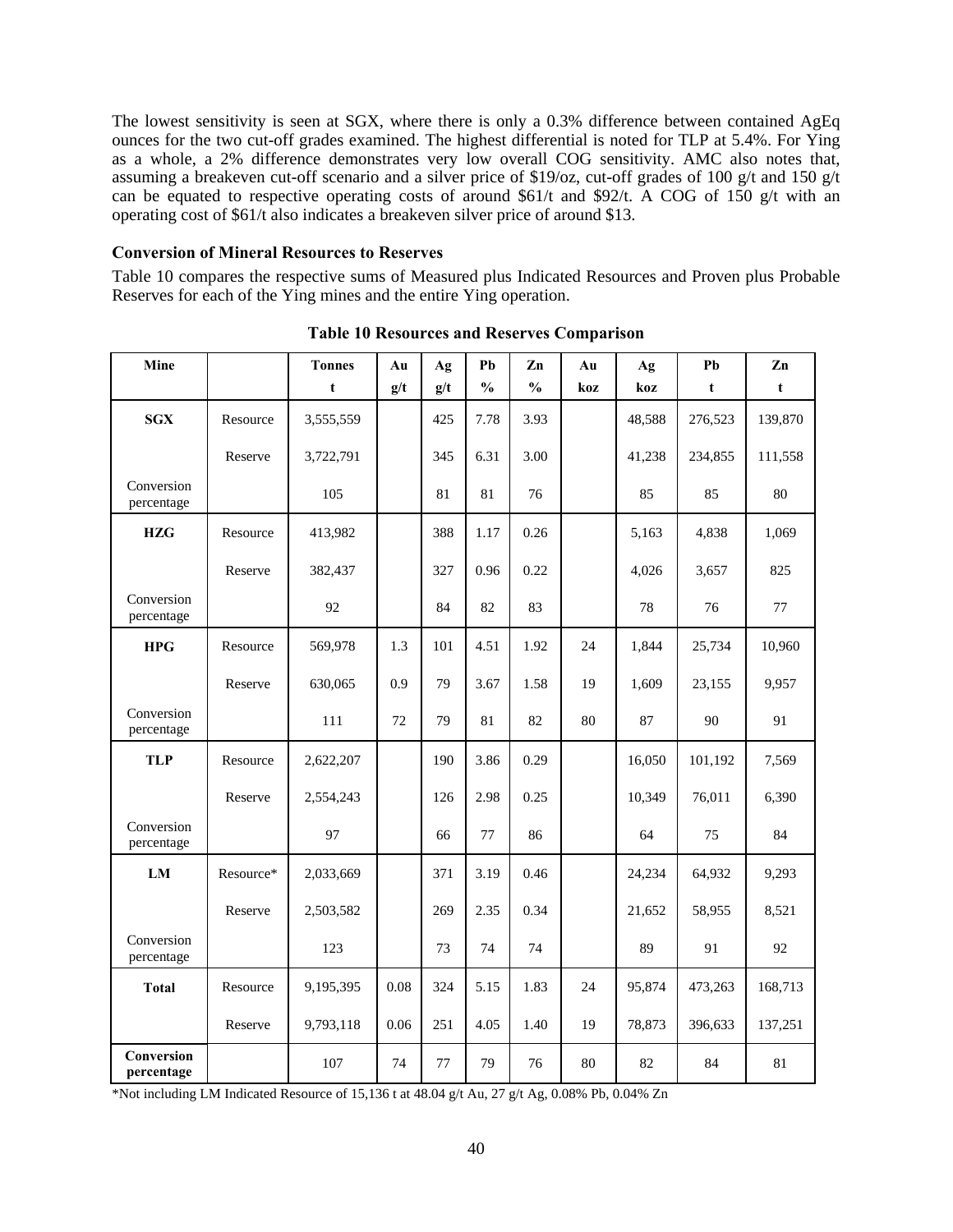For the property as a whole, total Reserve tonnes are noted to be 107% of Resource tonnes. Silver, lead and zinc grades show a conversion percentage between 76% and 79%. Metal content conversion for silver, lead and zinc is between 81% and 84%.

#### **Mining Operations**

The Ying mine complex is a viable operation with a projected life of mine (LOM) through to 2023 based on Proven and Probable reserves. The potential exists for an extended LOM via further exploration and development, particularly in areas of Inferred Resources.

An increase in annual production of about 50% is planned between 2012 and 2014. Development and infrastructure to allow access to, and mining in, a greater number of working places is either in place, in development or is planned. Consequent with the projected increase in production tonnes will be a gradual reduction in grade as mining activity increases in the lower grade TLP and LM areas.

The generally good ground conditions, and the regularity and sub-vertical nature of the Ying district veins, may provide an opportunity to effectively employ more bulk-mining methods such as long-hole benching, and still with reasonable dilution. AMC recommends that Silvercorp consider the application of such methods.

### **Summary of Capital Costs**

The principal capital requirement in the Ying district is for mine development. An allowance for processing sustaining capital has been included in the economic evaluation, based on 5% of processing operating costs, an industry standard method for estimating sustaining capital costs applied to fixed assets. Mining capital costs are summarized by mine in Table 11, and the processing sustaining capital is also included as the final line in this table.

|            | Mine                     | <b>Total</b> | 2012  | 2013  | 2014  | 2015  | 2016     | 2017     | 2018     | 2019     | 2020     | 2021     | 2022           |
|------------|--------------------------|--------------|-------|-------|-------|-------|----------|----------|----------|----------|----------|----------|----------------|
| <b>RMB</b> | SGX                      | 27.22        | 16.72 | 5.52  | 1.86  | 2.57  | 0.55     | $\Omega$ | $\Omega$ | $\Omega$ | $\Omega$ | $\Omega$ | $\overline{0}$ |
| (M)        | <b>HZG</b>               | 33.61        | 16.42 | 10.8  | 5.79  | 0.6   | $\Omega$ | $\theta$ | $\Omega$ | $\Omega$ | $\Omega$ | $\theta$ | $\overline{0}$ |
|            | <b>HPG</b>               | 12.49        | 4.26  | 4.51  | 1.95  | 1.73  | $\Omega$ | $\theta$ | < 0.01   | $\Omega$ | $\Omega$ | $\theta$ | $\overline{0}$ |
|            | <b>TLP</b>               | 12.13        | 1.88  | 1.55  | 0.28  | 3.92  | 1.01     | 1.14     | 1.39     | 0.48     | 0.24     | 0.24     | $\overline{0}$ |
|            | LM                       | 50           | 14.69 | 20.2  | 5.13  | 5.56  | 1.45     | 0.37     | 0.22     | 0.15     | 1.73     | 0.48     | $\overline{0}$ |
|            | <b>Total Mining</b>      | 135.45       | 53.97 | 42.58 | 15.01 | 14.38 | 3.01     | 1.51     | 1.61     | 0.63     | 1.97     | 0.72     | $\bf{0}$       |
| US\$       | <b>SGX</b>               | 4.29         | 2.63  | 0.87  | 0.29  | 0.4   | 0.09     | $\Omega$ | $\Omega$ | $\Omega$ | $\Omega$ | $\Omega$ | $\overline{0}$ |
| (M)        | <b>HZG</b>               | 5.29         | 2.59  | 1.7   | 0.91  | 0.1   | $\Omega$ | $\theta$ | $\Omega$ | $\Omega$ | $\Omega$ | $\theta$ | $\overline{0}$ |
|            | <b>HPG</b>               | 1.97         | 0.67  | 0.71  | 0.31  | 0.27  | $\theta$ | $\Omega$ | < 0.01   | $\Omega$ | $\Omega$ | $\Omega$ | $\overline{0}$ |
|            | <b>TLP</b>               | 1.91         | 0.3   | 0.24  | 0.04  | 0.62  | 0.16     | 0.18     | 0.22     | 0.08     | 0.04     | 0.04     | $\overline{0}$ |
|            | LM                       | 7.87         | 2.31  | 3.18  | 0.81  | 0.88  | 0.23     | 0.06     | < 0.01   | 0.02     | 0.27     | 0.08     | $\overline{0}$ |
|            | <b>Total Mining</b>      | 21.33        | 8.5   | 6.7   | 2.36  | 2.27  | 0.48     | 0.24     | 0.22     | 0.1      | 0.31     | 0.12     | $\bf{0}$       |
|            | Processing<br>Sustaining | 0.53         | 0.62  | 0.74  | 0.72  | 0.75  | 0.75     | 0.75     | 0.68     | 0.56     | 0.54     | 0.55     | 0.53           |

**Table 11 Total Capital Cost – Ying Property**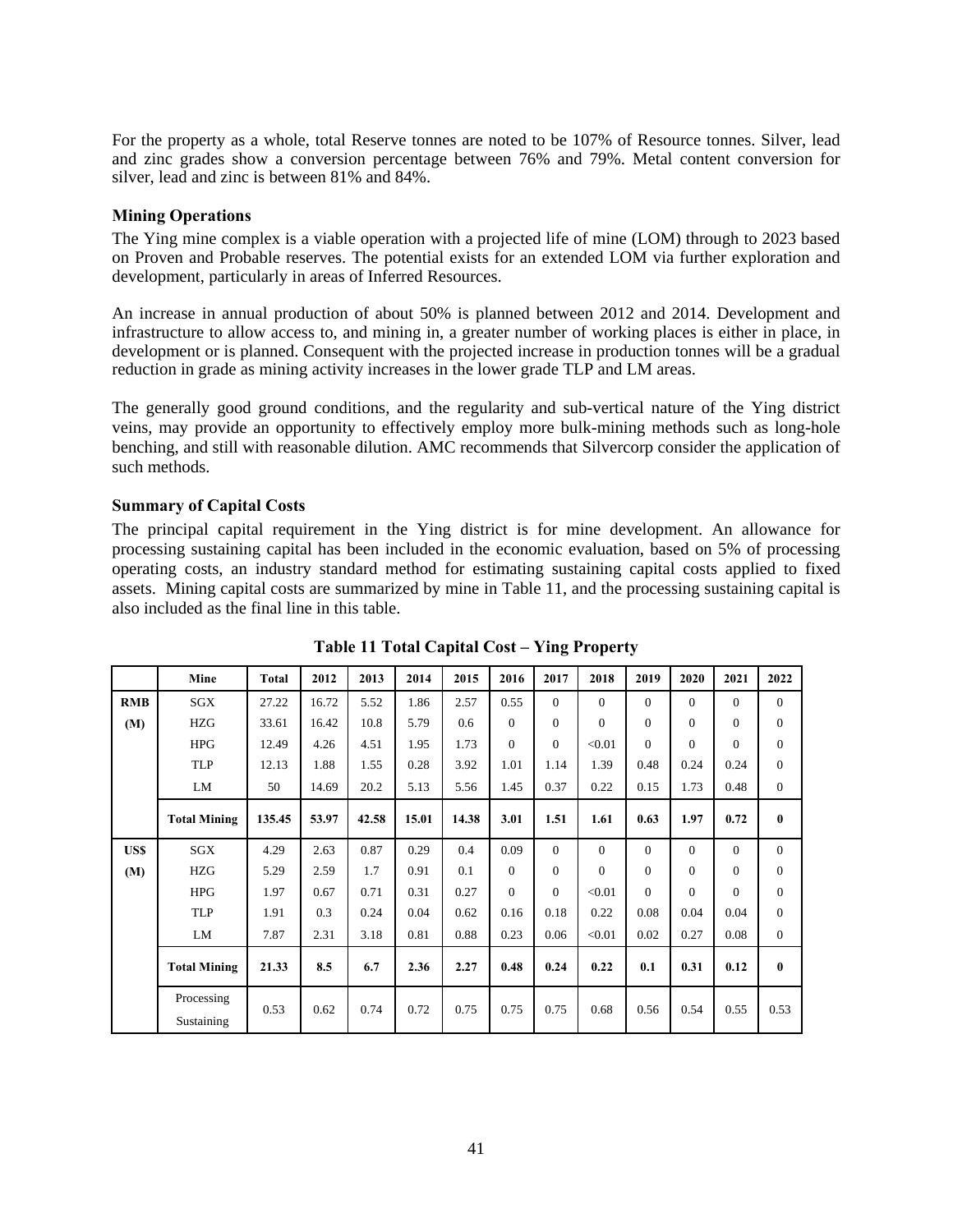### **Summary of Operating Costs**

Operating costs are summarized by mine in Table 12.

| Cost Item (US\$/t ore) | SGX   | HZG   | <b>HPG</b> | LM    | TLP   |
|------------------------|-------|-------|------------|-------|-------|
| Mining Cost            | 40.68 | 40.67 | 40.50      | 39.88 | 34.75 |
| Hauling cost           | 3.95  | 4.04  | 4.23       | 3.08  | 3.12  |
| Milling cost           | 10.68 | 11.20 | 10.67      | 10.59 | 10.56 |
| G&A and Other Cost     | 3.72  | 3.56  | 4.00       | 5.24  | 5.49  |
| Mineral resources tax  | 1.95  | 1.95  | 1.95       | 1.95  | 1.95  |

**Table 12 Operating Cost Summary (2012 \$)** 

The principal components of the milling costs are utilities (power and water), consumables (grinding steel and reagents) and labour in approximate proportion of 40/40/20, respectively.

#### **Economic Analysis**

The Ying District is largely a mature operation, and average grades, especially from the SGX mine, would be considered high. Capital requirements are relatively low. The key parameter in producing a cash flow forecast is therefore the metal price forecast. AMC has used for the forecast the same metal prices as in the reserve estimate, namely:

| Gold   | US\$1,250/oz |
|--------|--------------|
| Silver | US\$19/oz    |
| Lead   | US\$1/lb     |
| Zinc   | US\$1/lb     |

Operating costs are assumed to be subject to a 5% annual escalation factor, due largely to an expectation of rising labour costs in China. The only tax considered in the cash flow forecast is the Mineral Resources Tax, equivalent to US\$1.95/ tonne of ore. As this tax is equivalent to a royalty, the cash flow forecast is essentially pre-tax. An exchange rate of US\$ : RMB of 6.3 has been used.

### **Market Studies and Contracts**

AMC understands that the lead and zinc concentrates will be marketed to existing smelter customers in Henan and Shaanxi provinces and appropriate terms have been negotiated. With respect to copper, test work has so far been unsuccessful in producing a saleable copper concentrate, but copper levels in the ore are low and this is not a material commercial issue, nor does it materially impact on lead concentrate quality.

Monthly sales contracts are in place for the lead concentrates with leading smelters mostly located in Henan province, among them are Henan Yuguang Gold and Lead Smelting Co., Ltd, Jiyuan Wanyang Smelting (Group) Co., Ltd, Jiyuan Jinli Smelting (Group) Co., and Luoning Yongning Gold and Lead Smelting Co., Ltd. For the zinc concentrate, sales contracts are in place with Henan Yuguang Zinc Industry Co., Ltd and Shaanxi Shangluo Zinc Smelting Co. Ltd. The contracts are renewed on a monthly basis. All contracts have freight and related expenses to be paid by the smelter customers themselves.

The key elements of the contracts are summarized in Table 13 below: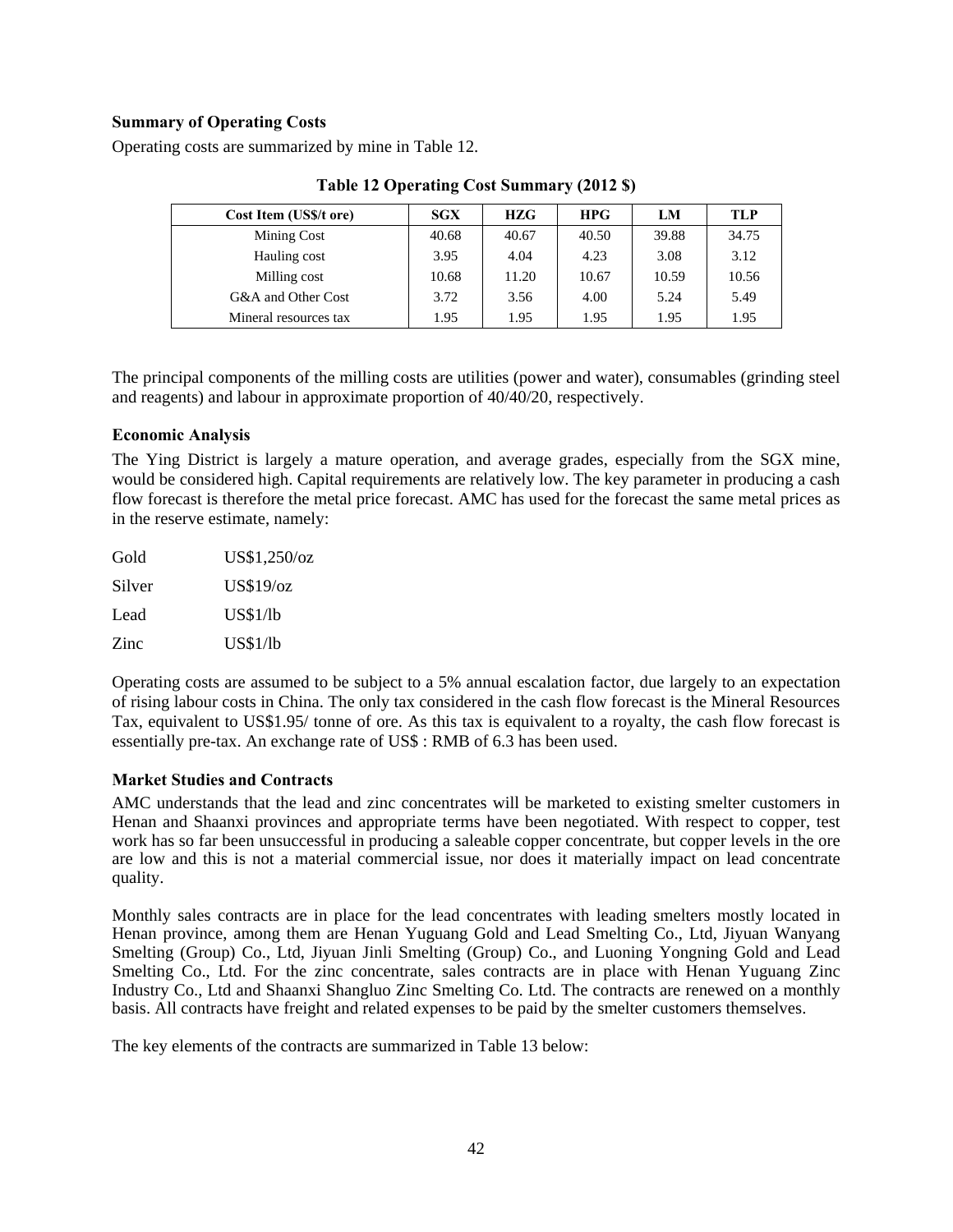|                                  |                     |                                     | Pb Concentrate & Direct Smelting Ore |                           |              |                           |           | <b>Zn Concentrate</b>                                                                        |
|----------------------------------|---------------------|-------------------------------------|--------------------------------------|---------------------------|--------------|---------------------------|-----------|----------------------------------------------------------------------------------------------|
|                                  | $\frac{0}{0}$<br>Pb | <b>Deduction</b><br><b>RMB/T Pb</b> | Ag(g/t)                              | $\frac{6}{10}$<br>payable | Au(g/t)      | $\frac{6}{10}$<br>payable | % Zn      | <b>Deduction</b><br><b>RMB/T Zn</b>                                                          |
| <b>Minimum</b><br><b>Quality</b> | 35                  |                                     | 500                                  |                           | $\mathbf{1}$ |                           | 40        |                                                                                              |
| Payment<br><b>Scales</b>         | $>= 60$             | 1800                                | $>=5000$                             | 91                        | $>=20$       | 87                        | $>=15$    | Price $=\times$ RMB 15000/T:4400                                                             |
|                                  | $55 -$<br>60        | 1900                                | 4500-5000                            | 90.5                      | $15-20$      | 86                        |           | Price > RMB $15000/T:4400+(price$<br>15000)*20%                                              |
|                                  | $50-$<br>55         | 2000                                | 4000-4500                            | 90                        | $10-15$      | 85                        | $40 - 45$ | Price = $\langle$ RMB 15000/T:4400+45<br>per % lower than 45%                                |
|                                  | 45-<br>50           | 2100                                | 3500-4000                            | 89.5                      | $7 - 10$     | 84                        |           | Price > RMB $15000/T:4400+(price-$<br>$15000$ <sup>*</sup> $20\%+45$ per % lower than<br>45% |
|                                  | $40-$<br>45         | 2200                                | 3000-3500                            | 89                        | $5 - 7$      | 83                        |           |                                                                                              |
|                                  | $35 -$<br>40        | 2700                                | 2500-3000                            | 88.5                      | $3 - 5$      | 82                        |           |                                                                                              |
|                                  |                     |                                     | 2000-2500                            | 88                        | $2 - 3$      | 81                        |           |                                                                                              |
|                                  |                     |                                     | 1500-2000                            | 87                        | $1-2$        | 80                        |           |                                                                                              |
|                                  |                     |                                     | 1000-1500                            | 85                        |              |                           |           |                                                                                              |
|                                  |                     |                                     | 500-1000                             | 83                        |              |                           |           |                                                                                              |

**Table 13 Key Elements of Smelter Contracts** 

With respect to lead and zinc terms, the above deductibles calculate out to 85-90% payable for the lead concentrate and approximately 70% for zinc, at long-term prices.

### **Commodity Prices**

For the purposes of cut-off grade and silver equivalent calculations AMC has used the following longterm prices: Ag \$19/oz, Pb \$1.00/lb, Zn \$1.00/lb.

### **Annual Production Schedule**

Table 14 presents a detailed schedule by tonnes and metal grades and also accounts for the hand-sorted Direct Shipping Ore (DSO) as a mine product because it bypasses the plant flotation process. Also shown are the flotation products from each plant (Pb only from Plant 1, Pb and Zn from Plant 2). Finally the concentrates sold are tabulated and the DSO ore is then added back in with the Pb concentrate.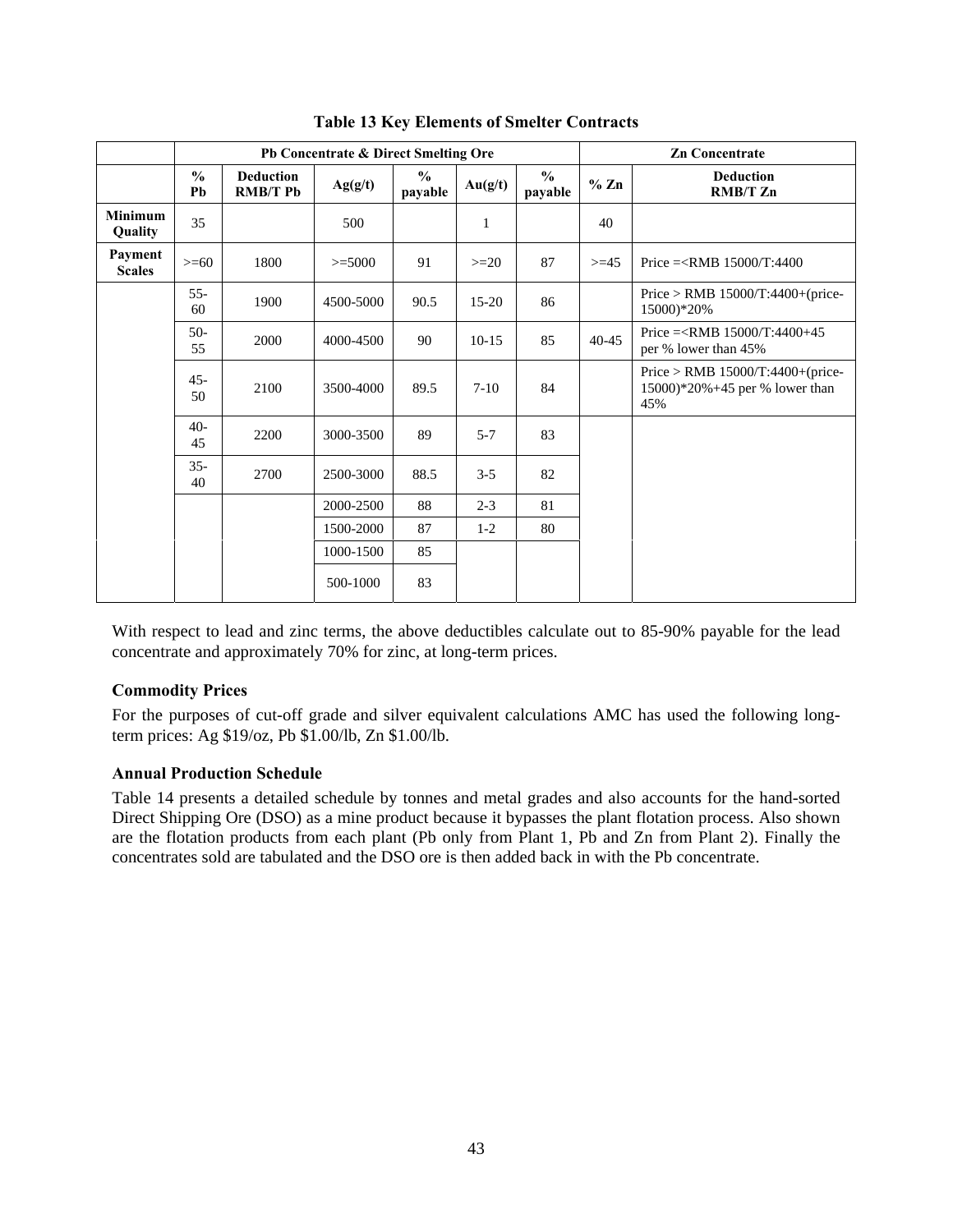|                           |                                |           | Year         | 2012           | 2013          | 2014          | 2015          | 2016          | 2017          | 2018          | 2019          | 2020         | 2021           | 2022         | 2023           | Total (t) |
|---------------------------|--------------------------------|-----------|--------------|----------------|---------------|---------------|---------------|---------------|---------------|---------------|---------------|--------------|----------------|--------------|----------------|-----------|
|                           | <b>Mine Ore Production</b>     |           |              |                |               |               |               |               |               |               |               |              |                |              |                |           |
| for Plant 1               |                                |           | tpa          | $\overline{0}$ | 252943        | 280500        | 244874        | 261933        | 250113        | 249674        | 249549        | $\Omega$     | $\overline{0}$ | $\theta$     | $\overline{0}$ | 1789586   |
|                           |                                |           | Ag(g/t)      | $\mathbf{0}$   | 223           | 196           | 166           | 140           | 130           | 131           | 128           | $\Omega$     | $\theta$       | $\mathbf{0}$ | $\overline{0}$ |           |
|                           |                                |           | Pb $(\% )$   | $\mathbf{0}$   | 2.46          | 2.51          | 3.17          | 3.53          | 4.80          | 2.90          | 3.07          | $\theta$     | $\theta$       | $\mathbf{0}$ | $\theta$       |           |
|                           |                                |           | Zn $(\% )$   | $\theta$       | 0.23          | 0.24          | 0.36          | 0.36          | 0.53          | 0.28          | 0.16          | $\Omega$     | $\theta$       | $\theta$     | $\theta$       |           |
|                           |                                |           |              |                |               |               |               |               |               |               |               |              |                |              |                |           |
| for Plant 2               |                                |           | tpa          | 698,924        | 564,561       | 689,795       | 683,929       | 713,423       | 714,702       | 714,162       | 621,851       | 714,592      | 690,917        | 703,699      | 329,174        | 7,839,729 |
|                           |                                |           | Ag(g/t)      | 276            | 278           | 270           | 266           | 269           | 267           | 266           | 262           | 225          | 226            | 198          | 85             |           |
|                           |                                |           | Pb $(\% )$   | 3.93           | 4.04          | 3.41          | 3.86          | 3.48          | 3.04          | 3.18          | 3.15          | 3.44         | 2.81           | 2.50         | 1.11           |           |
|                           |                                |           | Zn $(\% )$   | 1.90           | 2.62          | 2.00          | 1.73          | 1.96          | 2.17          | 1.83          | 1.56          | 0.78         | 0.64           | 1.02         | 0.12           |           |
|                           |                                |           |              |                |               |               |               |               |               |               |               |              |                |              |                |           |
| Direct Shipping Ore (DSO) |                                |           |              |                |               |               |               |               |               |               |               |              |                |              |                |           |
|                           |                                |           | tpa          | 17636          | 17675         | 17617         | 17627         | 17628         | 17645         | 17672         | 13426         | 8566         | 8766           | 9545         |                | 163803    |
|                           |                                |           | Ag(g/t)      | 1501           | 1456          | 1387          | 1391          | 1387          | 1395          | 1387          | 1383          | 1375         | 1342           | 1477         |                |           |
|                           |                                |           | Pb $(\% )$   | 52.00          | 52.00         | 52.00         | 52.00         | 52.00         | 52.00         | 52.00         | 52.00         | 52.00        | 52.00          | 52.00        |                |           |
|                           |                                |           | Zn $(\% )$   | 5.00           | 5.00          | 5.00          | 5.00          | 5.00          | 5.00          | 5.00          | 5.00          | 5.00         | 5.00           | 5.00         |                |           |
|                           | <b>Mill Flotation Products</b> |           |              |                |               |               |               |               |               |               |               |              |                |              |                |           |
| Plant 1                   | Pb Conc                        |           | tpa          |                | 12454         | 14086         | 15537         | 18495         | 24011         | 14481         | 15322         |              |                |              |                | 114387    |
|                           |                                |           | Ag $(g/t)$   |                | 4196          | 3598          | 2394          | 1801          | 1219          | 2033          | 1876          |              |                |              |                |           |
|                           |                                |           | Pb $(\% )$   |                | 45            | 45            | 45            | 45            | 45            | 45            | 45            |              |                |              |                |           |
|                           |                                |           |              |                |               |               |               |               |               |               |               |              |                |              |                |           |
| Plant 2                   | Pb Conc                        |           | tpa          | 44778          | 35966         | 38749         | 42211         | 40694         | 35965         | 37647         | 33097         | 45245        | 35014          | 30716        | 7463           | 427545    |
|                           |                                |           | Au $(g/t)$   | 0.31           | 1.10          | 1.19          | 0.95          | 1.65          | 2.54          | 1.73          | 1.54          | 0.00         | 0.00           | 0.00         | 0.00           |           |
|                           |                                |           | Ag $(g/t)$   | 3979           | 4006          | 4426          | 3972          | 4342          | 4885          | 4660          | 4547          | 3294         | 4135           | 4201         | 3510           |           |
|                           |                                |           | Pb $(\% )$   | 58.1           | 60.4          | 57.6          | 59.5          | 58.0          | 57.3          | 57.3          | 56.0          | 50.6         | 52.1           | 54.0         | 45.0           |           |
|                           |                                |           |              |                |               |               |               |               |               |               |               |              |                |              |                |           |
|                           | Zn Conc                        |           | tpa<br>Zn(%) | 19054<br>49.1  | 21776<br>48.8 | 20260<br>47.8 | 17134<br>47.7 | 20256<br>47.6 | 22377<br>47.3 | 18685<br>46.8 | 13784<br>45.0 | 5643<br>48.7 | 5200<br>50.0   | 9501<br>50.0 |                | 173670    |
|                           | <b>Concentrate Sold</b>        |           |              |                |               |               |               |               |               |               |               |              |                |              |                |           |
| Pb Conc (incl DSO)        |                                |           | tpa          | 62414          | 66095         | 70451         | 75375         | 76818         | 77621         | 69800         | 61845         | 53812        | 43780          | 40261        | 7463           | 705734    |
|                           |                                |           | Au $(g/t)$   | 0.22           | 0.60          | 0.65          | 0.53          | 0.88          | 1.18          | 0.93          | 0.83          | 0.00         | 0.00           | 0.00         | 0.00           |           |
|                           |                                |           | Ag $(g/t)$   | 3279           | 3360          | 3500          | 3043          | 3052          | 2958          | 3286          | 3198          | 2988         | 3576           | 3555         | 3510           |           |
|                           |                                |           | Pb $(\% )$   | 56.34          | 55.23         | 53.70         | 54.74         | 53.49         | 52.30         | 53.38         | 52.41         | 50.80        | 52.09          | 53.54        | 45.00          |           |
|                           |                                | <b>TC</b> | Rmb/t Pb     | 1900           | 2000          | 2000          | 2000          | 2000          | 2000          | 2000          | 2000          | 2000         | 2000           | 2000         | 2100           |           |
|                           |                                |           | US\$/t Zn    | 301.6          | 317.5         | 317.5         | 317.5         | 317.5         | 317.5         | 317.5         | 317.5         | 317.5        | 317.5          | 317.5        | 333.3          |           |
|                           |                                |           | Ag % payable | 88.5           | 90            | 89.5          | 89            | 89            | 89            | 89            | 89            | 89           | 89.5           | 89.5         | 89.5           |           |
|                           |                                |           | $Agk$ oz     | 6578.9         | 7140.5        | 7928.2        | 7374.9        | 7537.2        | 7381.0        | 7374.4        | 6359.3        | 5169.7       | 5033.2         | 4601.4       | 842.0          | 73321     |
|                           |                                |           | Pb mT        | 35167          | 36504         | 37833         | 41263         | 41087         | 40597         | 37261         | 32410         | 27334        | 22805          | 21555        | 3358           | 377174    |
|                           |                                |           |              |                |               |               |               |               |               |               |               |              |                |              |                |           |
| Zn Conc                   |                                |           | tpa          | 19054          | 21776         | 20260         | 17134         | 20256         | 22377         | 18685         | 13784         | 5643         | 5200           | 9501         | $\overline{0}$ | 173670    |
|                           |                                |           | $Zn$ %       | 49.1           | 48.8          | 47.8          | 47.7          | 47.6          | 47.3          | 46.8          | 45.0          | 48.7         | 50.0           | 50.0         | $0.0\,$        |           |
|                           |                                | <b>TC</b> | Rmb/t Zn     | 4400           | 4400          | 4400          | 4400          | 4400          | 4400          | 4400          | 4400          | 4400         | 4400           | 4400         |                |           |
|                           |                                |           | US\$/t Zn    | 698.4          | 698.4         | 698.4         | 698.4         | 698.4         | 698.4         | 698.4         | 698.4         | 698.4        | 698.4          | 698.4        |                |           |
|                           |                                |           | $Zn$ mT      | 9347.6         | 10630.3       | 9693.3        | 8180.8        | 9634.5        | 10574.9       | 8750.3        | 6204.1        | 2750.2       | 2599.8         | 4750.6       |                | 83116     |

# **Table 14 Ying Property Production Schedule**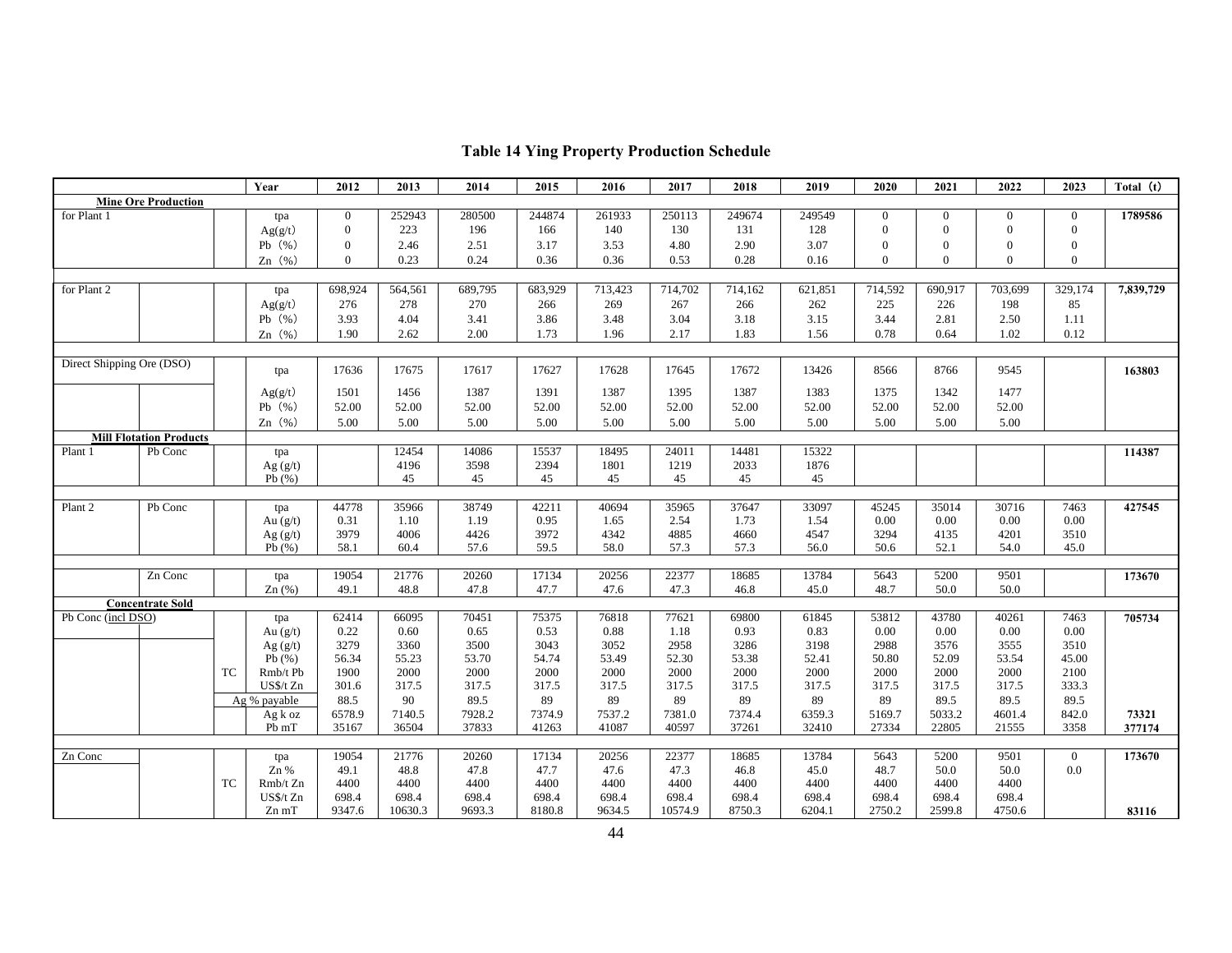## **Cash Flow Forecast**

Based on the metal price assumptions and other considerations above, over the life of the mine, 60% of the net revenue comes from silver, 34% from lead and only 6% from zinc. A base case NPV at 8% discount rate is US\$896.6 million.

### **Exploration and Development**

As set out in the Ying Report, Silvercorp plans to carry out the following exploration activities:

For SGX and HZG:

- A 13,075 m tunneling program to upgrade inferred blocks on major mineralized structures;
- 56,170 m of underground drilling key vein structures at SGX; and
- 16,805 m of underground drilling and 4160m surface drilling on key vein structures in the HZG area.

#### For HPG:

- A 6,935 m exploration tunneling program above the 300m elevation; and
- 15,000 m of underground drilling to infill and extend key vein structures.

#### For TLP and LM:

- A 9,890 m exploration tunneling program at TLP;
- 2,100 m on key vein structures between 650L and 750L in the LME area, 2290 m on key vein structures between 846L and 916L in the LMW area.
- 25,000 m of underground drilling on key vein structures at TLP and similar programs of 5,400 m and 22,600 m at LME and LMW respectively.

The above exploration items are accounted for in the Silvercorp 2012 exploration budget, with total costs estimated at \$US9.65 million, split between drilling at \$US5.6 million and tunnelling at \$US4.05 million.

### *Cautionary Note to U.S. Investors Concerning Estimates of Measured and Indicated Resources:*

*This section uses the terms "measured resources" and "indicated resources". We advise U.S. investors that these terms are not recognized by the U.S. Securities and Exchange Commission. The estimation of measured resources and indicated resources involves greater uncertainty as to their existence and economic feasibility than the estimation of proven and probable reserves. U.S. investors are cautioned not to assume that mineral resources in these categories will be converted into reserves. See "Cautionary Note to U.S. Investors – Information Concerning Preparation of Mineral Resource and Mineral Reserve Estimates".* 

#### *Cautionary Note to U.S. Investors Concerning Estimates of Inferred Resources*

*This section uses the terms "inferred resources". We advise U.S. investors that this term is not recognized by the U.S. Securities and Exchange Commission. The estimation of inferred resources involves far greater uncertainty as to their existence and economic viability than the estimation of other categories of resources. U.S. investors are cautioned not to assume that estimates of inferred mineral resources exist, are economically minable, or will be upgraded into measured or indicated mineral resources. See "Cautionary Note to U.S. Investors – Information Concerning Preparation of Mineral Resource and Mineral Reserve Estimates".*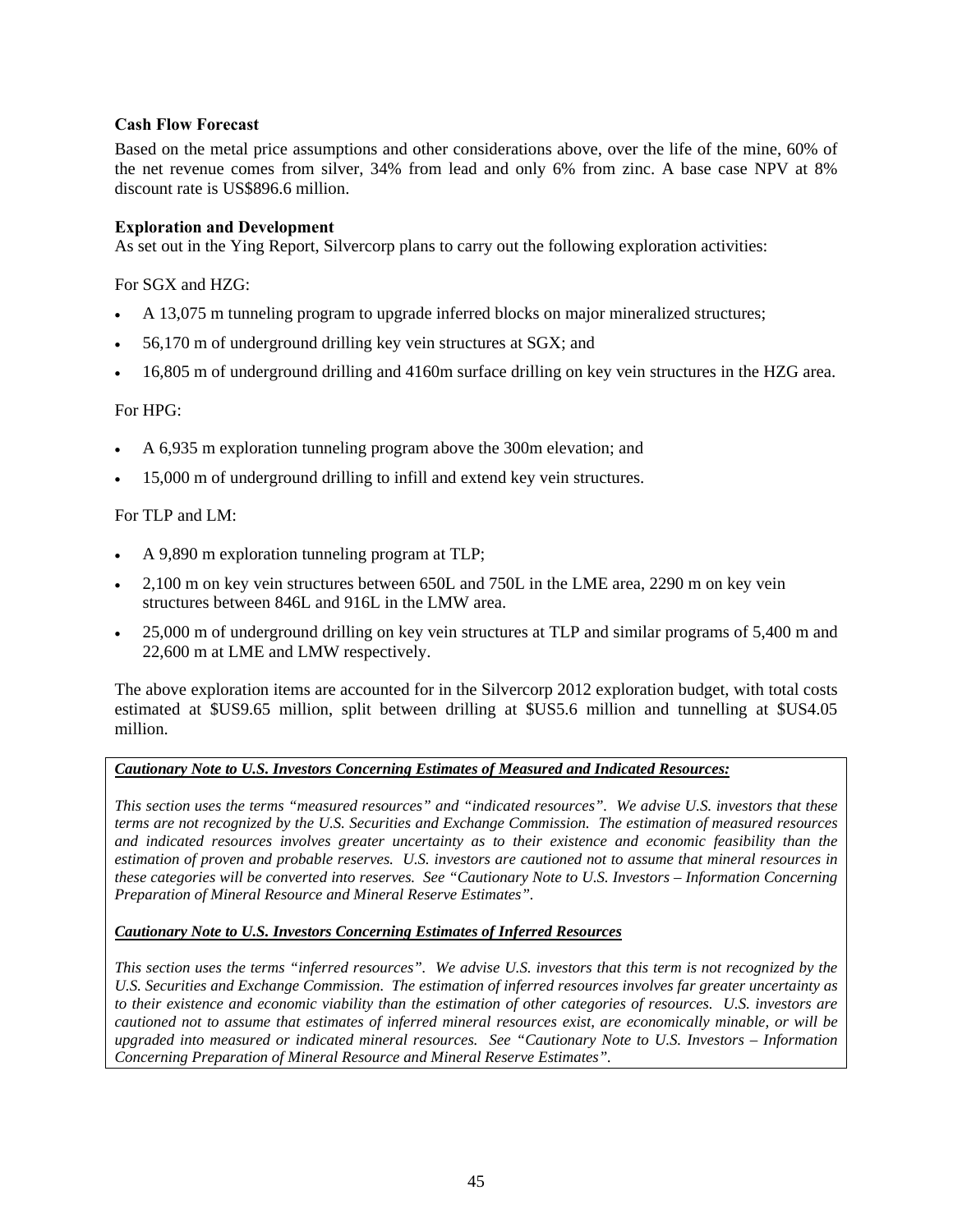## **5.2 GC Project**

Except as otherwise stated, the information in this section is based on the technical report titled "NI 43- 101 Technical Report on the GC Ag-Zn-Pb Project in Guangdong Province, People's Republic of China" (the "**GC Report**") effective January 23, 2012 prepared by AMC Mining Consultants (Canada) Ltd. by Brian O'Connor P.Geo, Peter Mokos MAusIMM (CP), Alan Riles MAIG, Owen Watson MAusIMM (CP), Mo Molavi P.Eng, Patrick Stephenson P.Geo

The following is the summary from the GC Report and is based on the assumptions, qualifications and procedures which are not fully described herein. References are made to the full text of the GC Report which is available for review on SEDAR at www.sedar.com.

### **Project Description and Location**

The GC property is located in Yunfu City, Yun'an County, Guangdong Province, People's Republic of China.

In 2008, Silvercorp acquired 100% of the shares of Yangtze Gold Ltd. (Yangtze Gold), a private British Virgin Island (BVI) company, which in turn wholly owns Yangtze Mining Ltd. (Yangtze Mining). Yangtze Mining owns a 95% interest in a Sino-Foreign joint venture company, Anhui Yangtze Mining Co. Ltd. (Anhui Yangtze). Anhui Yangtze's main asset is the GC exploration permit for the GC Project, which was subsequently converted mining permit in November 2010.

The boundaries of the exploration permit have not been surveyed and no boundary markers have been staked in the ground.

On 14 June 2010 Silvercorp announced that it has been issued an Environmental Permit for the project from the Department of Environmental Protection of Guangdong Province, an essential document required for a mining permit application.

A Mining License was issued by the Ministry of Land and Resources of China on November 24, 2010. The license is valid for 30 years to November 24, 2040, covers the entire 5.5238 km2 area of the GC project and permits mining from 315m to minus 530m elevations. The permit was issued on the terms applied for, and allows for the operation of an underground mine to produce silver, lead and zinc. Key information contained in the mining license is as follows:

| Permit No.               | No. C1000002010113210083333                                      |
|--------------------------|------------------------------------------------------------------|
| Owner                    | Anhui Yangtze Mining Co. Ltd.                                    |
| Owner's address          | #102-21 Building He Tai Xing town, Chizhou city, Anhui Province. |
| Name of the Mine         | Anhui Yangtze Mining Co. Ltd GC Lead and Zinc Mine               |
| <b>Business Category</b> | Sino-Foreign cooperative enterprises                             |
| Types of ore mined       | Zinc, Lead and Silver ore.                                       |
| Mining Method:           | Underground mining                                               |
| Production Capacity:     | 330,000 tonne/year                                               |
| Mine Area                | 5.5238 $Km^2$                                                    |
| Valid Period             | 2010-11-24 to 2040-11-24                                         |
| <b>Issued Date</b>       | Nov. 24 2010                                                     |

#### **Table 1 GC Mining Permit owned by Anhui Yangtze**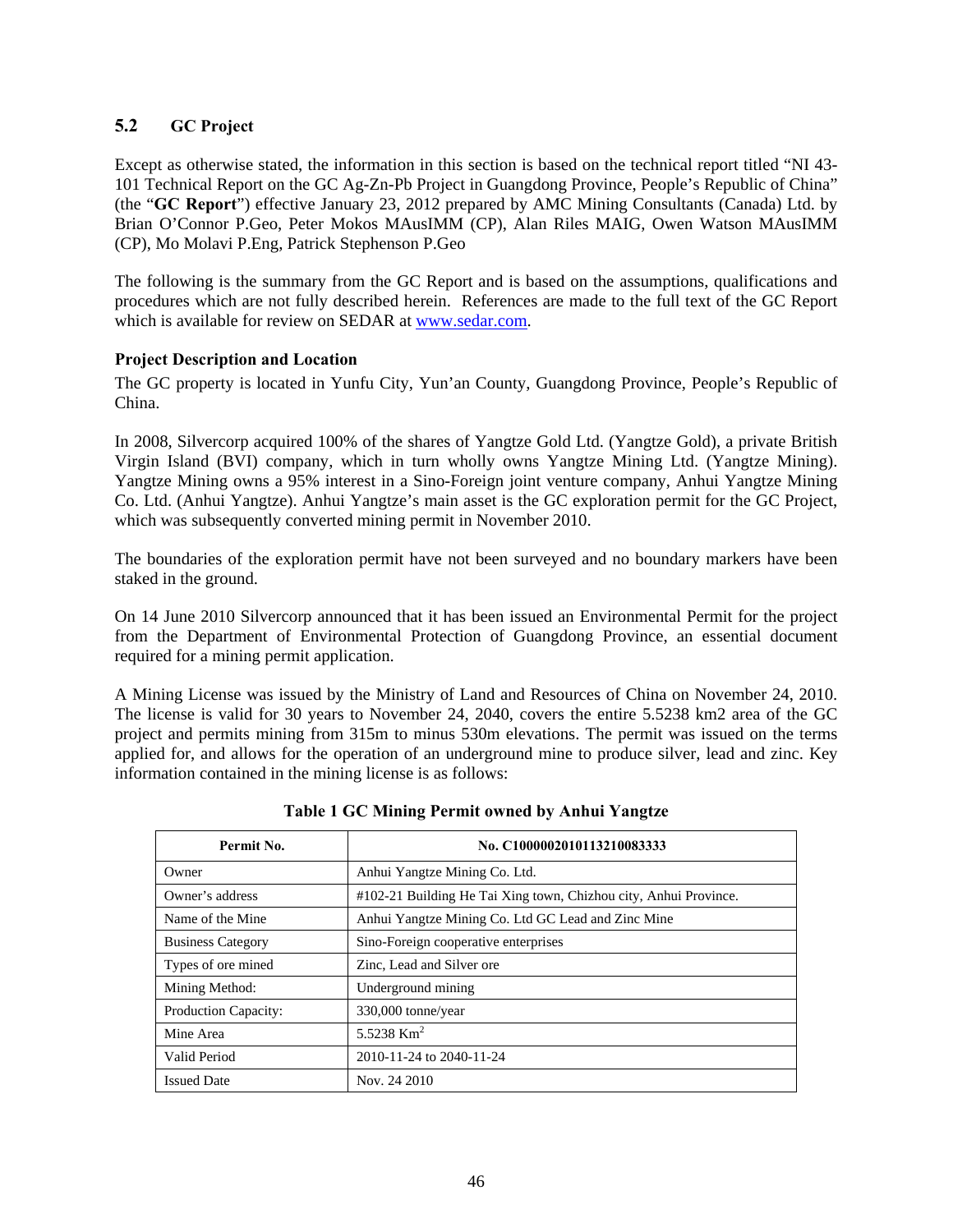The Licensee is subject to the charge of a Mining-right using fee (\$158 /km2), a Mineral-resource compensation fee (2% of sales) and applicable mineral resource taxes (\$2/t milled).

The Guangdong Metallurgical & Architectural Design Institute, a qualified Chinese engineering firm finalized the design of a 1,600 tonne per day mechanized underground mine, a flotation mill, and a dry stack tailing facility. The estimated capital cost was about \$30 million. With the support of the local County government, Silvercorp has completed the acquisition of surface rights required for the construction of the mine and mill and is preparing the site and hiring contractors for the construction. Initial production of 700 tonnes per day mining capacity is expected to be achieved in 12 months with full capacity of 1,600 tonnes per day to be achieved in 18 months.

AMC is not aware of any additional royalties, back-in rights, payments, agreements, environmental liabilities or encumbrances particular to the property other than those stated above. Yangtze Mining Ltd (Yangtze Mining), which is wholly owned by Yangtze Gold Ltd (Yangtze Gold), acquired the GC property in 2005 through a 95% interest in a Sino-Foreign joint venture company, Anhui Yangtze Mining Co. Ltd (Anhui Yangtze).

#### **Accessibility, Climate, Local Resources, Infrastructure and Physiography**

The GC project is located around Gaocheng Village of Gaochun Township, Yun'an County, Guangdong Province, China. Altitudes in the region range from 78.0m to 378.0m above sea level (ASL), usually 150-250m ASL, with relative differences of 50-150m. Vegetation is in the form of secondary forests of pine and hardwoods, bushes and grasses. Top soil covers most of the ground. Outcrops of bedrocks can only be observed in valleys.

The GC project is located west of the metropolitan city of Guangzhou, the capital of Guangdong Province. Guangzhou is located about 120 km northwest of Hong Kong and has a population of almost 12 million registered residents and temporary migrant inhabitants in December of 2007, according to an economic report released by the Guangzhou Academy of Social Science. It is serviced by rail and daily flights from many of China's larger population centres. Access to the GC project from Guangzhou is via 178 km of four lane express highway to Yunfu, then 48 km of paved road to the project site. A railway connection from Guangzhou to Yunfu is also available.

The region belongs to sub-tropical monsoon climate with average annual temperature of  $20-22^{\circ}$ C. Rainfall is mainly concentrated in spring and summer from March to August. Winters feature short periods of frosting. The GC project would be able to operate year round

Streams are well developed in the area, the Hashui Creek flows in the GC project area. There is a reservoir upstream of the GC project area. Small hydro power stations are developed in the region and are connected to the provincial electrical grid. There is a 10KV power line across through the project area. Silvercorp is also having discussions with a utility company regarding power supply and related facilities.

The economy of Yun'an County mainly relies upon agriculture and some small township industrial enterprises. Labour is locally available, and technical personnel are available in Yunfu and nearby cities. The Gaocheng village is located within the GC project area.

#### **History**

Various state-sponsored Chinese Geological Brigades and companies have conducted geological and exploration work in the project area. Systematic regional geological surveys covering the area started in 1959. The following is a brief history of the exploration work in the area: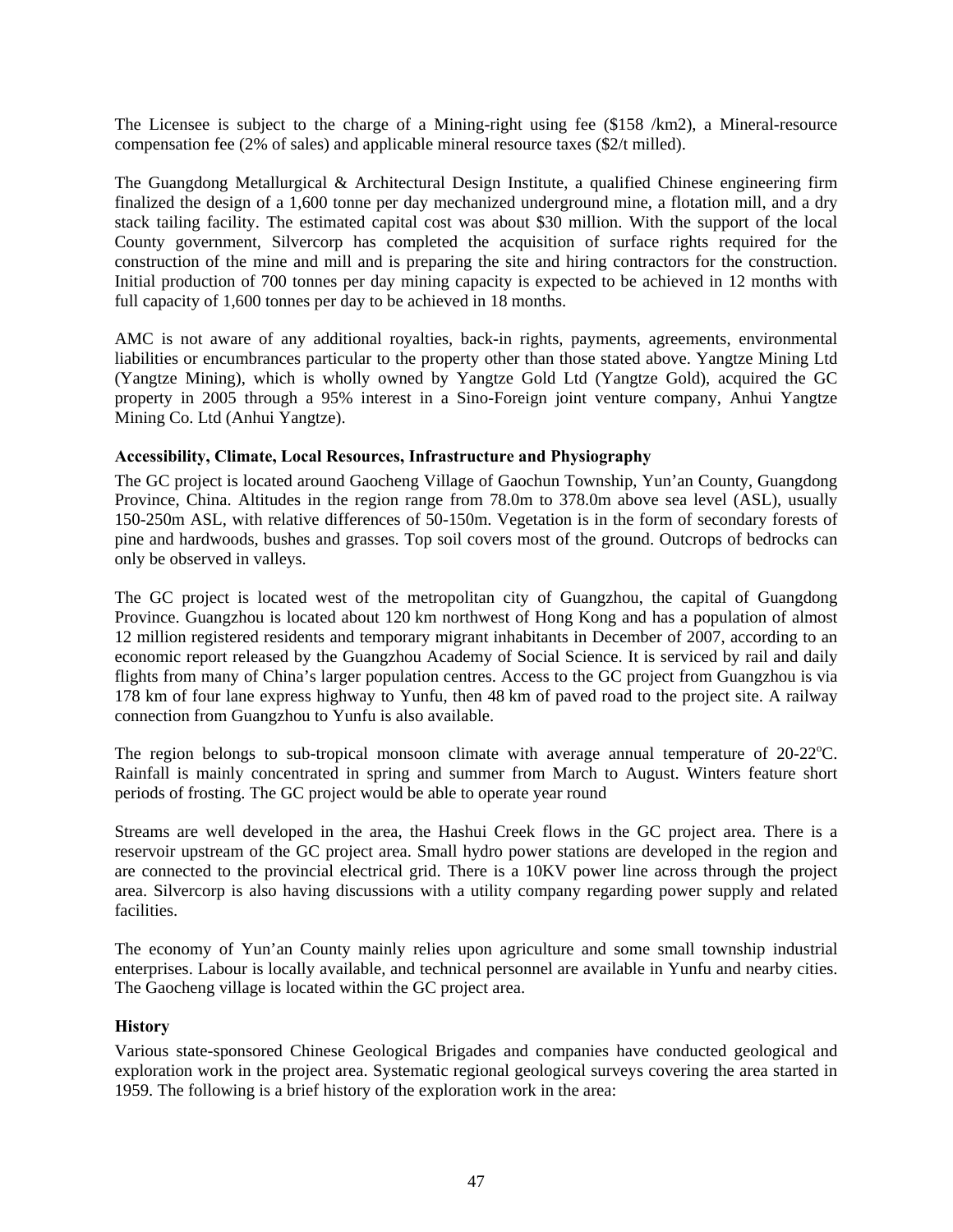During 1959 to 1960, No. 763 Geological Brigade of Guangdong Bureau of Geology conducted a 1:200,000 regional geological survey and mapping, and regional prospecting of mineral resources in the area. A geological map and geological reports were published.

In 1964-1967, Comprehensive Study Brigade of Guangdong Bureau of Geology conducted general prospecting and 1:50,000 geological mapping in the area including the project area, and submitted a geological report.

In 1983, Geophysical Survey Brigade of Guangdong Bureau of Geology and Mineral Resources conducted a 1:200,000 airborne magnetic survey covering the project area.

In 1988, the Regional Geological Survey Brigade of Guangdong Bureau of Geology and Mineral Resources conducted a 1:200,000 stream sediment survey, which covers the project area.

In 1991, Geophysical Survey Brigade of Guangdong Bureau of Geology and Mineral Resources conducted a 1:200,000 gravity survey covering the project area.

In 1995, Ministry of Geology and Mineral Resources completed the compilation and interpretation of 1:1,000,000 geochemical, geophysical and remote sensing surveys covering the area.

During 1995 and 1996, Geophysical Survey Brigade of Guangdong Bureau of Geology and Mineral Resources conducted a 1:50,000 soil survey, and defined some large and intensive Pb, Zn, Ag, Sn, W and Bi geochemical anomalies, which covers the project area.

During 1990 and 2000, Guangdong Provincial Institute of Geological Survey (GIGS) conducted a 1:50,000 stream sediment survey which covers the project area, and defined several intensive anomalies of Pb-Zn-Ag-Sn-Mn, leading to the discovery of GC deposit.

During 2001 and 2002, and again in 2004 and 2005, GIGS conducted general prospecting at the GC project area, and defined some mineralized bodies and estimated mineral resources for the GC deposit.

During 2006 and 2007, contracted by Yangtze Mining, GIGS conducted a detailed prospecting at the GC project area, completed a 36-hole, 11,470m surface diamond drilling program and 1,964m<sup>3</sup> of trenching and surface stripping, to update and upgrade the mineral resources of the GC deposit.

### **History of Mining**

Prior to Yangtze Mining acquiring the GC Property, illegal mining activity resulted in the excavation of several tunnels and small scale mining of veins V2, V2-2, V3, V4, V5, V6 and V10. GIGS reported that a total of 1,398 m of excavation comprised of 10 adits and tunnels had been completed on the property through the illegal activity.

In 2002, GIGS developed 66m of tunnel to crosscut veins V5 and V5-1. GIGS sampled and mapped adits ML1 to ML5, ML6, ML7, ML9, and PD12.

Yangtze Mining, after its purchase of the property in 2005, mapped and sampled the accessible tunnels ML5 and ML8. Tunnel ML5 has exposure to vein V10 and tunnel ML8 has exposure to vein V2-2. Assay results of tunnel samples were used in resource estimation.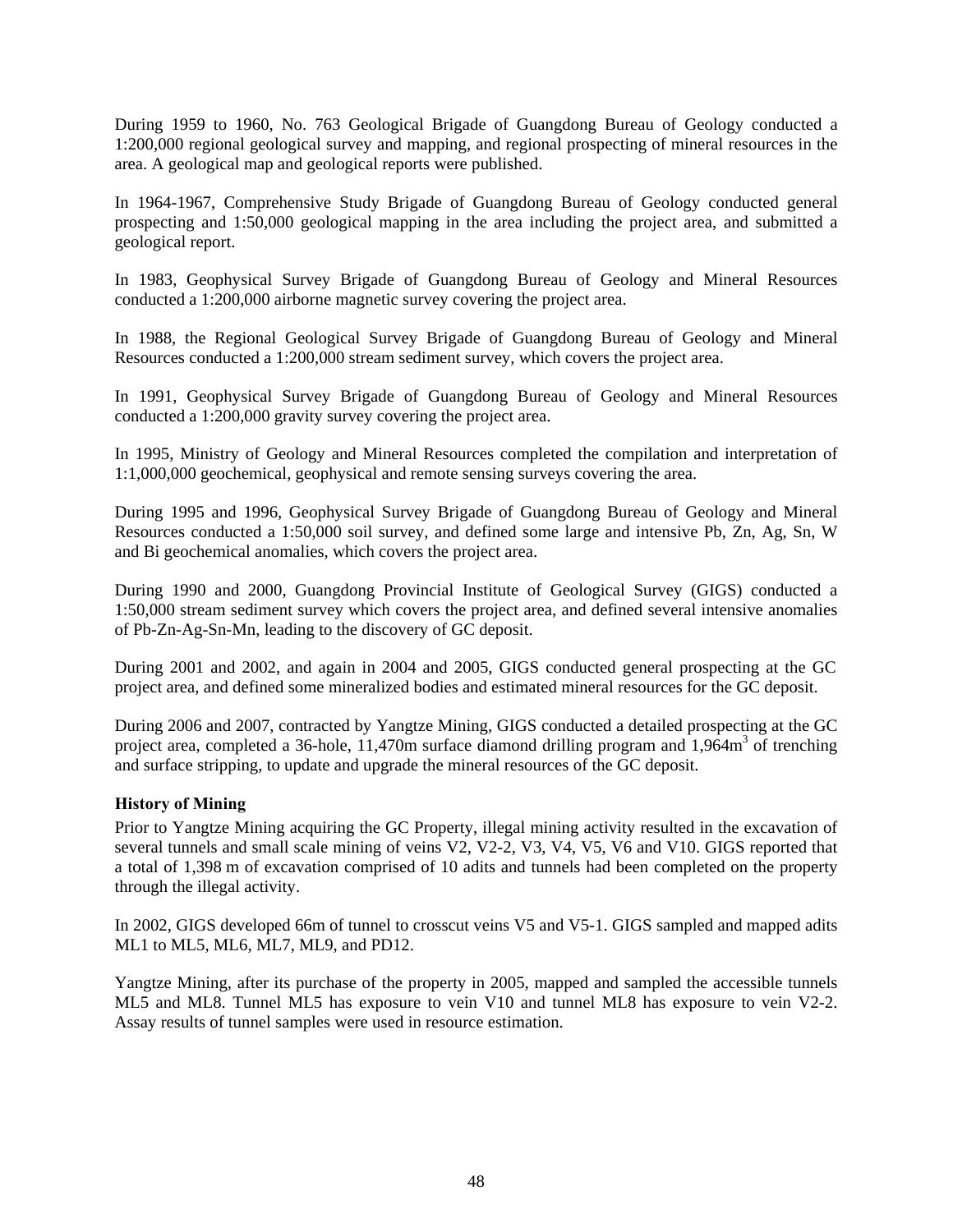### **History of Mineral Resources**

GIGS prepared a resource estimate for nine mineralized veins for the GC project after the 2004-2005 exploration season. The GIGS has its own classification system of mineral resources / reserves which is different from the CIM Standards. AMC does not believe those resources are material to this report.

Prior to the current report, resource estimates for the GC project were reported in a Technical Report by SRK Consulting (SRK) dated April, 2008 (entitled "Technical Report on Gaocheng Ag-Zn-Pb Project and Shimentou Au-Ag-Zn-Pb Project, Guangdong Province, People's Republic of China") and in AMC's June 2009 Technical Report.

## **Geological Setting**

The GC Project is located in the northeastern margin of the Luoding basin, which is at the middle portion of the Yunkai uplift in the Hua'nan (South China) Fold System. The deposit is located at the intersection between Wuchuan-Sihui Deep Fault zone and Daganshan Arc-ring structural zone. Outcrop in the project area includes the Sinian Daganshan Formation which is composed of quartz sandstone, metacarbonaceous siltstone, carbonaceous phyllite, calcareous quartzite, argillaceous limestone; the Triassic Xiaoyunwushan Formation which is made up of quartz sandstone and shale; and the Cretaceous Luoding Formation of sandy conglomerate and conglomerate. A series of magmatic events occurred on the GC property. Intrusives include Palaeozoic gneissic, medium-grained biotite granite, and Mesozoic fine- to medium-grained adamellite, brownish, fine-grained, biotite mylonite, granite porphyry, quartz porphyry, diabase, and aplite. The Mesozoic intrusives intruded along the south and southwest contacts of the Palaeozoic granites. The majority of Ag-Zn-Pb mineralization is hosted by the Mesozoic granite.

The granite dips to south and strikes to west northwest, parallel to the majority of mineralized veins on the GC property.

## **Exploration**

Exploration work by Silvercorp on the GC property was carried out in 2008. The program is summarized in Table 2. No material exploration has been carried out on the property since that time.

|                           |                | <b>Work Completed</b> |
|---------------------------|----------------|-----------------------|
| Program                   | Unit           | 2008                  |
| 1:10,000 soil profiling   | km             | 10                    |
| Diamond drilling          | m              | 10,083                |
| Trenching (pitting)       | m <sup>3</sup> | 740                   |
| Soil samples              | sample         | 535                   |
| Chemical analysis samples | sample         | 2,139                 |
| Metallurgical testing     | test           |                       |

**Table 2 Main Programs Conducted on the GC Property by Silvercorp** 

The diamond drilling undertaken in 2008 represented 43% of all the diamond drilling on the property.

### **Soil Geochemical Program**

A 1:10,000 scale geochemical survey was done by taking samples from C-layer of top soils and the samples were assayed for Au, Ag, Cu, Pb, Zn, Mo, Sb, and As, etc. The program resulted in outlining significant Ag, Pb, and Zn anomalies, providing targets for surface trenching and pitting. Most of the veins on the property were discovered using the soil geochemical results.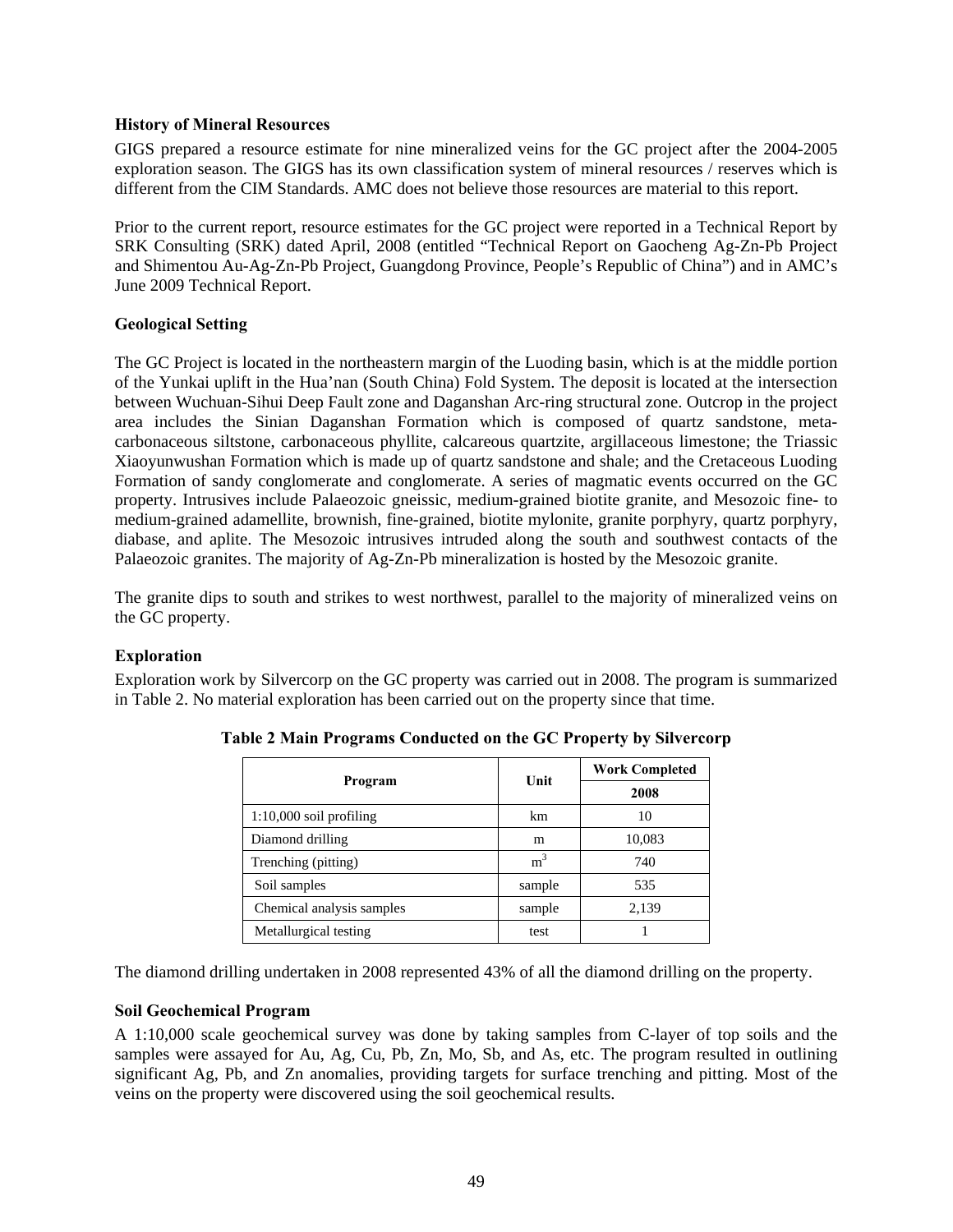In 2008, soil geochemical survey (1:10,000 scale) was carried out by Silvercorp through the collection of 535 samples within a 2.22  $km^2$  area in the southern part of the property where no drilling had been previously performed. Three new Ag-Zn-Pb geochemical anomalies observed to be over 500m long and up to 250m wide were identified, providing priority drill targets with the potential to host additional veins.

Anomaly AS1 is located at the east of V4 vein along F4 fault. The anomaly is about 500m in length and 50 to 100m in width. The peak values of Ag, Pb and Zn are 2.1 ppm, 0.19% and 0.03% respectively. Trenching was carried out over the anomaly and mineralization was confirmed by the sample assay result.

AS2 anomaly is located between exploration line 1 and 12. It measures about 500m in length and 20 to 200m in width. The maximum values of Ag, Pb and Zn are 14.5 ppm, 0.11% and 0.02%, respectively.

AS3 anomaly is between exploration lines 28 to 44. Its length is about 500m. The anomaly ranges 20 to 50m in width from exploration lines 36 to 44 and expands to 250 wide at exploration 44.

- (a) the results of all surveys and investigations and the procedures and parameters relating to surveys and investigations;
- (b) an interpretation of the exploration information;
- (c) whether the surveys and investigations have been carried out by your company or a contractor and if by a contractor, the name of the contractor; and
- (d) a discussion of the reliability or uncertainty of the data obtained in the program.

### **Topographic and Geological Mapping**

GIGS conducted a 1:10,000, 1:5,000 and 1:2,000 geological mapping programs, and a 1: 2,000 topographic survey covering the GC project area. The geological mapping programs established stratigraphic sequences, size, and distributions of intrusive rocks and faults.

The grid system used for the GC project is BeiYing Geodetic Coordinate System l954. Altitude is referred to Yellow Sea 1956 Elevation System. The project survey control points were generated from three nearby national survey control points. The control points were surveyed using four NGS-9600 GPS receivers. Survey machines used for topographical survey and geological points, trenches, adits, and drillhole collars were Topcon GTS-Serial Total Station Instrument – XJ0747 and one NX2350 and Sokkia SET-230PK Total Station Instrument.

### **Trenching and Pitting**

Based on the soil geochemical and surface mapping, Silvercorp conducted trenching and pitting programs on the GC property. The program exposed the mineralized veins on the surface and at shallow depth. A total of seven pits and one trench were dug by Silvercorp and exposed three veins. Table 3 contains the findings in detail.

| Trench/pit    | Section# | Azimuth     | Volume<br>(m3)                                 | Vein exposed |  |
|---------------|----------|-------------|------------------------------------------------|--------------|--|
| <b>BT08-1</b> | 40       | $240^\circ$ | 224<br>0.80m wide V5-1, containing 25 $g/t$ Ag |              |  |
| <b>BT08-2</b> | 44       | $235^\circ$ | 24<br>0.95m wide V7-0, containing 21 $g/t$ Ag  |              |  |

**Table 3 Trenches and Pits Completed by Silvercorp in 2008**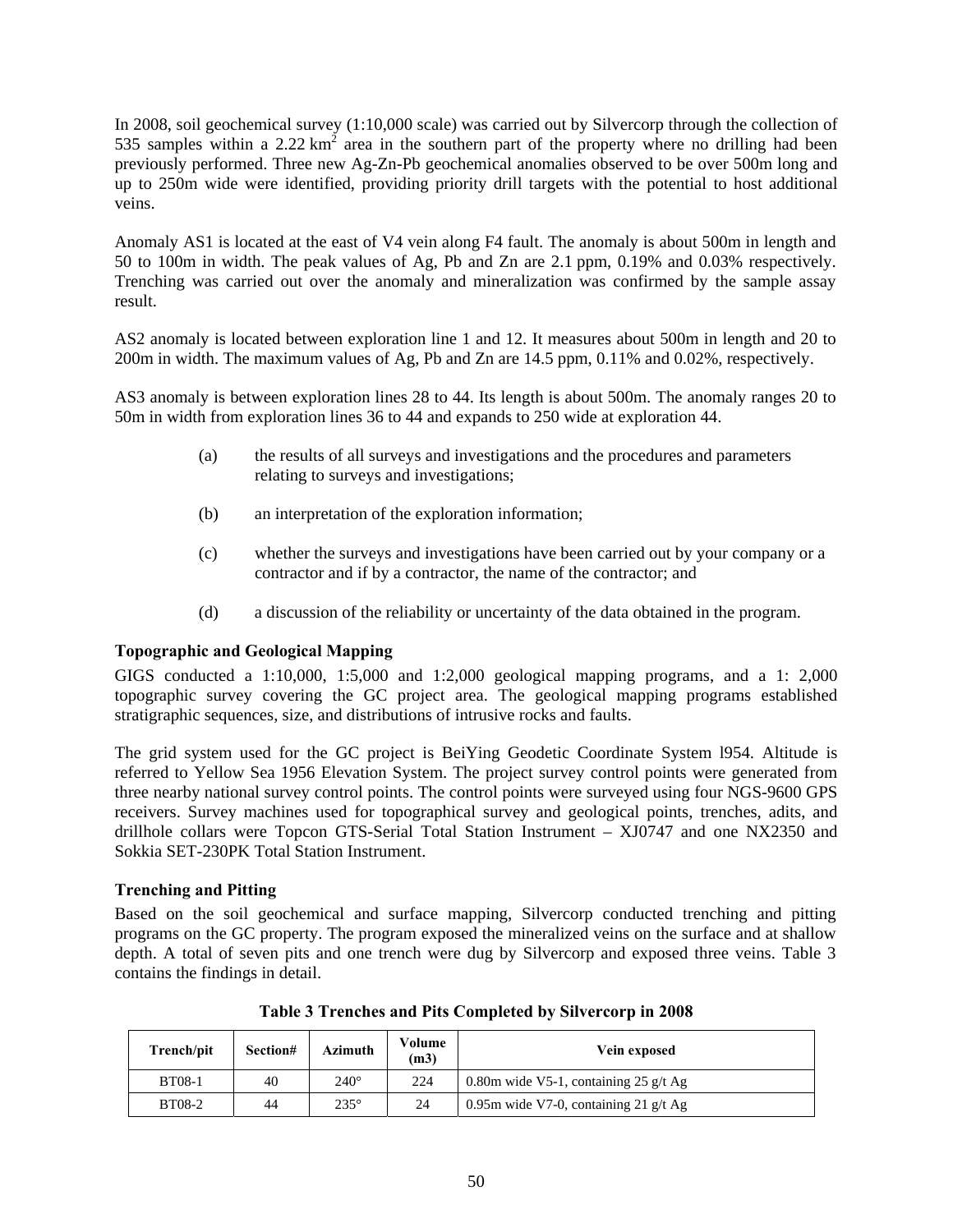| Trench/pit    | Section# | <b>Azimuth</b> | Volume<br>(m3) | Vein exposed                                                  |
|---------------|----------|----------------|----------------|---------------------------------------------------------------|
| <b>BT08-3</b> | 52       | $210^\circ$    | 32.4           | No vein intersected                                           |
| <b>BT08-4</b> | 52       | $310^\circ$    | 24             | No vein intersected                                           |
| <b>BT08-5</b> | 52       | $340^\circ$    | 52.8           | 0.80m wide V7-0, containing 61 $g/t$ Ag                       |
| <b>BT08-6</b> | 44       | $230^\circ$    | 33.6           | 0.65m wide V5-1, containing 98 $g/t$ Ag                       |
| <b>BT08-7</b> | 30       | $340^\circ$    | 118.8          | 0.75m wide V5-1, containing $18 \frac{\text{g}}{\text{t}}$ Ag |
| <b>TC5201</b> | 52       | $185^\circ$    | 230.4          | 1.00m wide V4, containing 0.31% Pb and 0.13% Zn               |

The trenches or pits were dug perpendicular to striking direction of a soil geochemical anomaly or alteration zone. The trenching or pitting is completed by digging into bedrock approximately 0.3 to 0.5m.

### **Mineralization**

The mineralized veins in the GC area occur in relatively permeable fault-breccia zones and are extensively oxidized from the surface to depths of about 40m. Within this zone, the veins show many open spaces with boxwork lattice textures resulting from the leaching and oxidation of sulphide minerals. Secondary minerals present in varying amounts in this zone include kaolinite, hematite, and limonite.

The dominant sulphide is pyrite, typically comprising a few percent to 13% of the vein. Other constituents are a few percent of sphalerite, galena, pyrrhotite, arsenopyrite, magnetite and less than a percentage of chalcopyrite and cassiterite. Metallic minerals in much smaller amounts include argentite, native silver, bornite, wolframite, scheelite, and antimonite. The minerals occur in narrow massive bands, veinlets or as disseminations in the gangue. Gangue minerals include chlorite, quartz, fluorite, feldspar, mica, hornblende, etc., with a small amount or trace amount of kaolinite, tremolite, actinolite, chalcedony, garnet, zoisite, apatite and tourmaline, etc.

The Ag-Zn-Pb mineralization in the deposit can be divided into two types: primary and oxidized. The primary mineralization is mainly composed of galena-sphalerite-silver ore minerals which occur sparsely, disseminate, and as veinlets and lumps. The type accounts for 95% of the entire mineral resource. The oxidized mineralization occurs on and near the surface topography as a result of oxidization of the primary mineralization.

The alteration minerals associated the GC vein systems include silica, sericite, pyrite and chlorite, together with clay minerals and limonite. Silicification is common near the center of the veins, chlorite and sericite occur near and slightly beyond the vein margins.

Silica, pyrite, fluorite, and chlorite are closely related to the mineralization.

## **Drilling**

A total of 65 diamond drill holes have been completed on the GC property since 2001 totalling 23,546.34m. During 2008, Silvercorp completed 22 holes, 10,082.6m drilling program, which resulted in the discovery of an additional 15 mineralized veins. The drill hole collar, downhole survey and core recoveries are listed in Appendix VI and VII in AMC's 2009 Technical Report. A program of surface drilling commenced in the last quarter of 2011 at a budget of \$2.5 million. No results of the program were available at the time of the GC Report.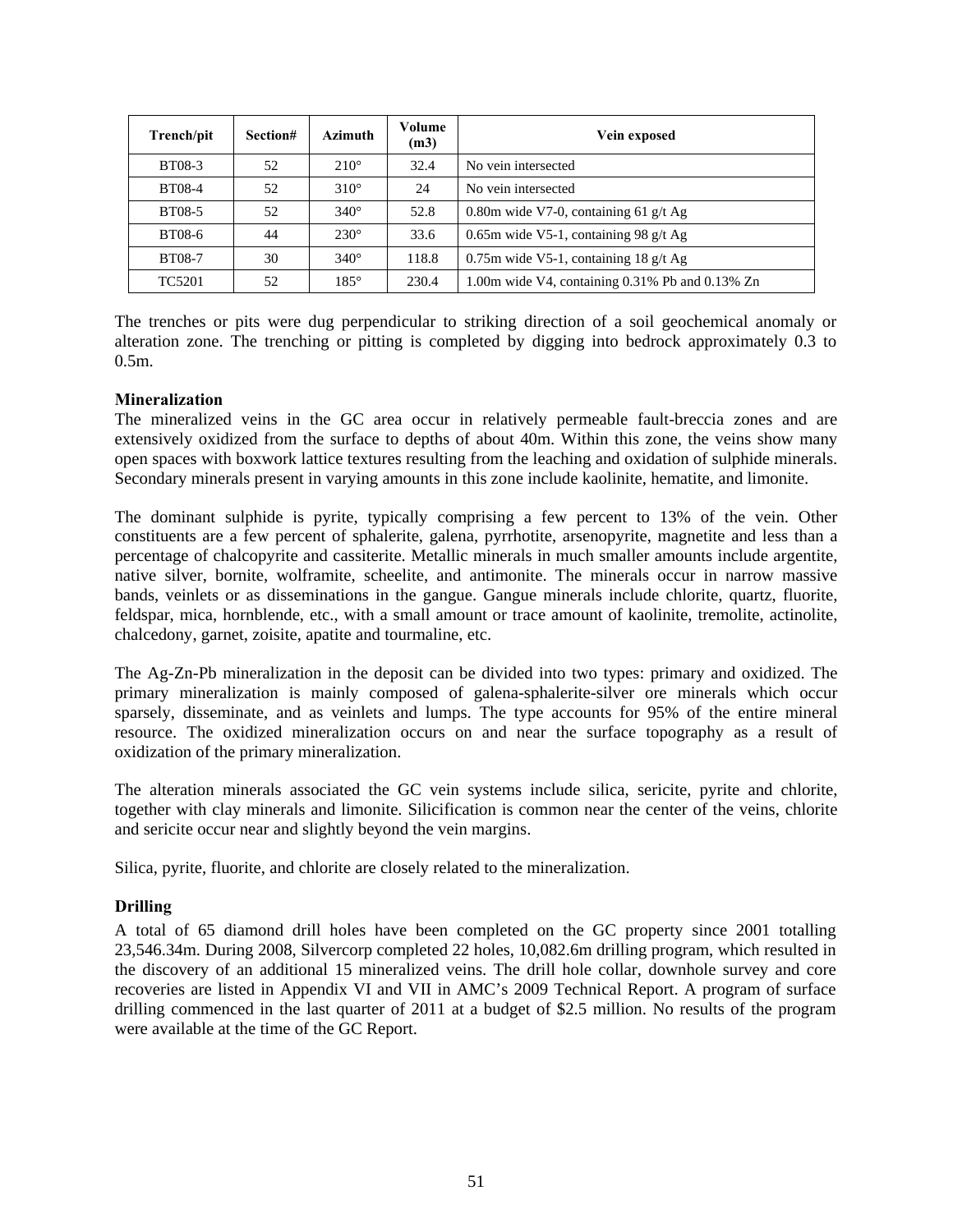### **Sampling and Analysis**

The drill core is logged initially at the drill site and the mineralized or favourably altered intervals are moved to the surface core shack where they are logged, photographed and sampled in detail. Samples are taken prepared by cutting the core in half with a diamond saw. One half of the core is returned to the core box for archival storage, the other half is placed in a labelled cotton bag with the sample number written on the bag. The bagged core sample is then shipped to the laboratory for assaying.

Individual samples from the drill core are from veins that range in width from 0.05m to 12.03m. The veins consist of either massive sulphides or sulphide-bearing materials and can be easily identified and separately sampled from non-mineralized wall rock. Mineralized veins intercepted by drill cores were sampled in 1.5m maximum intervals and the distances cut where warranted by apparent wallrock.

Core recoveries are determined by measuring the actual amount of core recovered versus the length of the drilled interval from which the core was obtained. Core recoveries (calculated as percentage) are documented in the log. In general, the recoveries range from acceptable to excellent; although the recoveries vary somewhat from vein to vein.

Samples appear to have no apparent sampling or recovery difficulties that would affect the reliability of results. The samples appear to be representative and results of check samples show no apparent evidence of sample bias. Rocks sampled trenches, tunnels or in drill core are sulphide-rich veins that follow structures (faults). These veins are easily identified because of their bright metallic sulphides and they can be sampled with little difficulty.

The angle of the vein to core is determined by using the vein to core angles and cross-sectional correlations to determine the dip of the veins. The apparent thickness is then corrected to true thickness using simple trigonometry.

#### **Security of Samples**

Drill core samples were taken from sawn half core for every 1.5m or limited by apparent wall rock and mineralization contact. Half of the core was sent to the laboratory for analysis and the other half retained for archive. The samples are individually secured in sample bags and then collectively secured in rice bags for shipment to the laboratory. Employees of Yangtze Mining collect and split the core for sampling. No officer or director of either Silvercorp or Yangtze Mining has contact with any of these samples prior to shipment to the laboratory.

The samples are shipped directly in security sealed bags to ALS Chemex in Guangzhou, China (Certification ISO 9001:2000), located approximately 180 km southeast of the GC property site.

The sample preparation consists of drying, crushing and splitting of the sample with a riffle splitter to 150g then pulverizing the sample to 200 mesh. Ag, Pb and Zn in drill core samples were analyzed by aqua regia digestion and AAS. The prepared sample is digested in aqua regia (HNO<sub>3</sub>-HCl). After cooling, the resulting solution is diluted with de-ionized water, mixed and then analysed by inductively coupled plasma-atomic emission spectrometry (ICP-AES). Detection ranges for this method are set out Table 4 below:

| Element | <b>Symbol</b> | Units | <b>Lower Limit</b> | <b>Upper Limit</b> |
|---------|---------------|-------|--------------------|--------------------|
| Silver  | Аg            | 2/1   |                    | 1500               |
| Lead    | Pb            | $\%$  | $\rm 0.01$         |                    |
| Zinc    | ∠n            | %     | 0.01               | 60                 |

**Table 4 Detection Limits, Aqua Regia / AAS**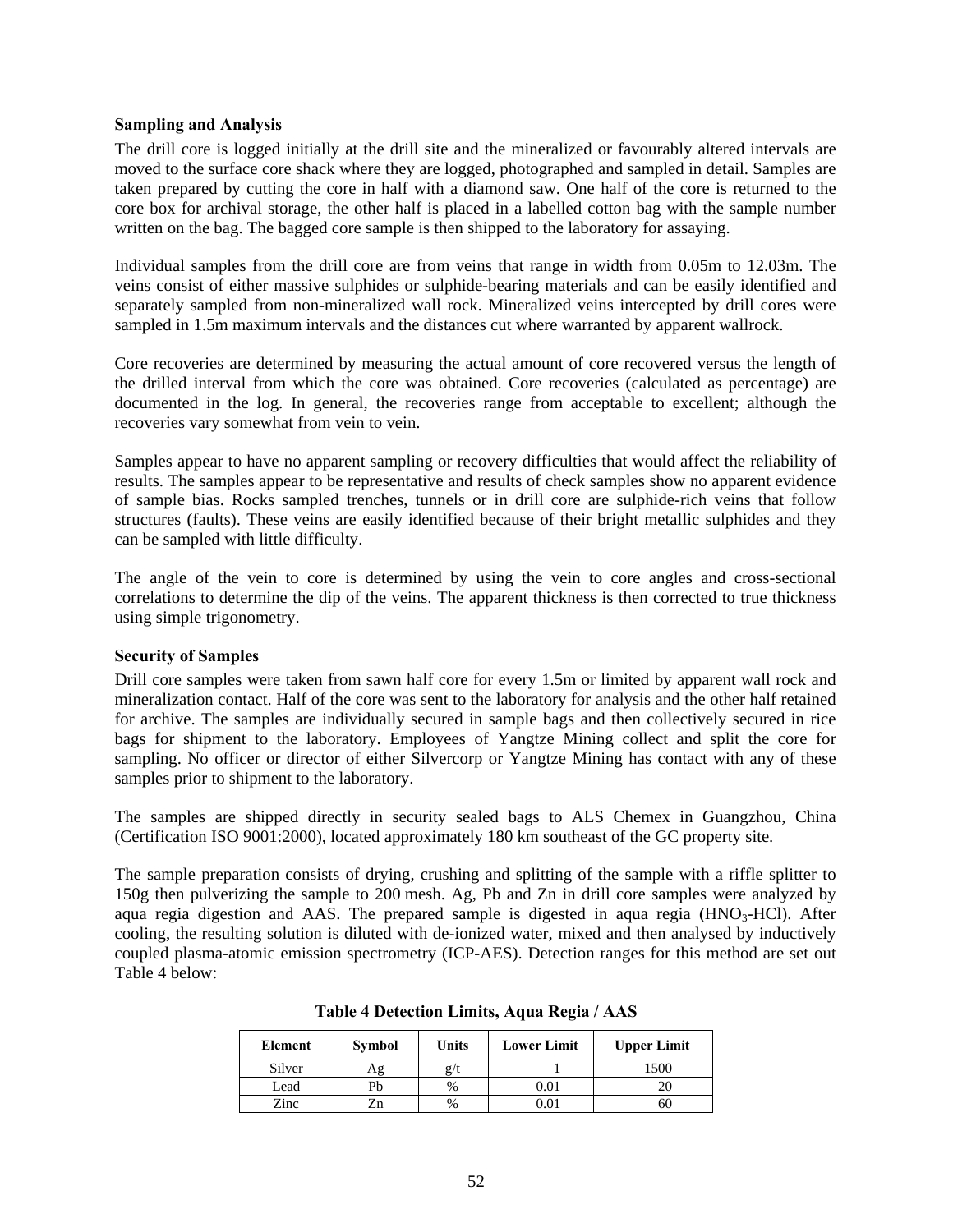Soil samples were analysed by aqua regia digestion and ME-ICP.

Tin was analysed by fusing with peroxide, then leaching the melt and acidifying to precipitate out the tin for AAS finish.

Check samples including field duplicates and sample rejects are routinely sent to Laboratory of the Henan Institute of Geological Survey (the "Henan Laboratory"), located in Zhengzhou, Henan Province, Central China. In the Henan Laboratory, lead, zinc, tin, and silver are all analysed with using AAS after a three-hour hot aqua regia digestion on a 30g split of the pulverized portion. A gravimetric finish is done on samples with silver values in excess of 1,500g/t. On samples containing more than 30% lead, an acid dissolution and titration is used to complete the analysis. Henan Laboratory's lower detection limits are 3 g/t for silver, 0.03% for lead and zinc.

Silvercorp's check procedures include (a) inserting purchased standards and blanks that were prepared by Yangtze Mining in the every 40-sample batches submitted to the ALS Chemex Laboratory on a regular basis, (b) submitting duplicate pulps to the ALS Chemex Laboratory on a regular basis, (c) submitting  $1/4$  core samples as sample duplicates to the ALS Chemex Laboratory for every 40-sample batches, and (d) submitting duplicate pulps to an independent external lab on an intermittent basis.

A total of 62 samples were taken for bulk density measurement. The tests were done using the waximmersion method by Guangdong Material Test Centre, a Chinese government certified lab located in Guangzhou, Guangdong, China. Samples ranged in size from 470 to 2,690g. Based on a cutoff grade of 100g/t AgEq (no recoveries included), the results of 56 samples were used to calculate the average bulk density for each vein on the GC property. The average bulk density is determined to be  $3.57t/m^3$ . Note that one extreme high grade sample, returning a value of 5.51  $t/m<sup>3</sup>$  and containing 2,793 g/t Ag, 53.04% Pb, 6.44% Zn was excluded from the overall bulk density calculation. Detailed bulk density sample data is listed in Appendix VI.

The average grades for these 56 samples are 176 g/t Ag, 1.99% Pb, and 4.47% Zn. In theory, bulk density is related positively to metal contents, especially lead and zinc. However, bulk density is sometimes high in low grade material if the pyrite content is high and it is noted that the GC deposit is rich in pyrite.

#### **Mineral Resource and Mineral Reserve Estimates**

The mineral resource categories used the GC Report are those established by the Canadian Institute of Mining, Metallurgy and Petroleum (CIM) in the CIM Standards on Mineral Resources and Reserves, Definitions and Guidelines (CIM Standards) as adopted by the CIM Council dated December 2005.

Mineralization in the GC project consists of narrow vein type deposits which occur as discrete planes of variable grade and variable thickness. The resources were outlined using polygonal methods on longitudinal sections constructed for each vein. The resource estimates reported herein were prepared using such methods by Mr. Wang Qiang, Chief Geologist of Yangtze, and Mr. Myles J. Gao, P.Geo, President & Chief Operating Officer of Silvercorp, who is a Qualified Person, as defined by NI 43-101. B O'Connor of AMC has reviewed Silvercorp's methodologies and data used to prepare the resource estimates and is satisfied that they comply with reasonable industry practice, subject to a qualification with respect to use of the polygonal method. Although this is a common estimation method in China and its use by Silvercorp therefore accords with common industry practice in that country, the technique tends to produce estimates that are higher in grade and lower in tonnage than methods in common use in Canada, such as kriging or inverse distance weighting.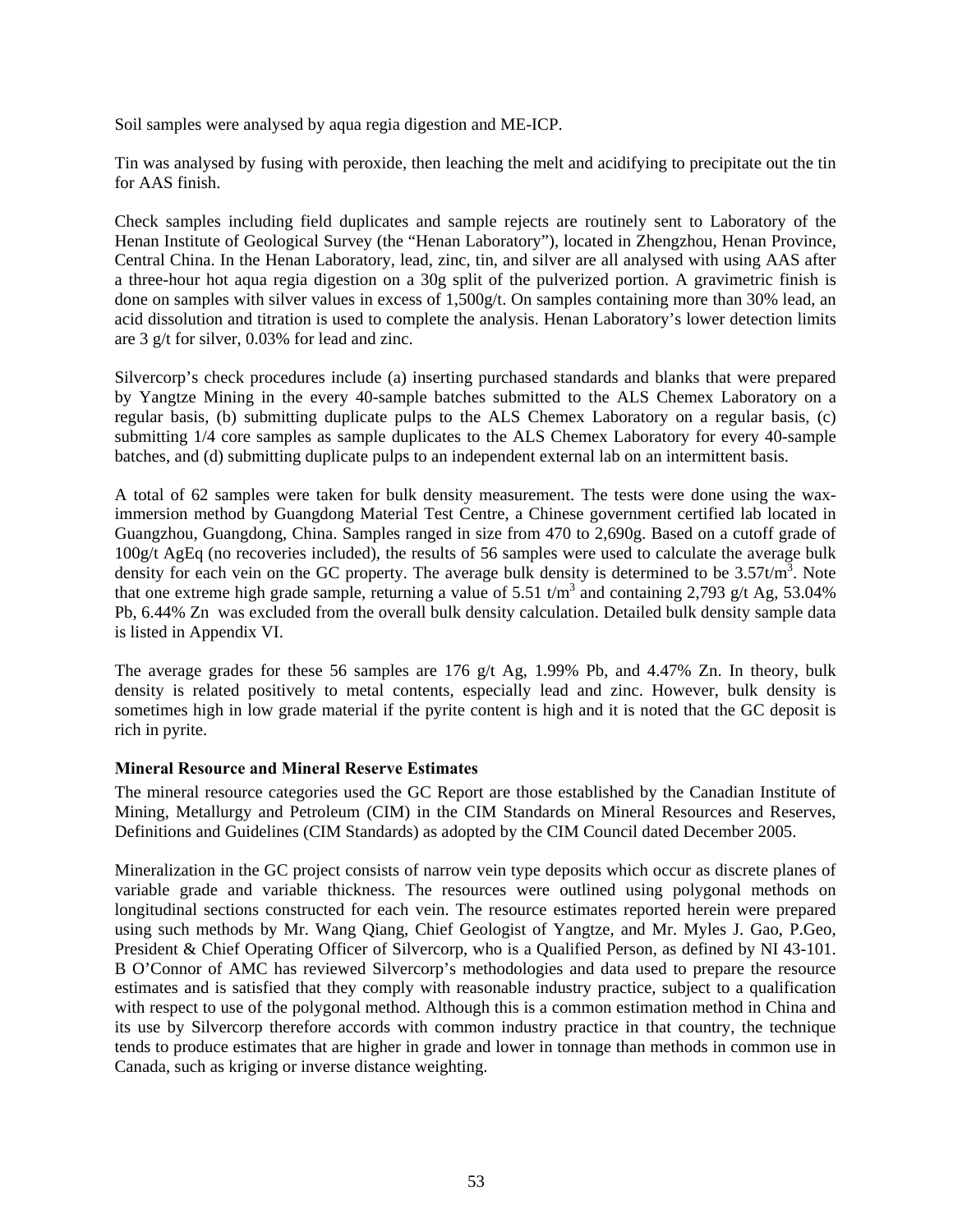Following is an explanation with comments regarding the parameters and assumptions used to prepare the resource estimations reported in the GC Report:

- A polygonal block model was used in this resource estimation.
- The polygonal block model utilizes detailed long-sections constructed for each of the veins. The topographic control for these sections is taken from 1:2,000 topographic map.
- Polygonal resource blocks drawn on long-sections of the vein were constructed, and their areas measured, using MapGIS, a MapInfo-like GIS software application widely used in China.
- Sulphide resources are estimated using only the assays obtained from drilling and historical tunnelling. A small portion of samples (41 assays) from 17 surface trenches were used for the oxide block resource estimates. Channel samples from tunnels were taken by GIGS from 2003 to 2005. Yangtze Mining performed a check by re-sampling the channels and found the GIGS results were reliable.
- The minimum cut-off thickness used for mineralization is 0.20m. Although this is relatively narrow, the resue mining method employed by Silvercorp at the mine makes it feasible to extract veins of this thickness. Also, only around 5% of resource blocks have a thickness between 0.2m and 0,3m (the mineral reserve minimum mining width and Silvercorp has experience at mining to such widths).
- The veins are polymetallic containing several payable metals. Although contents of each of the payable metals are separately reported in the resource estimations, Silvercorp uses a "recovered equivalent-silver" (AgEq Recovered) value to assess and compare the vein resources. The formula and metal prices / metallurgical recoveries used are the same as those used for the mineral reserves and are shown in Section 15.3 of the GC Report.
- Potentially payable tin and sulphur concentrates have not been included in the silver equivalent calculation.
- Refinery costs have not been included in the silver equivalent calculation.
- Metal prices used in the GC Report are the median prices from selected technical reports on similar deposit types filed on SEDAR between November 2008 and April 2009 (see footnote).

A top-cut has been applied to silver, zinc, and lead assays. Values of the top-cuts for each of the veins and commodities are listed in Table 5.

| Vein#          |         | Top cuts |                   |                | <b>No. of Assays Exceeding</b><br><b>Top-cuts</b> |              |
|----------------|---------|----------|-------------------|----------------|---------------------------------------------------|--------------|
|                | Ag(g/t) | Pb $(%$  | $\mathbf{Zn}$ (%) | Ag             | Pb                                                | Zn           |
| V <sub>2</sub> | 968     | 10.94    | 22.30             | 1              | 2                                                 | $\Omega$     |
| $V2-0$         | 660     | 9.96     | 18.89             | $\theta$       | 1                                                 | $\Omega$     |
| $V2-1$         | 697     | 3.59     | 9.93              | 1              | $\Omega$                                          | $\Omega$     |
| $V2-2$         | 421     | 5.92     | 18.03             | 1              | $\overline{0}$                                    | $\mathbf{0}$ |
| V <sub>3</sub> | 1318    | 40.30    | 36.56             | 1              | $\overline{0}$                                    | $\mathbf{0}$ |
| V <sub>4</sub> | 1444    | 6.49     | 14.43             | $\overline{0}$ | $\overline{0}$                                    | $\mathbf{0}$ |
| V <sub>5</sub> | 1453    | 8.28     | 21.53             | $\overline{0}$ | $\overline{0}$                                    | $\mathbf{0}$ |
| $V5-1$         | 472     | 3.49     | 14.03             | $\overline{0}$ | $\overline{0}$                                    | 1            |
| V <sub>6</sub> | 840     | 5.32     | 19.17             | 1              | $\overline{0}$                                    | 1            |

### **Table 5 Top-cuts of different veins**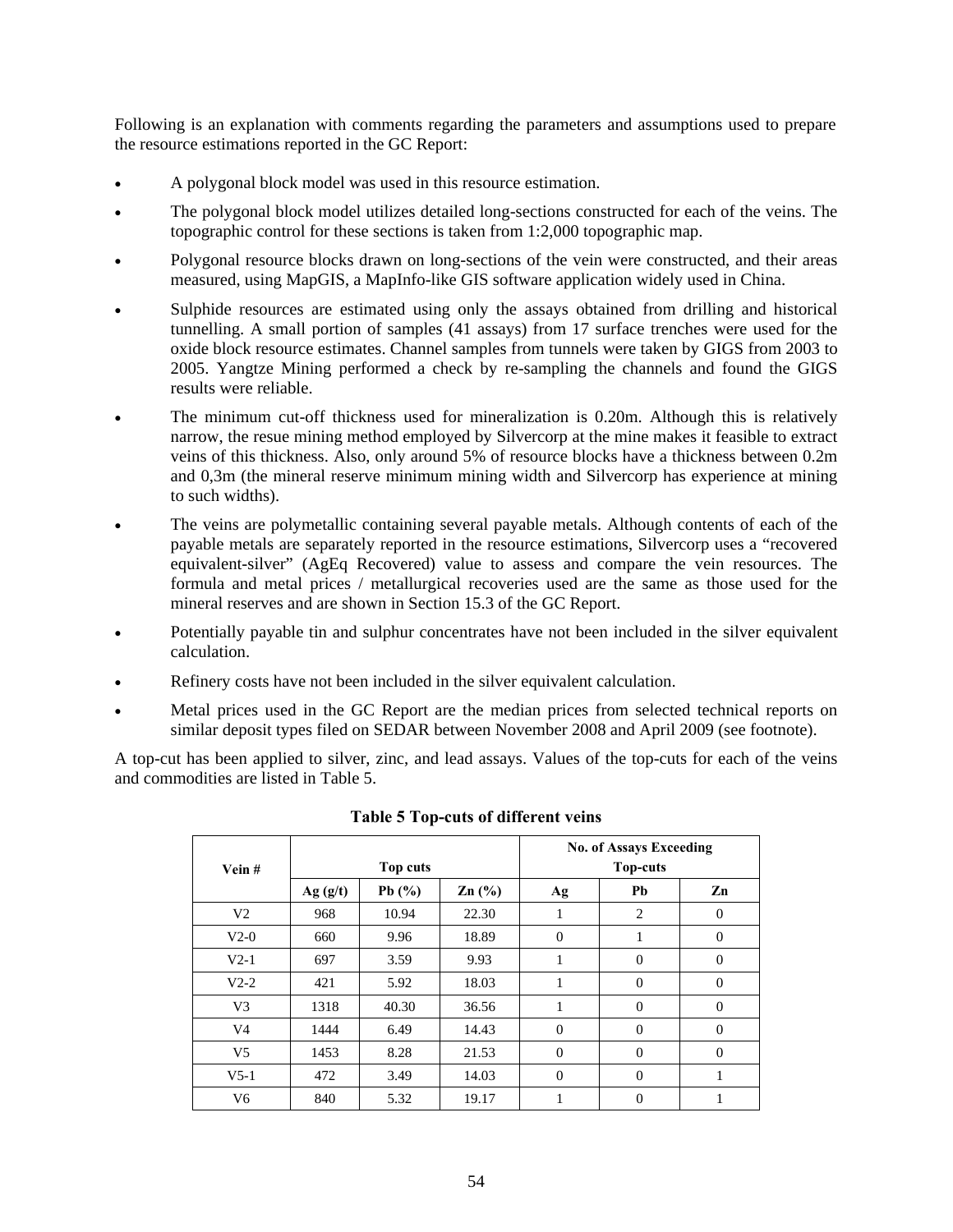| Vein#          | Top cuts |            |       |                  | <b>No. of Assays Exceeding</b><br><b>Top-cuts</b> |                  |
|----------------|----------|------------|-------|------------------|---------------------------------------------------|------------------|
|                | Ag(g/t)  | Pb $(\% )$ | Zn(%) | Ag               | Pb                                                | Zn               |
| $V6-0$         | 1123     | 11.80      | 15.33 | $\theta$         | $\overline{0}$                                    | $\mathbf{0}$     |
| V7             | 419      | 6.71       | 20.88 | $\boldsymbol{0}$ | $\mathbf{1}$                                      | $\boldsymbol{0}$ |
| $V7-0$         | 678      | 5.56       | 21.93 | $\overline{0}$   | $\mathbf{1}$                                      | $\overline{0}$   |
| $V7-1$         | 483      | 5.42       | 16.75 | $\mathbf{1}$     | $\overline{0}$                                    | $\mathbf{0}$     |
| V8             | 669      | 14.88      | 4.25  | $\overline{0}$   | $\overline{0}$                                    | $\mathbf{0}$     |
| $V8-0$         | 3329     | 0.78       | 1.85  | $\overline{0}$   | $\overline{0}$                                    | $\mathbf{0}$     |
| $V8-1$         | 1314     | 5.13       | 3.33  | $\overline{0}$   | $\overline{0}$                                    | $\mathbf{0}$     |
| V <sub>9</sub> | 675      | 7.54       | 23.91 | $\Omega$         | $\theta$                                          | $\mathbf{0}$     |
| $V9-0$         | 353      | 12.89      | 17.50 | $\overline{0}$   | $\overline{0}$                                    | $\overline{0}$   |
| $V9-1$         | 927      | 14.30      | 25.74 | $\theta$         | $\overline{0}$                                    | $\mathbf{0}$     |
| V10            | 1116     | 10.77      | 8.34  | $\theta$         | $\overline{0}$                                    | $\mathbf{1}$     |
| $V10-1$        | 475      | 7.29       | 44.44 | $\mathbf{1}$     | $\overline{2}$                                    | $\boldsymbol{0}$ |
| V11            | 790      | 5.66       | 20.17 | $\boldsymbol{0}$ | $\boldsymbol{0}$                                  | $\boldsymbol{0}$ |
| V13            | 781      | 5.84       | 13.83 | $\boldsymbol{0}$ | $\boldsymbol{0}$                                  | $\boldsymbol{0}$ |
| V14            | 472      | 19.51      | 9.37  | $\boldsymbol{0}$ | $\theta$                                          | $\boldsymbol{0}$ |
| V15            | 396      | 3.53       | 4.69  | $\overline{0}$   | $\mathbf{0}$                                      | $\mathbf{0}$     |
| $V15-1$        | 2107     | 12.32      | 12.88 | $\theta$         | $\overline{0}$                                    | $\mathbf{0}$     |
| <b>Total</b>   |          |            |       | 7                | $\overline{7}$                                    | $\mathbf{3}$     |

- No dilution has been applied with the exception of the 11 individual resource block occurrences below 0.20m in horizontal width in the dataset used for the resource estimate. Those 11 occurrences were diluted at zero grade to 0.20m in horizontal width.
- Any interpolations are based upon vein thickness and grade.
- The wall rock surrounding the veins is in sharp contact with the veins and commonly silicified.
- The data and methods employed are adequate to allow resources to be categorized as Measured, Indicated and Inferred.
- Resource blocks categorized as "Measured" are defined by assays from tunnel samples on vein and drill holes samples. These blocks are projected up to 25m above and below a given tunnel where warranted, and along strike from a given tunnel intersection or projected from a drill hole intercept within 50m of a tunnel sample.
- Resource blocks categorized as "Indicated" begin either above or below a Measured Resource block or are projected from a drill intercept. For blocks projected from the Measured Resource blocks, the distances are not greater than 50m. For blocks projected from drill holes, the distances are not greater than 50 to 60m. Block boundaries are defined as the midpoint between drill holes.
- Resource blocks categorized as "Inferred" use grades and thicknesses derived from the average of all the Measured and Indicated blocks along the vein. For veins intersected by deep holes, the Inferred Resource blocks are projected 100m down-dip from the Indicated blocks.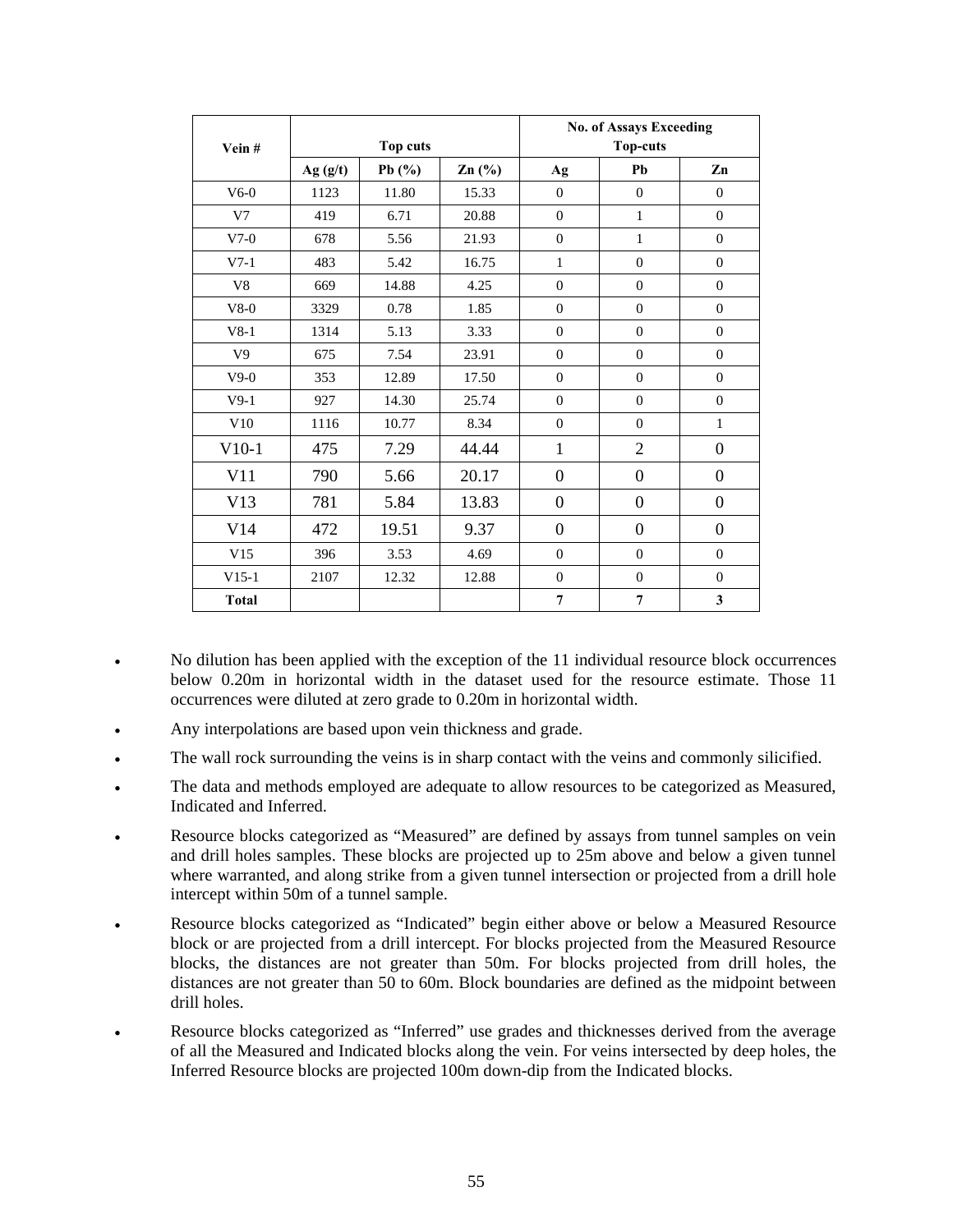#### **Resource Estimates**

The Ag-Zn-Pb metals are reported separately in the resource estimates (see Table 6). The resources at a cut-off grade of 150 AgEq Recovered are also shown to enable a comparison with the June 2009 resources (see Table 6.5 in Section 6 in the GC Report). The reduction in cut-off grade from 150 g/t to 100  $g/t$  AgEq Recovered arises from the application of updated metal prices and metallurgical recoveries. Mineral resources that are not mineral reserves do not have demonstrated economic viability.

| <b>Measured and Indicated Resources</b> | Tonnes    | Ag(g) | Ph $\%$ | Zn % |
|-----------------------------------------|-----------|-------|---------|------|
| 100g/t Recovered AgEq Cut-off           | 7,632,000 | 122   | 1.32    | 3.08 |
| $150g/t$ Recovered AgEq Cut-off         | 5.812.400 | 144   | 1.50    | 3.50 |

**Table 6 Mineral Resources at 100g/t and 150 g/t Recovered Silver Equivalent Cut-off Grades** 

Rounding of some figures may lead to minor discrepancies in some totals

The estimated mineral resources for the 26 veins of the GC project are summarized in the following Table 7 using the 100 g/t AgEq Recovered cut-off. Note the subtotals have been rounded and may not sum to the totals due to the rounding.

| Table 7 Mineral Resources 100g/t Recovered Silver Equivalent Cut-off Grade |  |
|----------------------------------------------------------------------------|--|
|                                                                            |  |

| <b>Resource</b><br><b>Classification</b> | <b>Tonnes</b> | Grade   |        | <b>Contained Metal</b>    |         |         |                   |
|------------------------------------------|---------------|---------|--------|---------------------------|---------|---------|-------------------|
|                                          |               | Ag(g/t) | Pb $%$ | $\mathbb{Z} \mathbf{n}$ % | Ag (kg) | Pb(t)   | $\mathbf{Zn}$ (t) |
| Measured                                 | 592,800       | 230     | 1.41   | 3.33                      | 136,600 | 8.400   | 19,800            |
| Indicated                                | 7,038,700     | 113     | 1.31   | 3.06                      | 797,700 | 92,500  | 215,500           |
| <b>Total</b>                             | 7,631,500     | 122     | 1.32   | 3.08                      | 934,300 | 100,900 | 235,300           |
| Inferred                                 | 7,959,800     | 123     | 1.41   | 2.66                      | 976,800 | 112,500 | 211,900           |

Metal prices used: silver US\$18.00/troy oz, lead US\$1.00/lb, zinc US\$1.00/lb

Inclusive of resources converted to mineral reserves

Lower cut-off grade, 100 g/t AgEq Recovered

Rounding of some figures may lead to minor discrepancies in some totals

The differences between the 2011 mineral resources and the 2009 mineral resources are due to updated metal prices and metallurgical recoveries and to a lower cut-off grade in 2011.

#### **Mineral Reserve Estimates**

The mineral reserve estimates are the conversion of the mineral resource estimates above a nominated cut-off after applying mining modifying factors such as dilution and losses.

Mineral reserve estimates are based on employing highly-selective stoping methods.

The resource footprint area is approximately 1.2 km west-east and 0.6 km south-north.

#### **Resource Extraction Limits**

The underground lease boundary limit for regulatory resource extraction is summarized in Table 8 and is valid for a 30 year term. AMC's review confirms the mine design is well within the underground extraction limits. The surface mining-lease rights boundaries are negotiated with the various land owners and Silvercorp surface plans show these to cover the appropriate mining areas.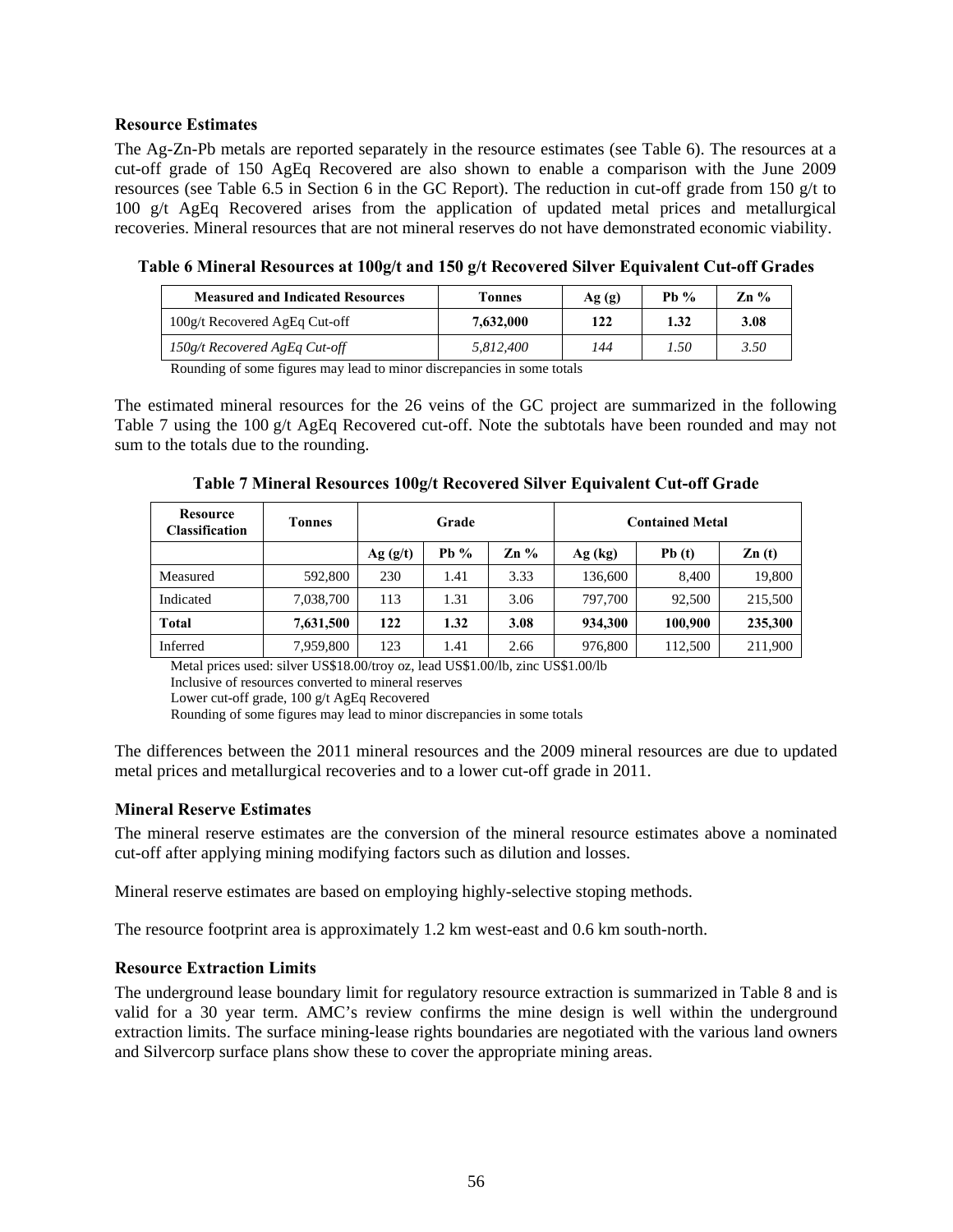| <b>Boundary Point</b> | Easting      | <b>Northing</b> |  |
|-----------------------|--------------|-----------------|--|
|                       | 2,536,958.82 | 37,591,830.45   |  |
| 2                     | 2,536,977.34 | 37,594,822.59   |  |
|                       | 2,535,131.42 | 37,594,834.19   |  |
|                       | 2,535,112.90 | 37,591,841.69   |  |
| Depth                 | $-540$ mRL   |                 |  |

**Table 8 Resource Extraction Boundary Limits** 

#### **Cut-off**

The mineral reserve has been estimated using a 135 g/t AgEq Recovered cut-off grade, which is equivalent to the operating breakeven. The basis for this is summarized in Table 9. The cut-off used is specified by the following.

Cut-off grade AgEq  $(g/t)$  = (mining cost

+ milling cost

+ sustaining capital

- + environmental cost
- + G&A cost + selling cost) / (Ag recovery \* Ag price)

#### **Table 9 Mineral Reserve Cut-off Estimate**

| <b>Cut-off Estimate</b>            | Unit             | <b>Unit Value</b> |
|------------------------------------|------------------|-------------------|
| Foreign Exchange Rate              | RMB:US\$         | 6.35              |
| <b>Contract Development Cost</b>   | US\$/t-ore       | 12.13             |
| <b>Contract Stoping Cost</b>       | $US\$ /t-ore     | 7.04              |
| <b>Silvercorp Mine Labour Cost</b> | US\$/t-ore       | 2.04              |
| Mine Sustaining Capital Cost       | US\$/t-ore       | 0.52              |
| Process Cost                       | $US\$ /t-ore     | 17.83             |
| Process Sustaining Capital Cost    | $US\$ /t-ore     | 0.72              |
| Tailings & Environmental Cost      | US\$/t-ore       | 0.50              |
| G&A and Product Selling Cost       | $US\$ /t-ore     | 8.32              |
| <b>Total Costs</b>                 | US\$/t-ore       | 49.10             |
|                                    |                  |                   |
| Ag Metal Price                     | US\$/oz          | 18.00             |
| Ag Metal Price                     | $US\$ /gm        | 0.58              |
| Ag Recovery (payable)              | %                | 62.78             |
| Revenue (after recovery)           | $US\frac{g}{gm}$ | 0.36              |
| <b>AgEq Cut-off (recovered)</b>    | AgEq             | 135.1             |

Note: ^ For equipment replacement and/or refurbishment cost only.

Vein development that occurs within the mineral reserve is subjected to 45 g/t AgEq Recovered cut-off to categorize the vein development as either vein ore or vein waste. Vein waste is assigned zero grade. The development cut-off is based on RMB113.56/t-ore process cost, US\$12.00/oz silver metal and RMB to US\$ exchange rate of 6.45 to 1.00 (February 2011 assumptions).

The derivation for the AgEq Recovered is described in the following.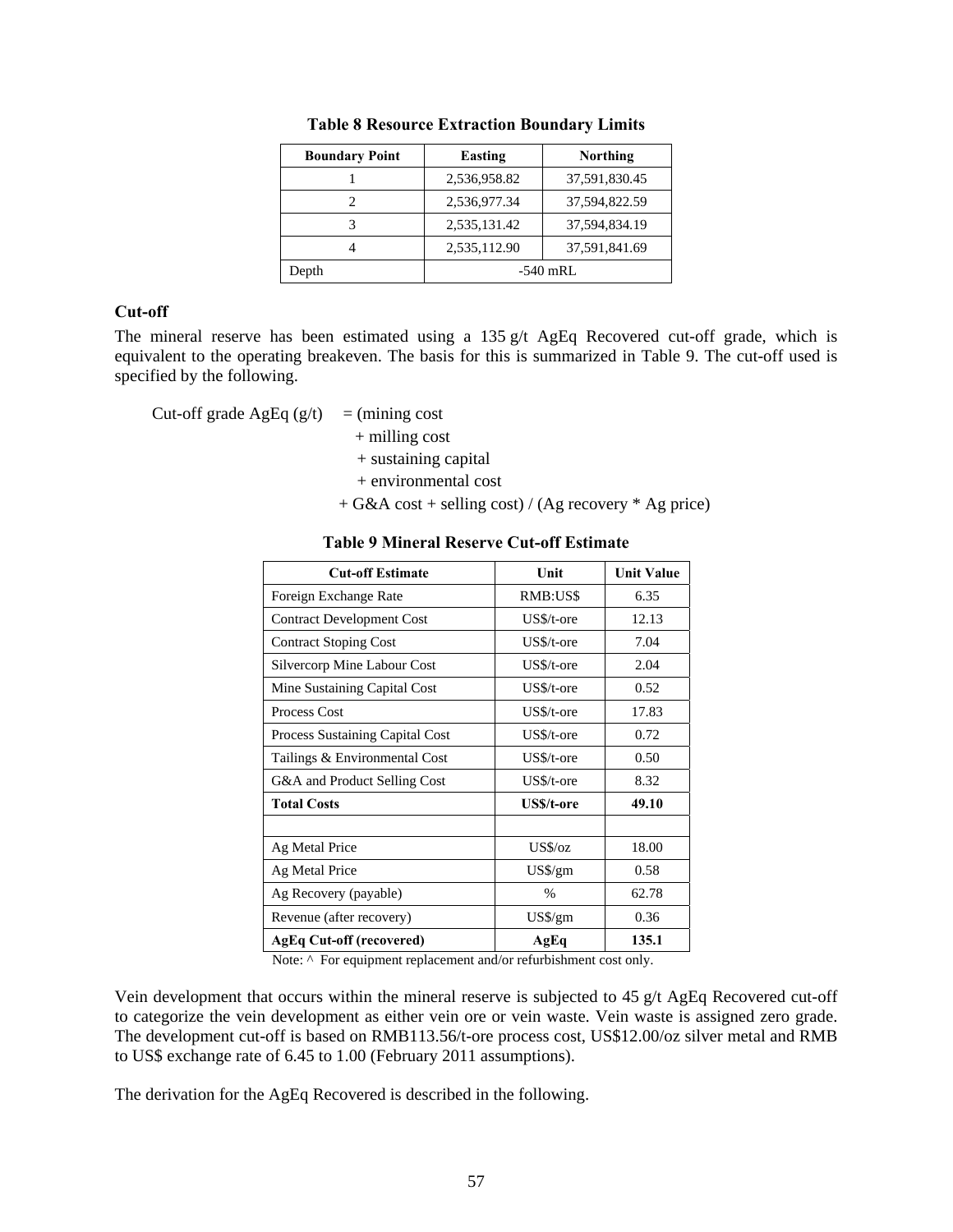AgEq Recovered =  ${Ag (g/t) * Ag ($/gm) * Ag (Rec%) } / Ag ($/gm) + {Pb (%) * Pb ($/b) * Pb (Rec%) }$ \* 22.0462} / Ag (\$/gm) + {Zn (%) \* Zn (\$/lb) \* Zn (Rec%) \* 22.0462} / Ag (\$/gm)

The metal prices used for the AgEq Recovered grade estimate are:

- Ag US\$18.00/troy oz
- Pb US\$1.00/lb
- Zn US\$1.00/lb

The recoveries used for the AgEq cut-off are:

- $Ag 62.78%$
- Pb 84.57%
- Zn 88.42%

The unit conversions used are:

- $1 \text{ troy oz} = 31.1035 \text{ gm}$
- 1 tonne =  $2204.62$  lb
- $1$  US\$ = 6.45 RMB

#### **Bulk Density**

Resource estimates use a bulk density of  $3.57t/m<sup>3</sup>$  which is assumed constant for all veins and areas and is also assumed to not be oxidized. AMC notes that the grade and relative distribution of the three key payable elements; Ag, Pb and Zn, can vary significantly (>10%) from vein to vein, but does not consider the potential impact of varying grade on density to be material  $\langle 5\% \rangle$  on the resource tonnage estimates. Waste density is  $2.64t/m^3$ .

#### **Mine Dilution and Losses**

The minimum stoping extraction and mining widths are:

- Shrinkage stoping is 0.8m vein extraction and 0.8m mining width
- Resue stoping is 0.3m vein extraction and 0.8m mining width

AMC's review of dilution, operational losses and mining width is summarized by mine method in Minimum stoping extraction widths are 0.3 m and 0.8 m respectively for resuing and shrinkage; minimum mining widths are 0.8 m for both methods. Unplanned dilution has been applied to the actual extraction width for resuing (resource grades already factored to 0.3 m minimum mining width) and to the greater of 0.8 m or actual mining width for shrinkage.

AMC has calculated unplanned dilution based on 0.1 m of waste break on each wall of a resued vein, and 0.15 m of waste break outside the design mining width of a shrinkage stope. A key strategy used at Ying for minimizing floor dilution is the placement of rubber mats and/or conveyor belting over the waste fill floor in resuing stopes immediately before each resuing blast. This effectively serves as a barrier between ore and waste.

The dilution calculation process used for the reserves assumes that the resulting figures represent the overall tonnes and grade delivery to surface. There is a small degree of waste hand sorting, and therefore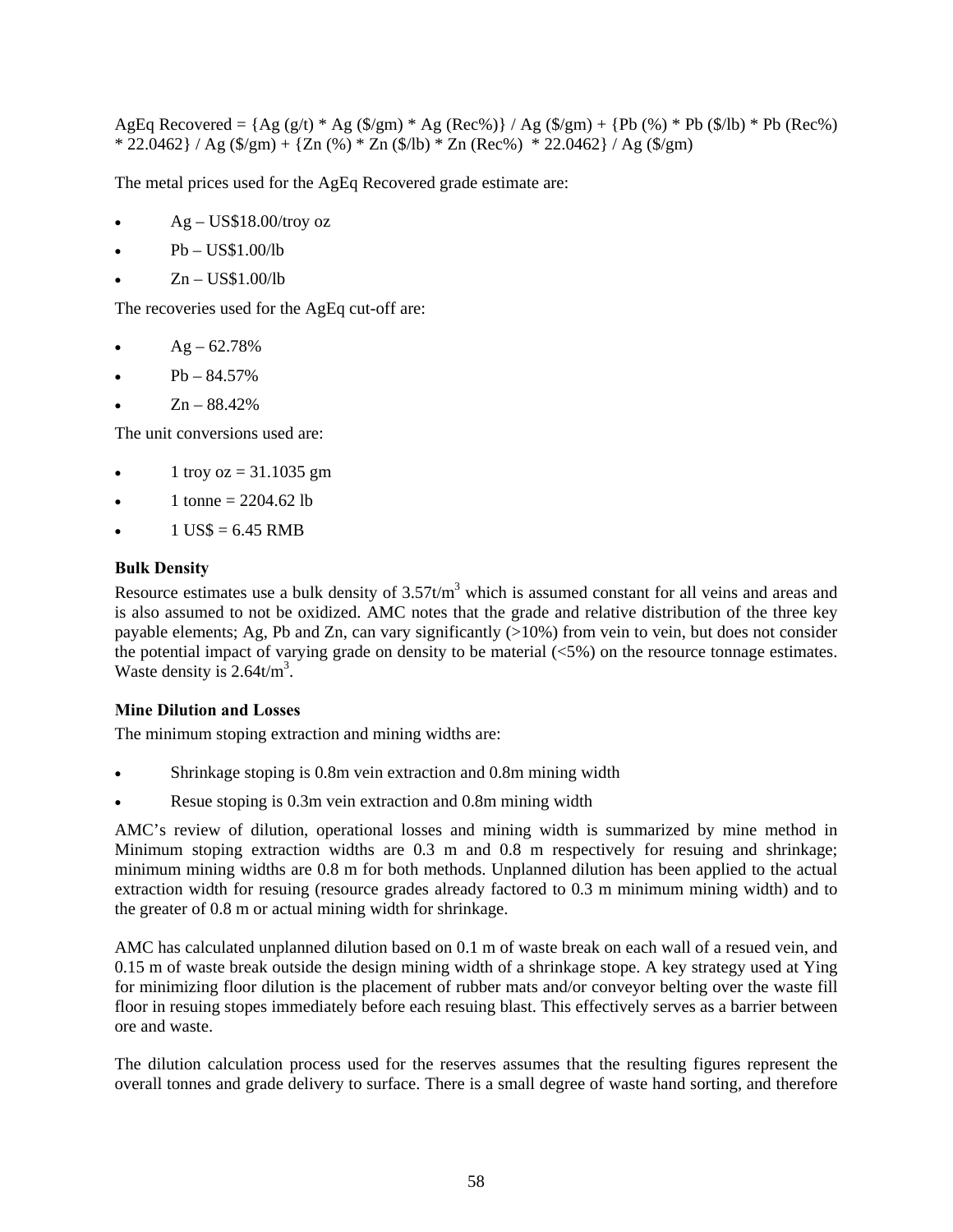upgrading, that occurs underground, depending on the mine and mining method. AMC considers that the resulting impact of this hand-sorting on the delivered product is not significant enough to be material.

Table 10 summarizes dilution factors used in the reserve calculations for each of the Ying mines. The lower percentages for shrinkage stoping are a reflection of mining wider veins.

| Mine              |                | Dilution % |
|-------------------|----------------|------------|
|                   | <b>Resuing</b> | Shrinkage  |
| <b>HPG</b>        | 37             | 28         |
| HZG               | 33             |            |
| LM                | 40             | 23         |
| TLP               | 56             | 29         |
| SGX               | 43             | 32         |
| <b>Total Ying</b> | 41             | 28         |

**Table 10 Average Dilution by Mine and Method** 

#### **Mining Recovery Factors**

Mining recovery estimates used in the reserve calculations are based on experience at each of the Ying operations and for each mining method. For resuing stopes, 95% total recovery is assumed; for shrinkage stopes, 92% total recovery is assumed. Minimal pillars are anticipated to remain between adjacent mining blocks in the same vein and partial recovery is anticipated in sill pillars. A 70% recovery factor is applied to irregular ore blocks in remnant areas mined by local miners prior to Silvercorp acquiring the Ying properties.

#### **Mineral Reserve Estimate**

To convert mineral resources to mineral reserves, Silvercorp uses the following procedures:

- 1. Selection of Measured and Indicated Resource polygons for which the average AgEq grade is greater than the mine cut-off AgEq grade
- 2. Application of minimum extraction and mining width criteria and calculation of dilution at zero grade
- 3. Estimation of mineral reserve potential by applying relevant mining loss factors
- 4. Confirmation as mining reserve by considering any other significant cost factors such as additional waste development required to gain access to the block in question

Table 11 summarizes the reserve estimates for each Ying mine and for the Ying operation as a whole. Approximately 27% of the mineral reserve estimate tonnage is categorized as Proven and approximately 73% is categorized as Probable. Dilution and recovery are stated as the percentage of the mineable in situ ore tonnes. AMC considers the dilution estimates to be reasonable and commensurate with the stoping methods, which is also assisted by selective hand sorting of waste from ore, a practice conducted at Silvercorp's Ying Mine, and also proposed at the GC mine.

**Table 11 Mine Width, Dilution and Recovery by Stope Method** 

| <b>Mine Method</b>      | Shrinkage | Resue |
|-------------------------|-----------|-------|
| Mine Width (m) $\wedge$ | 4.0       | 0.8   |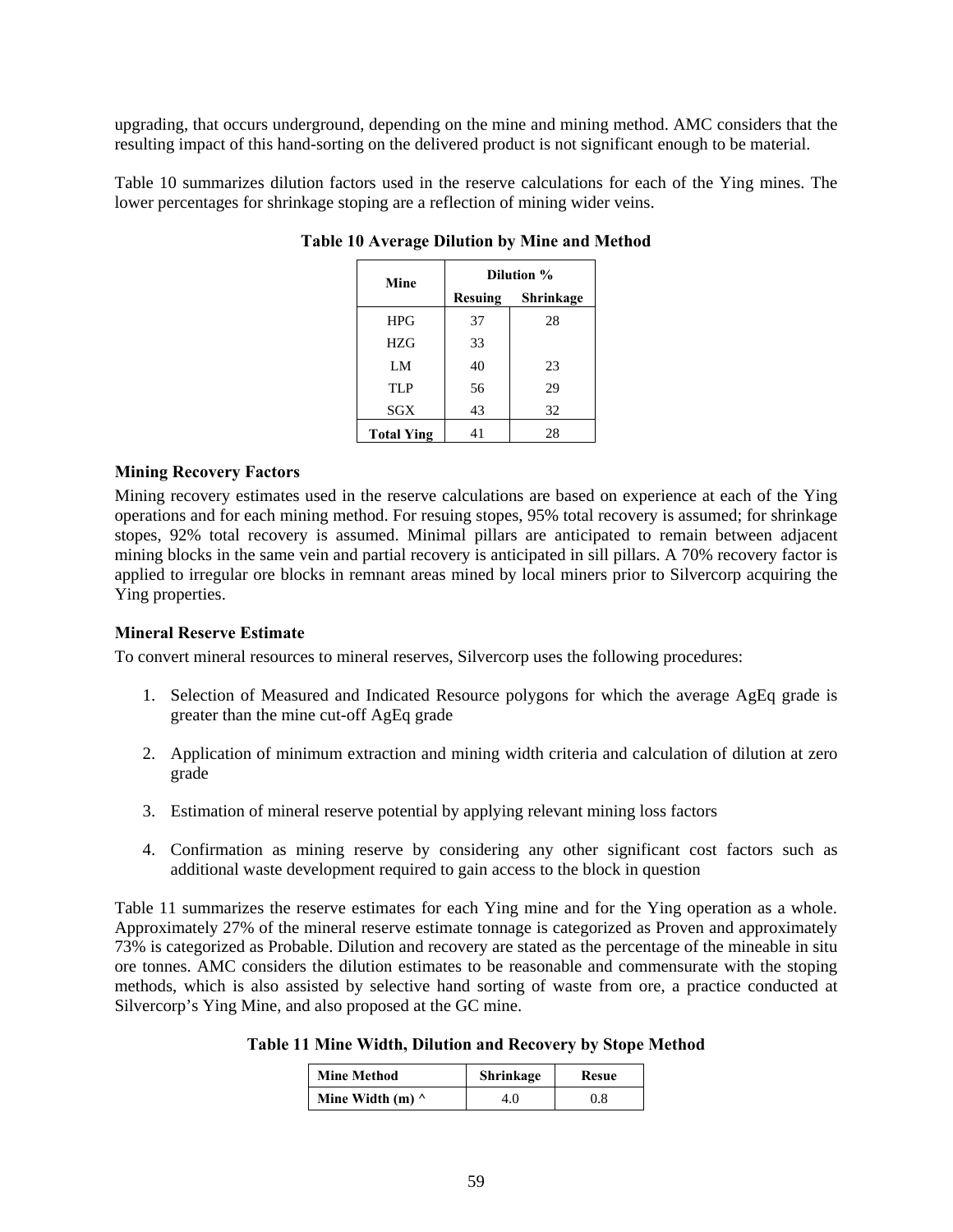| Mine Dilution $(\% )$ | 10.3 | 25.0 |
|-----------------------|------|------|
| Mine Recovery (%)     | 90.0 | 88.1 |
| <b>AT. AA</b>         |      |      |

Note: ^ Average for life-of-mine.

#### **Mineral Reserve Estimate**

Table 12 summarizes the mineral reserve estimate from the scheduled mine plan. Approximately 10% of the mineral reserve estimate is categorized as Proven and approximately 88% is categorized as stope extraction with the remainder being development extraction.

The conversion of mineral resource to mineral reserve is described in the following.

Mineral Reserve = {Mineral Resource x Recovery %} / { $1 + 1$  Dilution %}

| Category                          | <b>Mineral</b><br>Reserve (t) | Ag<br>(g/t) | Pb<br>(%) | Zn<br>(%) | Ag (kg) | Pb(t)  | $\mathbf{Zn}$ (t) | AgEq<br>$(g/t)^*$ | Percent<br>by<br><b>Tonnes</b> |
|-----------------------------------|-------------------------------|-------------|-----------|-----------|---------|--------|-------------------|-------------------|--------------------------------|
| <b>By Reserve</b><br>Category     |                               |             |           |           |         |        |                   |                   |                                |
| Proven                            | 463,976                       | 199         | 1.12      | 3.18      | 92,315  | 5,183  | 14,753            | 268               | 10%                            |
| Probable                          | 4,285,689                     | 113         | 1.33      | 2.93      | 482,432 | 56,906 | 125,481           | 212               | 90%                            |
| Proven +<br>Probable <sup>#</sup> | 4,749,665                     | 121         | 1.31      | 2.95      | 574,747 | 62,089 | 140,234           | 218               | 100%                           |
| <b>By Level</b>                   |                               |             |           |           |         |        |                   |                   |                                |
| $+50$ mRL                         | 716,614                       | 136         | 1.28      | 2.74      | 97,261  | 9.165  | 19,638            | 219               | 15%                            |
| 0mRL                              | 889,408                       | 126         | 1.22      | 3.04      | 111,706 | 10,824 | 27.039            | 220               | 19%                            |
| $-50$ mRL                         | 877,557                       | 128         | 1.11      | 2.68      | 112,259 | 9,786  | 23,486            | 206               | 18%                            |
| $-100$ m $RL$                     | 588,095                       | 97          | 1.19      | 2.45      | 57,046  | 7,018  | 14,405            | 182               | 12%                            |
| $-150$ mRL                        | 452,724                       | 119         | 1.58      | 2.85      | 54,009  | 7,171  | 12,902            | 222               | 10%                            |
| $-200$ mRL                        | 491,922                       | 122         | 1.66      | 3.65      | 60,112  | 8,148  | 17,970            | 253               | 10%                            |
| $-250$ mRL                        | 359,349                       | 119         | 1.51      | 3.40      | 42,767  | 5,407  | 12,217            | 238               | 8%                             |
| $-300$ mRL                        | 373,996                       | 106         | 1.22      | 3.36      | 39,587  | 4,570  | 12,577            | 219               | 8%                             |
| <b>All Levels</b>                 | 4,749,665                     | 121         | 1.31      | 2.95      | 574,747 | 62,089 | 140,234           | 218               | 100%                           |
| <b>By Vein</b>                    |                               |             |           |           |         |        |                   |                   |                                |
| V <sub>2</sub>                    | 2,389,960                     | 144         | 1.32      | 3.20      | 343,420 | 31,477 | 76,506            | 240               | 50.3%                          |
| $V2-0$                            | 104,348                       | 104         | 2.05      | 2.40      | 10,809  | 2,143  | 2,501             | 212               | 2.2%                           |
| $V2-1$                            | 255,518                       | 98          | 0.74      | 2.23      | 25,028  | 1,889  | 5,710             | 161               | 5.4%                           |
| $V2-2$                            | 104,776                       | 59          | 1.49      | 4.39      | 6,209   | 1,558  | 4,600             | 233               | 2.2%                           |
| V <sub>5</sub>                    | 71,210                        | 99          | 0.76      | 2.79      | 7,077   | 543    | 1,984             | 181               | 1.5%                           |
| $V5-1$                            | 40.876                        | 126         | 0.99      | 2.98      | 5,133   | 403    | 1,220             | 211               | 0.9%                           |
| V <sub>6</sub>                    | 88,584                        | 72          | 1.58      | 2.39      | 6,409   | 1,404  | 2,114             | 177               | 1.9%                           |
| $V6-0$                            | 182,969                       | 183         | 2.09      | 2.04      | 33,399  | 3,827  | 3,728             | 251               | 3.9%                           |
| V7                                | 285,166                       | 52          | 0.88      | 3.44      | 14,723  | 2,505  | 9,816             | 177               | 6.0%                           |
| $V7-0$                            | 172,733                       | 63          | 0.60      | 2.91      | 10,892  | 1,034  | 5,026             | 157               | 3.6%                           |
| $V7-1$                            | 131.039                       | 103         | 0.83      | 2.62      | 13,499  | 1,087  | 3,438             | 180               | 2.8%                           |
|                                   |                               |             |           |           |         |        |                   |                   |                                |

**Table 12 Mineral Reserve Summary**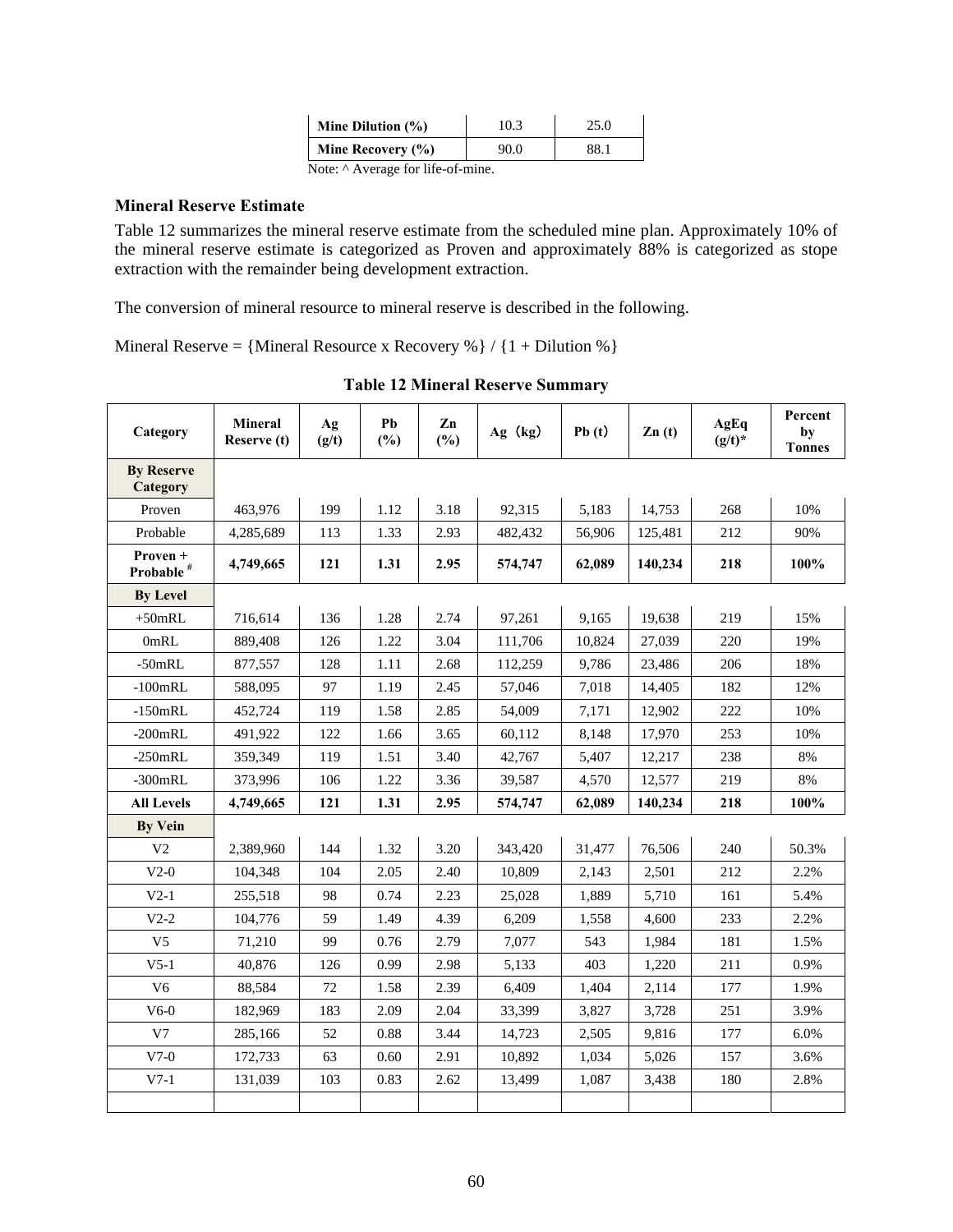| Category                         | Mineral<br>Reserve (t) | Ag<br>(g/t) | Pb<br>$(\%)$ | Zn<br>$(\%)$ | Ag (kg) | Pb(t)  | $\mathbf{Zn}$ (t) | AgEq<br>$(g/t)^*$ | Percent<br>by<br><b>Tonnes</b> |
|----------------------------------|------------------------|-------------|--------------|--------------|---------|--------|-------------------|-------------------|--------------------------------|
| V8                               | 44,932                 | 88          | 2.90         | 1.00         | 3,934   | 1,304  | 449               | 182               | 0.9%                           |
| $V8-0$                           | 12,288                 | 293         | 0.07         | 0.16         | 3,596   | 8      | 20                | 191               | 0.3%                           |
| V <sub>9</sub>                   | 313,307                | 77          | 1.15         | 2.62         | 23,984  | 3,611  | 8,212             | 173               | 6.6%                           |
| $V9-0$                           | 46,439                 | 127         | 3.32         | 2.75         | 5,875   | 1,542  | 1,278             | 279               | 1.0%                           |
| $V9-1$                           | 90,093                 | 84          | 1.27         | 3.36         | 7,549   | 1,141  | 3,028             | 207               | 1.9%                           |
| V10                              | 177,804                | 223         | 2.26         | 2.22         | 39,691  | 4,022  | 3,953             | 288               | 3.7%                           |
| $V10-1$                          | 76,387                 | 45          | 0.87         | 4.43         | 3,436   | 664    | 3,383             | 205               | 1.6%                           |
| V11                              | 30,338                 | 17          | 0.39         | 4.00         | 506     | 117    | 1,213             | 158               | 0.6%                           |
| V13                              | 80,846                 | 84          | 0.79         | 1.86         | 6,779   | 639    | 1,507             | 141               | 1.7%                           |
| V14                              | 50,052                 | 56          | 2.34         | 1.09         | 2,799   | 1,171  | 548               | 147               | 1.1%                           |
| <b>All Veins</b>                 | 4,749,665              | 121         | 1.31         | 2.95         | 574,747 | 62,089 | 140,234           | 218               | 100%                           |
| <b>By Stope</b><br><b>Method</b> |                        |             |              |              |         |        |                   |                   |                                |
| Shrinkage                        | 4,295,122              | 125         | 1.33         | 2.97         | 537,829 | 56,917 | 127,455           | 221               | 90%                            |
| Resuing                          | 454,543                | 81          | 1.14         | 2.81         | 36,918  | 5,172  | 12,779            | 182               | 10%                            |
| <b>All Methods</b>               | 4,749,665              | 121         | 1.31         | 2.95         | 574,747 | 62,089 | 140,234           | 218               | 100%                           |

Notes:

1) AgEq (g/t) is the recovered silver equivalent. # 135g/t AgEq cut-off for Stope Reserves & 45g/t AgEq for Development Reserves.

2) Rounding of some figures may lead to minor discrepancies in some totals

#### **Mining Operations**

As set out in the GC Report, mining will be conducted in two stages. The stages are generally subdivided as follows:

- 1. Stage 1 +100 mRL to -50 mRL between local Mine Sections 10 to 36 for development and 12 to 32 for production. West side of project.
- 2. Stage 2 +100 mRL to -50 mRL between Mine Sections 36 to 54 for development and 32 to 54 for production. For -50m RL to -300 mRL between Mine Sections 12 to 50 for both development and production.

Stage 1 targets fast-tracking the project into production and is developed by mobile rubber-tired dieselpowered equipment (development jumbo, loader and truck) with surface decline access down to - 50 mRL. Stage 2 is developed using conventional tracked equipment (electric locomotive, rail cars, electric rocker shovels and pneumatic hand held drills) with shaft access from -50mRL down to - 300 mRL. Selective stoping methods such as Shrinkage and Resue are employed with stope production drilling conducted with pneumatic jackleg drilling. In-stope rock movement will be by gravity to draw points or hand-carting to steel lined passes.

Stage 1 production mucking uses load-haul-dump loaders (LHD) with trucks hauling ore to the surface ROM stockpile. Ore is re-handled from the ROM stockpile to the primary crusher feed bin using a ROM front-end-loader (FEL). Stage 2 production mucking uses electric-powered over-throw rail loaders with rail cars and electric locomotives transporting ore to the Main Shaft ore pass. Ore is skip hoisted to surface and conveyed to the surface crusher feed bin.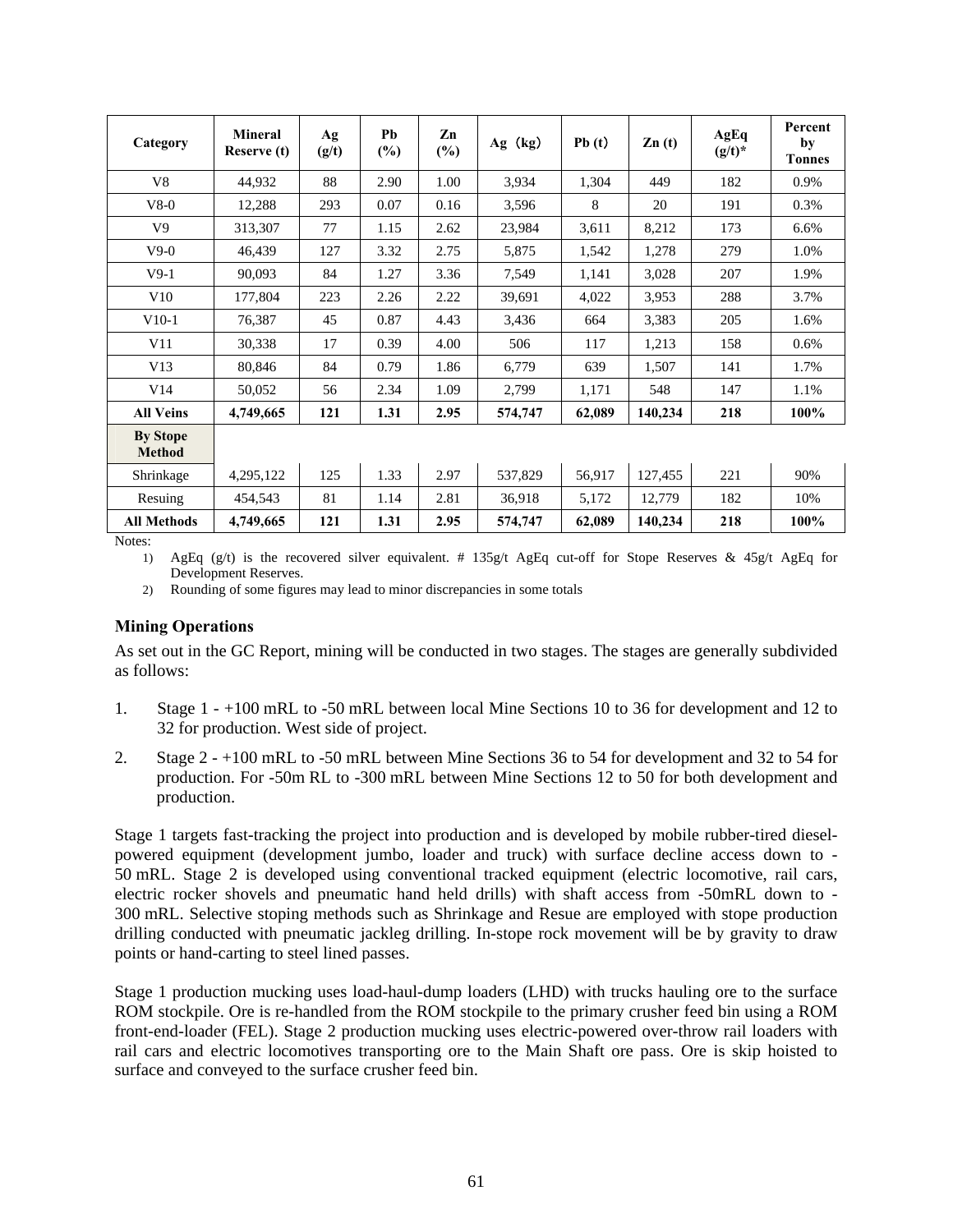### **Production Rate**

Mine operations will be conducted 365 days of the year but mine production is scheduled on the basis of 330 days per year at approximately 1,500 tpd for approximately 496 ktpa for the first eight years, rising to approximately 1,570 tpd for approximately 518 ktpa for the last four years. The production life is estimated to be 12 years.

Production is expected to be approximately 80 tonnes per day per stope for Shrinkage stopes and 75 tonnes per day per stope for Resue stopes with production per level capped at approximately 25% of the available stopes and up to 20 stopes concurrently over all active levels.

The production rate from each stope is dependent on the vein width, and as such, the production rate and schedule assumes a balance of wide and narrow vein stopes (generally Shrinkage and Resue respectively).

AMC's high-level review indicates a mineral resource endowment of 12,829 tonnes per vertical metre equating to a vertical advance rate of approximately 42m per year which is within industry performance for like operations.

#### **Mining Methods**

Shrinkage stoping and Resue stoping will be the methods employed. To confirm AMC's understanding of Silvercorp's application of the stoping methods and also their suitability for the GC mine environment, AMC observed the application of these stoping methods at Silvercorp's Ying mine operation during May 2011. The Ying mine is located in Luoning County, in the Henan Province, about 10 km South-East of Xiayu and about 60 km South-East of Luoning.

#### **Mine Development**

The mine design is based on the mineral resources above a 150 g/t AgEq Recovered with the addition of vein exploration development (which in some part, is also used for stope access). Vein exploration development is categorized as development that occurs outside of the mineral resource categorization. Vein exploration development is reported as development waste and assigned zero grade irrespective of its resource grade. Vein exploration development represents approximately 51% of the total 44.7 km of vein development in the mine plan.

The mine levels will be placed at 50m vertical intervals. Levels will be graded at 0.3% from either the Ramp or Main Shaft access however the mine design provided does not incorporate this feature. AMC does not consider this to be material with respect to estimates for development quantities.

The Hashui Creek diversion tunnel will be developed concurrently from both ends and will be completed early in Stage 1 prior to production commencing.

### **Market Studies and Contracts**

With respect to copper, testwork has so far been unsuccessful in producing a saleable copper concentrate, but copper levels in the ore are low and this is not a material issue for concentrate quality.

In the case of zinc, this is an issue of economic optimization with current silver prices indicating that a lower lead grade (35-40% Pb) concentrate (with higher zinc and silver levels) should be targeted to maximize payable silver recovery to the lead concentrate. This should not pose a problem with concentrate marketing.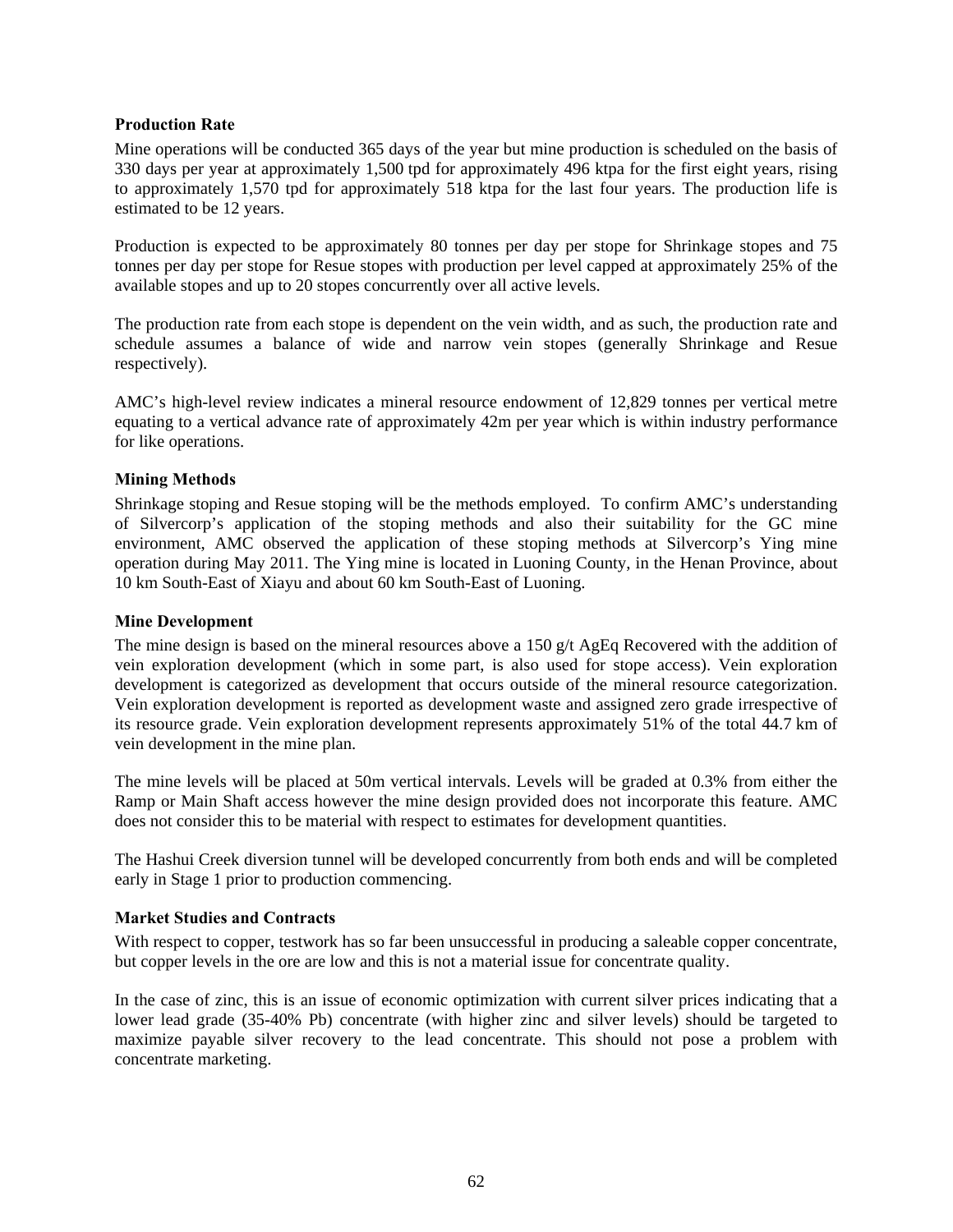With respect to the lead and zinc concentrates, AMC has also been advised that the renewed smelter contracts allow up to 1% As before penalties apply which allays AMC's previous concerns about their marketability.

### **Smelter Contracts**

Initial sales contracts were in place for the lead and pyrite concentrates with Jinan Wanyang Smelting (Group) Co., Ltd and for the zinc concentrate with Henan Yuguang Zinc Industry Co., Ltd. AMC has been advised by Silvercorp that all three contracts have been renewed with a three year term to December 31, 2014, with identical terms to the initial ones apart from the arsenic penalties. All three contracts have freight and related expenses to the smelting company's account.

#### **Economic Analysis**

The economic analysis in this section is based on the following key assumptions:

- The mine production schedule developed in Section 16 of the GC Report quickly ramps up to around 500,000 tpa.
- The subsequent mill production schedule to match mine output at a nominal 500,000tpa throughput rate with generous ROM stockpile allowances in the early years to handle any mine development delays and still protect the metal outputs
- Mine development and mill construction take place during 2011 2012 with commercial production in 2013. The absolute dates will require adjustment but the relative timing remains valid.
- Recoveries as detailed in Section 13 in the GC Report, and set out below:
	- o Ag (to lead concentrate only, not payable in zinc concentrate): 62.8%
	- o Pb: 84.7%
	- o Zn: 88.2%
	- $\circ$  S: 61.3%
- Metal prices as set out in Table 13.

|                         | 2012  | 2013  | 2014  | 2015  | <b>After 2015</b> |
|-------------------------|-------|-------|-------|-------|-------------------|
| Silver (US\$/oz)        | 40.00 | 30.00 | 25.00 | 18.00 | 18.00             |
| Lead (US\$/lb)          | 1.11  | 1.16  | 1.14  | l.15  | 1.00              |
| $\text{Zinc}$ (US\$/lb) | l.05  | 1.12  | 1.11  | l.15  | 1.00              |

#### **Table 13 Metal Prices**

- Foreign exchange rate was set at the November 2011 value of USD:RMB of 6.35 (Silvercorp had previously advised 6.50 but AMC has updated this with the most recent value in line with the gradually appreciating trend)
- Capital and operating costs as estimated in Section 21 of the GC Report.

### **Key Metrics**

Table 14 shows the critical input and output metrics for the GC project including the annual production schedule and the estimated cash flow and key pre-tax economic parameters.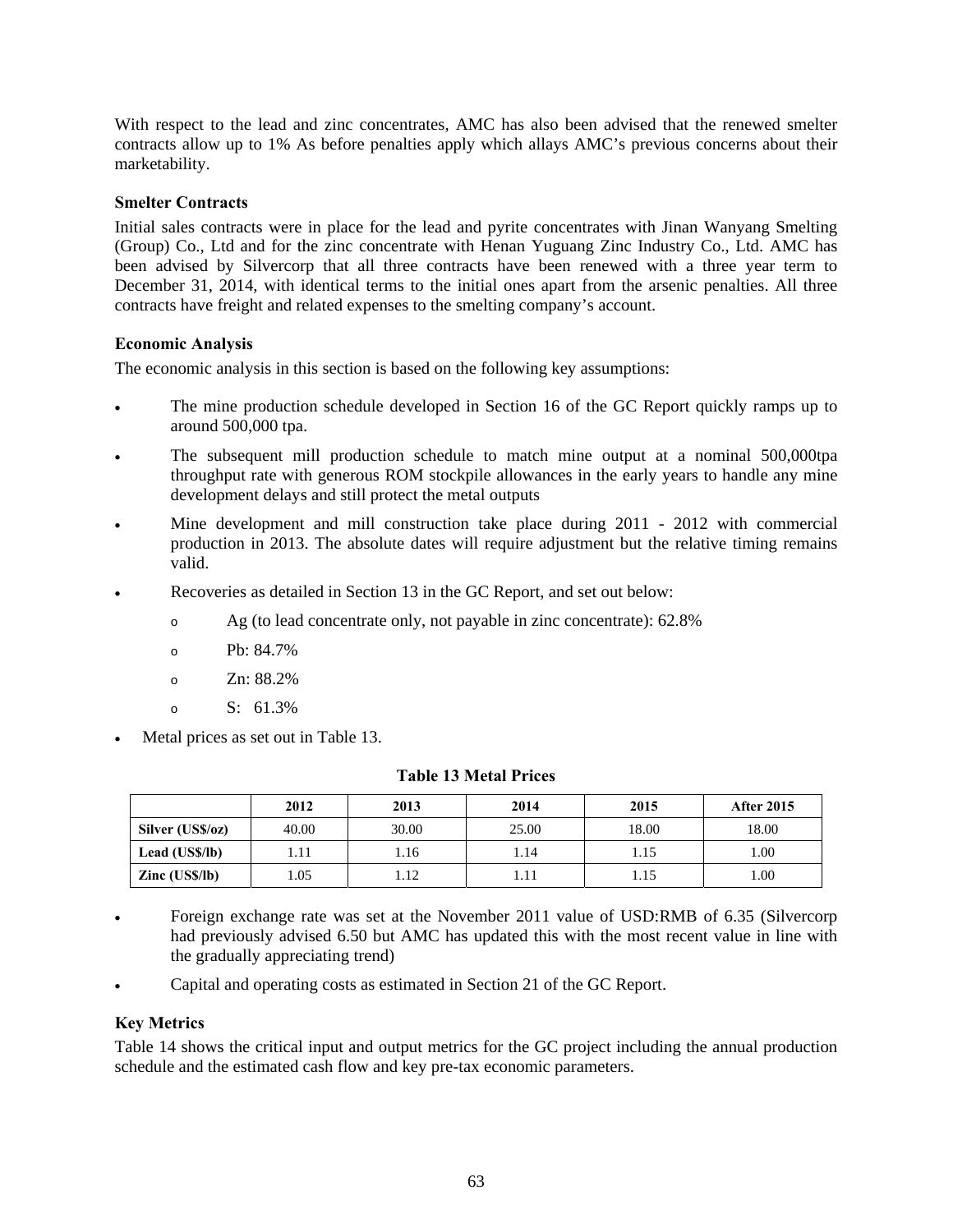| <b>Base Case</b>              |              | <b>Total</b> | 2011     | 2012   | 2013    | 2014    | 2015    | 2016    | 2017    | 2018    | 2019    | 2020    | 2021    | 2022    |
|-------------------------------|--------------|--------------|----------|--------|---------|---------|---------|---------|---------|---------|---------|---------|---------|---------|
| <b>Mine Output</b>            |              |              |          |        |         |         |         |         |         |         |         |         |         |         |
|                               | T            | 4,749,665    | $\Omega$ | 91,799 | 484,547 | 472,387 | 395,153 | 487,570 | 524,317 | 525,385 | 525,005 | 526,510 | 520,672 | 196,319 |
| <b>Mill Feed</b>              |              |              |          |        |         |         |         |         |         |         |         |         |         |         |
|                               | T            | 4,749,665    |          |        | 450,000 | 475,000 | 500,000 | 500,000 | 500,000 | 500,000 | 500,000 | 500,000 | 500,000 | 324,665 |
|                               | Ag/g/t       | 121          |          |        | 163     | 152     | 124     | 110     | 121     | 120     | 112     | 110     | 99      | 94      |
|                               | %Pb          | 1.31         |          |        | 1.00    | 1.15    | 1.31    | 1.42    | 1.50    | 1.35    | 1.38    | 1.31    | 1.36    | 1.22    |
|                               | %Zn          | 2.95         |          |        | 2.96    | 2.86    | 2.62    | 3.02    | 3.08    | 2.76    | 3.25    | 3.03    | 2.97    | 2.98    |
| (notional)                    | %S           | 9.13         |          |        | 9.13    | 9.13    | 9.13    | 9.13    | 9.13    | 9.13    | 9.13    | 9.13    | 9.13    | 9.13    |
| <b>Concentrate Production</b> |              |              |          |        |         |         |         |         |         |         |         |         |         |         |
| Pb Conc                       | T            | 113,404      |          |        | 8245    | 9979    | 11942   | 12973   | 13692   | 12315   | 12581   | 11962   | 12460   | 7255    |
|                               | Ag $g/t$     |              |          |        | 5586    | 4555    | 3257    | 2673    | 2782    | 3054    | 2802    | 2886    | 2492    | 2644    |
|                               | Ag % payable |              |          |        | 92.0    | 91.5    | 90.0    | 89.5    | 89.5    | 90.0    | 89.5    | 89.5    | 89.0    | 89.5    |
|                               | %Pb          |              |          |        | 46.35   | 46.35   | 46.35   | 46.35   | 46.35   | 46.35   | 46.35   | 46.35   | 46.35   | 46.35   |
|                               | $\%$ Zn      |              |          |        | 12.5    | 10.5    | 8.5     | 9.0     | 8.7     | 8.7     | 10.0    | 9.8     | 9.2     | 10.3    |
| Zn Conc                       | T            | 252,760      |          |        | 24027   | 24503   | 23657   | 27206   | 27756   | 24834   | 29285   | 27292   | 26754   | 17446   |
|                               | %Pb          |              |          |        | 0.70    | 0.83    | 1.03    | 0.97    | 1.01    | 1.01    | 0.88    | 0.90    | 0.95    | 0.85    |
|                               | % $Zn$       |              |          |        | 48.95   | 48.95   | 48.95   | 48.95   | 48.95   | 48.95   | 48.95   | 48.95   | 48.95   | 48.95   |
| Py Conc                       | T            | 625,276      |          |        | 59241   | 62532   | 65823   | 65823   | 65823   | 65823   | 65823   | 65823   | 65823   | 42741   |
|                               | $\% S$       |              |          |        | 42.52   | 42.52   | 42.52   | 42.52   | 42.52   | 42.52   | 42.52   | 42.52   | 42.52   | 42.52   |
| <b>Recovered Metals</b>       |              |              |          |        |         |         |         |         |         |         |         |         |         |         |
|                               | koz Ag       | 11,600       |          |        | 1481    | 1462    | 1251    | 1115    | 1225    | 1209    | 1133    | 1110    | 998     | 617     |
|                               | T Pb         | 52,563       |          |        | 3822    | 4625    | 5535    | 6013    | 6346    | 5708    | 5831    | 5544    | 5775    | 3363    |
|                               | T Zn         | 123,726      |          |        | 11761   | 11994   | 11580   | 13317   | 13587   | 12156   | 14335   | 13360   | 13096   | 8540    |
|                               | T S          | 265,867      |          |        | 25189   | 26589   | 27988   | 27988   | 27988   | 27988   | 27988   | 27988   | 27988   | 18173   |

**Table 14 Project Production Schedule and Cash Flow (Pre-Tax)** 

Continued on next page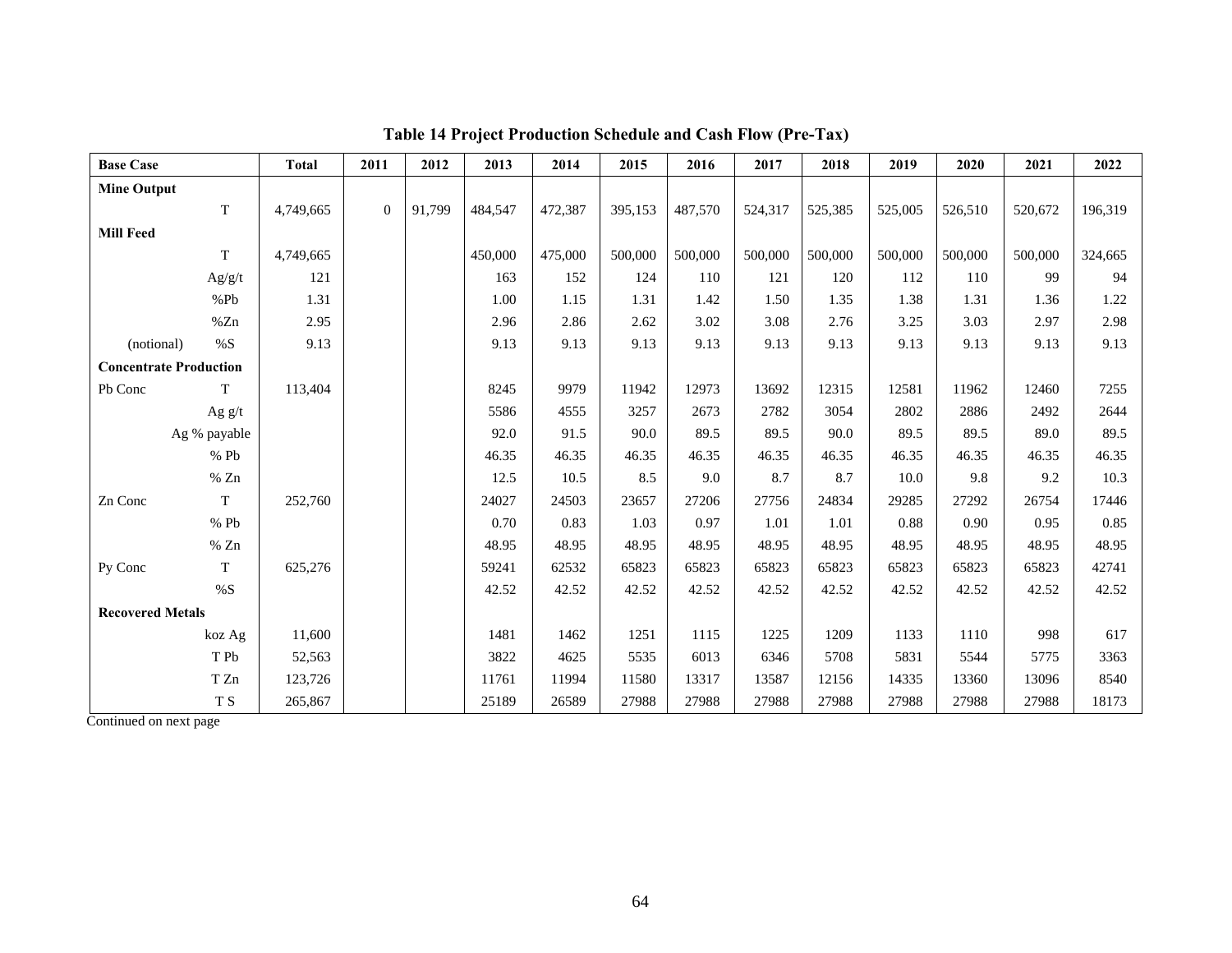| <b>Base Case</b>                        |           | <b>Total</b> | 2011                                      | 2012     | 2013     | 2014    | 2015  | 2016  | 2017  | 2018  | 2019  | 2020   | 2021   | 2022     |
|-----------------------------------------|-----------|--------------|-------------------------------------------|----------|----------|---------|-------|-------|-------|-------|-------|--------|--------|----------|
| Revenue<br>(US\$000)                    | Ag        | 186,010      |                                           |          | 35540    | 29072   | 17618 | 15616 | 17157 | 17035 | 15879 | 15550  | 13904  | 8641     |
|                                         | Pb        | 89,655       |                                           |          | 7399     | 8778    | 10611 | 9798  | 10341 | 9301  | 9502  | 9034   | 9411   | 5479     |
|                                         | Zn        | 157,650      |                                           |          | 16878    | 16982   | 17283 | 16047 | 16371 | 14648 | 17273 | 16098  | 15780  | 10290    |
|                                         | ${\bf S}$ | 12,449       |                                           |          | 1179     | 1245    | 1310  | 1310  | 1310  | 1310  | 1310  | 1310   | 1310   | 851      |
|                                         | Total     | 445,764      |                                           |          | 60996    | 56077   | 46822 | 42772 | 45179 | 42294 | 43965 | 41993  | 40405  | 25261    |
| <b>Operating Costs US\$000</b>          |           |              |                                           |          |          |         |       |       |       |       |       |        |        |          |
| Mine                                    |           | 72,150       |                                           |          | 9022     | 5969    | 6138  | 7881  | 8586  | 8658  | 9148  | 7622   | 7519   | 1608     |
| Mill                                    |           | 79,530       |                                           |          | 6745     | 7245    | 7771  | 7981  | 8198  | 8421  | 8650  | 8887   | 9133   | 6499     |
| Other                                   |           | 40,682       | All Operating<br><b>Costs Capitalized</b> |          | 4833     | 4321    | 4152  | 3811  | 3964  | 4073  | 4368  | 4018   | 3883   | 3260     |
| <b>Taxes</b>                            |           | 16,493       |                                           |          | 2257     | 2075    | 1732  | 1583  | 1672  | 1565  | 1627  | 1554   | 1495   | 935      |
| Total Costs (US\$M000)                  |           | 208,855      |                                           |          | 22857    | 19609   | 19793 | 21255 | 22419 | 22717 | 23792 | 22080  | 22030  | 12302    |
| <b>Operating Cash Flow</b><br>(US\$000) |           | 236,909      | $\overline{0}$                            | $\theta$ | 38139    | 36468   | 27029 | 21516 | 22760 | 19577 | 20172 | 19913  | 18376  | 12959    |
| <b>Capital Costs US\$000</b>            |           |              |                                           |          |          |         |       |       |       |       |       |        |        |          |
| <b>Total Capital</b>                    |           | 92,673       | 5,639                                     | 61,713   | 11,839   | 5,071   | 2,986 | 1,991 | 2,622 | 1,688 | 1,657 | 2,230  | 847    | $-5,610$ |
| <b>Project Cash Flow</b><br>(US\$000)   |           |              |                                           |          |          |         |       |       |       |       |       |        |        |          |
|                                         |           | 144,236      | $-5639$                                   | $-61713$ | 26300    | 31397   | 24043 | 19525 | 20138 | 17889 | 18516 | 17682  | 17529  | 18569    |
| <b>Cumulative Cash Flow</b>             |           |              | $-5639$                                   | $-67352$ | $-41052$ | $-9655$ | 14387 | 33913 | 54051 | 71940 | 90455 | 108138 | 125667 | 144236   |
| <b>NPV</b> (8%)                         |           | \$73,712.36  |                                           |          |          |         |       |       |       |       |       |        |        |          |
| <b>IRR</b>                              |           | 32.74%       |                                           |          |          |         |       |       |       |       |       |        |        |          |
| Project<br>Payback yrs                  |           | 2.40         |                                           |          |          |         |       |       |       |       |       |        |        |          |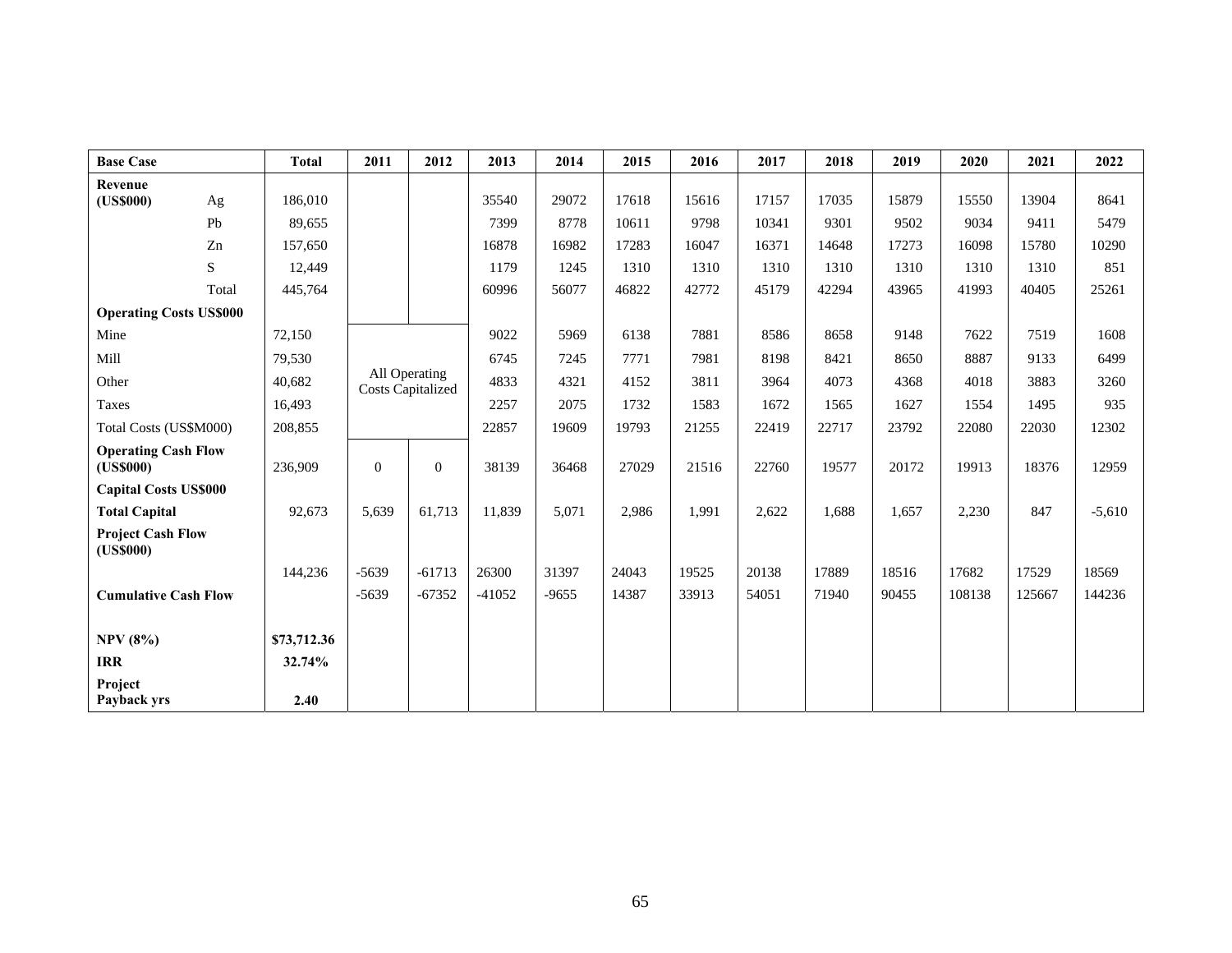Note that the Base Case pre-tax economic model shows an NPV of \$73.7M using a discount factor of 8%, considered by AMC to be a typical discount factor for a base-metals project. The IRR is 33% and the payback period is 2.4 years.

### **Taxes and Royalties**

Metal prices originally supplied by Silvercorp were net of VAT (17% gross partially offset with a nominal 2% credit for goods purchased) and this has been retained in the economic analysis.

A City Tax equivalent to 10% of the VAT has been applied. A Resource Compensation tax of 2% of revenue (after VAT) has been applied; equivalent to a royalty.

No additional income or corporate taxes have been applied and therefore no depreciation schedule has been developed.

Cash Flow Forecast

As set out in the GC Report, the weighted average economic returns for the GC project are estimated to be:

| • NPV (at $8\%$ discount) | \$52.950M |
|---------------------------|-----------|
| $\cdot$ IRR $(\% )$       | 28%       |
| • Payback (years)         | 3.3       |

These probability-weighted average metrics are positive and demonstrate that the project is robust in the face of the possible scenarios that typically impact on a mining operation.

### **Exploration and Development**

As set out in the GC Report, the following tasks are planned: (stated costs are estimated for those recommendations not covered by operational activities).

- Undertake variography studies to refine the understanding of the grade distribution and utilize a kriging or inverse distance weighting approach to grade interpolation prior to future resource and reserve estimations
- Collect additional detailed geotechnical for mining purposes
- Undertake geotechnical investigations of proposed shaft locations
- Undertake further hydrogeological assessments. Estimated cost \$75,000.
- Undertake further investigation of in situ stresses to confirm assumptions made in the mine design and stability assessments.
- Install an additional 600 kW of grinding power to address the under-sizing of the comminution circuit. Estimated cost \$500,000 installed and this has already been included in the capital cost estimate as it is deemed essential.
- Give consideration to a small increase in lead cleaner and filtration capacity to allow for optimization of silver recovery to payable lead concentrates. Estimated cost \$100,000 and this has not been included in the capital cost estimate as further validation is required.
- Double the tailings filtration capacity. Estimated cost \$580,000 and this has been included in the capital cost estimate as it is also deemed essential.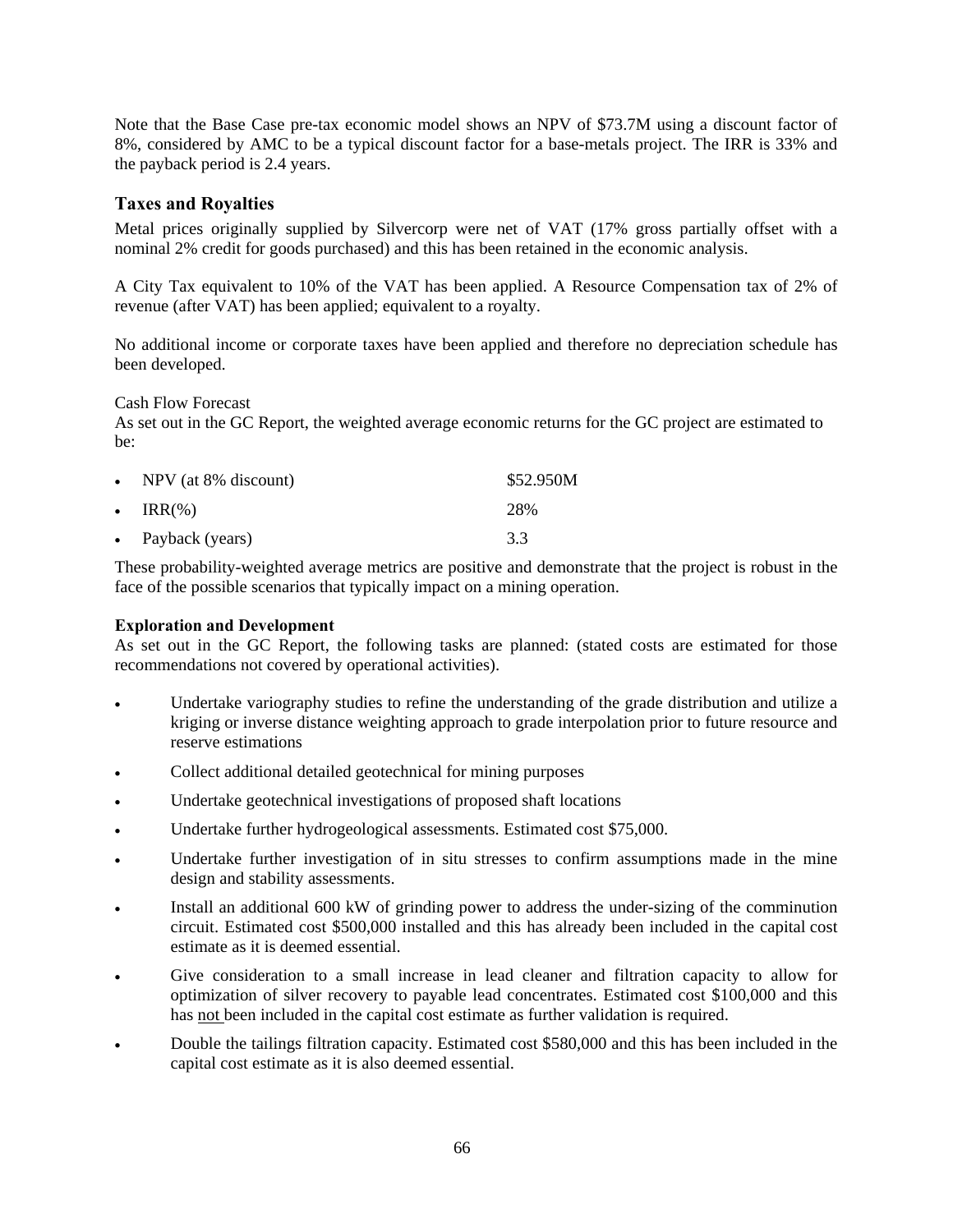- Undertake additional testwork of tailings properties and suitability for dry stacking. Estimated cost \$34,000.
- Undertake further TMF site investigations. Estimated cost \$50,000.
- Reassess the factor of TMF safety calculations using standard industry practice finite element numerical modeling
- Prepare a more detailed water balance for the TMF on a month-by-month basis.
- Provide emergency backup power for essential critical services such as man cage, mine ventilation, mine dewatering pumps and thickeners. Estimated cost \$800,000.

## *Cautionary Note to U.S. Investors Concerning Estimates of Measured and Indicated Resources:*

*This section uses the terms "measured resources" and "indicated resources". We advise U.S. investors that these terms are not recognized by the U.S. Securities and Exchange Commission. The estimation of measured resources and indicated resources involves greater uncertainty as to their existence and economic feasibility than the estimation of proven and probable reserves. U.S. investors are cautioned not to assume that mineral resources in these categories will be converted into reserves. See "Cautionary Note to U.S. Investors – Information Concerning Preparation of Mineral Resource and Mineral Reserve Estimates".* 

## *Cautionary Note to U.S. Investors Concerning Estimates of Inferred Resources*

*This section uses the terms "inferred resources". We advise U.S. investors that this term is not recognized by the U.S. Securities and Exchange Commission. The estimation of inferred resources involves far greater uncertainty as to their existence and economic viability than the estimation of other categories of resources. U.S. investors are cautioned not to assume that estimates of inferred mineral resources exist, are economically minable, or will be upgraded into measured or indicated mineral resources. See "Cautionary Note to U.S. Investors – Information Concerning Preparation of Mineral Resource and Mineral Reserve Estimates".* 

## **ITEM 6 DIVIDENDS**

The Company declared its first annual dividend of C\$0.05 per share in 2007. In 2008, the Company increased the dividend to C\$0.02 per share per quarter, (C\$0.08 annually). On November 9, 2011 the Company announced it was increasing its dividend to \$0.025 per quarter (\$C0.10 annually). The Company believes that the payment of dividends rewards shareholder loyalty and is a validation of the Company's cash generating capabilities. The declaration and amount of any future dividends will be at the discretion of the Company's directors.

## **ITEM 7 DESCRIPTION OF CAPITAL STRUCTURE**

### **General Description of Capital Structure**

The Company has an authorized capital of an unlimited number of common shares without par value (the "**Common Shares**"), of which 170,701,558 Common Shares were issued and outstanding as of June 19, 2012. A further 3,465,669 Common Shares have been reserved for issuance upon the due and proper exercise of certain incentive options and share purchase warrants outstanding as of June 19, 2012.

The following is a summary of the principal attributes of the Common Shares: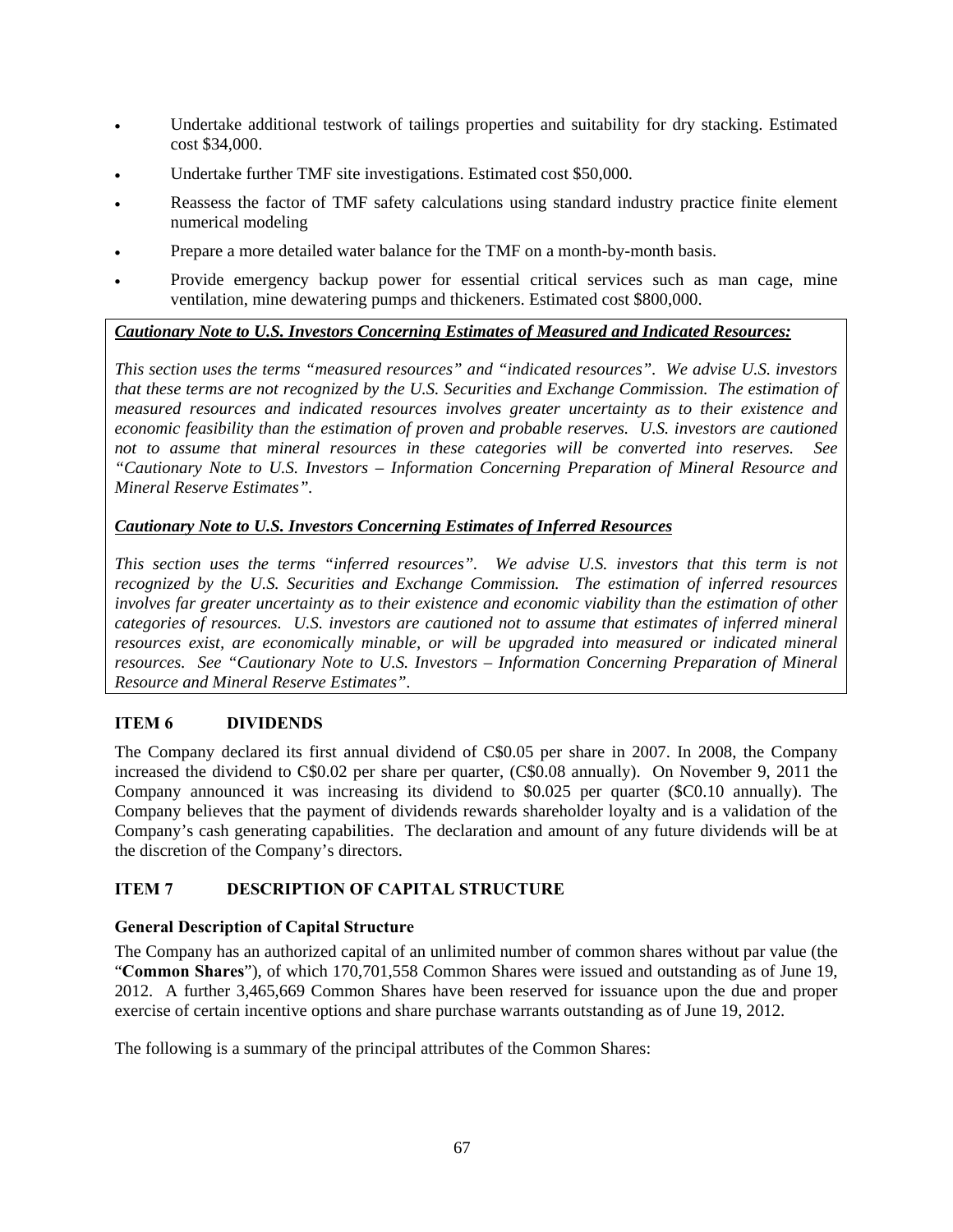*Voting Rights.* The holders of the Common Shares are entitled to receive notice of, attend and vote at any meeting of the shareholders of the Company. The Common Shares carry one vote per share. There are no cumulative voting rights, and directors do not stand for re-election at staggered intervals.

*Dividends.* The holders of Common Shares are entitled to receive on a pro rata basis such dividends as may be declared by the board of directors, out of available funds. There are no indentures or agreements limiting the payment of dividends.

*Profits.* Each Common Share is entitled to share pro rata in any profits of the Company to the extent they are distributed either through the declaration of dividends or otherwise distributed to shareholders, or on a winding up or liquidation.

*Rights on Dissolution.* In the event of the liquidation, dissolution or winding up of the Company, the holders of the Common Shares will be entitled to receive on a pro rata basis all of the assets of the Company remaining after payment of all the Company's liabilities.

*Pre-Emptive, Conversion and Other Rights.* No pre-emptive, redemption, sinking fund or conversion rights are attached to the Common Shares, and the Common Shares, when fully paid, will not be liable to further call or assessment. No other class of shares may be created without the approval of the holders of Common Shares. There are no provisions discriminating against any existing or prospective holder of Common Shares as a result of such shareholder owning a substantial number of Common Shares.

The rights of holders of Common Shares may only be changed by a special resolution of holders of 66 2⁄3% of the issued and outstanding Common Shares, in accordance with the requirements of the *Business Corporations Act* (British Columbia).

Under its Stock Option Plan, the Company may grant options to purchase up to 10% of the issued and outstanding Common Shares outstanding from time to time, to directors, officers, employees and consultants. As of June 19, 2012, the Company has stock options outstanding to purchase 3,415,669 Common Shares at exercise prices from C\$2.65 to C\$14.96 per share and term of five years, with the last options expiring on March 5, 2017.

### **Shareholders Rights Plan**

At the Company's annual general meeting held on September 26, 2008, its shareholders adopted a shareholders' rights plan (the "**Rights Plan**") dated August 11, 2008. The Rights Plan was reconfirmed by Company shareholders on September 23, 2011. To remain in full force and effect, the Rights Plan has a term of three years and must be reconfirmed by a resolution passed by a majority of the votes cast by all holders of voting shares who vote in respect of such reconfirmation at the annual general meeting of the Company held in 2014, and at every third annual meeting of the Company thereafter, unless the rights are earlier redeemed or exchanged.

The Rights Plan is designed to encourage the fair treatment of shareholders in the event of any take-over offer for the Company. The Rights Plan provides the board of directors and the shareholders with more time than the 35 days provided by applicable securities laws, to fully consider any unsolicited take-over bid for the Company without undue pressure, to allow the board of directors to pursue, if appropriate, other alternatives to maximize shareholder value and to allow additional time for competing bids to emerge.

The Rights Plan was not proposed in response to, or in anticipation of, any acquisition or take-over offer and is not intended to prevent a take-over of the Company, to secure continuance of current management or the directors in office or to deter fair offers for the common shares of the Company. The initial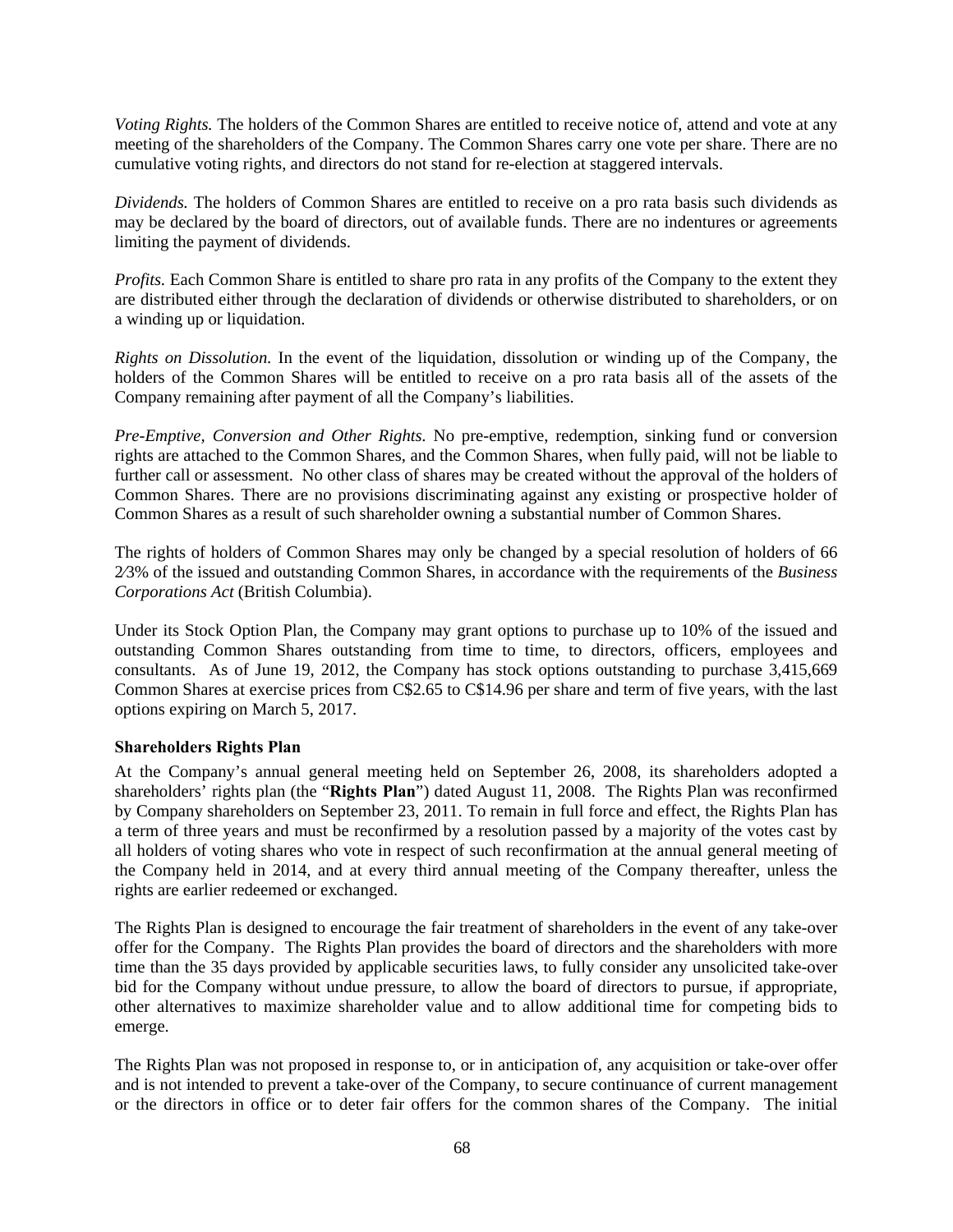issuance of the rights is not dilutive and will not affect reported earnings per share or cash flow per share until the rights separate from the underlying common shares and become exercisable.

### **ITEM 8 MARKET FOR SECURITIES**

The Common Shares were initially listed for trading on the TSX Venture Exchange (the "**TSX-V**") under the symbol "SVM". The Company's shares commenced trading on the TSX under the same symbol and delisted from the TSX-V on October 24, 2005. The Common Shares began trading on the NYSE Amex under the symbol "SVM" on February 17, 2009, and trading moved to the NYSE under the symbol of "SVM" on November 5, 2009.

Standard & Poors Canadian Index operations also added the Company's Common Shares to the S&P/TSX Composite Index effective December 18, 2006 and to the S&P/TSX Global Gold Index and the S&P/TSX Global Mining Index effective June 12, 2007.

The following table sets forth the high, low and month-end closing prices and average trading volume for the Common Shares on the TSX for the periods indicated (stated in Canadian dollars):

| Date             | <b>High</b> | Low   | <b>Close</b> | Volume    |
|------------------|-------------|-------|--------------|-----------|
| March 2012       | 7.46        | 6.54  | 6.87         | 437,600   |
| February 2012    | 8.45        | 6.86  | 7.27         | 536,600   |
| January 2012     | 8.43        | 6.71  | 8.26         | 351,000   |
| December 2011    | 7.99        | 6.03  | 6.54         | 509,600   |
| November 2011    | 9.92        | 7.22  | 7.81         | 516,900   |
| October 2011     | 10.00       | 7.61  | 9.27         | 909,100   |
| September 2011   | 9.12        | 5.81  | 8.29         | 2,903,500 |
| August 2011      | 10.39       | 7.63  | 8.56         | 1,242,800 |
| <b>July 2011</b> | 11.63       | 8.98  | 9.92         | 751,400   |
| June 2011        | 11.10       | 7.91  | 9.06         | 995,200   |
| May 2011         | 12.79       | 9.43  | 10.82        | 989,500   |
| April 2011       | 15.60       | 12.42 | 12.88        | 982,200   |

The following table sets forth the high, low and month or period-end closing prices and average trading volume for the Common Shares on the NYSE for the periods indicated (stated in US dollars):

| Date           | High  | Low  | <b>Close</b> | Volume     |
|----------------|-------|------|--------------|------------|
| March 2012     | 7.57  | 6.52 | 6.89         | 1,496,300  |
| February 2012  | 8.43  | 6.85 | 7.35         | 2.044,600  |
| January 2012   | 8.45  | 6.59 | 8.24         | 1,701,400  |
| December 2011  | 7.89  | 5.90 | 6.40         | 2,076,000  |
| November 2011  | 9.79  | 6.89 | 7.63         | 2.349.900  |
| October 2011   | 10.08 | 7.14 | 9.45         | 4.167.200  |
| September 2011 | 9.23  | 5.86 | 7.91         | 11.912.700 |
| August 2011    | 10.83 | 7.70 | 8.73         | 5.160.800  |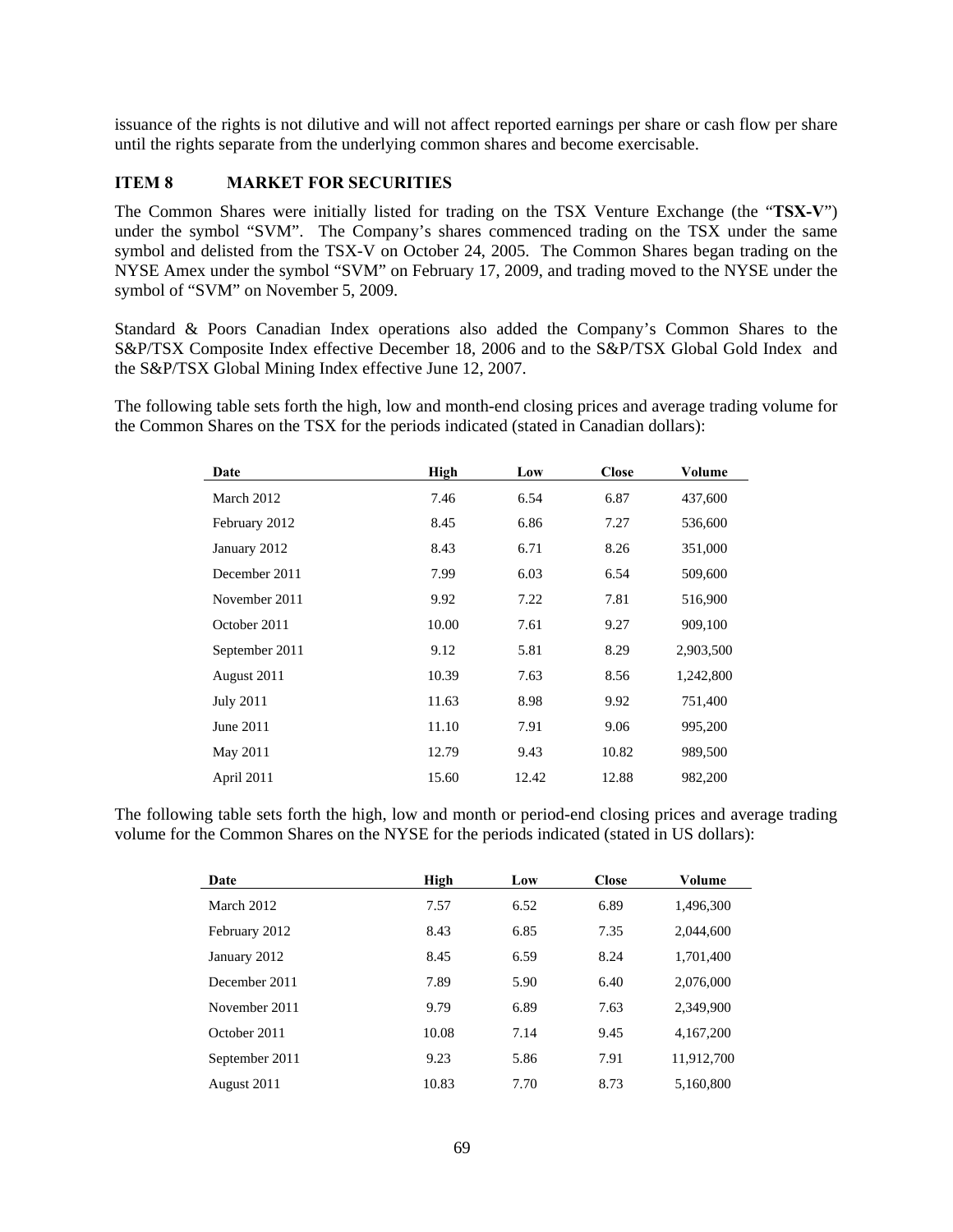| Date       | High  | Low   | <b>Close</b> | Volume    |
|------------|-------|-------|--------------|-----------|
| July 2011  | 12.12 | 8.91  | 10.36        | 3,582,200 |
| June 2011  | 11.43 | 8.05  | 9.38         | 3,267,600 |
| May 2011   | 13.48 | 9.62  | 11.15        | 3,942,900 |
| April 2011 | 16.32 | 13.01 | 13.59        | 3,801,700 |

## **ITEM 9 ESCROWED SECURITIES**

The Company has no securities currently held in escrow.

### **ITEM 10 DIRECTORS & OFFICERS**

### **Name, Occupation and Security Holding**

The following table sets out the names of the directors and officers of the Company, the current position and office held, each person's principal occupation, business or employment during the last five years, the period of time during which each has been a director of the Company and the number of Common Shares beneficially owned by each, directly and indirectly, or over which each exercised control or direction as at the date of this AIF.

| Name and<br>Municipality<br>of Residence $^{(1)}$         | <b>Current</b><br><b>Positions and</b><br><b>Offices Held</b> | <b>Principal Occupations During the Last</b><br>Five Years <sup>(1)</sup>                                                                                                                                                                                                                                                                                                                                                                                                                                    | Date of<br>Appointment as a<br>Director or<br><b>Officer</b> | Common<br><b>Shares</b><br><b>Beneficially</b><br>Owned $^{(3)}$ |
|-----------------------------------------------------------|---------------------------------------------------------------|--------------------------------------------------------------------------------------------------------------------------------------------------------------------------------------------------------------------------------------------------------------------------------------------------------------------------------------------------------------------------------------------------------------------------------------------------------------------------------------------------------------|--------------------------------------------------------------|------------------------------------------------------------------|
| <b>Rui Feng</b><br>West Vancouver.<br>BC, Canada          | Chairman,<br>Chief<br>Executive<br>Officer and<br>Director    | Chairman and CEO of the Company from<br>September 2003 to present; Appointed<br>President of New Pacific Metals Corp.<br>since May 2010 and Director of New<br>Pacific Metals Corp. since May 2004.                                                                                                                                                                                                                                                                                                          | September 4, 2003                                            | 3,989,500                                                        |
| <b>Myles Jianguo</b><br>Gao.<br>Vancouver, BC,<br>Canada  | President,<br>COO and<br>Director                             | President and COO of the Company since<br>March 2003.                                                                                                                                                                                                                                                                                                                                                                                                                                                        | November 14,<br>2002                                         | 803,713                                                          |
| S. Paul<br>$Simpson^{(4)(5)}$<br>Vancouver, BC,<br>Canada | Director                                                      | Solicitor at Armstrong Simpson, Barristers<br>& Solicitors.                                                                                                                                                                                                                                                                                                                                                                                                                                                  | June 24, 2003                                                | 648,005                                                          |
| Earl Drake $^{(2)(4)}$<br>Vancouver, BC<br>Canada         | Director                                                      | Vice Chairman Emeritus of the Canada<br>China Business Council; former Project<br>Director of the China Council on<br>Environment & Development; and<br>Honorary Professor in Residence at<br>University of British Columbia. Prior to<br>settling in Vancouver, Mr. Drake spent<br>many years abroad as Canadian<br>Ambassador to China and Indonesia.<br>Executive Director at the World Bank in<br>Washington and as Canadian diplomat at<br>the OECD in Paris and embassies in<br>Malaysia and Pakistan. | July 24, 2006                                                | 16,899                                                           |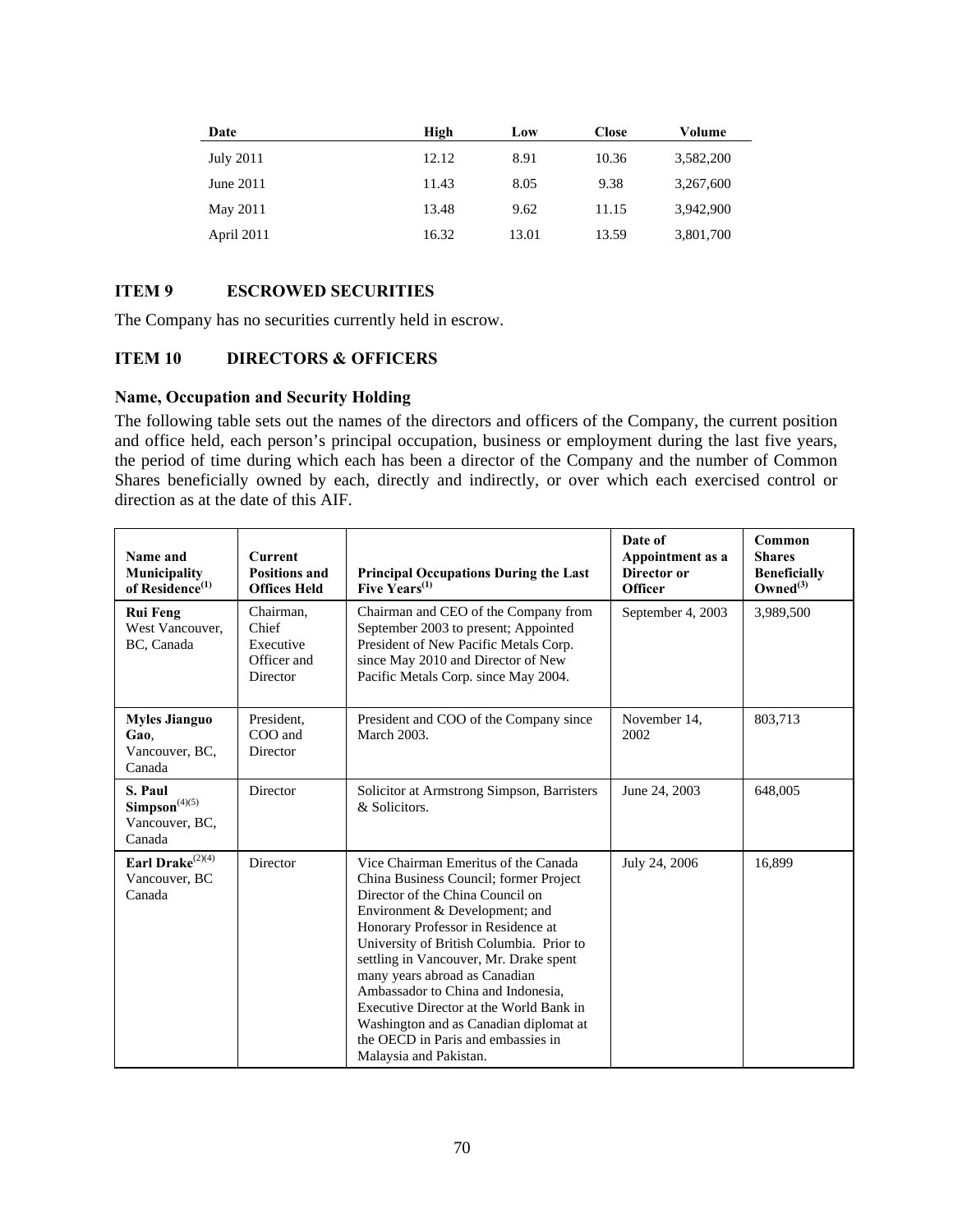| Name and<br>Municipality<br>of Residence <sup>(1)</sup>                      | <b>Current</b><br><b>Positions and</b><br><b>Offices Held</b> | <b>Principal Occupations During the Last</b><br>Five $\tilde{\mathrm{Y}}$ ears <sup>(1)</sup>                                                                                                                                                                                                                  | Date of<br>Appointment as a<br>Director or<br><b>Officer</b> | Common<br><b>Shares</b><br><b>Beneficially</b><br>Owned $^{(3)}$ |
|------------------------------------------------------------------------------|---------------------------------------------------------------|----------------------------------------------------------------------------------------------------------------------------------------------------------------------------------------------------------------------------------------------------------------------------------------------------------------|--------------------------------------------------------------|------------------------------------------------------------------|
| David Kong <sup>(2)</sup><br>Vancouver, BC,<br>Canada                        | Director                                                      | From 1981 to 2004, he was partner of Ellis<br>Foster Chartered Accountants and a<br>partner at Ernst & Young LLP from 2005<br>to 2010. Currently, Mr. Kong is a director<br>of New Pacific Metals Corp., IDM<br>International Limited, Hana Mining Ltd.,<br>Uranium Energy Corp., and Brazil<br>Resources Inc. | November 24,<br>2011                                         | 5,000                                                            |
| Yikang Liu $^{(4)(5)}$<br>Beijing, China                                     | Director                                                      | Past Deputy Secretary General of China<br>Mining Association;                                                                                                                                                                                                                                                  | July 24, 2006                                                | 134,500                                                          |
| <b>Robert</b><br>$\textbf{Gayton}^{(2)(5)}$<br>West Vancouver.<br>BC, Canada | Director                                                      | Director of each of Nevsun Resources<br>Ltd., Amerigo Resources Ltd., B2Gold<br>Corp., Quaterra Resources Inc., Eastern<br>Platinum Ltd., LNG Energy Ltd., Copper<br>North Mining Corp., Western Copper and<br>Gold Inc., and NorthIsle Copper and Gold<br>Inc.                                                | September 30,<br>2008                                        | 2,000                                                            |
| Meng (Maria)<br>Tang<br>Burnaby, BC<br>Canada                                | Chief<br>Financial<br>Officer                                 | Prior to joining the Company, Ms. Tang<br>had five years audit experience, most<br>recently with Ernst & Young LLP, where<br>she focused on public company audits with<br>China operations and was in charge of<br>Sarbanes-Oxley audits for US public<br>companies.                                           | October 1, 2008                                              | 12,200                                                           |
| <b>Lorne Waldman</b><br>Vancouver, BC<br>Canada                              | Corporate<br>Secretary                                        | In-house Legal Counsel and Corporate<br>Secretary of Nam Tai Electronics, Inc.<br>from November 1996 to September 2007.                                                                                                                                                                                        | September 10,<br>2007                                        | 5,000                                                            |
| <b>Shaoyang Shen</b><br>Toronto, ON<br>Canada                                | Vice President,<br>China<br>Operations                        | Senior Analyst / Accountant at Grant<br>Thornton LLP from October 2005 to<br>December 2007; Accountant at Bennett<br>Gold LLP from November 2004 to<br>October 2005.                                                                                                                                           | January 1, 2008                                              | 30,833                                                           |
| <b>Total</b>                                                                 |                                                               |                                                                                                                                                                                                                                                                                                                |                                                              | 5,647,650                                                        |

Notes:

- (1) The information as to municipality of residence and principal occupation of each nominee has been individually furnished by the respective nominee.
- (2) Member of Audit Committee.
- (3) The approximate number of shares of the Company carrying the right to vote in all circumstances beneficially owned directly or indirectly, or over which control or direction is exercised is based upon information furnished to the Company by each proposed nominee as at the date hereof.
- (4) Member of Corporate Governance Committee.
- (5) Member of Compensation Committee

The term of office of each of the directors expires at the next annual general meeting of shareholders.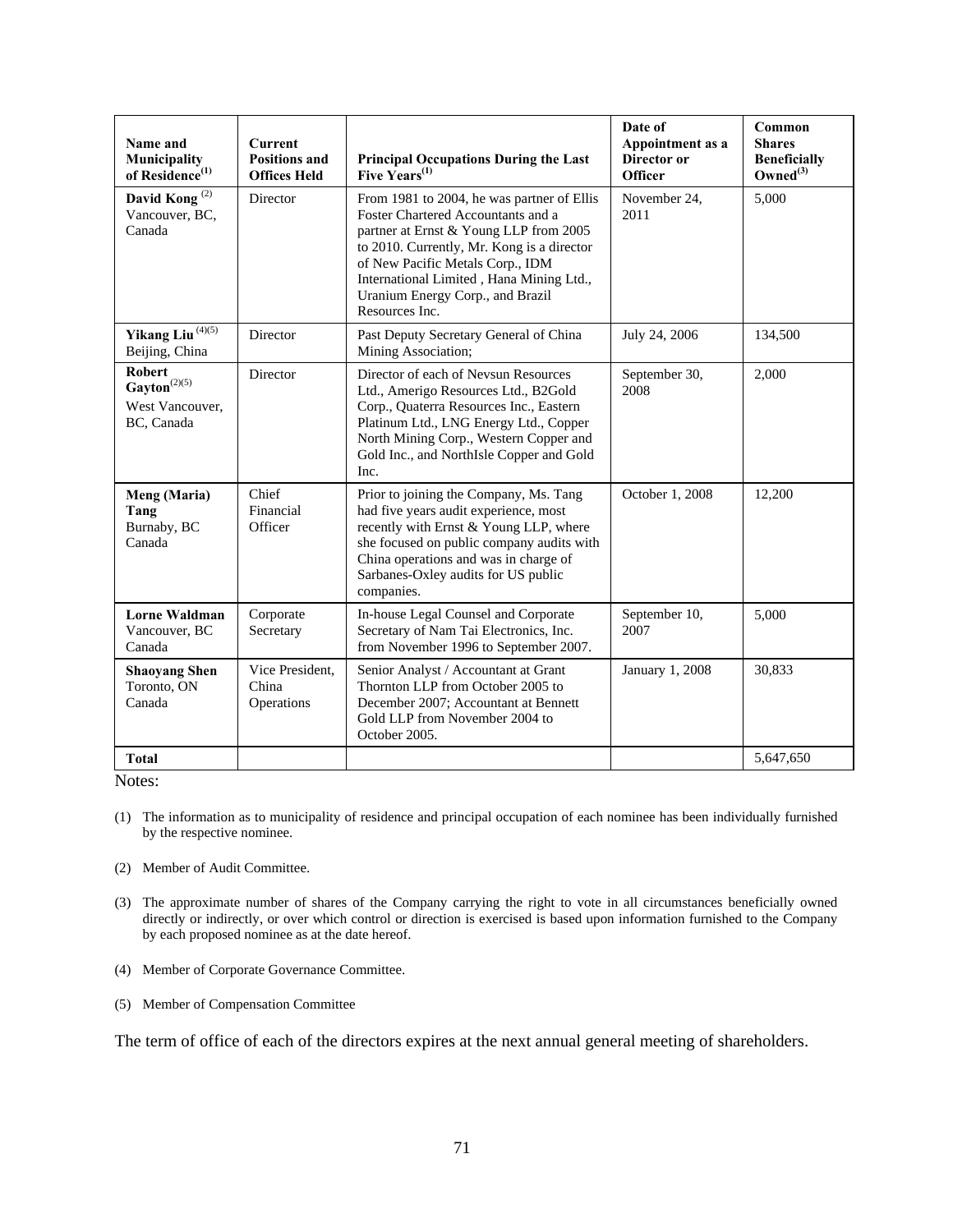As of the date hereof, all of the directors and officers of the Company, as a group, beneficially own, directly or indirectly, or exercise control over 5,647,650 Common Shares representing 3.3% of Common Shares issued and outstanding as of June 19, 2012.

#### **Cease Trade Orders, Bankruptcies, Penalties or Sanctions**

Except as disclosed below, as at the date of this AIF and within the 10 years before the date of this AIF, no director, executive officer or a shareholder holding sufficient number of securities of the Company to materially affect control of the Company,

- (a) is or has been a director or executive officer of any company (including the Company), that:
	- 1. while that person was acting in that capacity, was the subject of a cease trade order or similar order or an order that denied the relevant company access to any exemption under securities legislation, for a period of more than 30 consecutive days;
	- 2. that after that person ceased to be a director or executive officer, was subject to an order which resulted from an event that occurred while that person was acting in the capacity as director or executive officer that denied the relevant company access to any exemption under securities legislation, for a period of more than 30 consecutive days;
	- 3. while that person was acting in that capacity, or within a year of that person ceasing to act in that capacity, became bankrupt, made a proposal under any legislation relating to bankruptcy or insolvency or was subject to or instituted any proceedings, arrangement or compromise with creditors or had a receiver, receiver manager or trustee appointed to hold its assets; or
	- 4. has within 10 years before the date of the AIF became bankrupt, made a proposal under any legislation relating to bankruptcy or insolvency or was subject to or instituted any proceedings, arrangement or compromise with creditors or had a receiver, receiver manager or trustee appointed to hold the assets of the director, officers or shareholders.

(b) No director, officer or promoter of the Company or a shareholder holding a sufficient number of securities of the Company to affect materially the control of the Company, has, within the 10 years prior to the date of this AIF, been subject to:

(c) any penalties or sanctions imposed by a court or securities regulatory authority relating to securities legislation or by a securities regulatory authority or has entered into a settlement agreement with a securities regulatory authority; or

(d) any other penalties or sanctions imposed by a court or regulatory body that would likely be considered important to a reasonable investor in making an investment decision.

Mr. Paul Simpson was the Corporate Secretary of Salmon River Resources Ltd., a company listed on the TSX-V, which was the subject of a cease trade order of the Alberta Securities Commission issued on December 2, 2003 for failure to file its Annual Financial Statements for the period ended June 30, 2003. The annual financial statements were filed in February 2004, and the cease trade order subsequently lifted.

Mr. Robert Gayton was a director and officer of Newcoast Silver Mines Ltd. at the date of a cease trade order issued by the British Columbia Securities Commission on September 30, 2003, and by the Alberta Securities Commission on October 31, 2003, for failure to file financial statements. The orders were revoked on October 23, 2003 and March 25, 2004, respectively.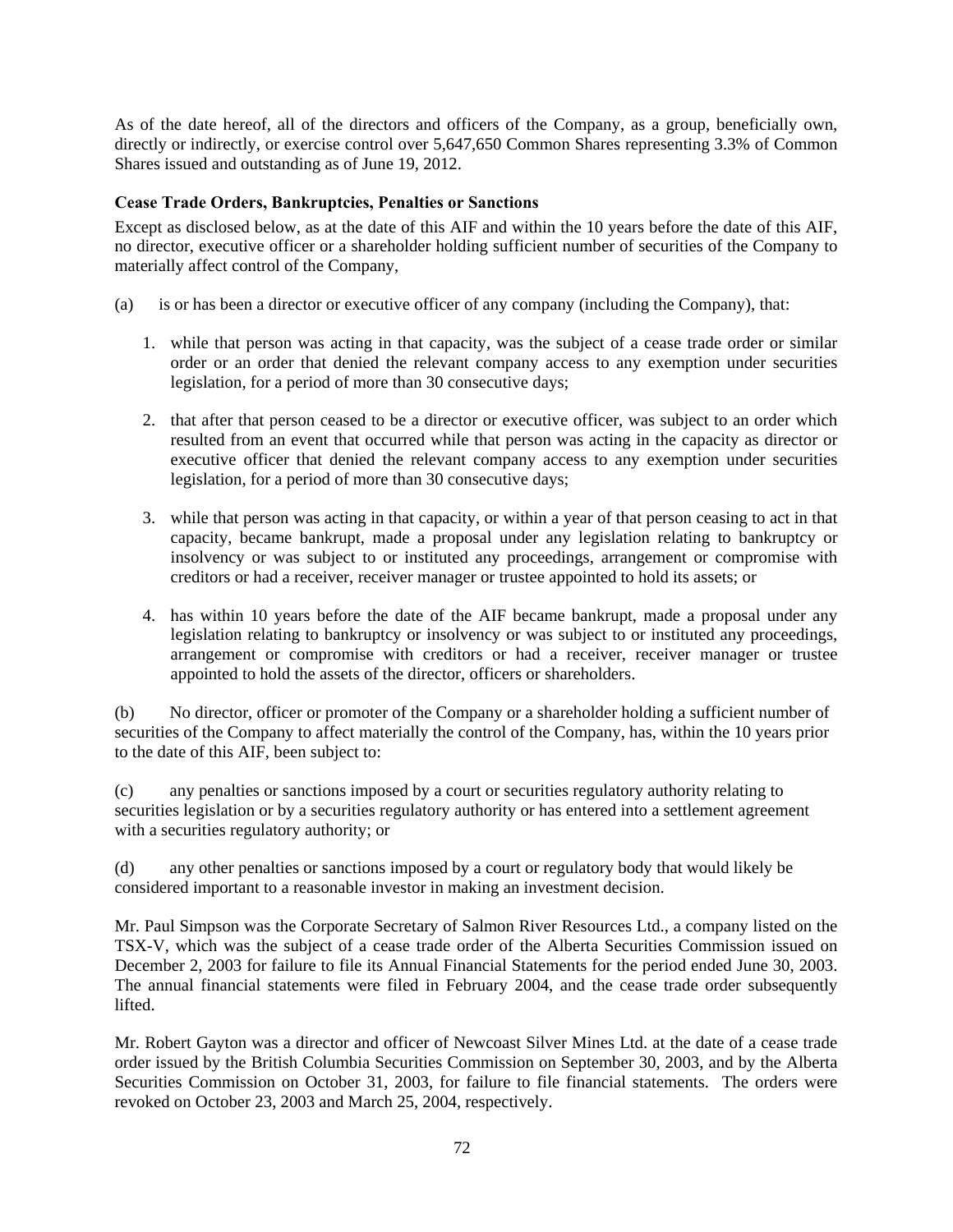## **Conflicts of Interest**

Certain directors and officers of the Company are also directors, officers or shareholders of other companies that are similarly engaged in the business of acquiring and exploiting natural resources properties. These associations to other companies in the resource sector may give rise to conflicts of interest from time to time.

Under the laws of the Province of British Columbia, the directors and senior officers of the Company are required by law to act honestly and in good faith with a view to the best interests of the Company. In the event that such a conflict of interest arises at a meeting of the Company's directors, a director who has such a conflict will disclose such interest in a contract or transaction and will abstain from voting on any resolution in respect of such contract or transaction. See also "Item 4.3 Risk Factors" and "Item 14 Interest of Management and Others in Material Transactions".

# **ITEM 11 AUDIT COMMITTEE**

## **Audit Committee Charter**

A copy of the Charter of the Audit Committee is attached hereto as Schedule "A".

## **Composition of the Audit Committee**

The current members of the Audit Committee are David Kong, Robert Gayton, and Earl Drake, all of whom are considered independent pursuant to National Instrument 52-110 – Audit Committees. All members of the Audit Committee are considered to be financially literate. The Audit Committee will be re-constituted after the 2012 Annual General Meeting.

## **Relevant Education and Experience**

#### *David Kong, Director*

Mr. David Kong holds a Bachelor in Business Administration and earned his Chartered Accountant designation in British Columbia in 1978 and U.S CPA (Illinois) designation in 2002. From 1981 to 2004, he was partner of Ellis Foster Chartered Accountants and a partner at Ernst & Young LLP from 2005 to 2010. Currently, Mr. Kong is a director of New Pacific Metals Corp., Hana Mining Ltd., IDM International Limited, Uranium Energy Corp., and Brazil Resources Inc. Mr. Kong is a certified director (ICD.C) of the Institute of Corporate Directors.

## *Robert Gayton, Director*

Dr. Gayton graduated from the University of British Columbia ("UBC") in 1962 with a Bachelor of Commerce and in 1964 earned the Chartered Accountant (C.A.) designation while at Peat Marwick Mitchell. Dr. Gayton joined the Faculty of Business Administration at UBC in 1965 beginning 10 years in the academic world, including time at the University of California, Berkeley, earning a Ph.D. in Business. Dr. Gayton rejoined Peat Marwick Mitchell in 1974 and became a partner in 1976, providing audit and consulting services to private and public company clients for 11 years. He has directed the accounting and financial matters of public companies in the resource and non-resource fields since 1987. He was CFO of Western Silver Corporation from 1996 to 2004 and was a director of Western Silver Corporation (2004-2005), Bema Gold Corporation (2003-2007), Northern Orion Resources Inc. (2004- 2007), and Doublestar Resources (2000-2007), each of which were "taken over". Mr. Gayton is currently a director Nevsun Resources Ltd., Amerigo Resources Ltd., B2Gold Corp., Quaterra Resources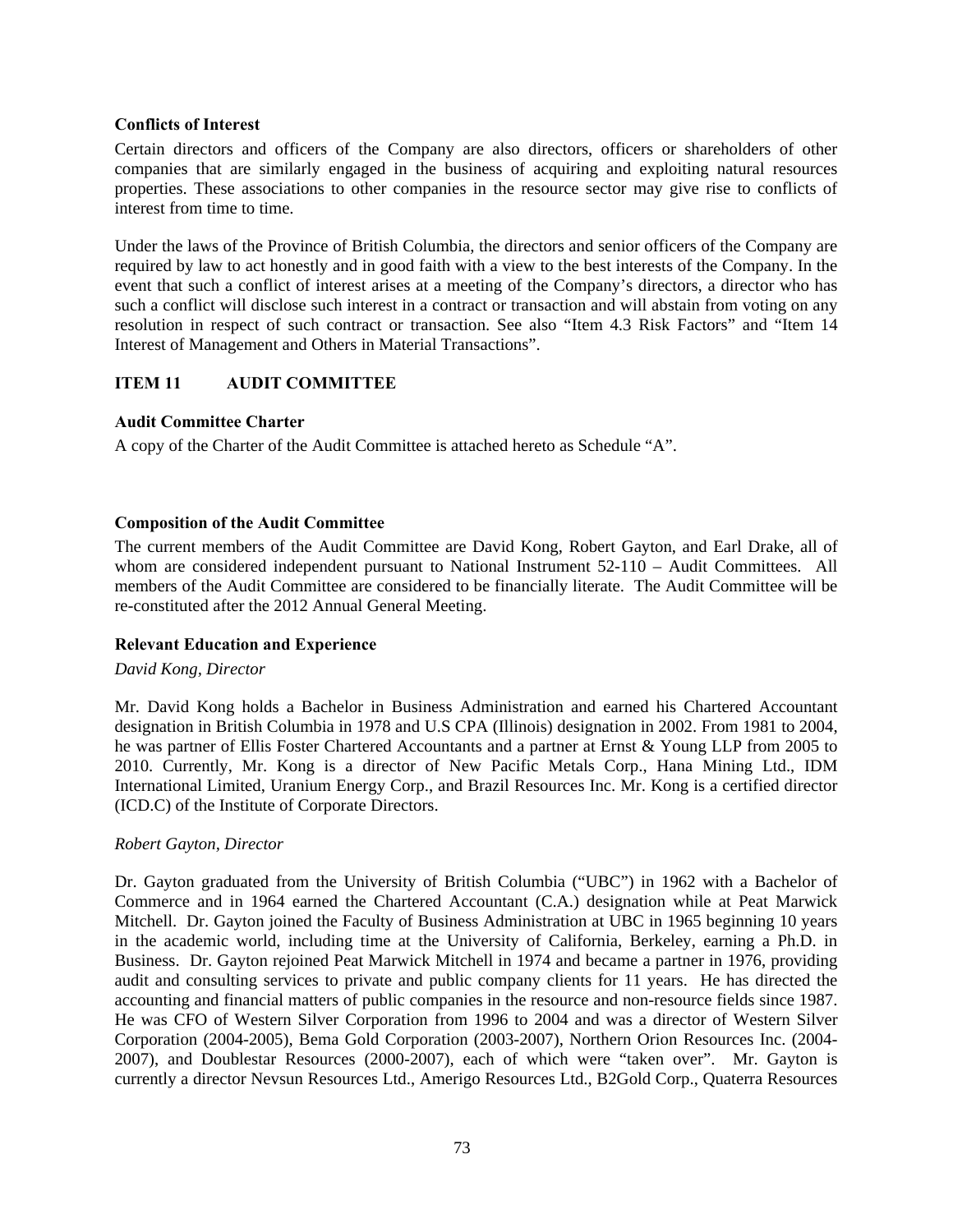Inc., Eastern Platinum Ltd., LNG Energy Ltd., Copper North Mining Corp., Western Copper and Gold Inc., and NorthIsle Copper and Gold Inc.

#### *Earl Drake, Director*

Mr. Earl Drake is Vice Chairman Emeritus of the Canada China Business Council; former Project Director of the China Council on Environment & Development; and Honorary Professor in Residence at University of British Columbia. Prior to settling in Vancouver, Mr. Drake spent many years abroad as Canadian Ambassador to China and Indonesia, Executive Director at the World Bank in Washington and as Canadian diplomat at the OECD in Paris and embassies in Malaysia and Pakistan. In Ottawa, he served as Assistant Deputy Minister at the Department of External Affairs and Vice President at Canadian International Development Agency.

#### **Reliance on Certain Exemptions**

At no time since the commencement of the Company's most recently completed financial year has the Company relied on the exemption in sections 2.4, 3.2, 3.3(2), 3.4, 3.5, 3.6 or 3.8 of NI 52-110, or an exemption from NI 52-110, in whole or in part, granted under Part 8 of NI 52-110.

#### **Audit Committee Oversight**

During the last year, recommendations of the Audit Committee to nominate or compensate an external auditor were adopted by the Board.

#### **Pre-Approval Policies and Procedures**

The Audit Committee has adopted a specific policy and procedure for the engagement of non-audit services as described in Section IV of the Audit Committee Charter.

#### **External Auditor Services Fees**

The Audit Committee has reviewed the nature and amount of the services provided by Ernst & Young LLP to ensure auditor independence. Fees (stated in Canadian dollars) billed by external auditors for audit services in the last two fiscal years are outlined below:

| <b>Nature of Services</b>         | Year Ended March 31, 2012 | Year Ended March 31, 2011 |
|-----------------------------------|---------------------------|---------------------------|
| Audit Fees $(1)$                  | \$850,000                 | \$755,000                 |
| Audit-Related Fees <sup>(2)</sup> | Nil                       | \$64,000                  |
| Tax-Fees $^{(3)}$                 | \$33,459                  | \$25,100                  |
| All Other Fees <sup>(4)</sup>     | \$97,500                  | \$16,000                  |
| Total                             | \$980.959                 | \$860,100                 |

Notes:

- (1) "Audit Fees" include the aggregate fees billed for each of the last two fiscal years for professional services of the principal accountant for the audit of the Company's annual financial statements and the audit of the Company's internal control over financial reporting for fiscal 2012 and fiscal 2011, or services that are normally provided by the principal accountant in connection with statutory and regulatory filings or engagements for those fiscal years.
- (2) "Audit-Related Fees" include the aggregate fees billed in each of the last two fiscal years for assurance and related services by the principal accountant that are reasonably related to the performance of the audit or review of the Company's financial statements and are not reported under above item (1). For fiscal years 2011, audit-related fees were to review financial information contained in public security filings in Canada and the United States related to an equity financing that was completed in December 2010.
- (3) "Tax Fees" include the aggregate fees billed in each of the last two fiscal years for professional services rendered by the principal accountant for tax compliance, tax advice, and tax planning. For fiscal years 2012 and 2011, tax fees were for corporate tax returns and general tax inquiries.
- (4) "All Other Fees" include the aggregate fees billed in each of the last two fiscal years for services provided by the principal accountant, other than the services reported in the above items. For fiscal year 2012, other fees include review of the report from KPMG Forensic Inc.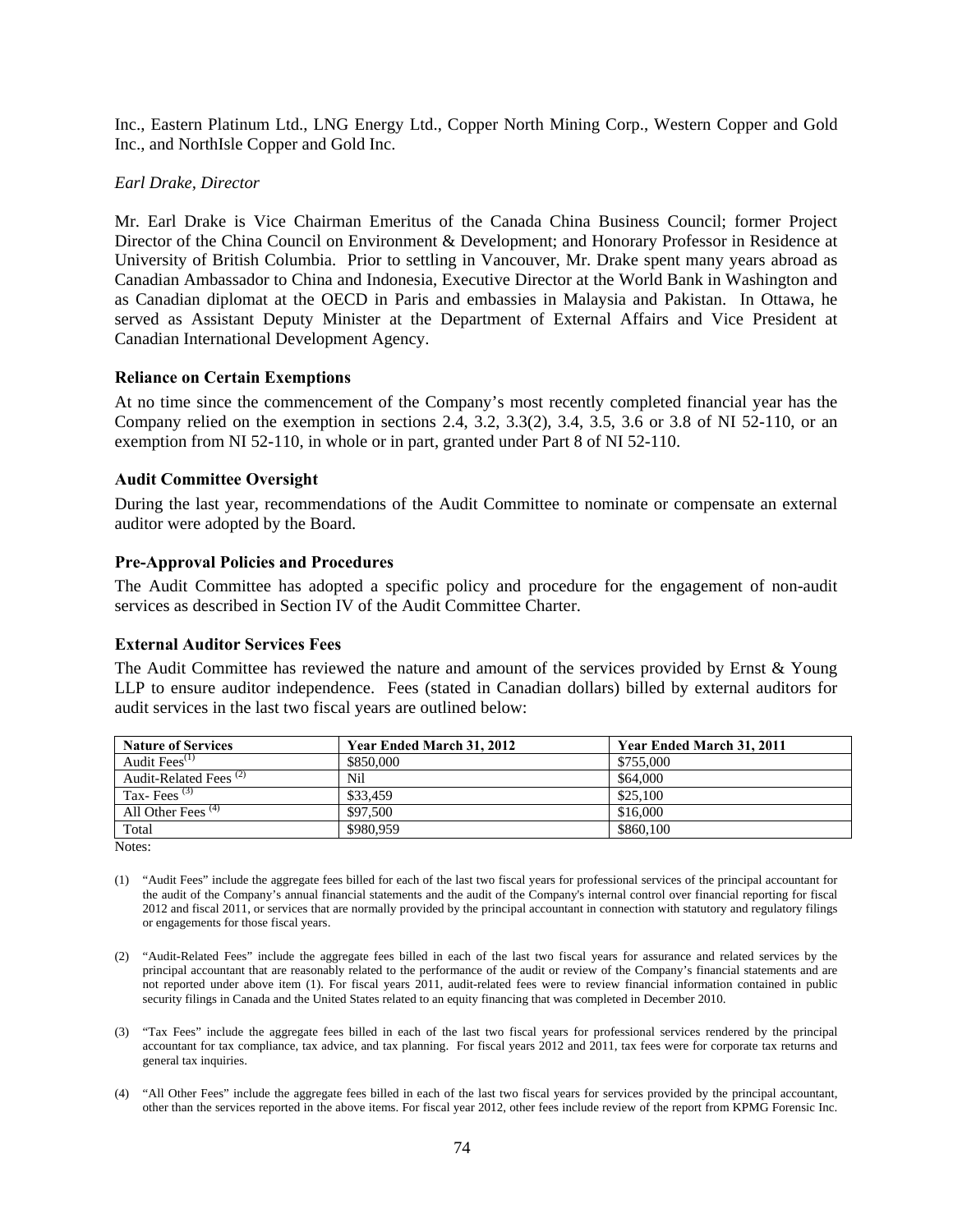("KPMG"), commissioned by Silvercorp's Special Committee (the "KPMG Report") to review the allegations issued by two anonymous sources in September 2011 respecting the Company's financial position and review of comment letters from securities regulators.

# **ITEM 12 PROMOTERS**

No person or company has been a promoter of the Company or a subsidiary of the Company within the two most recently completed financial years or during the current financial year.

## **ITEM 13 LEGAL PROCEEDINGS AND REGULATORY ACTIONS**

Except as disclosed herein, the Company is not aware of any actual or pending material legal proceedings or any regulatory actions to which the Company is or is likely to be party or of which any of its business or property is or is likely to be subject. As announced on September 22, 2011 the Company filed a lawsuit in New York County Supreme Court charging defendants Chinastockwatch.com, Jerry Katz, Alfredlittle.com, Alfred Little, Simon Moore, and several "John Doe" defendants with spreading "false, defamatory and fraudulent" information about Silvercorp on the Internet and in letters to the media and regulators. Silvercorp charged that the defendants did so to drive down the price of Silvercorp's stock in order to make their short positions in the stock more profitable.

## **ITEM 14 INTEREST OF MANAGEMENT AND OTHERS IN MATERIAL TRANSACTIONS**

Except as disclosed below, no director or executive officer, insider, or any associate or affiliate of such insider or director or executive officer, have had any material interest, direct or indirect, in any material transaction of Silvercorp within the Company's three most recently completed financial years or during the current financial year, which has materially affected or will materially affect Silvercorp.

# **ITEM 15 TRANSFER AGENTS AND REGISTRARS**

The Company's transfer agent and registrar is Computershare Investor Services Inc. of 510 Burrard Street, 2nd Floor, Vancouver, British Columbia, Canada, V6C 3B9.

# **ITEM 16 MATERIAL CONTRACTS**

There are no other contracts, other than those disclosed in this AIF and other than those entered into in the ordinary course of the Company's business, that are material to the Company and which were entered into in the most recently completed financial year ended March 31, 2012, or before the most recently completed financial year but are still in effect as of the date of this AIF.

## **ITEM 17 INTERESTS OF EXPERTS**

## **Names of Experts**

## **Ying Report**

AMC Mining Consultants (Canada) Ltd ("**AMC**") was commissioned by Silvercorp Metals Inc. ("**Silvercorp**") to prepare an updated Technical Report on the Ying gold-silver-lead-zinc property in Henan Province, China, encompassing the SGX, HPG and TLP / LM mines. The previous publicly released Technical Reports were prepared by other parties, were dated 20 May 2011, and covered the SGX, HPG and TLP / LM mines in three separate reports. Persons who prepared, or contributed to, the Ying Report are set out as follows: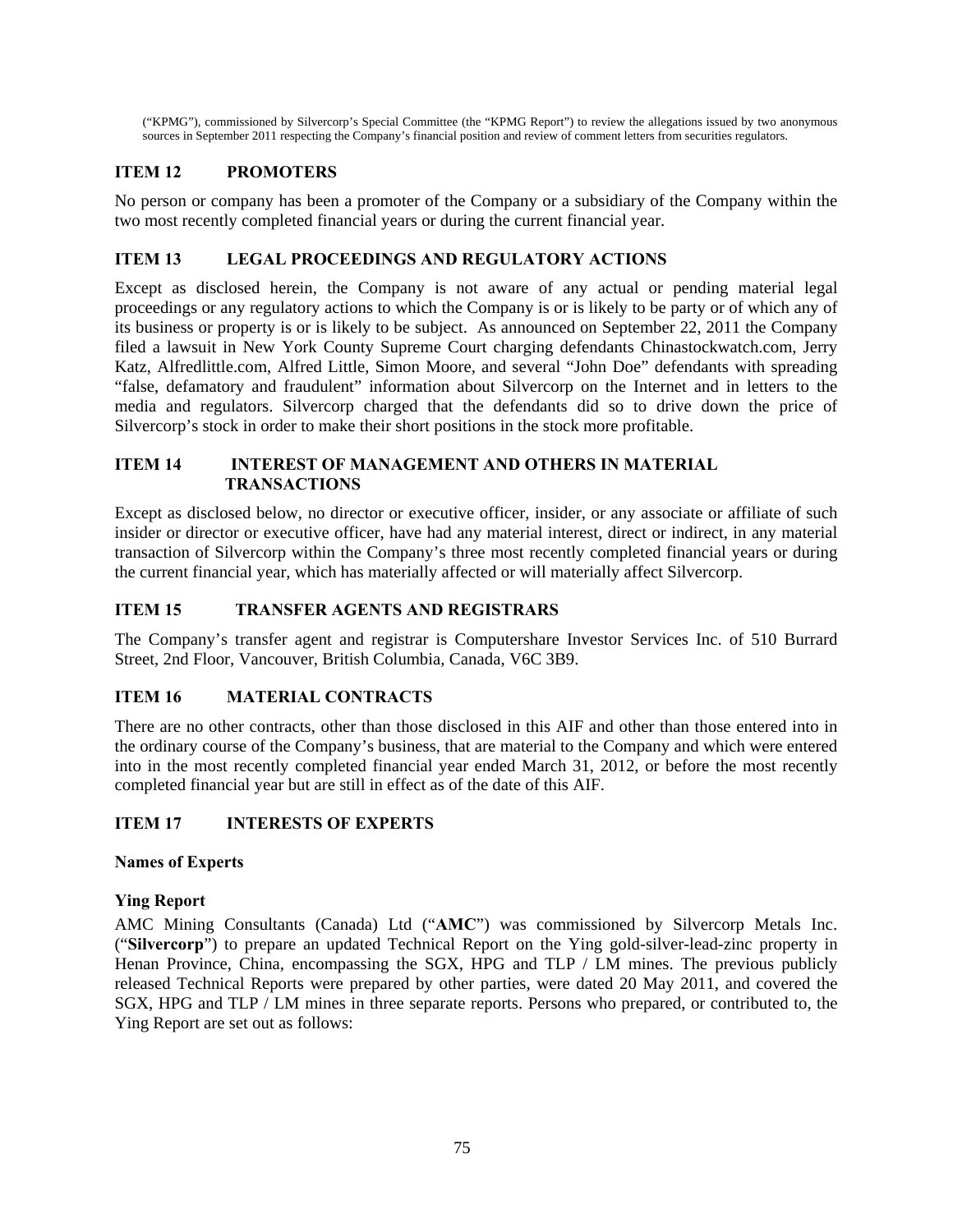| <b>Oualified</b><br>Person | <b>Position</b>                          | <b>Employer</b>                                   | Independent of<br>Silvercorp? | Date of Last<br><b>Site Visit</b>              | <b>Professional</b><br><b>Designation</b>                               | <b>Sections of</b><br><b>Report</b>  |
|----------------------------|------------------------------------------|---------------------------------------------------|-------------------------------|------------------------------------------------|-------------------------------------------------------------------------|--------------------------------------|
| Mr. P R<br>Stephenson      | General Manager                          | <b>AMC</b> Mining<br>Consultants<br>(Canada) Ltd  | Yes                           | No visit                                       | PGeo. BSc<br>(Hons),<br>FAusIMM (CP),<br>MAIG, MCIM                     | 1, 25, 26                            |
| Mr. H A<br>Smith           | Principal Mining<br>Engineer             | <b>AMC</b> Mining<br>Consultants<br>(Canada) Ltd  | <b>Yes</b>                    | $16-19$<br>February 2012                       | PEng (BC), PEng<br>(Ontario), PEng<br>(Alberta)<br>MSc, BSc             | 15, 16, 21,<br>22                    |
| Mr. B<br>O'Connect         | Principal<br>Geologist                   | <b>AMC</b> Mining<br>Consultants<br>(Canada) Ltd  | Yes                           | $16-21$<br>February and<br>14-20 April<br>2012 | PGeo, BSc<br>MCIM                                                       | 2 to 12, 14,<br>20, 23, 24           |
| Mr. A Riles                | Principal<br>Metallurgical<br>Consultant | Riles Integrated<br>Resource<br>Management<br>Ltd | <b>Yes</b>                    | $16-19$<br>February 2012                       | B.Met (Hons)<br>Grad Dipl<br>Professional<br>Management,<br><b>MAIG</b> | 13, 17, 19,<br>21, 22, part<br>of 18 |
| Mr. M<br>Molavi            | Principal Mining<br>Engineer             | <b>AMC</b> Mining<br>Consultants<br>(Canada) Ltd  | Yes                           | $16-19$<br>February 2012                       | PEng, M Eng, B<br>Eng                                                   | Parts of 18,<br>21, 22               |

## **GC Report**

AMC was commissioned by Silvercorp to review a report titled "Mining and Dressing Project of Gaocheng Lead-Zinc Ore in Yun'an County, Guangdong Province" prepared by the Guangdong Metallurgical & Architectural Design Institute (GMADI) in January 2011, and to prepare an independent Technical Report on the property incorporating its findings on the GMADI report. AMC prepared a previous Technical Report on the GC property in June 2009 titled "NI 43-101 Technical Report Update on the GC Ag-Zn-Pb Project in Guangdong Province, People's Republic of China" (AMC report number 709003). Persons who prepared, or contributed to, the GC Report are set out as follows:

| <b>Oualified</b><br>Person | <b>Position</b>                          | <b>Employer</b>                                   | <b>Independent of</b><br>Silvercorp? | Date of Last<br><b>Site Visit</b> | Professional<br><b>Designation</b>                                    | <b>Sections of</b><br>Report           |
|----------------------------|------------------------------------------|---------------------------------------------------|--------------------------------------|-----------------------------------|-----------------------------------------------------------------------|----------------------------------------|
| Mr. B<br>O'Connect         | Principal<br>Geologist                   | <b>AMC</b> Mining<br>Consultants<br>(Canada) Ltd  | Yes                                  | $23 - 31$ May<br>2011             | PGeo, BSc<br><b>MCIM</b>                                              | Sections 2 to<br>12, 14, 20,<br>23, 24 |
| Mr. P<br><b>Mokos</b>      | Principal Mining<br>Geologist            | <b>AMC</b> Mining<br>Consultants<br>(Canada) Ltd  | Yes                                  | $23 - 31$ May<br>2011             | BSc (Eng),<br>DipEng (Mining),<br>MAusIMM (CP)                        | 15, 16                                 |
| Mr. A Riles                | Principal<br>Metallurgical<br>Consultant | Riles Integrated<br>Resource<br>Management<br>Ltd | Yes                                  | $23 - 31$ May<br>2011             | BSc (Hons) Grad<br>Dipl Business<br>Management,<br><b>MAIG</b>        | 13, 17, 19,<br>21, 22, part<br>of 18   |
| Mr. O<br>Watson            | Senior<br>Geotechnical<br>Engineer       | <b>AMC</b> Mining<br>Consultants<br>(Canada) Ltd  | Yes                                  | $23 - 31$ May<br>2011             | <b>BEng</b><br>(Geological)<br>(Hons)<br>MAusIMM (CP),<br><b>MCIM</b> | Parts of 15,<br>16                     |
| Mr. M<br>Molavi            | Principal Mining<br>Engineer             | <b>AMC</b> Mining<br>Consultants<br>(Canada) Ltd  | Yes                                  | No visit                          | PEng, M Eng, B<br>Eng                                                 | Parts of 18                            |
| Mr. P<br>Stephenson        | General Manager                          | <b>AMC</b> Mining<br>Consultants<br>(Canada) Ltd  | Yes                                  | No visit                          | PGeo, BSc<br>(Hons),<br>FAusIMM (CP),<br>MAIG, MCIM                   | 1, 25, 26                              |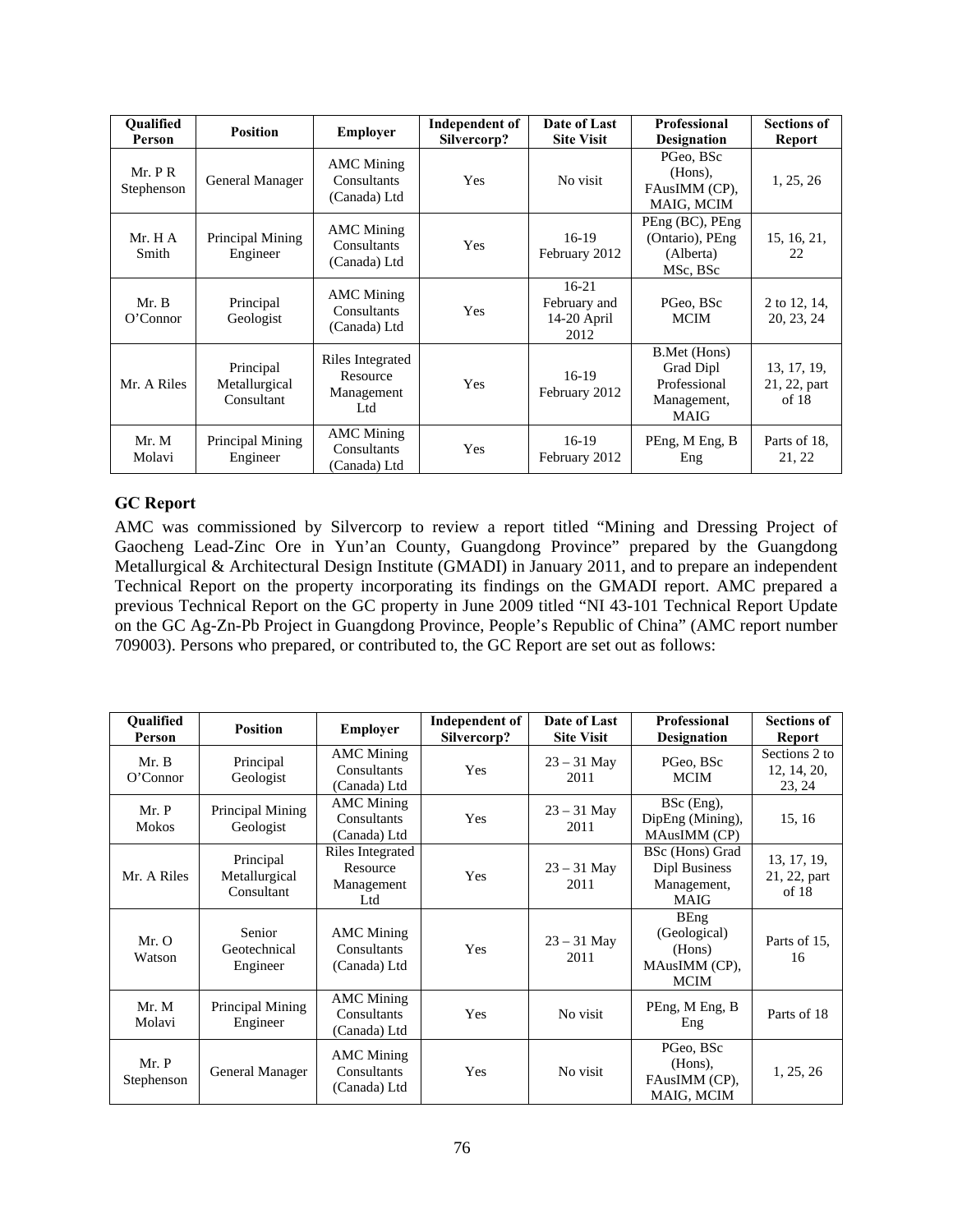| <b>Other Experts upon whose contributions the Qualified Persons have relied</b> |                                                      |                                                  |                                     |                     |                           |  |
|---------------------------------------------------------------------------------|------------------------------------------------------|--------------------------------------------------|-------------------------------------|---------------------|---------------------------|--|
| Expert                                                                          | <b>Position</b>                                      | <b>Employer</b>                                  | Independent of<br><b>Silvercorp</b> | <b>Visited Site</b> | <b>Sections of Report</b> |  |
|                                                                                 |                                                      |                                                  |                                     |                     |                           |  |
| Mr. B<br>Fallaw                                                                 | <b>Senior Tailings</b><br>and Backfill<br>Consultant | <b>AMC</b><br><b>Consultants Pty</b><br>Ltd      | Yes                                 | No visit            | Part of 18                |  |
| Mr. S Wyllie                                                                    | Senior Mining<br>Consultant                          | <b>AMC</b> Mining<br>Consultants<br>(Canada) Ltd | Yes                                 | No visit            | Parts of 15, 16           |  |

## **Interests of Experts**

Other than disclosed in this AIF, none of the independent consulting geologists and "qualified persons" named in the "Item 17.1 Names of Experts", when or after they prepared the statement, report or valuation, has received any registered or beneficial interests, direct or indirect, in any securities or other property of the Company or of one of the Company's associates or affiliates or is or is expected to be elected, appointed or employed as a director, officer or employee of the Company or of any associate or affiliate of the Company except as disclosed below. This information has been provided to the Company by the individual experts.

The qualified persons who were responsible for the preparation of the Ying and GC technical reports beneficially owned, directly or indirectly, less than 1% of the Common Shares.

# **ITEM 18 ADDITIONAL INFORMATION**

Additional information on the Company can be found on the Company's website at www.silvercorp.ca or on SEDAR at www.sedar.com.

Additional information, including directors' and officers' remuneration and indebtedness, principal holders of the Company's securities and securities authorized for issuance under equity compensation plans, if applicable, is contained in the Company's information circular for its most recent annual meeting of shareholders that involved the election of directors.

Additional information is provided in the Company's most recent financial statements and the management's discussion and analysis for its most recently completed financial year.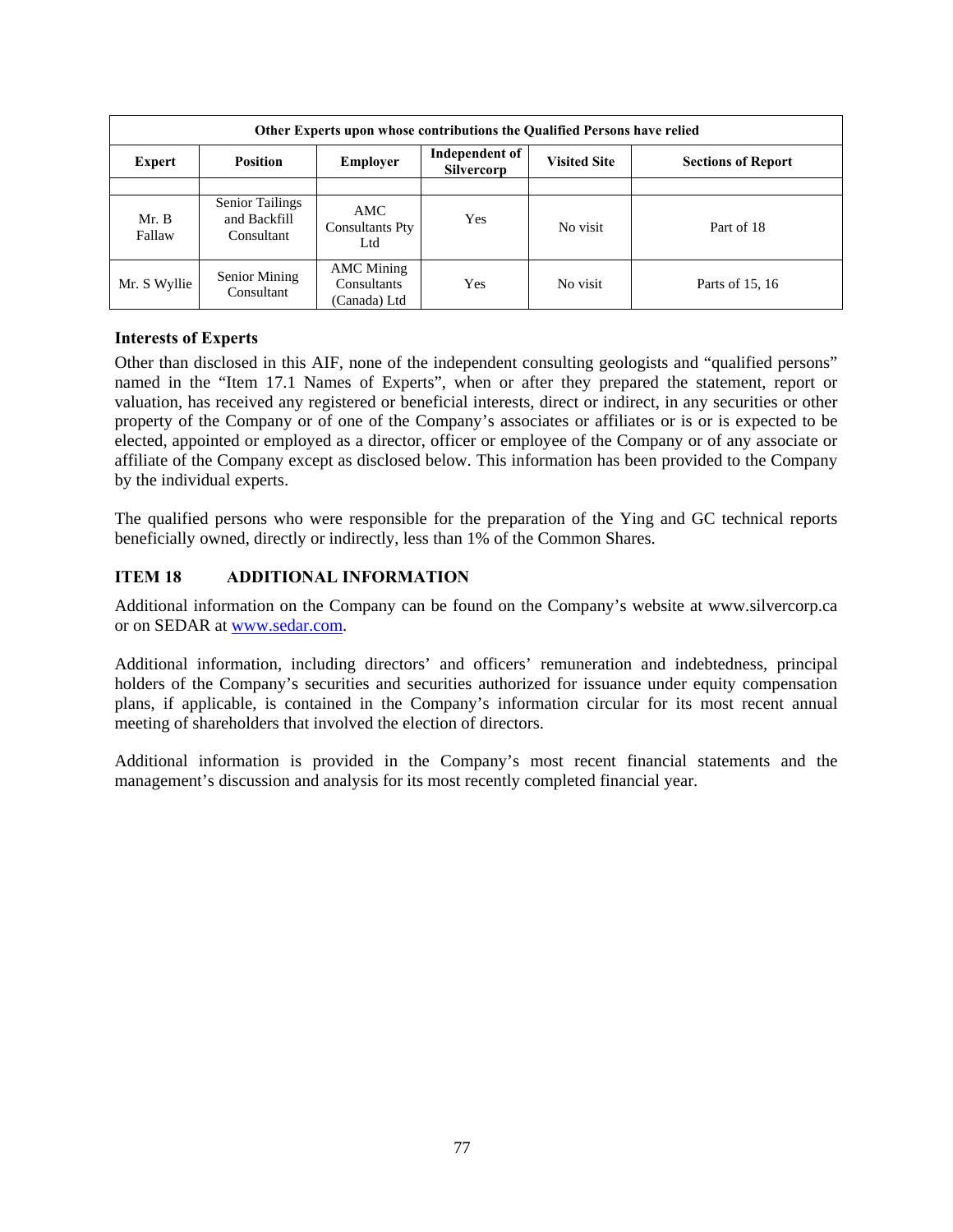### **ITEM 19 SCHEDULE "A"**

#### **SILVERCORP METALS INC.**

### **AUDIT COMMITTEE CHARTER**

#### **I. Purpose**

The main objective of the Audit Committee is to act as a liaison between the Board and the Company's independent auditors (the "Auditors") and to assist the Board in fulfilling its oversight responsibilities with respect to (a) the financial statements and other financial information provided by the Company to its shareholders, the public and others, (b) the Company's compliance with legal and regulatory requirements, (c) the qualification, independence and performance of the Auditors and (d) the Company's risk management and internal financial and accounting controls, and management information systems.

Although the Committee has the powers and responsibilities set forth in this Charter, the role of the Committee is oversight. The members of the Committee are not full-time employees of the Company and may or may not be accountants or auditors by profession or experts in the fields of accounting or auditing and, in any event, do not serve in such capacity. Consequently, it is not the duty of the Committee to conduct audits or to determine that the Company's financial statements and disclosures are complete and accurate and are in accordance with generally accepted accounting principles and applicable rules and regulations.

#### **II. Organization**

The Committee shall consist of three or more directors and shall satisfy the laws governing the Company and the independence, financial literacy, expertise and experience requirements under applicable securities law, stock exchange and any other regulatory requirements applicable to the Company.

The members of the Committee and the Chair of the Committee shall be appointed by the Board. A majority of the members of the Committee shall constitute a quorum. A majority of the members of the Committee shall be empowered to act on behalf of the Committee. Matters decided by the Committee shall be decided by majority votes.

Any member of the Committee may be removed or replaced at any time by the Board and shall cease to be a member of the Committee as soon as such member ceases to be a director.

The Committee may form and delegate authority to subcommittees when appropriate.

#### **III. Meetings**

The Committee shall meet as frequently as circumstances require, but not less frequently than four times per year. The Committee shall meet at least quarterly.

The Committee may invite, from time to time, such persons as it may see fit to attend its meetings and to take part in discussion and consideration of the affairs of the Committee.